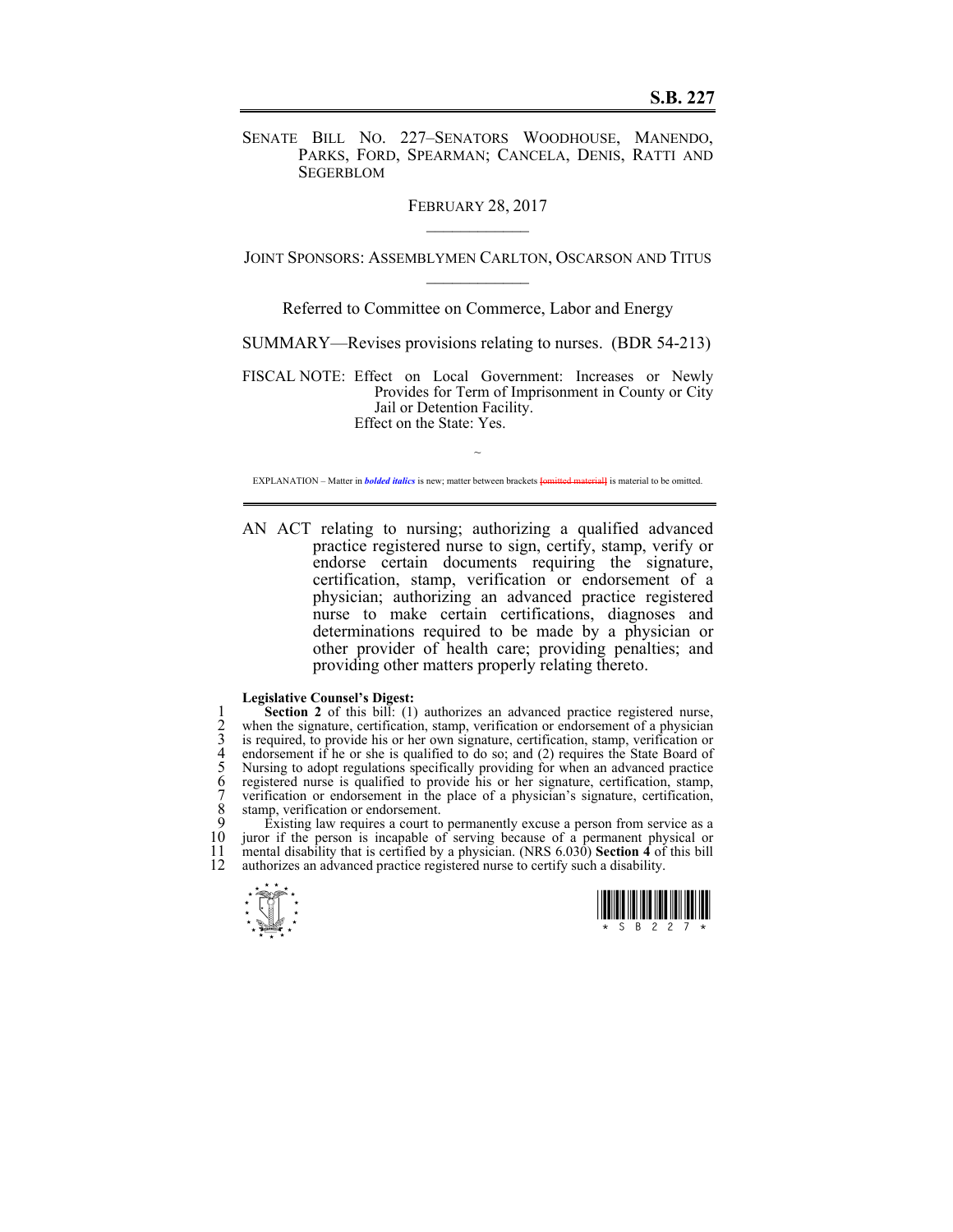13 Existing law requires a court to appoint two psychiatrists or psychologists to the examine the competency of a defendant to stand trial (NRS 178 415) Section 5 of 14 examine the competency of a defendant to stand trial. (NRS 178.415) **Section 5** of 15 this bill authorizes the court to appoint, as part of the appointment of two 16 professionals, one or more advanced practice registered nurses who have obtained 17 certain provehiatric training and experience to examine the competency of a 17 certain psychiatric training and experience to examine the competency of a 18 defendant.<br>19 Existin

19 Existing law prohibits a child from being enrolled in a public or private school, 20 or a child from being admitted to a child care facility or accommodation facility,<br>
21 without first certifying that the child has been immunized for certain diseases.<br>
22 (NRS 392.435, 394.192, 432A.230, 432A.235) Exis without first certifying that the child has been immunized for certain diseases. 22 (NRS 392.435, 394.192, 432A.230, 432A.235) Existing law also exempts a child from such immunization requirements if the medical condition of the child will not 24 permit the child to be immunized and a written statement of that fact is signed by a 25 licensed physician. (NRS 392.439, 394.194, 432A.250) **Sections 8, 9 and 11** of this 26 bill authorize an advanced practice registered nurse to sign such a written statement.

Existing law allows the parent or legal guardian of a pupil who has asthma, 29 anaphylaxis or diabetes to request authorization from the principal or, if applicable, the school nurse of the public school in which the pupil is enrolled to allow the 31 pupil to self-administer medication for the treatment of asthma, anaphylaxis or diabetes while the pupil is on the grounds of a public school, at an activity sponsored by the public school or on a school bus. (NRS 392.4 diabetes while the pupil is on the grounds of a public school, at an activity 33 sponsored by the public school or on a school bus. (NRS 392.425) **Section 7** of this 34 bill authorizes an advanced practice registered nurse to provide a signed statement 35 that a pupil has asthma, anaphylaxis or diabetes and is capable of self-<br>36 administration of his or her medication.<br>37 Existing law authorizes certain persons to file an application for the emergency administration of his or her medication.

37 Existing law authorizes certain persons to file an application for the emergency 38 admission of a person alleged to be a person with mental illness to certain facilities.<br>39 (NRS 433A.160) With certain exceptions, existing law requires an application for 39 (NRS 433A.160) With certain exceptions, existing law requires an application for 40 the emergency admission of a person alleged to be a person with a mental illness to 41 be accompanied by a certificate of a psychiatrist or licensed psychologist or, if 41 be accompanied by a certificate of a psychiatrist or licensed psychologist or, if 42 neither is available, a physician, stating that the person has a mental illness and. 42 neither is available, a physician, stating that the person has a mental illness and, 43 because of that mental illness, is likely to harm himself or herself or others if not 43 because of that mental illness, is likely to harm himself or herself or others if not 44 admitted to certain facilities or programs. (NRS 433A.170, 433A.200) **Sections 1** 44 admitted to certain facilities or programs. (NRS 433A.170, 433A.200) **Sections 1**  45 **and 14-22** of this bill: (1) expand the list of persons who are authorized to evaluate 46 such a person alleged to have a mental illness and provide a certificate stating that 47 the person has a mental illness to include an advanced practice registered nurse who 47 the person has a mental illness to include an advanced practice registered nurse who<br>48 has obtained certain psychiatric training and experience: and (2) authorize such an 48 has obtained certain psychiatric training and experience; and (2) authorize such an advanced practice registered nurse to conduct such an evaluation for an involuntary 49 advanced practice registered nurse to conduct such an evaluation for an involuntary<br>50 court-ordered admission, transfer or early release of a person with mental illness.

50 court-ordered admission, transfer or early release of a person with mental illness.<br>51 Under existing law, a medical certificate of death or certificate of still<br>birth m<br>52 be signed by a physician or certain other qua Under existing law, a medical certificate of death or certificate of stillbirth must 52 be signed by a physician or certain other qualified persons. (NRS 440.340, 53 440.380) Existing law also allows a physician to authorize a physician assistant or 54 registered nurse to make a pronouncement of death if the physician anticipates such 55 death. (NRS 440.415, 632.474) **Sections 23-33** of this bill authorize an advanced practice registered nurse to: (1) sign a medical certificate of death or certificate of 57 stillbirth; and (2) authorize a registered nurse to make a pronouncement of death.<br>58 Existing law allows any person who is of sound mind and 18 years of age

58 Existing law allows any person who is of sound mind and 18 years of age or 59 older to execute a declaration governing the withholding or withdrawal of life-<br>60 sustaining treatment. (NRS 449.600, 449.610) Under existing law, a directive 60 sustaining treatment. (NRS 449.600, 449.610) Under existing law, a directive 61 governing the withholding or withdrawal of life-sustaining treatment becomes 62 operative when it is communicated to the declarant's attending physician and the 63 declarant is determined by the attending physician to be in a terminal condition and 64 no longer able to make decisions regarding the administration of life-sustaining  $65$  treatment. (NRS 449.617) Sections 35, 36 and 39-51 of this bill authorize an 65 treatment. (NRS 449.617) **Sections 35, 36 and 39-51** of this bill authorize an 66 attending advanced practice registered nurse to:  $(1)$  diagnose a person as being in a 67 terminal condition and no longer able to make decisions regarding life-sustaining 67 terminal condition and no longer able to make decisions regarding life-sustaining



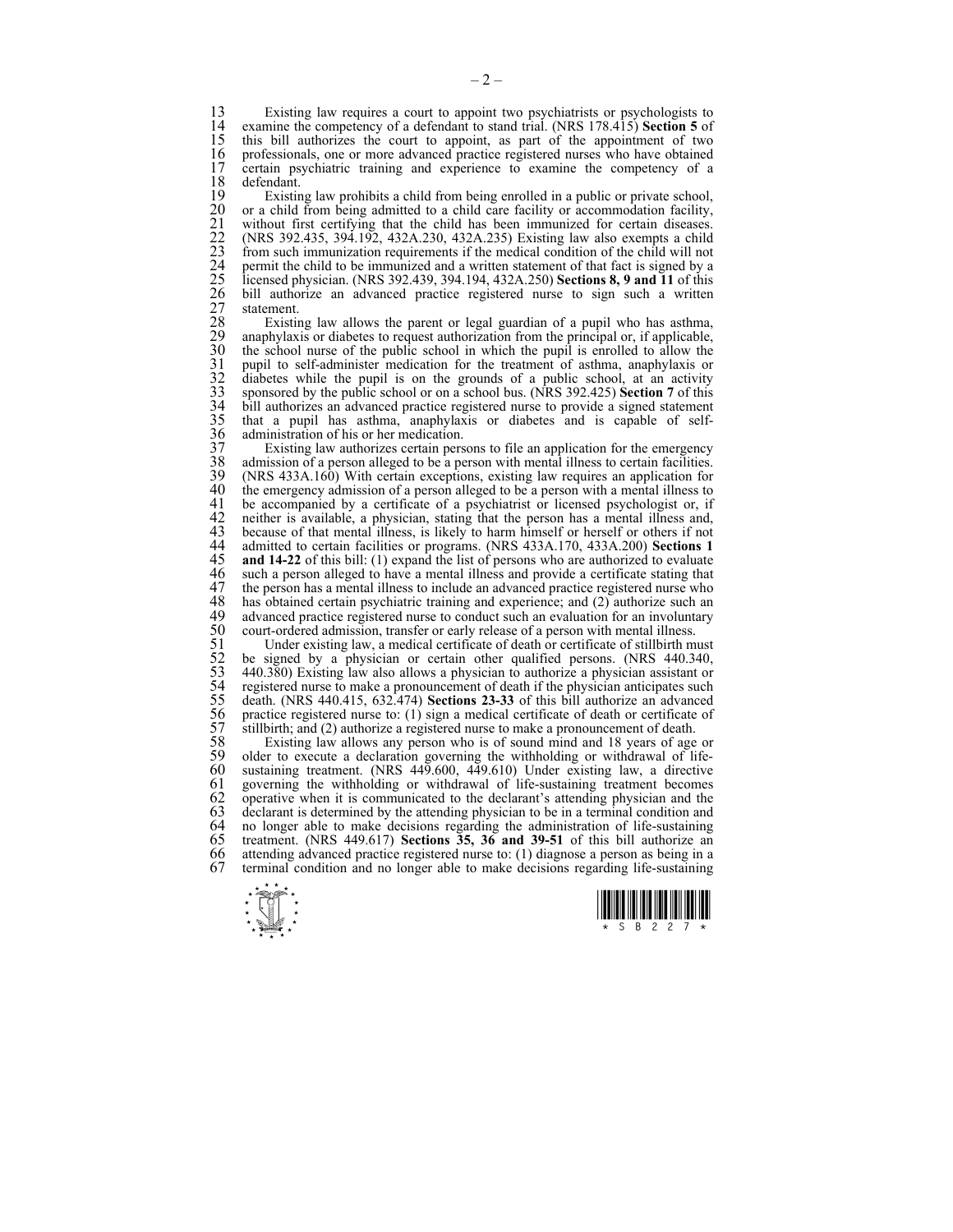68 treatment for the purpose of determining whether a declaration or written consent to the withholding or withdrawal of life-sustaining treatment is operative; and (2) 69 the withholding or withdrawal of life-sustaining treatment is operative; and  $(2)$  withhold or withdraw life-sustaining treatment in accordance with such a 70 withhold or withdraw life-sustaining treatment in accordance with such a 71 declaration or written consent.<br>72 Existing law requires the :

72 Existing law requires the State Board of Health to adopt a Physician Order for<br>73 Life-Sustaining Treatment form (POLST form), a document which records the<br>74 wishes of a patient and directs any provider of health care Life-Sustaining Treatment form (POLST form), a document which records the wishes of a patient and directs any provider of health care regarding the provision 75 of life-resuscitating treatment and life-sustaining treatment. (NRS 449.694)<br>76 Existing law additionally allows certain patients suffering from a terminal condition<br>77 to obtain a do-not-resuscitate order from a physic Existing law additionally allows certain patients suffering from a terminal condition 77 to obtain a do-not-resuscitate order from a physician and a do-not-resuscitate<br>78 identification from the health authority. (NRS 450B.510-450B.525) **Sections 37, 38**<br>79 and 52-63 of this bill authorize an advanced pract 78 identification from the health authority. (NRS 450B.510-450B.525) **Sections 37, 38**  79 **and 52-63** of this bill authorize an advanced practice registered nurse to make 80 certain determinations related to a POLST form and to execute a POLST form for a 81 patient. Sections 68-84 authorize an advanced practice registered nurse to: (1) 81 patient. **Sections 68-84** authorize an advanced practice registered nurse to: (1) 82 determine whether a patient is in a terminal condition for his or her application for a 83 do-not-resuscitate identification from the health authority; and (2) issue a do-not-83 do-not-resuscitate identification from the health authority; and (2) issue a do-not-84 resuscitate order.<br>85 Under existin

85 Under existing law, the use of a mechanical or chemical restraint on a person 86 with a disability is authorized under certain permissible uses or for use in an 86 with a disability is authorized under certain permissible uses or for use in an 87 emergency. Existing law further requires a physician to sign a medical order 88 authorizing such use (NRS 449.779, 449.780) **Sections 6, 10, 12, 13, 64 and 65** of 88 authorizing such use. (NRS 449.779, 449.780) **Sections 6, 10, 12, 13, 64 and 65** of 89 this bill authorize an advanced practice registered nurse to sign an order authorizing 90 the use of a mechanical or chemical restraint on a person with a disability for such 90 the use of a mechanical or chemical restraint on a person with a disability for such 91 permissible uses or for use in an emergency. 91 permissible uses or for use in an emergency.<br>92 Existing law requires each organization

92 Existing law requires each organization for youth sports that sanctions or 93 sponsors competitive sports for youths in this State to adopt a policy concerning the 94 revention and treatment of injuries to the head which may occur during a youth's 94 prevention and treatment of injuries to the head which may occur during a youth's 95 participation in competitive sports, including, without limitation, concussion of the 96 brain. The policy must require that a youth who sustains or is suspected of 97 sustaining an injury to the head while participating in such an activity or event: (1) 98 be immediately removed from the activity or event: and (2) may not return to the 98 be immediately removed from the activity or event; and (2) may not return to the 99 activity or event unless the parent or legal guardian of the pupil provides a written 100 statement from a provider of health care indicating that the pupil is medically 100 statement from a provider of health care indicating that the pupil is medically cleared to participate and the date on which the pupil may return to the activity or 101 cleared to participate and the date on which the pupil may return to the activity or event. (NRS 455A.200) **Section 86** of this bill expands the definition of "provider" 102 event. (NRS 455A.200) **Section 86** of this bill expands the definition of "provider 103 of health care" to include an advanced practice registered nurse.<br>104 Under existing law, the Department of Motor Vehicles is

104 Under existing law, the Department of Motor Vehicles is authorized to issue 105 special license plates, a special or temporary parking placard or a special or 105 special license plates, a special or temporary parking placard or a special or 106 temporary parking sticker to a person with a disability who has certification of such 106 temporary parking sticker to a person with a disability who has certification of such 107 disability completed by a physician and applies for such a plate, placard or sticker. 107 disability completed by a physician and applies for such a plate, placard or sticker.<br>108 **Sections 87-90** of this bill authorize an advanced practice registered nurse to 108 **Sections 87-90** of this bill authorize an advanced practice registered nurse to 109 determine whether a person has a disability and provide that person certification for 109 determine whether a person has a disability and provide that person certification for 110 purposes of obtaining a special license plate. a special or temporary parking placard 110 purposes of obtaining a special license plate, a special or temporary parking placard 111 or a special or temporary parking sticker from the Department. 111 or a special or temporary parking sticker from the Department.<br>112 **Sections 91-126** of this bill revise the Nevada Industri

112 **Sections 91-126** of this bill revise the Nevada Industrial Insurance Act to 113 authorize an advanced practice registered nurse to: (1) examine and provide 113 authorize an advanced practice registered nurse to: (1) examine and provide 114 treatment to an injured employee who has experienced an industrial accident; (2) 115 provide certification of death resulting from an injury: (3) file claims of 115 provide certification of death resulting from an injury; (3) file claims of 116 compensation after providing treatment to an injured employee; (4) be appointed to 117 panels of providers who have demonstrated special competence and interest in 117 panels of providers who have demonstrated special competence and interest in 118 industrial health: (5) rate permanent partial and total disabilities if he or she has 118 industrial health; (5) rate permanent partial and total disabilities if he or she has 119 completed an advanced program of training in rating disabilities; (6) review appeals 120 of determinations concerning accident benefits; (7) conduct independent medical 120 of determinations concerning accident benefits;  $(7)$  conduct independent medical examinations upon an order from a hearing officer and testify to his or her findings; 121 examinations upon an order from a hearing officer and testify to his or her findings;<br>122 (8) examine an injured employee to determine if he or she is capable of 122 (8) examine an injured employee to determine if he or she is capable of



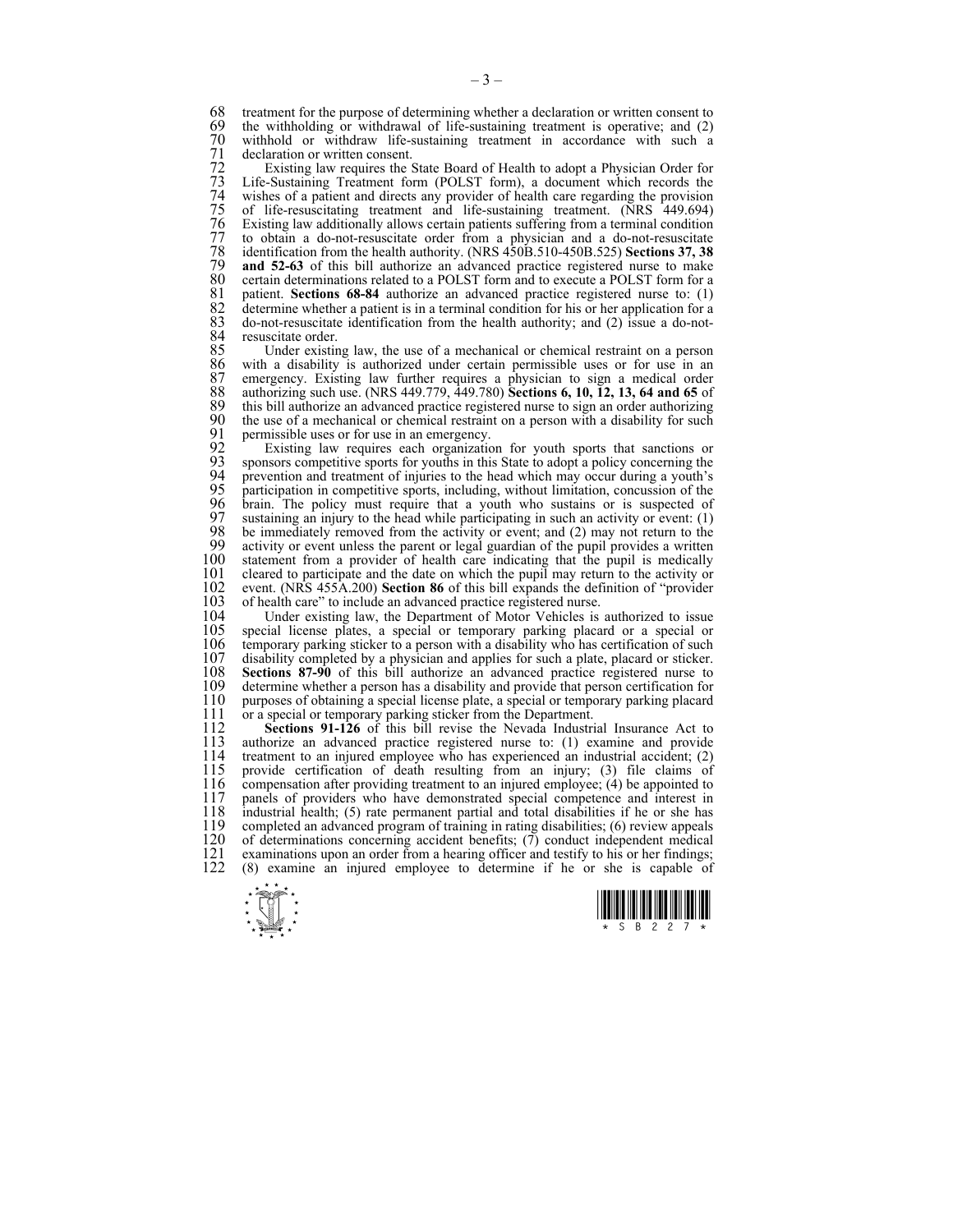123 participating in a program of vocational rehabilitation; and (9) determine if an 124 injured employee is in need of a life care plan after a catastrophic injury. 124 injured employee is in need of a life care plan after a catastrophic injury.<br>125 Existing law requires a person who wishes to be employed as a tax

125 Existing law requires a person who wishes to be employed as a taxicab driver 126 to obtain a health certificate issued by a physician or chiropractic physician stating 126 to obtain a health certificate issued by a physician or chiropractic physician stating that he or she has examined the prospective driver and found that the prospective 127 that he or she has examined the prospective driver and found that the prospective driver meets certain health requirements. (NRS 706.495, 706.8842) **Sections 127** 128 driver meets certain health requirements. (NRS 706.495, 706.8842) **Sections 127 and 128** of this bill authorize an advanced practice registered nurse to issue a health certificate to a prospective driver found by the advanced practice registered nurse to 130 certificate to a prospective driver found by the advanced practice registered nurse to 131 meet the health requirements. meet the health requirements.

## THE PEOPLE OF THE STATE OF NEVADA, REPRESENTED IN SENATE AND ASSEMBLY, DO ENACT AS FOLLOWS:

 $\frac{1}{x}$   $\frac{1}{x}$   $\frac{1}{x}$   $\frac{1}{x}$   $\frac{1}{x}$   $\frac{1}{x}$   $\frac{1}{x}$   $\frac{1}{x}$   $\frac{1}{x}$   $\frac{1}{x}$ 1 **Section 1.** NRS 632.120 is hereby amended to read as follows: 2  $632.120$  1. The Board shall:<br>3  $(a)$  Adopt regulations establishi (a) Adopt regulations establishing reasonable standards: 4 (1) For the denial, renewal, suspension and revocation of, 5 and the placement of conditions, limitations and restrictions upon, a 6 license to practice professional or practical nursing or a certificate to 7 practice as a nursing assistant or medication aide - certified. 8 (2) Of professional conduct for the practice of nursing.  $9$  (3) For prescribing and dispensing controlled substances and 10 dangerous drugs in accordance with applicable statutes. 11 (4) For the psychiatric training and experience necessary for 12 an advanced practice registered nurse to be authorized to make *the*  13 *evaluations and examinations described in NRS 433A.160,*  14 *433A.240 and 433A.430 and* the certifications described in NRS 15 433A.170, 433A.195 and 433A.200. 16 (b) Prepare and administer examinations for the issuance of a 17 license or certificate under this chapter. 18 (c) Investigate and determine the eligibility of an applicant for a 19 license or certificate under this chapter. 20 (d) Carry out and enforce the provisions of this chapter and the 21 regulations adopted pursuant thereto. 22 <sup>2</sup>2. The Board may adopt regulations establishing reasonable: 23 (a) Qualifications for the issuance of a license or certificate 24 under this chapter. 25 (b) Standards for the continuing professional competence of 26 licensees or holders of a certificate. The Board may evaluate 27 licensees or holders of a certificate periodically for compliance with licensees or holders of a certificate periodically for compliance with 28 those standards. 29 3. The Board may adopt regulations establishing a schedule of 30 reasonable fees and charges, in addition to those set forth in NRS 31 632.345, for: 32 (a) Investigating licensees or holders of a certificate and 33 applicants for a license or certificate under this chapter;



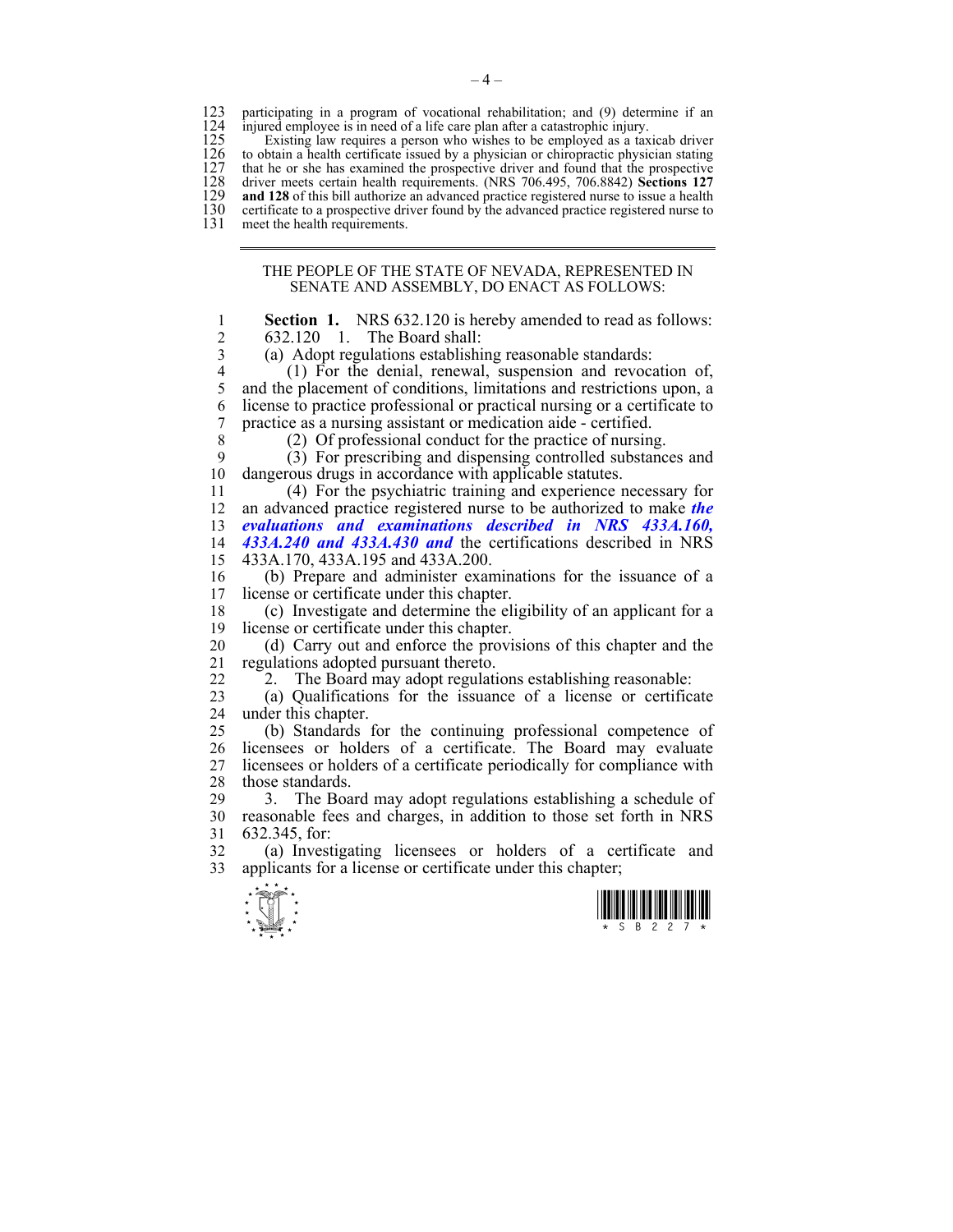$\frac{1}{x}$   $\frac{1}{x}$   $\frac{1}{x}$   $\frac{1}{x}$   $\frac{1}{x}$   $\frac{1}{x}$   $\frac{1}{x}$   $\frac{1}{x}$   $\frac{1}{x}$   $\frac{1}{x}$ 1 (b) Evaluating the professional competence of licensees or holders of a certificate: 3 (c) Conducting hearings pursuant to this chapter; 4 (d) Duplicating and verifying records of the Board; and<br>5 (e) Surveving, evaluating and approving schools of 5 (e) Surveying, evaluating and approving schools of practical 6 nursing, and schools and courses of professional nursing,  $7 \rightarrow$  and collect the fees established pursuant to this subsection. 8 4. For the purposes of this chapter, the Board shall, by 9 regulation, define the term "in the process of obtaining 10 accreditation" 11 5. The Board may adopt such other regulations, not 12 inconsistent with state or federal law, as may be necessary to carry 13 out the provisions of this chapter relating to nursing assistant 14 trainees, nursing assistants and medication aides - certified. 15 6. The Board may adopt such other regulations, not 16 inconsistent with state or federal law, as are necessary to enable it to 17 administer the provisions of this chapter. 18 **Sec. 2.** NRS 632.237 is hereby amended to read as follows: 19 632.237 1. The Board may issue a license to practice as an 20 advanced practice registered nurse to a registered nurse: 21 (a) Who is licensed by endorsement pursuant to NRS 632.161 or 22 632.162 and holds a corresponding valid and unrestricted license to 23 practice as an advanced practice registered nurse in the District of 24 Columbia or any other state or territory of the United States; or 25 (b) Who: 26 (1) Has completed an educational program designed to 27 prepare a registered nurse to: 28 (I) Perform designated acts of medical diagnosis; 29 (II) Prescribe therapeutic or corrective measures; and 30 (III) Prescribe controlled substances, poisons, dangerous 31 drugs and devices; 32 (2) Except as otherwise provided in subsection **[**6,**]** *7,*  33 submits proof that he or she is certified as an advanced practice 34 registered nurse by the American Board of Nursing Specialties, the 35 National Commission for Certifying Agencies of the Institute for 36 Credentialing Excellence, or their successor organizations, or any 37 other nationally recognized certification agency approved by the 38 Board; and 39 (3) Meets any other requirements established by the Board 40 for such licensure. 41 2. An advanced practice registered nurse may: 42 (a) Engage in selected medical diagnosis and treatment; **[**and**]** 43 (b) If authorized pursuant to NRS 639.2351 and subject to the 44 limitations set forth in subsection 3, prescribe controlled substances, 45 poisons, dangerous drugs and devices **[**.**]** *; and* 



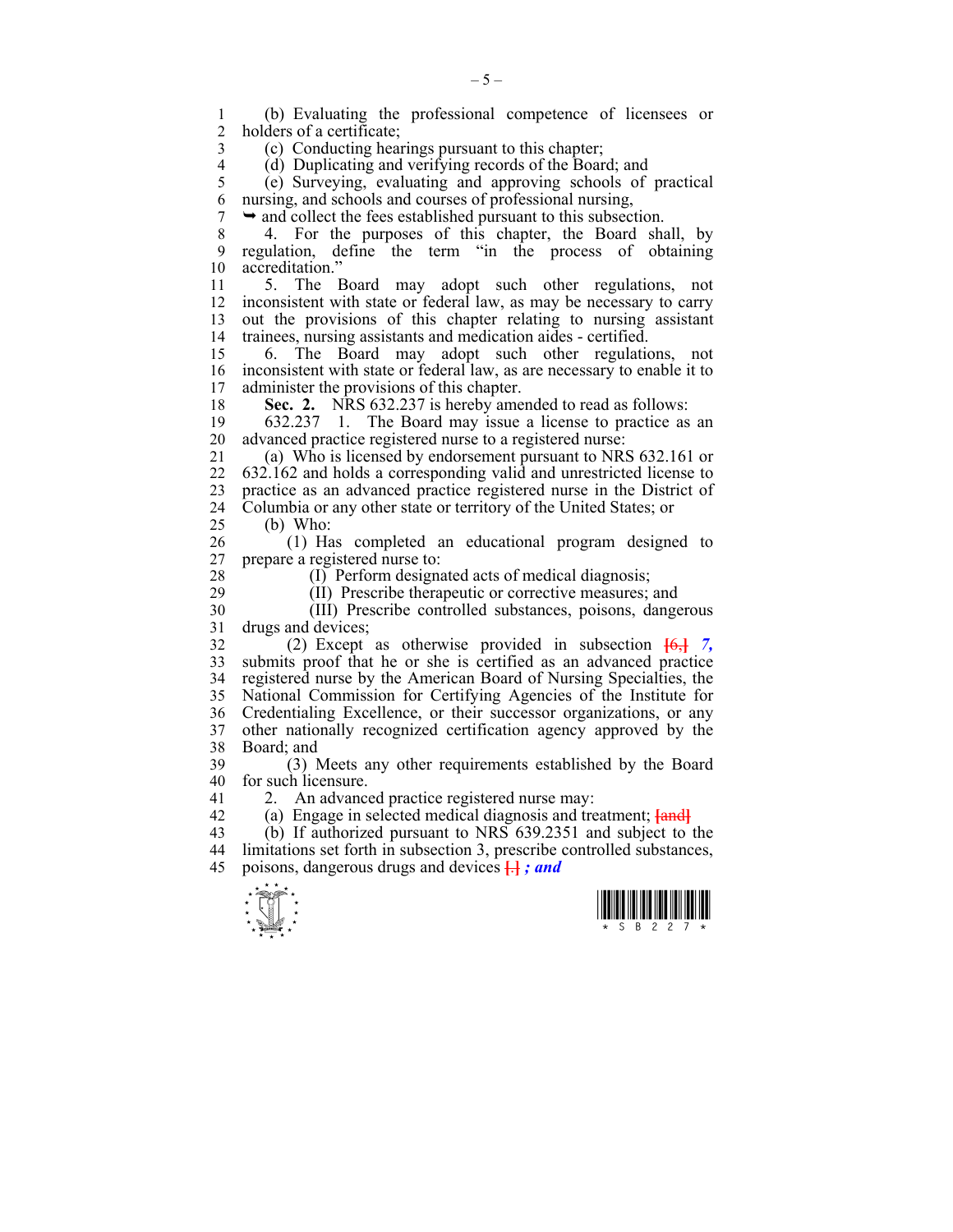*(c) Provide his or her signature, certification, stamp, verification or endorsement when a signature, certification, stamp, verification or endorsement by a physician is required, if providing such a signature, certification, stamp, verification or endorsement is within the authorized scope of practice of an advanced practice registered nurse.*   $7 \rightarrow$  An advanced practice registered nurse shall not engage in any 8 diagnosis, treatment or other conduct which the advanced practice 9 registered nurse is not qualified to perform.

10 3. An advanced practice registered nurse who is authorized to 11 prescribe controlled substances, poisons, dangerous drugs and 12 devices pursuant to NRS 639.2351 shall not prescribe a controlled 13 substance listed in schedule II unless:

14 (a) The advanced practice registered nurse has at least 2 years or 15 2,000 hours of clinical experience; or

16 (b) The controlled substance is prescribed pursuant to a protocol approved by a collaborating physician.

18 4. An advanced practice registered nurse may perform the acts 19 described in *paragraphs (a) and (b) of* subsection 2 by using 20 equipment that transfers information concerning the medical 21 condition of a patient in this State electronically, telephonically or 22 by fiber optics, including, without limitation, through telehealth, as 23 defined in NRS 629.515, from within or outside this State or the 24 United States.

25 5. *Nothing in paragraph (c) of subsection 2 shall be deemed to expand the scope of practice of an advanced practice registered nurse who provides his or her signature, certification, stamp, verification or endorsement in the place of a physician.*<br>29 **6.** The Board shall adopt regulations:

**6.** The Board shall adopt regulations:

30 (a) Specifying any additional training, education and experience 31 necessary for licensure as an advanced practice registered nurse.

32 (b) Delineating the authorized scope of practice of an advanced 33 practice registered nurse **[**.**]** *, including, without limitation, when*  34 *an advanced practice registered nurse is qualified to provide his or*  35 *her signature, certification, stamp, verification or endorsement in*  36 *the place of a physician.*

37 (c) Establishing the procedure for application for licensure as an 38 advanced practice registered nurse.

39 **[**6.**]** *7.* The provisions of subparagraph (2) of paragraph (b) of 40 subsection 1 do not apply to an advanced practice registered nurse 41 who obtains a license before July 1, 2014.

42 **Sec. 3.** NRS 632.474 is hereby amended to read as follows:<br>43 632.474 A registered nurse who is authorized by a physician

43 632.474 A registered nurse who is authorized by a physician *or*  44 *advanced practice registered nurse* pursuant to NRS 440.415 may 45 make a pronouncement of death.



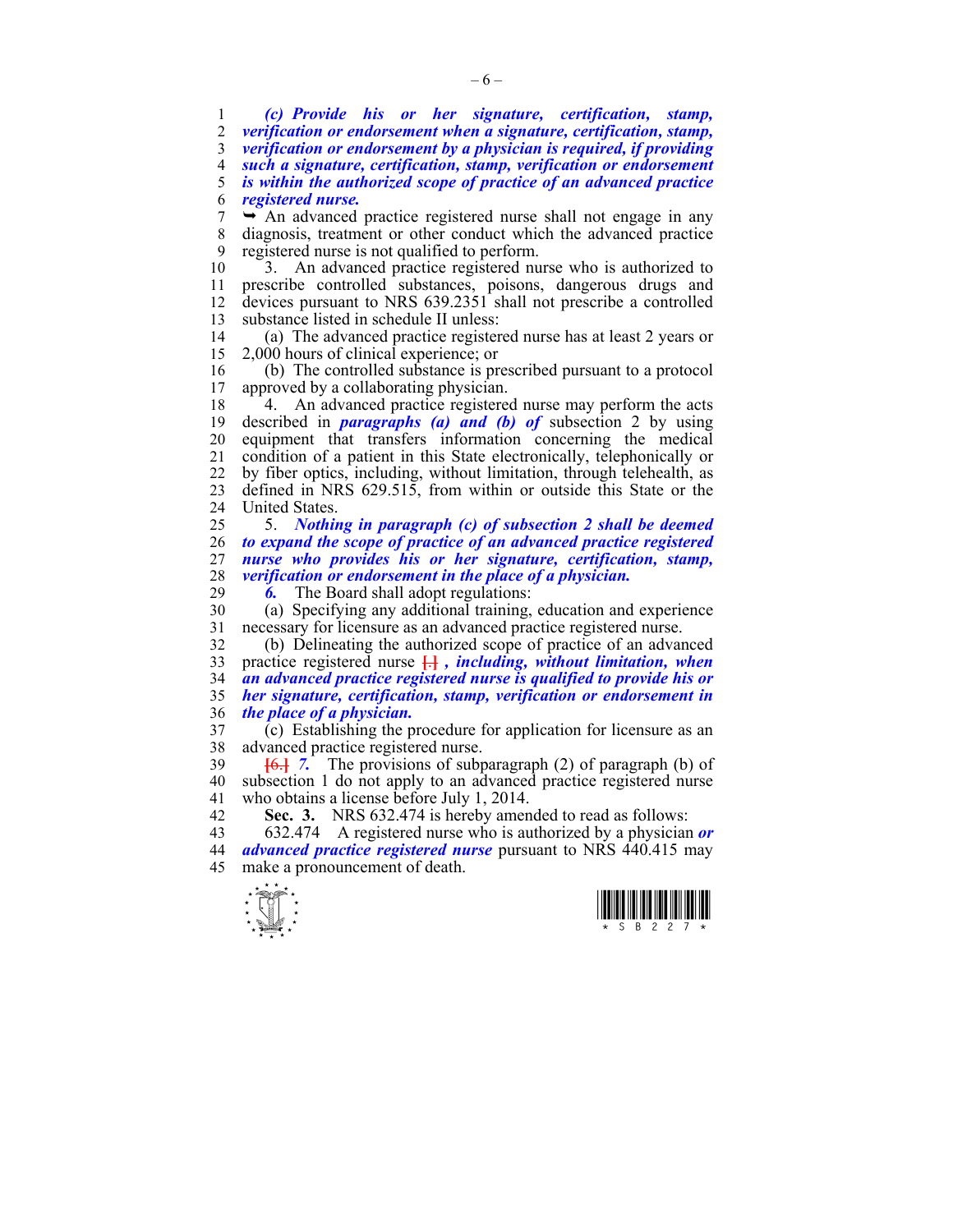**Sec. 4.** NRS 6.030 is hereby amended to read as follows:<br>2 6.030 1 The court may at any time temporarily excus

2 6.030 1. The court may at any time temporarily excuse any 3 juror on account of:

4 (a) Sickness or physical disability.<br>5 (b) Serious illness or death of 5 (b) Serious illness or death of a member of the juror's 6 immediate family.

- 7 (c) Undue hardship or extreme inconvenience.
- 8 (d) Public necessity.

9 2. In addition to the reasons set forth in subsection 1, the court 10 may at any time temporarily excuse a person who provides proof 11 that the person is the primary caregiver of another person who has a 12 documented medical condition which requires the assistance of 13 another person at all times.

14 3. A person temporarily excused shall appear for jury service 15 as the court may direct.

16 4. The court shall permanently excuse any person from service 17 as a juror if the person is incapable, by reason of a permanent 18 physical or mental disability, of rendering satisfactory service as a 19 juror. The court may require the prospective juror to submit a 20 **[**physician's**]** certificate *completed by a physician or an advanced*  21 *practice registered nurse licensed pursuant to NRS 632.237*  22 concerning the nature and extent of the disability and the certifying 23 physician *or advanced practice registered nurse* may be required to 24 testify concerning the disability when the court so directs.

25 **Sec. 5.** NRS 178.415 is hereby amended to read as follows:

26 178.415 1. Except as otherwise provided in this subsection, 27 the court shall appoint two psychiatrists, **[**two**]** psychologists **[**,**]** or 28 **[**one psychiatrist and one psychologist,**]** *advanced practice*  29 *registered nurses who have the psychiatric training and*  30 *experience prescribed by the State Board of Nursing pursuant to*  31 *NRS 632.120, or any combination of two such persons,* to examine 32 the defendant. If the defendant is accused of a misdemeanor, the 33 court of jurisdiction shall appoint a psychiatric social worker, or 34 other person who is especially qualified by the Division, to examine 35 the defendant.

36 2. Except as otherwise provided in this subsection, at a hearing 37 in open court, the court that orders the examination must receive the report of the examination. If a justice court orders the examination report of the examination. If a justice court orders the examination 39 of a defendant who is charged with a gross misdemeanor or felony, 40 the district court must receive the report of the examination.

41 3. The court that receives the report of the examination shall 42 permit counsel for both sides to examine the person or persons 43 appointed to examine the defendant. The prosecuting attorney and 44 the defendant may:



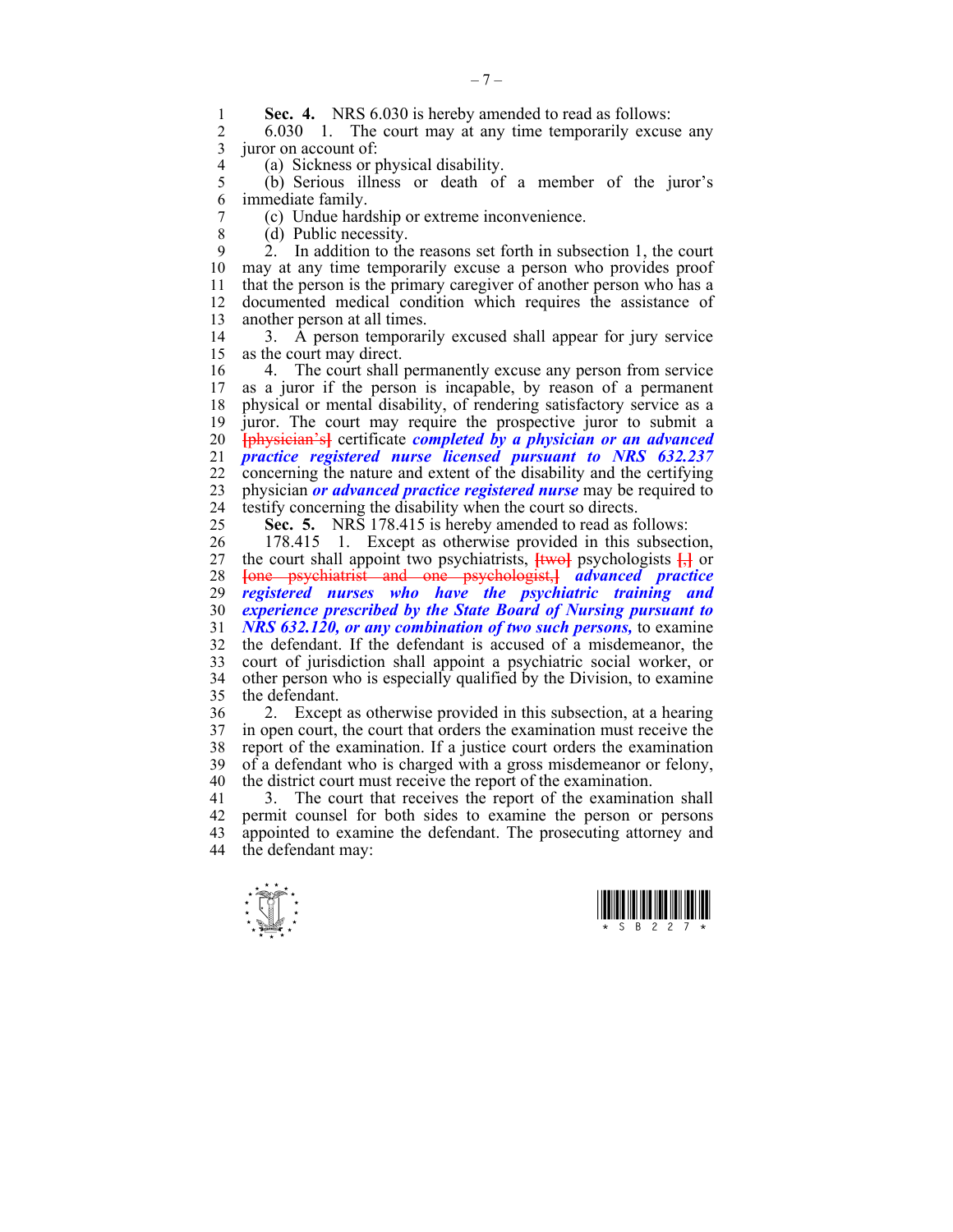1 (a) Introduce other evidence including, without limitation, 2 evidence related to treatment to competency and the possibility of 3 ordering the involuntary administration of medication; and

4 (b) Cross-examine one another's witnesses.<br>5 4. The court that receives the report of t

4. The court that receives the report of the examination shall 6 then make and enter its finding of competence or incompetence.

7 5. The court shall not appoint a person to provide a report or an 8 evaluation pursuant to this section, unless the person is certified by 9 the Division pursuant to NRS 178.417.

10 **Sec. 6.** NRS 388.503 is hereby amended to read as follows:

11 388.503 1. Except as otherwise provided in subsection 2, 12 mechanical restraint may be used on a pupil with a disability only if:

13 (a) An emergency exists that necessitates the use of mechanical 14 restraint;

15 (b) A medical order authorizing the use of mechanical restraint 16 from the pupil's treating physician *or advanced practice registered*  17 *nurse* is included in the pupil's individualized education program 18 before the application of the mechanical restraint;

19 (c) The physician *or advanced practice registered nurse* who 20 signed the order required pursuant to paragraph (b) or the attending 21 physician *or attending advanced practice registered nurse*  22 examines the pupil as soon as practicable after the application of the 23 mechanical restraint;

24 (d) The mechanical restraint is applied by a member of the staff 25 of the school who is trained and qualified to apply mechanical 26 restraint;

27 (e) The pupil is given the opportunity to move and exercise the 28 parts of his or her body that are restrained at least 10 minutes per 29 every 60 minutes of restraint, unless otherwise prescribed by the 30 physician *or advanced practice registered nurse* who signed the 31 order;

32 (f) A member of the staff of the school lessens or discontinues 33 the restraint every 15 minutes to determine whether the pupil will 34 stop injury to himself or herself without the use of the restraint;

35 (g) The record of the pupil contains a notation that includes the 36 time of day that the restraint was lessened or discontinued pursuant 37 to paragraph (f), the response of the pupil and the response of the 38 member of the staff of the school who applied the mechanical 39 restraint;

40 (h) A member of the staff of the school continuously monitors 41 the pupil during the time that mechanical restraint is used on the 42 pupil; and<br>43 (i) The

43 (i) The mechanical restraint is used only for the period that is 44 necessary to contain the behavior of the pupil so that the pupil is no



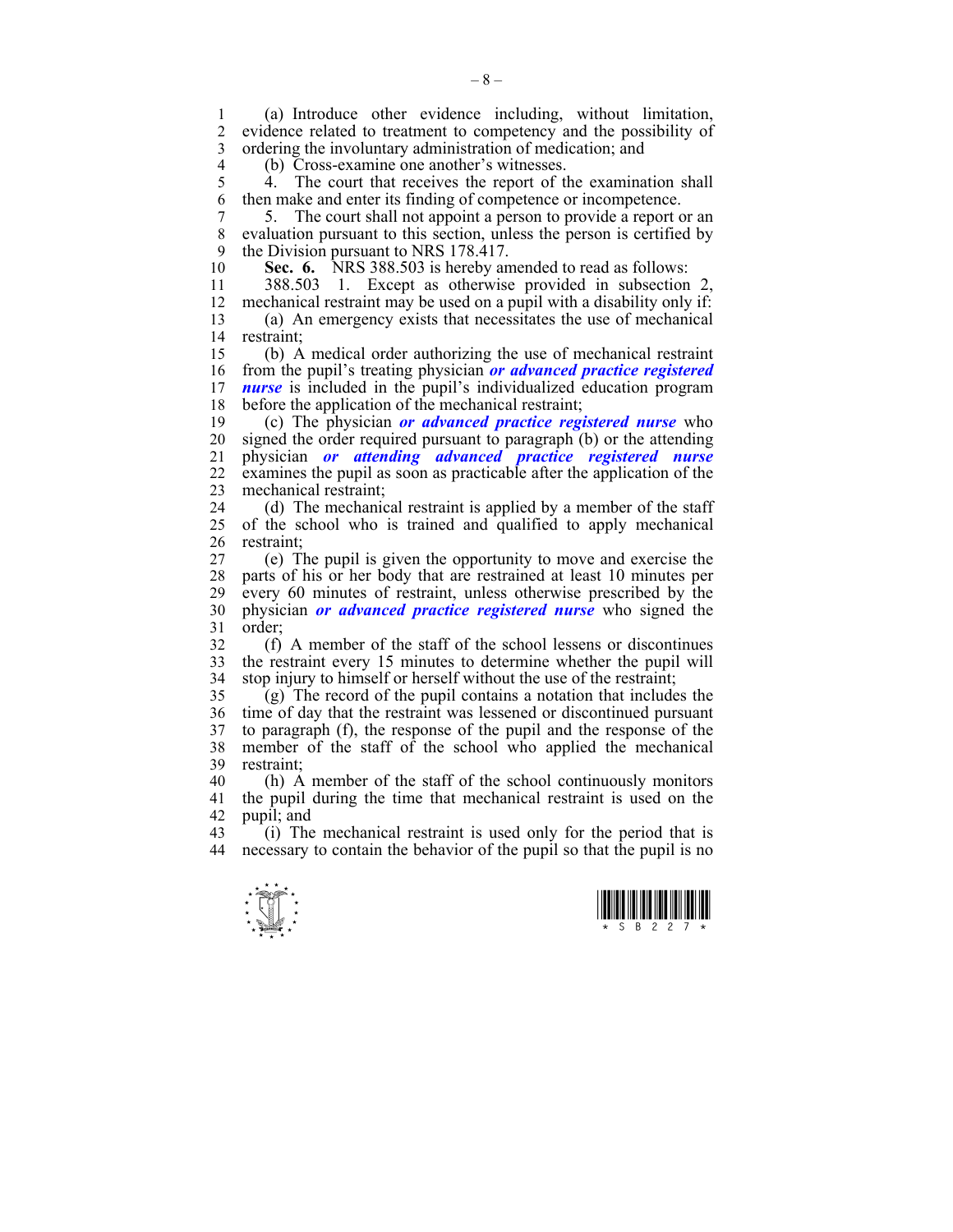1 longer an immediate threat of causing physical injury to himself or 2 herself herself.

3 2. Mechanical restraint may be used on a pupil with a disability 4 and the provisions of subsection 1 do not apply if the mechanical 5 restraint is used to: restraint is used to:

6 (a) Treat the medical needs of the pupil;

7 (b) Protect a pupil who is known to be at risk of injury to himself or herself because he or she lacks coordination or suffers 9 from frequent loss of consciousness;

10 (c) Provide proper body alignment to a pupil; or

11 (d) Position a pupil who has physical disabilities in a manner 12 prescribed in the pupil's individualized education program.

13 3. If mechanical restraint is used on a pupil with a disability in 14 an emergency, the use of the procedure must be reported in the 15 pupil's cumulative record and a confidential file maintained for the 16 pupil not later than 1 working day after the procedure is used. A 17 copy of the report must be provided to the board of trustees of the 18 school district or its designee, the pupil's individualized education 19 program team and the parent or guardian of the pupil. If the board of 20 trustees or its designee determines that a denial of the pupil's rights 21 has occurred, the board of trustees or its designee shall submit a 22 report to the Department in accordance with NRS 388.513.

23 4. If a pupil with a disability has three reports of the use of 24 mechanical restraint in his or her record pursuant to subsection 3 in 25 1 school year, the school district shall notify the school in which the 26 pupil is enrolled to review the circumstances of the use of 27 the restraint on the pupil and provide a report of its findings to the 28 school district.<br>29 5. If a pu

5. If a pupil with a disability has five reports of the use of 30 mechanical restraint in his or her record pursuant to subsection 3 in 31 1 school year, the pupil's individualized education program must be 32 reviewed in accordance with the Individuals with Disabilities 33 Education Act, 20 U.S.C. §§ 1414 et seq., and the regulations 34 adopted pursuant thereto. If mechanical restraint continues after the 35 pupil's individualized education program has been reviewed, the 36 school district and the parent or legal guardian of the pupil shall 37 include in the pupil's individualized education program additional methods that are appropriate for the pupil to ensure that restraint 39 does not continue, including, without limitation, mentoring, training, 40 a functional behavioral assessment, a positive behavior plan and 41 positive behavioral supports.

42 **Sec. 7.** NRS 392.425 is hereby amended to read as follows:<br>43 392.425 1 The parent or legal guardian of a pupil who

43 392.425 1. The parent or legal guardian of a pupil who has 44 asthma, anaphylaxis or diabetes may submit a written request to the 45 principal or, if applicable, the school nurse of the public school in



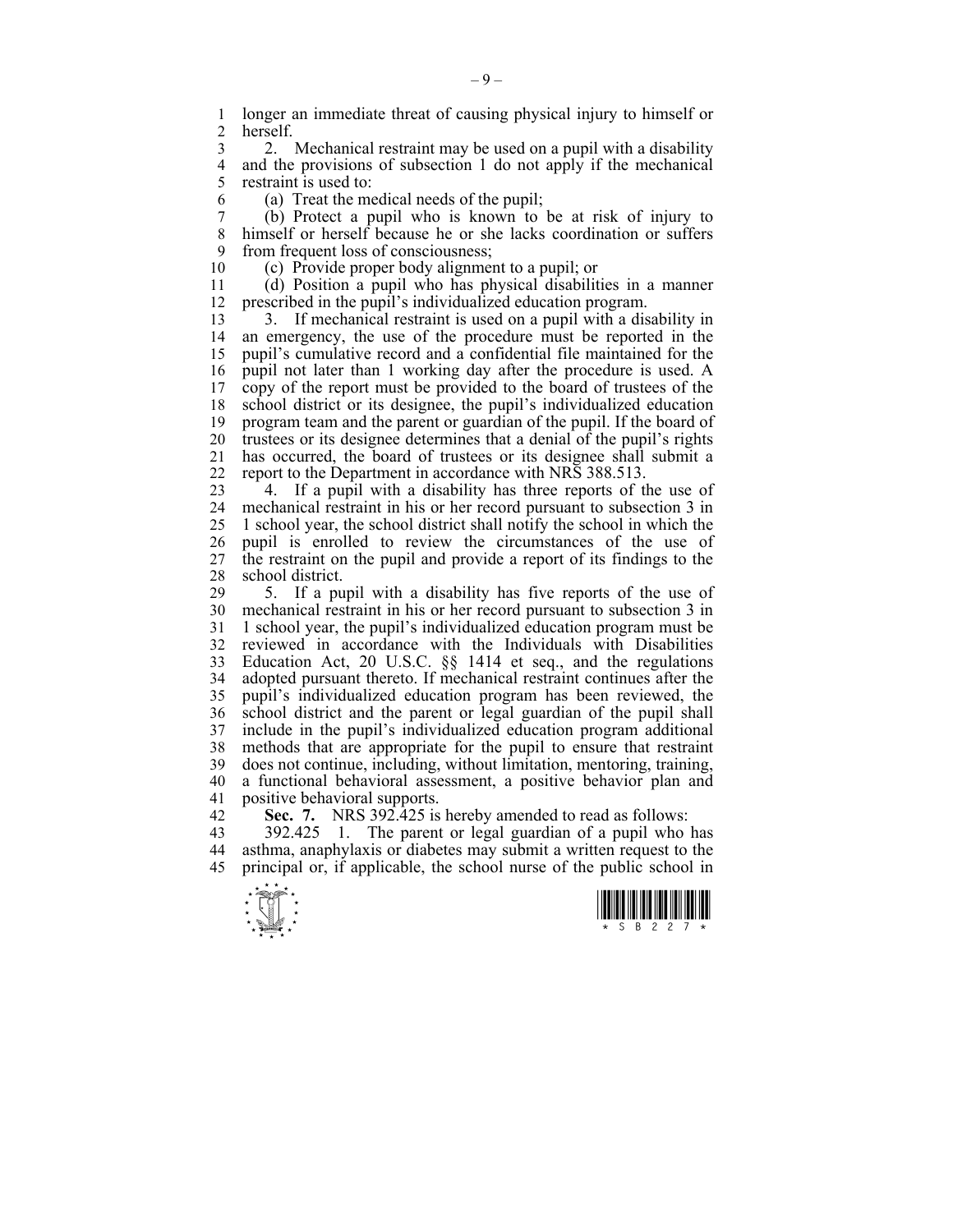1 which the pupil is enrolled to allow the pupil to self-administer 2 medication for the treatment of the pupil's asthma anaphylaxis or medication for the treatment of the pupil's asthma, anaphylaxis or 3 diabetes while the pupil is on the grounds of a public school, 4 participating in an activity sponsored by a public school or on a 5 school bus.

6 2. A public school shall establish protocols for containing 7 blood-borne pathogens and the handling and disposal of needles, 8 medical devices and other medical waste and provide a copy of 9 these protocols and procedures to the parent or guardian of a pupil 10 who requests permission for the pupil to self-administer medication 11 pursuant to subsection 1.

12 3. A written request made pursuant to subsection 1 must 13 include:

14 (a) A signed statement of a physician *or advanced practice*  15 *registered nurse* indicating that the pupil has asthma, anaphylaxis or 16 diabetes and is capable of self-administration of the medication 17 while the pupil is on the grounds of a public school, participating in 18 an activity sponsored by a public school or on a school bus;

19 (b) A written treatment plan prepared by the physician *or*  20 *advanced practice registered nurse* pursuant to which the pupil will 21 manage his or her asthma, anaphylaxis or diabetes if the pupil 22 experiences an asthmatic attack, anaphylactic shock or diabetic 23 episode while on the grounds of a public school, participating in an 24 activity sponsored by a public school or on a school bus; and

25 (c) A signed statement of the parent or legal guardian:

26 (1) Indicating that the parent or legal guardian grants 27 permission for the pupil to self-administer the medication while the 28 pupil is on the grounds of a public school, participating in an 29 activity sponsored by a public school or on a school bus;

30 (2) Acknowledging that the parent or legal guardian is aware 31 of and understands the provisions of subsections 4 and 5;

32 (3) Acknowledging the receipt of the protocols provided 33 pursuant to subsection 2;

34 (4) Acknowledging that the protocols established pursuant to 35 subsection 2 have been explained to the pupil who will self-36 administer the medication and that he or she has agreed to comply 37 with the protocols; and

38 (5) Acknowledging that authorization to self-administer 39 medication pursuant to this section may be revoked if the pupil fails 40 to comply with the protocols established pursuant to subsection 2.

41 4. The provisions of this section do not create a duty for the 42 board of trustees of the school district, the school district, the public 43 school in which the pupil is enrolled, or an employee or agent 44 thereof, that is in addition to those duties otherwise required in the 45 course of service or employment.



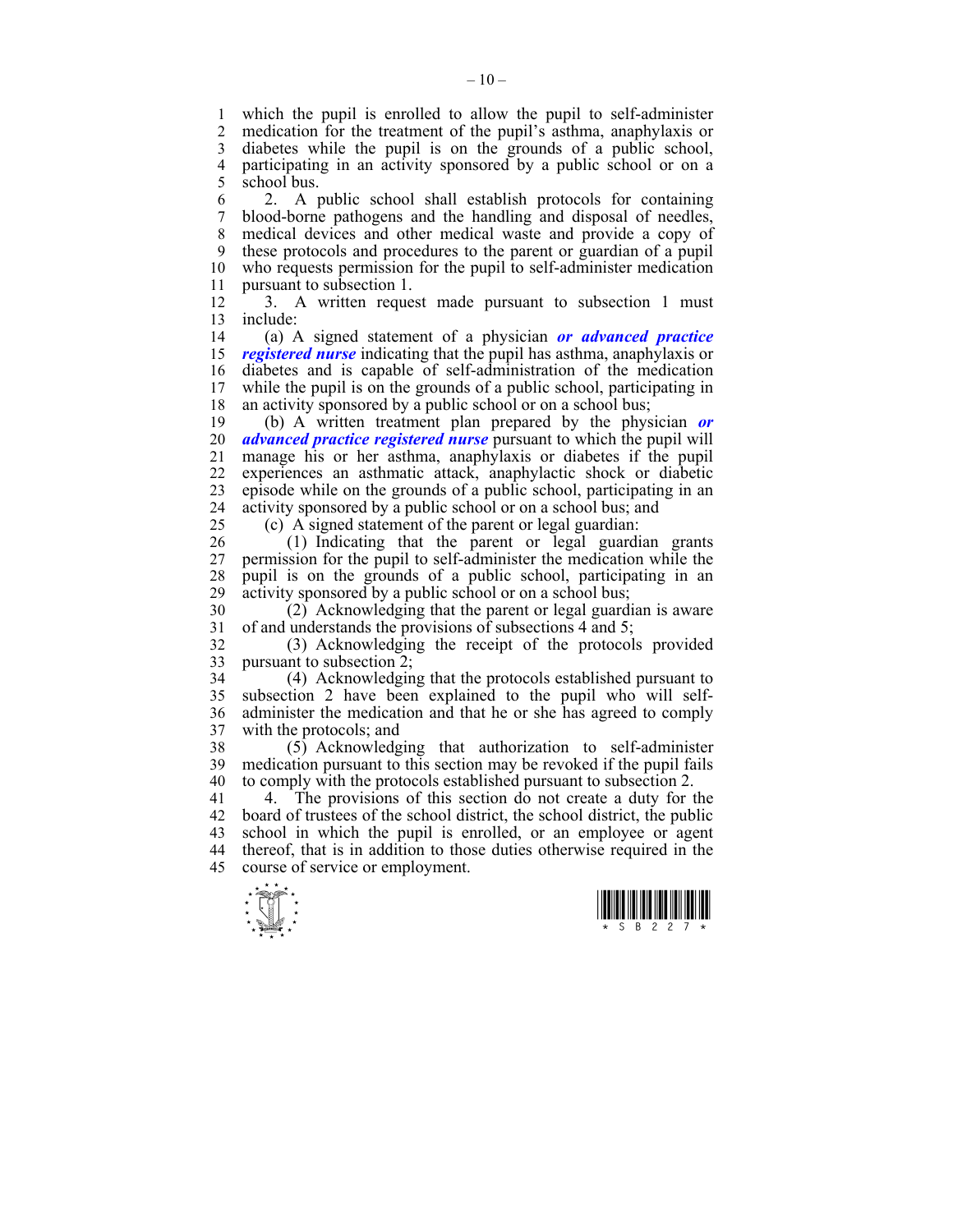1 5. If a pupil is granted authorization pursuant to this section to<br>2 self-administer medication the board of trustees of the school self-administer medication, the board of trustees of the school 3 district, the school district and the public school in which the pupil 4 is enrolled, and any employee or agent thereof, are immune from<br>5 liability for the injury to or death of: liability for the injury to or death of:

6 (a) The pupil as a result of self-administration of a medication 7 pursuant to this section or the failure of the pupil to self-administer 8 such a medication; and

9 (b) Any other person as a result of exposure to or injury caused 10 by needles, medical devices or other medical waste from the self-11 administration of medication by a pupil pursuant to this section.

12 6. Upon receipt of a request that complies with subsection 3, 13 the principal or, if applicable, the school nurse of the public school 14 in which a pupil is enrolled shall provide written authorization for 15 the pupil to carry and self-administer medication to treat his or her 16 asthma, anaphylaxis or diabetes while the pupil is on the grounds of 17 a public school, participating in an activity sponsored by a public 18 school or on a school bus. The written authorization must be filed 19 with the principal or, if applicable, the school nurse of the public 20 school in which the pupil is enrolled and must include:

21 (a) The name and purpose of the medication which the pupil is 22 authorized to self-administer;

23 (b) The prescribed dosage and the duration of the prescription;

24 (c) The times or circumstances, or both, during which the 25 medication is required or recommended for self-administration;

26 (d) The side effects that may occur from an administration of the 27 medication;

28 (e) The name and telephone number of the pupil's physician *or*  29 *advanced practice registered nurse* and the name and telephone 30 number of the person to contact in the case of a medical emergency 31 concerning the pupil; and

32 (f) The procedures for the handling and disposal of needles, 33 medical devices and other medical waste.

34 7. The written authorization provided pursuant to subsection 6 35 is valid for 1 school year. If a parent or legal guardian submits a 36 written request that complies with subsection 3, the principal or, if 37 applicable, the school nurse of the public school in which the pupil 38 is enrolled shall renew and, if necessary, revise the written 39 authorization.

40 8. If a parent or legal guardian of a pupil who is authorized 41 pursuant to this section to carry medication on his or her person 42 provides to the principal or, if applicable, the school nurse of the 43 public school in which the pupil is enrolled doses of the medication 44 in addition to the dosage that the pupil carries on his or her person,



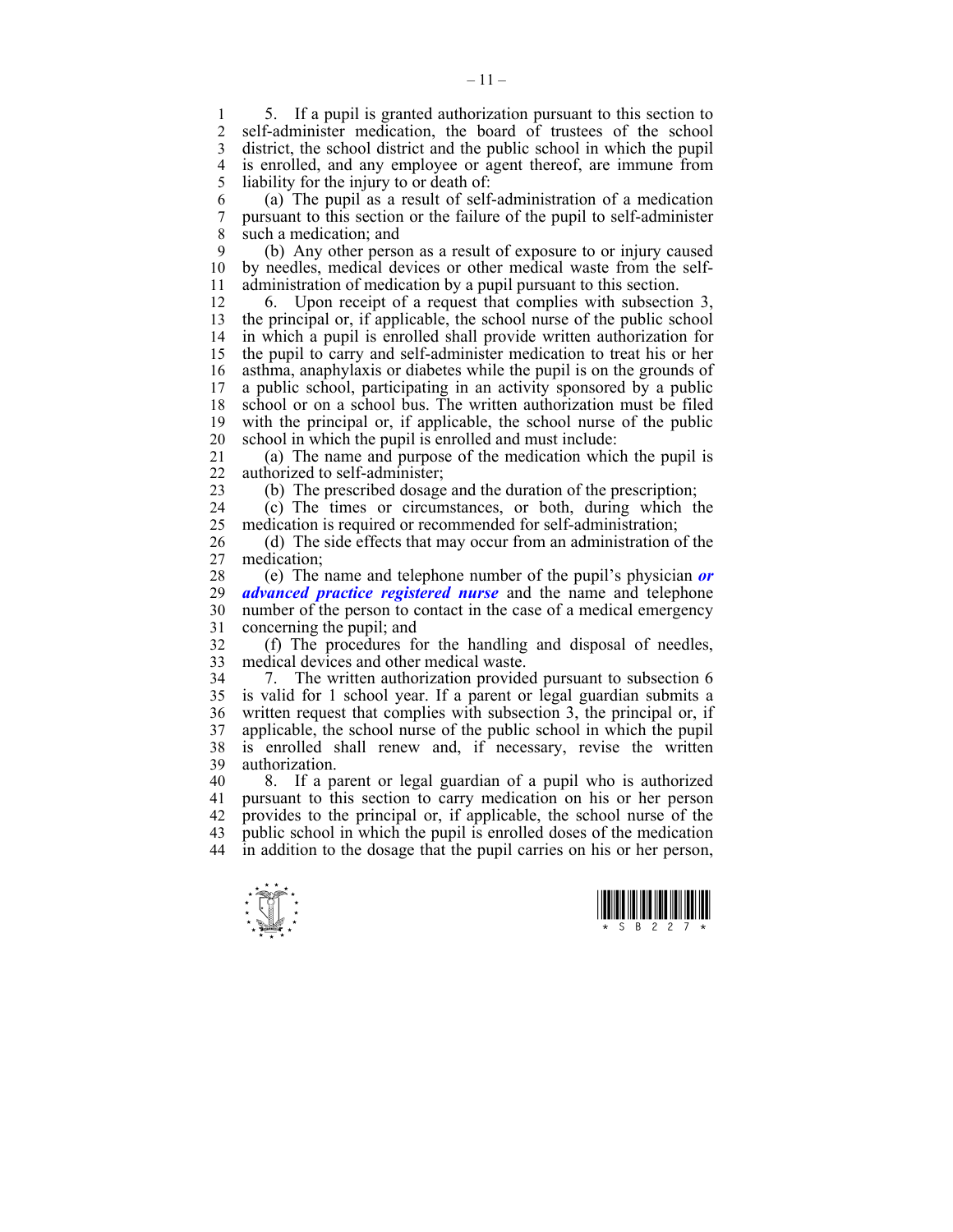1 the principal or, if applicable, the school nurse shall ensure that the additional medication is: additional medication is:

3 (a) Stored on the premises of the public school in a location that 4 is secure; and<br>5 (b) Readil

5 (b) Readily available if the pupil experiences an asthmatic 6 attack, anaphylactic shock or diabetic episode during school hours.

7 9. As used in this section:

8 (a) *"Advanced practice registered nurse" means a registered nurse who holds a valid license as an advanced practice registered nurse issued by the State Board of Nursing pursuant to NRS 632.237.* 

12 *(b)* "Medication" means any medicine prescribed by a physician 13 *or advanced practice registered nurse* for the treatment of 14 anaphylaxis, asthma or diabetes, including, without limitation, 15 asthma inhalers, auto-injectable epinephrine and insulin.

16 **[(b)]** *(c)* "Physician" means a person who is licensed to practice 17 medicine pursuant to chapter 630 of NRS or osteopathic medicine medicine pursuant to chapter 630 of NRS or osteopathic medicine 18 pursuant to chapter 633 of NRS.

19 **[**(c)**]** *(d)* "Self-administer" means the auto-administration of a 20 medication pursuant to the prescription for the medication or written 21 directions for such a medication.

22 **Sec. 8.** NRS 392.439 is hereby amended to read as follows:

23 392.439 If the medical condition of a child will not permit the 24 child to be immunized to the extent required by NRS 392.435 and a 25 written statement of this fact is signed by a licensed physician *or*  26 *advanced practice registered nurse* and by the parents or guardian 27 of the child, the board of trustees of the school district or governing 28 body of the charter school in which the child has been accepted for enrollment shall exempt the child from all or part of the provisions enrollment shall exempt the child from all or part of the provisions 30 of NRS 392.435, as the case may be, for enrollment purposes.

31 **Sec. 9.** NRS 394.194 is hereby amended to read as follows:

32 394.194 If the medical condition of a child will not permit the 33 child to be immunized to the extent required by NRS 394.192, a 34 written statement of this fact signed by a licensed physician *or*  35 *advanced practice registered nurse* and presented to the governing 36 body by the parents or guardian of such child shall exempt such 37 child from all or part of the provisions of NRS 394.192, as the case 38 may be, for enrollment purposes.

39 **Sec. 10.** NRS 394.369 is hereby amended to read as follows:

40 394.369 1. Except as otherwise provided in subsection 2, 41 mechanical restraint may be used on a pupil with a disability only if: 42 (a) An emergency exists that necessitates the use of mechanical restraint:

44 (b) A medical order authorizing the use of mechanical restraint 45 from the pupil's treating physician *or advanced practice registered* 



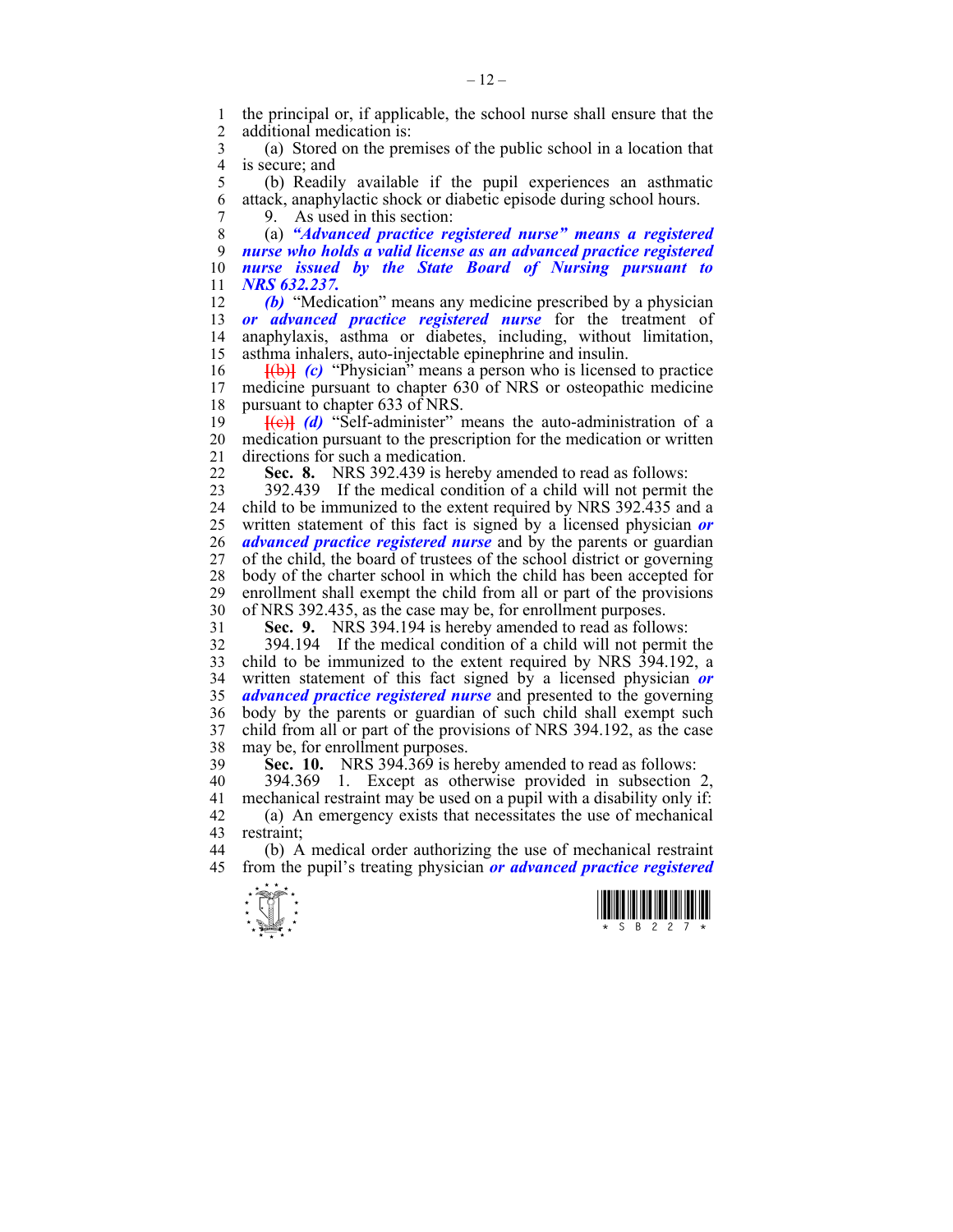1 *nurse* is included in the pupil's services plan developed pursuant to 2 34 C F R  $\,$  8 300 138 or the pupil's individualized education 2 34 C.F.R. § 300.138 or the pupil's individualized education 3 program, whichever is appropriate, before the application of the 4 mechanical restraint;

5 (c) The physician *or advanced practice registered nurse* who 6 signed the order required pursuant to paragraph (b) or the attending 7 physician *or attending advanced practice registered nurse*  8 examines the pupil as soon as practicable after the application of the 9 mechanical restraint;

10 (d) The mechanical restraint is applied by a member of the staff 11 of the private school who is trained and qualified to apply 12 mechanical restraint;

13 (e) The pupil is given the opportunity to move and exercise the 14 parts of his or her body that are restrained at least 10 minutes per 15 every 60 minutes of restraint, unless otherwise prescribed by the 16 physician *or advanced practice registered nurse* who signed the 17 order;

18 (f) A member of the staff of the private school lessens or 19 discontinues the restraint every 15 minutes to determine whether the 20 pupil will stop injury to himself or herself without the use of the 21 restraint;

22 (g) The record of the pupil contains a notation that includes the 23 time of day that the restraint was lessened or discontinued pursuant 24 to paragraph (f), the response of the pupil and the response of the 25 member of the staff of the private school who applied the 26 mechanical restraint;

27 (h) A member of the staff of the private school continuously 28 monitors the pupil during the time that mechanical restraint is used<br>29 on the pupil: and on the pupil; and

30 (i) The mechanical restraint is used only for the period that is 31 necessary to contain the behavior of the pupil so that the pupil is no 32 longer an immediate threat of causing physical injury to himself or 33 herself.

34 2. Mechanical restraint may be used on a pupil with a disability 35 and the provisions of subsection 1 do not apply if the mechanical 36 restraint is used to:

37 (a) Treat the medical needs of the pupil;

38 (b) Protect a pupil who is known to be at risk of injury to 39 himself or herself because he or she lacks coordination or suffers 40 from frequent loss of consciousness;

41 (c) Provide proper body alignment to a pupil; or

42 (d) Position a pupil who has physical disabilities in a manner 43 prescribed in the pupil's service plan developed pursuant to 34 44 C.F.R. § 300.138 or the pupil's individualized education program, 45 whichever is appropriate.



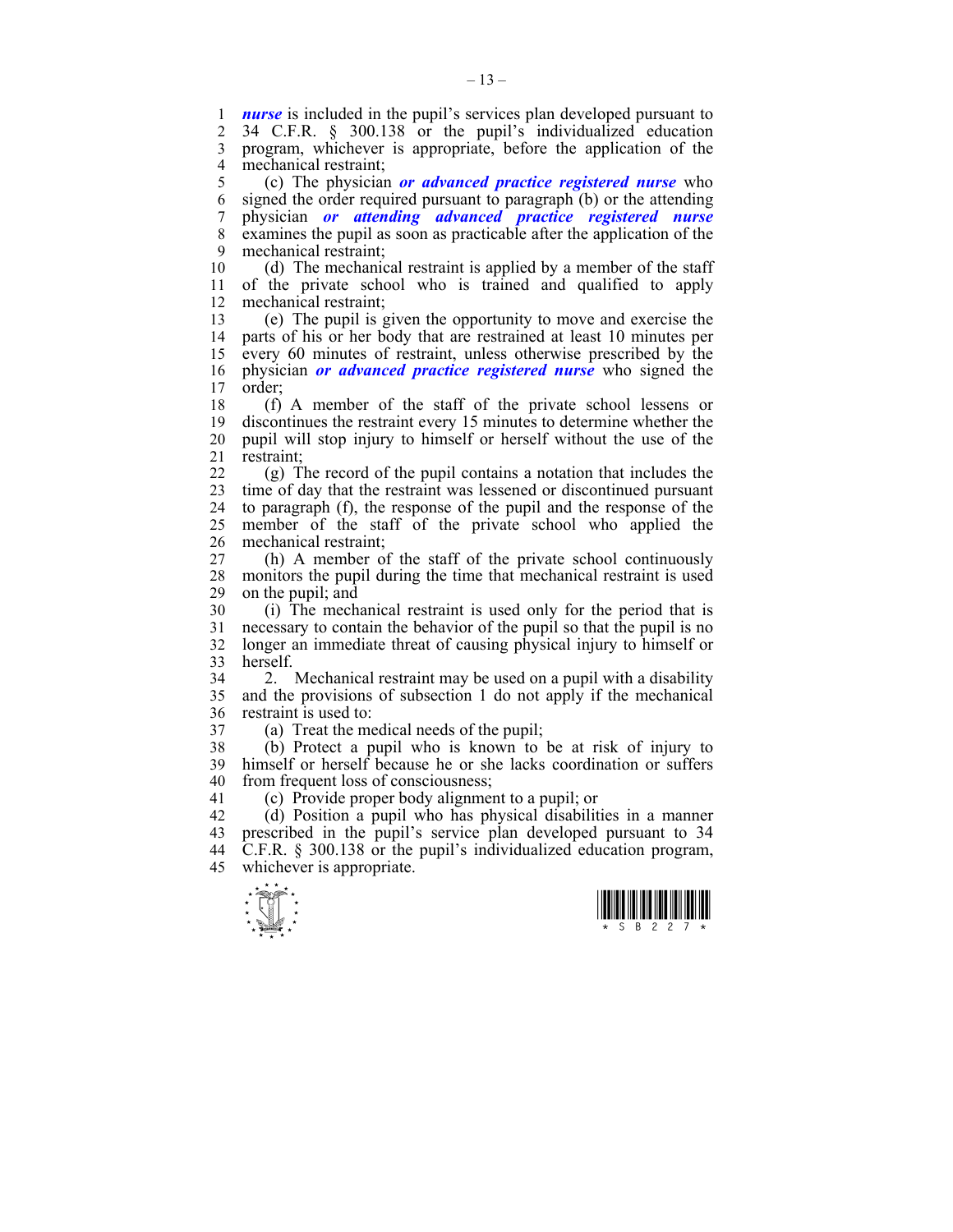1 3. If mechanical restraint is used on a pupil with a disability in<br>2 an emergency the use of the procedure must be reported in the an emergency, the use of the procedure must be reported in the 3 pupil's cumulative record not later than 1 working day after 4 the procedure is used. A copy of the report must be provided to the 5 Superintendent, the administrator of the private school, the pupil's 6 individualized education program team, if applicable, and the parent 7 or guardian of the pupil. If the administrator of the private school 8 determines that a denial of the pupil's rights has occurred, the 9 administrator shall submit a report to the Superintendent in 10 accordance with NRS 394.378.

11 4. If a pupil with a disability has three reports of the use of 12 mechanical restraint in his or her record pursuant to subsection 3 in 13 1 school year, the private school in which the pupil is enrolled shall 14 review the circumstances of the use of the restraint on the pupil and 15 provide a report to the Superintendent on its findings.

16 5. If a pupil with a disability has five reports of the use of 17 mechanical restraint in his or her record pursuant to subsection 3 in 18 1 school year, the pupil's individualized education program or the 19 pupil's services plan, as applicable, must be reviewed in accordance 20 with the Individuals with Disabilities Education Act, 20 U.S.C. §§ 21 1414 et seq., and the regulations adopted pursuant thereto. If 22 mechanical restraint continues after the pupil's individualized 23 education program or services plan has been reviewed, the private 24 school and the parent or legal guardian of the pupil shall include in 25 the pupil's individualized education program or services plan, as 26 applicable, additional methods that are appropriate for the pupil to 27 ensure that the restraint does not continue, including, without 28 limitation, mentoring, training, a functional behavioral assessment, a 29 positive behavior plan and positive behavioral supports.

30 6. As used in this section, "individualized education program" 31 has the meaning ascribed to it in 20 U.S.C.  $\S$  1414(d)(1)(A).

32 **Sec. 11.** NRS 432A.250 is hereby amended to read as follows:

33 432A.250 If the medical condition of a child will not permit 34 the child to be immunized to the extent required by NRS 432A.230 35 or 432A.235, a written statement of this fact signed by a licensed 36 physician *or advanced practice registered nurse* and presented to 37 the operator of the facility by the parents or guardian of such child 38 exempts such child from all or part of the provisions of NRS 39 432A.230 or 432A.235, as the case may be, for purposes of 40 admission.

41 **Sec. 12.** NRS 433.5496 is hereby amended to read as follows:

42 433.5496 1. Except as otherwise provided in subsections 2 43 and 4, mechanical restraint may be used on a person with a 44 disability who is a consumer only if:

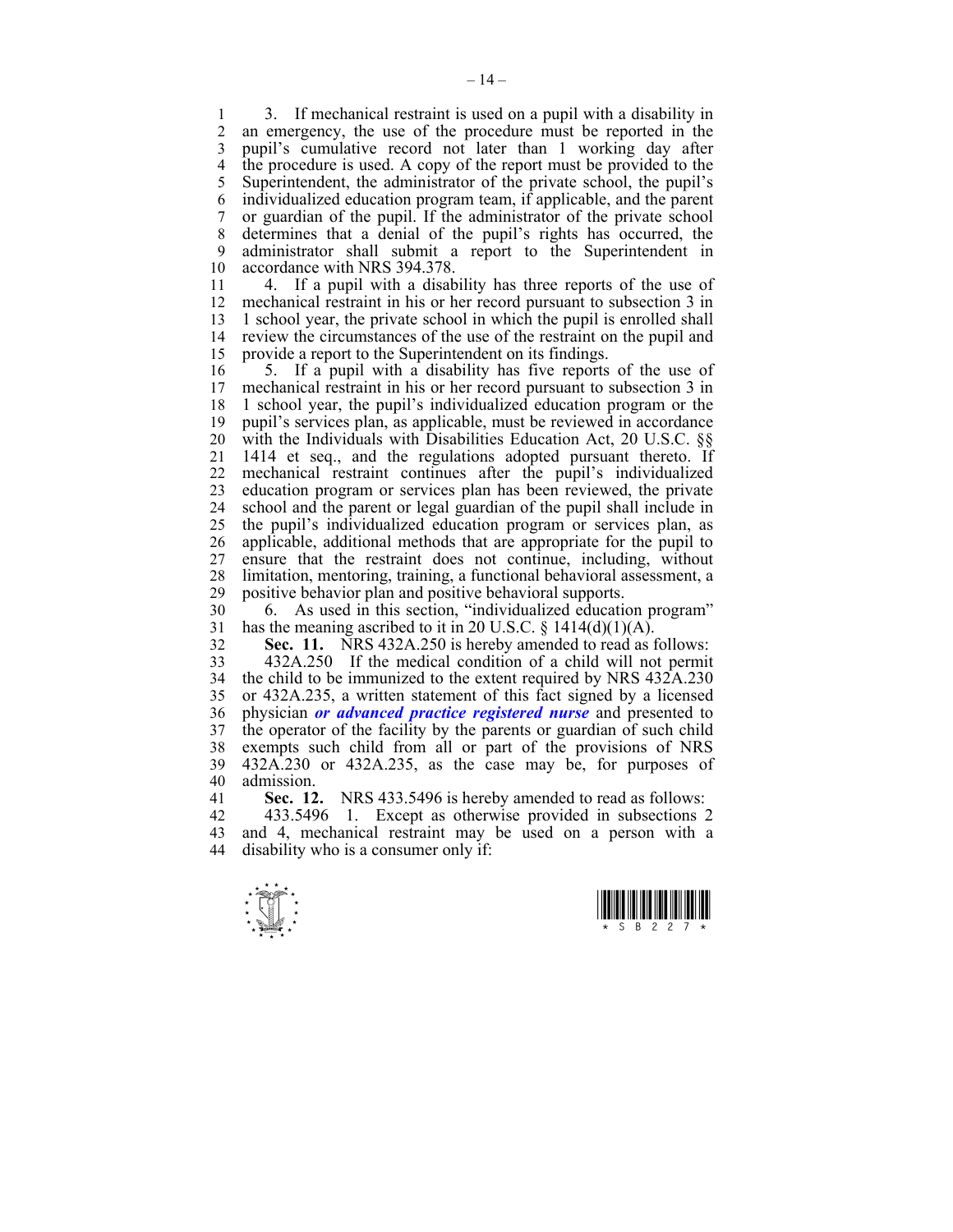1 (a) An emergency exists that necessitates the use of mechanical restraint:

3 (b) A medical order authorizing the use of mechanical restraint 4 is obtained from the consumer's treating physician *or advanced practice registered nurse* before the application of the mechanical 6 restraint or not later than 15 minutes after the application of the 7 mechanical restraint;

8 (c) The physician *or advanced practice registered nurse* who 9 signed the order required pursuant to paragraph (b) or the attending 10 physician *or attending advanced practice registered nurse*  11 examines the consumer not later than 1 working day immediately 12 after the application of the mechanical restraint;

13 (d) The mechanical restraint is applied by a member of the staff 14 of the facility who is trained and qualified to apply mechanical 15 restraint;

16 (e) The consumer is given the opportunity to move and exercise 17 the parts of his or her body that are restrained at least 10 minutes per 18 every 60 minutes of restraint;

19 (f) A member of the staff of the facility lessens or discontinues 20 the restraint every 15 minutes to determine whether the consumer 21 will stop or control his or her inappropriate behavior without the use<br>22 of the restraint of the restraint:

23 (g) The record of the consumer contains a notation that includes 24 the time of day that the restraint was lessened or discontinued 25 pursuant to paragraph (f), the response of the consumer and the 26 response of the member of the staff of the facility who applied the 27 mechanical restraint;

28 (h) A member of the staff of the facility continuously monitors<br>29 the consumer during the time that mechanical restraint is used on the 29 the consumer during the time that mechanical restraint is used on the 30 consumer; and

31 (i) The mechanical restraint is used only for the period that is 32 necessary to contain the behavior of the consumer so that the 33 consumer is no longer an immediate threat of causing physical 34 injury to himself or herself or others or causing severe property 35 damage.

36 2. Mechanical restraint may be used on a person with a 37 disability who is a consumer and the provisions of subsection 1 do 38 not apply if the mechanical restraint is used to:

39 (a) Treat the medical needs of a consumer;

40 (b) Protect a consumer who is known to be at risk of injury to 41 himself or herself because the consumer lacks coordination or 42 suffers from frequent loss of consciousness;

43 (c) Provide proper body alignment to a consumer; or

44 (d) Position a consumer who has physical disabilities in a 45 manner prescribed in the consumer's plan of services.



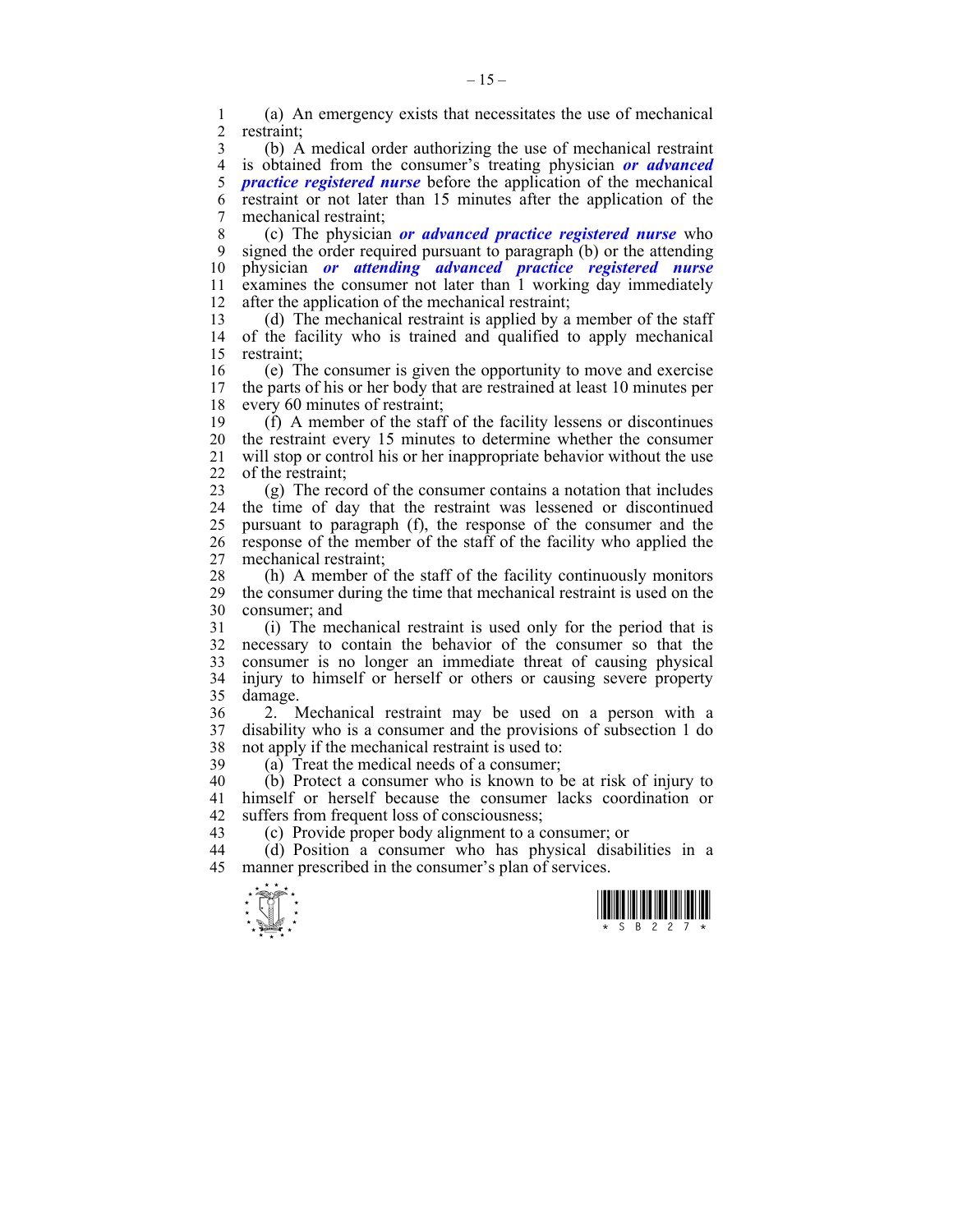1 3. If mechanical restraint is used on a person with a disability<br>2 who is a consumer in an emergency the use of the procedure must who is a consumer in an emergency, the use of the procedure must 3 be reported as a denial of rights pursuant to NRS 433.534 or 4 435.610, as applicable, regardless of whether the use of the 5 procedure is authorized by statute. The report must be made not 6 later than 1 working day after the procedure is used.

7 4. The provisions of this section do not apply to a forensic 8 facility, as that term is defined in subsection 5 of NRS 433.5499.

9 **Sec. 13.** NRS 433.5503 is hereby amended to read as follows:<br>10 433.5503 1. Chemical restraint may only be used on a nerson

10 433.5503 1. Chemical restraint may only be used on a person 11 with a disability who is a consumer if:

12 (a) The consumer has been diagnosed as mentally ill, as defined 13 in NRS 433A.115, and is receiving mental health services from a 14 facility;

15 (b) The chemical restraint is administered to the consumer while 16 he or she is under the care of the facility;<br>17 (c) An emergency exists that necess

17 (c) An emergency exists that necessitates the use of chemical 18 restraint;

19 (d) A medical order authorizing the use of chemical restraint is 20 obtained from the consumer's attending physician *,* **[**or**]** psychiatrist 21 **[**;**]** *or advanced practice registered nurse;*

22 (e) The physician *,* **[**or**]** psychiatrist *or advanced practice*  23 *registered nurse* who signed the order required pursuant to 24 paragraph (d) examines the consumer not later than 1 working day 25 immediately after the administration of the chemical restraint; and

26 (f) The chemical restraint is administered by a person licensed to 27 administer medication.

28 2. If chemical restraint is used on a person with a disability 29 who is a consumer, the use of the procedure must be reported as a 30 denial of rights pursuant to NRS 433.534 or 435.610, as applicable, 31 regardless of whether the use of the procedure is authorized by 32 statute. The report must be made not later than 1 working day after 33 the procedure is used.

34 **Sec. 14.** NRS 433A.160 is hereby amended to read as follows:

35 433A.160 1. Except as otherwise provided in subsection 2, 36 an application for the emergency admission of a person alleged to be 37 a person with mental illness for evaluation, observation and 38 treatment may only be made by an accredited agent of the 39 Department, an officer authorized to make arrests in the State of 40 Nevada or a physician, physician assistant, psychologist, marriage 41 and family therapist, clinical professional counselor, social worker 42 or registered nurse. The agent, officer, physician, physician 43 assistant, psychologist, marriage and family therapist, clinical 44 professional counselor, social worker or registered nurse may:

45 (a) Without a warrant:



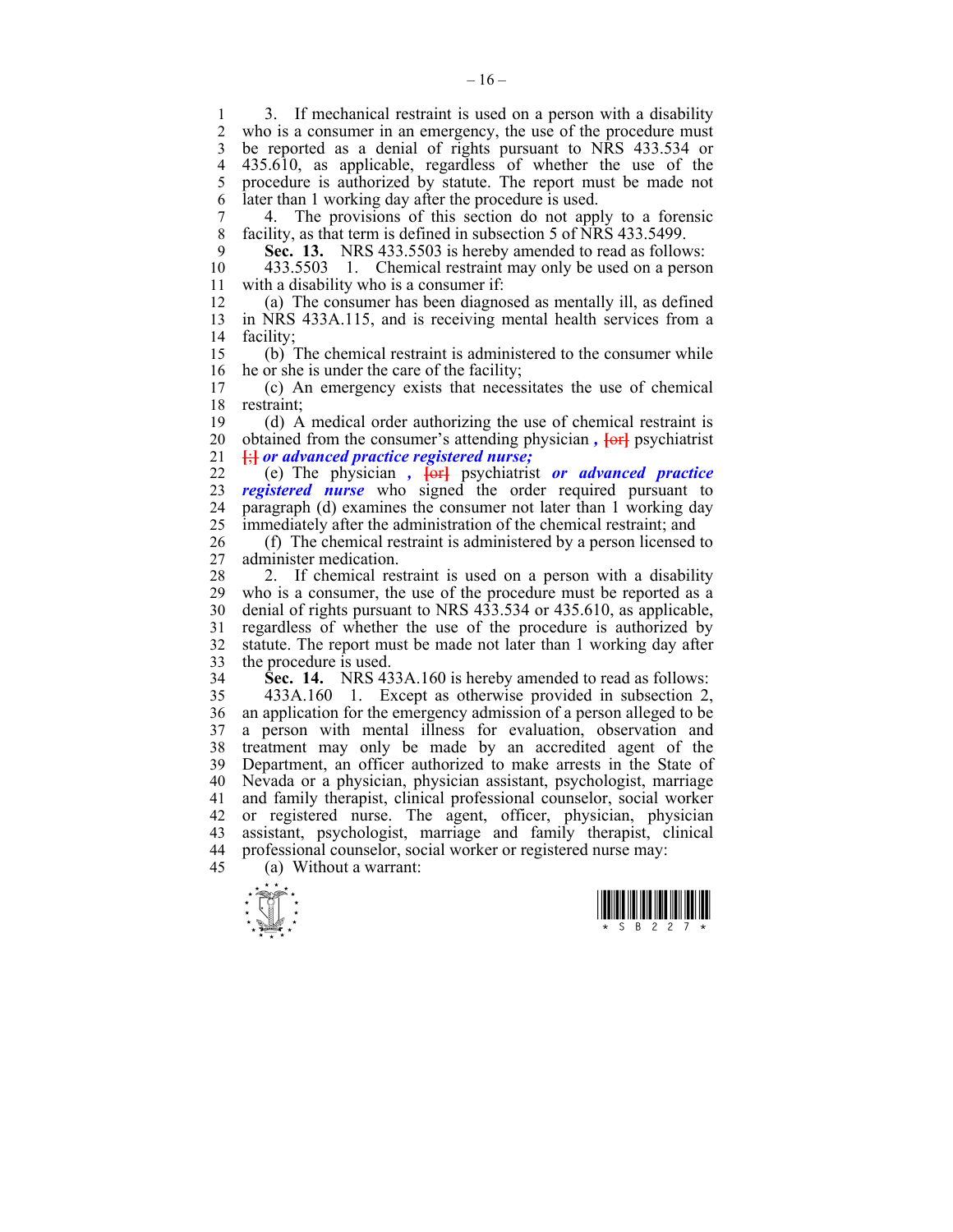1 (1) Take a person alleged to be a person with mental illness into custody to apply for the emergency admission of the person for 3 evaluation, observation and treatment; and

4 (2) Transport the person alleged to be a person with mental 5 illness to a public or private mental health facility or hospital for 6 that purpose, or arrange for the person to be transported by:

7 (I) A local law enforcement agency;

8 (II) A system for the nonemergency medical 9 transportation of persons whose operation is authorized by the 10 Nevada Transportation Authority;

11 (III) An entity that is exempt pursuant to NRS 706.745 12 from the provisions of NRS 706.386 or 706.421; or

13 (IV) If medically necessary, an ambulance service that 14 holds a permit issued pursuant to the provisions of chapter 450B of 15 NRS,

 $16 \rightarrow$  only if the agent, officer, physician, physician assistant, 17 psychologist, marriage and family therapist, clinical professional 18 counselor, social worker or registered nurse has, based upon his or 19 her personal observation of the person alleged to be a person with 20 mental illness, probable cause to believe that the person has a 21 mental illness and, because of that illness, is likely to harm himself 22 or herself or others if allowed his or her liberty.

23 (b) Apply to a district court for an order requiring:

24 (1) Any peace officer to take a person alleged to be a person 25 with mental illness into custody to allow the applicant for the order 26 to apply for the emergency admission of the person for evaluation, 27 observation and treatment; and

28 (2) Any agency, system or service described in subparagraph 29 (2) of paragraph (a) to transport the person alleged to be a person 30 with mental illness to a public or private mental health facility or 31 hospital for that purpose.

 $32 \rightarrow$  The district court may issue such an order only if it is satisfied 33 that there is probable cause to believe that the person has a mental 34 illness and, because of that illness, is likely to harm himself or 35 herself or others if allowed his or her liberty.

36 2. An application for the emergency admission of a person 37 alleged to be a person with mental illness for evaluation, observation 38 and treatment may be made by a spouse, parent, adult child or legal 39 guardian of the person. The spouse, parent, adult child or legal 40 guardian and any other person who has a legitimate interest in the 41 person alleged to be a person with mental illness may apply to a 42 district court for an order described in paragraph (b) of subsection 1.

43 3. The application for the emergency admission of a person 44 alleged to be a person with mental illness for evaluation, observation



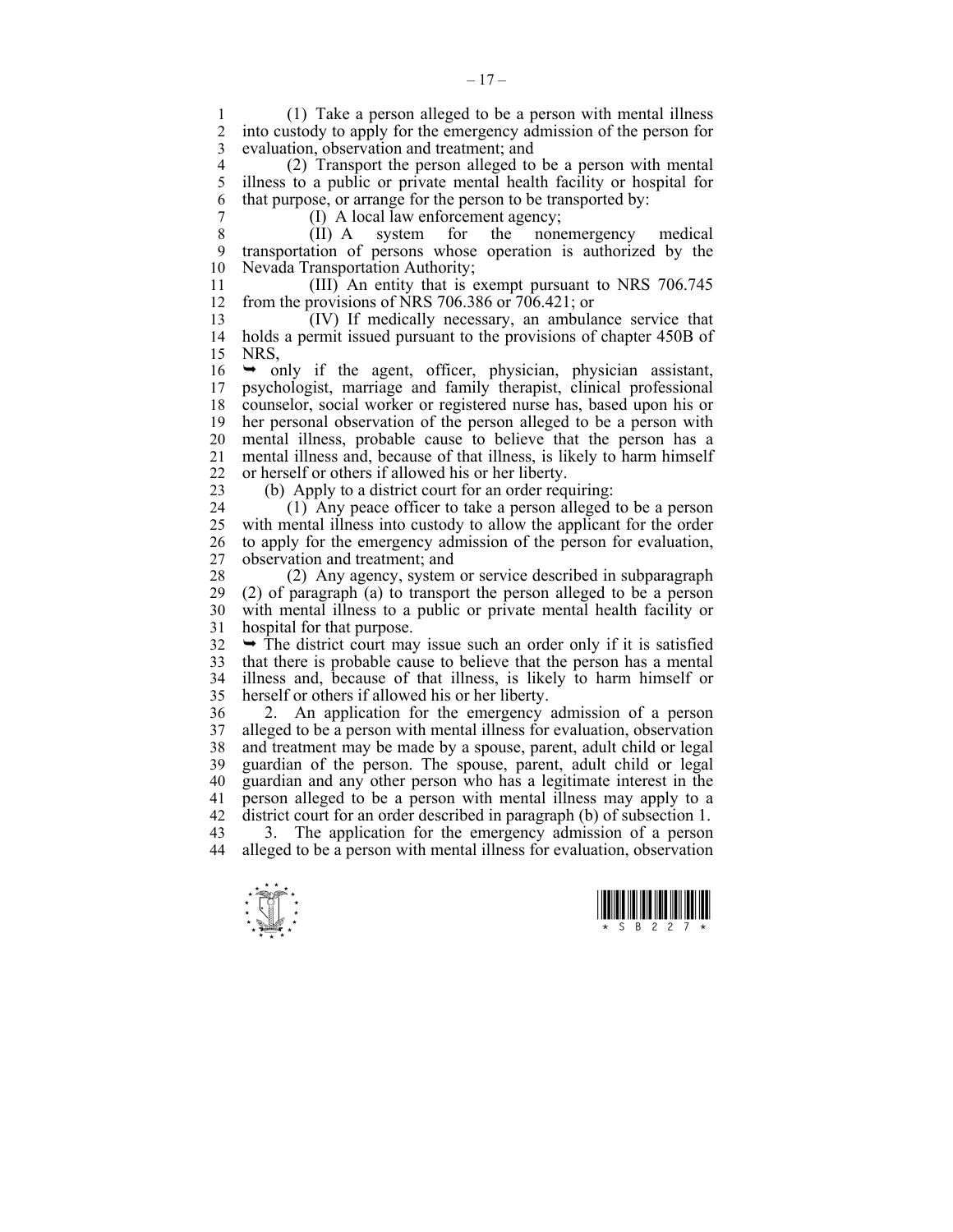1 and treatment must reveal the circumstances under which the person<br>2 was taken into custody and the reasons therefor was taken into custody and the reasons therefor.

3 4. Except as otherwise provided in this subsection, each person 4 admitted to a public or private mental health facility or hospital 5 under an emergency admission must be evaluated at the time of under an emergency admission must be evaluated at the time of 6 admission by a psychiatrist or a psychologist. If a psychiatrist or a 7 psychologist is not available to conduct an evaluation at the time of 8 admission, a physician *or an advanced practice registered nurse*  9 *who has the training and experience prescribed by the State Board*  10 *of Nursing pursuant to NRS 632.120* may conduct the evaluation. 11 Each such emergency admission must be approved by a psychiatrist. 12 5. As used in this section, "an accredited agent of the

13 Department" means any person appointed or designated by the 14 Director of the Department to take into custody and transport to a 15 mental health facility pursuant to subsections 1 and 2 those persons 16 in need of emergency admission.<br>17 **Sec. 15.** NRS 433A 200 is b

Sec. 15. NRS 433A.200 is hereby amended to read as follows: 18 433A.200 1. Except as otherwise provided in NRS 19 432B.6075, a proceeding for an involuntary court-ordered admission 20 of any person in the State of Nevada may be commenced by the 21 filing of a petition for the involuntary admission to a mental health 22 facility or to a program of community-based or outpatient services 23 with the clerk of the district court of the county where the person 24 who is to be treated resides. The petition may be filed by the spouse, 25 parent, adult children or legal guardian of the person to be treated or 26 by any physician, physician assistant, psychologist, social worker or 27 registered nurse, by an accredited agent of the Department or by any 28 officer authorized to make arrests in the State of Nevada. The petition must be accompanied:

30 (a) By a certificate of a physician, a licensed psychologist, a 31 physician assistant under the supervision of a psychiatrist, a clinical 32 social worker who has the psychiatric training and experience 33 prescribed by the Board of Examiners for Social Workers pursuant 34 to NRS 641B.160, an advanced practice registered nurse who has 35 the psychiatric training and experience prescribed by the State 36 Board of Nursing pursuant to NRS 632.120 or an accredited agent 37 of the Department stating that he or she has examined the person 38 alleged to be a person with mental illness and has concluded that the 39 person has a mental illness and, because of that illness, is likely to 40 harm himself or herself or others if allowed his or her liberty or if 41 not required to participate in a program of community-based or 42 outpatient services; or<br>43 (b) By a sworn wri

 $(b)$  By a sworn written statement by the petitioner that:

44 (1) The petitioner has, based upon the petitioner's personal 45 observation of the person alleged to be a person with mental illness,



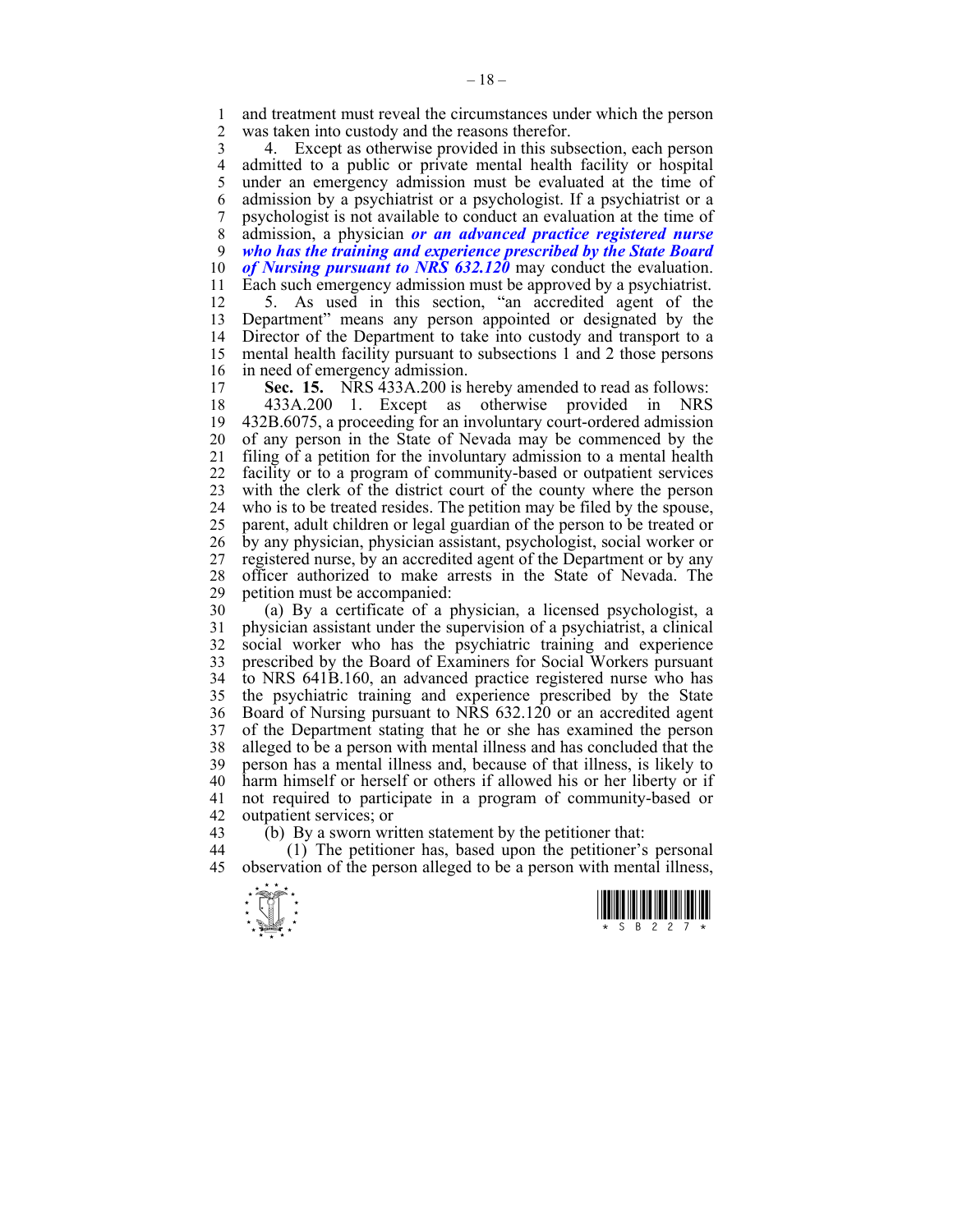1 probable cause to believe that the person has a mental illness and,<br>2 because of that illness is likely to harm himself or herself or others because of that illness, is likely to harm himself or herself or others 3 if allowed his or her liberty or if not required to participate in a 4 program of community-based or outpatient services; and<br>5 (2) The person alleged to be a person with menta

5 (2) The person alleged to be a person with mental illness has 6 refused to submit to examination or treatment by a physician, 7 psychiatrist *,* **[**or**]** licensed psychologist **[**.**]** *or advanced practice*  8 *registered nurse who has the psychiatric training and experience*  9 *prescribed by the State Board of Nursing pursuant* 10 *NRS 632.120.*

11 2. Except as otherwise provided in NRS 432B.6075, if the 12 person to be treated is a minor and the petitioner is a person other 13 than a parent or guardian of the minor, the petition must, in addition 14 to the certificate or statement required by subsection 1, include a 15 statement signed by a parent or guardian of the minor that the parent 16 or guardian does not object to the filing of the petition.

17 **Sec. 16.** NRS 433A.210 is hereby amended to read as follows:

18 433A.210 In addition to the requirements of NRS 433A.200, a 19 petition filed pursuant to that section with the clerk of the district 20 court to commence proceedings for involuntary court-ordered 21 admission of a person pursuant to NRS 433A.145 or 433A.150 must 22 include a certified copy of:

23 1. The application for the emergency admission of the person 24 made pursuant to NRS 433A.160; and

25 2. A petition executed by a psychiatrist, licensed psychologist *,*  26 **[**or**]** physician **[**,**]** *or advanced practice registered nurse who has*  27 *the psychiatric training and experience prescribed by the State*  28 *Board of Nursing pursuant to NRS 632.120*, including, without 129 limitation a sworn statement that limitation, a sworn statement that:

30 (a) He or she has examined the person alleged to be a person 31 with mental illness;

32 (b) In his or her opinion, there is a reasonable degree of certainty 33 that the person alleged to be a person with mental illness suffers 34 from a mental illness;

35 (c) Based on his or her personal observation of the person 36 alleged to be a person with mental illness and other facts set forth in 37 the petition, the person poses a risk of imminent harm to himself or 38 herself or others; and

39 (d) In his or her opinion, involuntary admission of the person 40 alleged to be a person with mental illness to a mental health facility 41 or hospital is medically necessary to prevent the person from 42 harming himself or herself or others.

43 **Sec. 17.** NRS 433A.240 is hereby amended to read as follows:

44 433A.240 1. After the filing of a petition to commence 45 proceedings for the involuntary court-ordered admission of a person



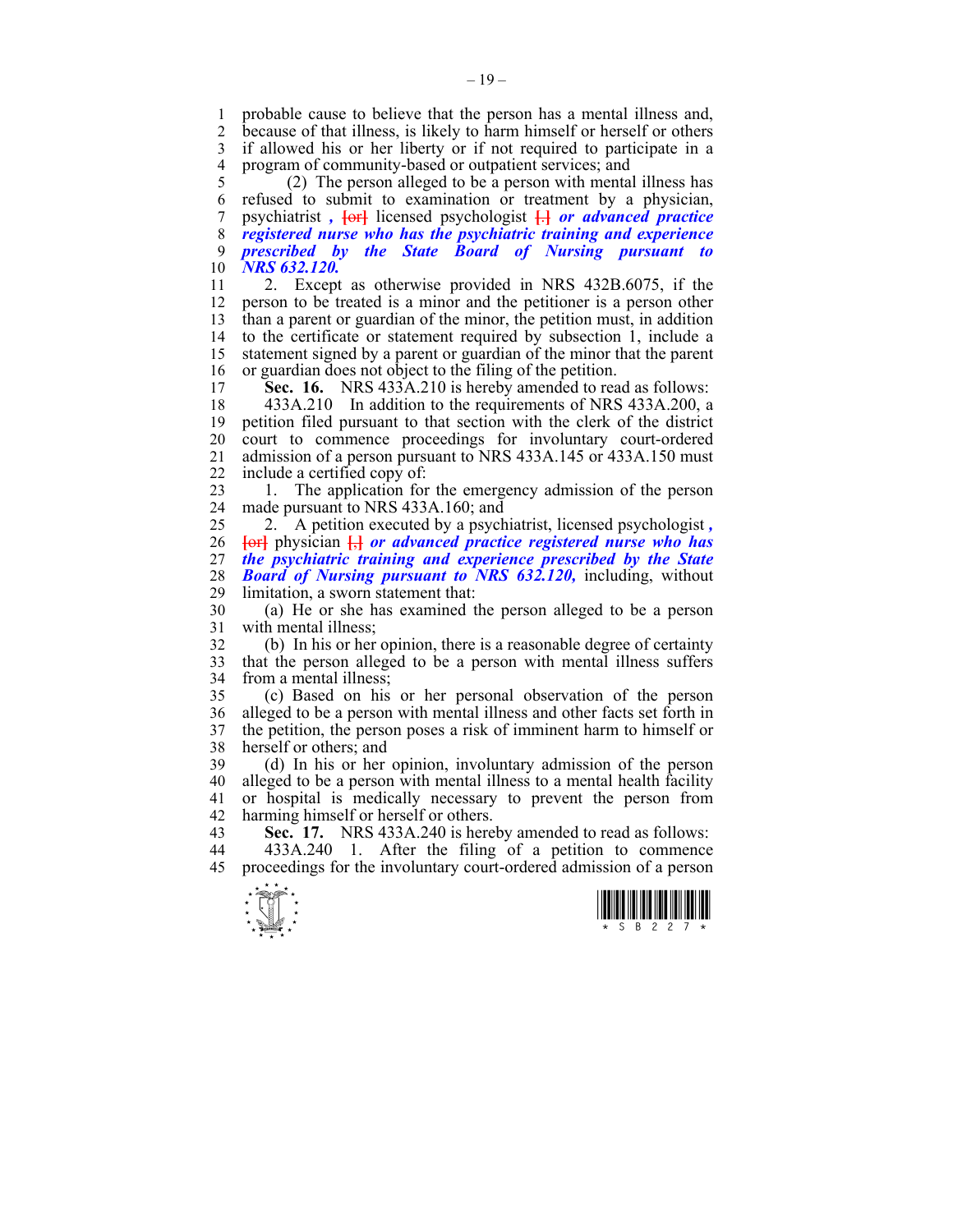1 pursuant to NRS 433A.200 or 433A.210, the court shall promptly<br>2 cause two or more physicians. **For** licensed psychologists  $\overrightarrow{H}$  or cause two or more physicians ,  $\frac{1}{e^t}$  licensed psychologists  $\frac{1}{e^t}$  or 3 *advanced practice registered nurses who have the psychiatric*  4 *training and experience prescribed by the State Board of Nursing*  5 *pursuant to NRS 632.120,* one of whom must always be a 6 physician, to examine the person alleged to be a person with mental 7 illness, or request an evaluation by an evaluation team from the 8 Division of the person alleged to be a person with mental illness.

9 2. To conduct the examination of a person who is not being 10 detained at a mental health facility or hospital under emergency 11 admission pursuant to an application made pursuant to NRS 12 433A.160, the court may order a peace officer to take the person 13 into protective custody and transport the person to a mental health 14 facility or hospital where the person may be detained until a hearing 15 is had upon the petition.

16 3. If the person is not being detained under an emergency 17 admission pursuant to an application made pursuant to NRS 18 433A.160, the person may be allowed to remain in his or her home 19 or other place of residence pending an ordered examination or 20 examinations and to return to his or her home or other place of 21 residence upon completion of the examination or examinations. The 22 person may be accompanied by one or more of his or her relations 23 or friends to the place of examination.

24 4. Each physician *,* **[**and**]** licensed psychologist *and advanced*  25 *practice registered nurse* who examines a person pursuant to 26 subsection 1 shall, in conducting such an examination, consider the 27 least restrictive treatment appropriate for the person.

28 5. Except as otherwise provided in this subsection, each 29 physician *,* **[**and**]** licensed psychologist *and advanced practice*  30 *registered nurse* who examines a person pursuant to subsection 1 31 shall, not later than 48 hours before the hearing set pursuant to NRS 32 433A.220, submit to the court in writing a summary of his or her 33 findings and evaluation regarding the person alleged to be a person 34 with mental illness. If the person alleged to be a person with mental 35 illness is admitted under an emergency admission pursuant to an 36 application made pursuant to NRS 433A.160, the written findings 37 and evaluation must be submitted to the court not later than 24 hours 38 before the hearing set pursuant to subsection 1 of NRS 433A.220.

39 **Sec. 18.** NRS 433A.280 is hereby amended to read as follows:

40 433A.280 In proceedings for involuntary court-ordered 41 admission, the court shall hear and consider all relevant testimony, 42 including, but not limited to, the testimony of examining personnel 43 who participated in the evaluation of the person alleged to be a 44 person with mental illness and the certificates of physicians *,* **[**or**]** 45 certified psychologists *or advanced practice registered nurses*



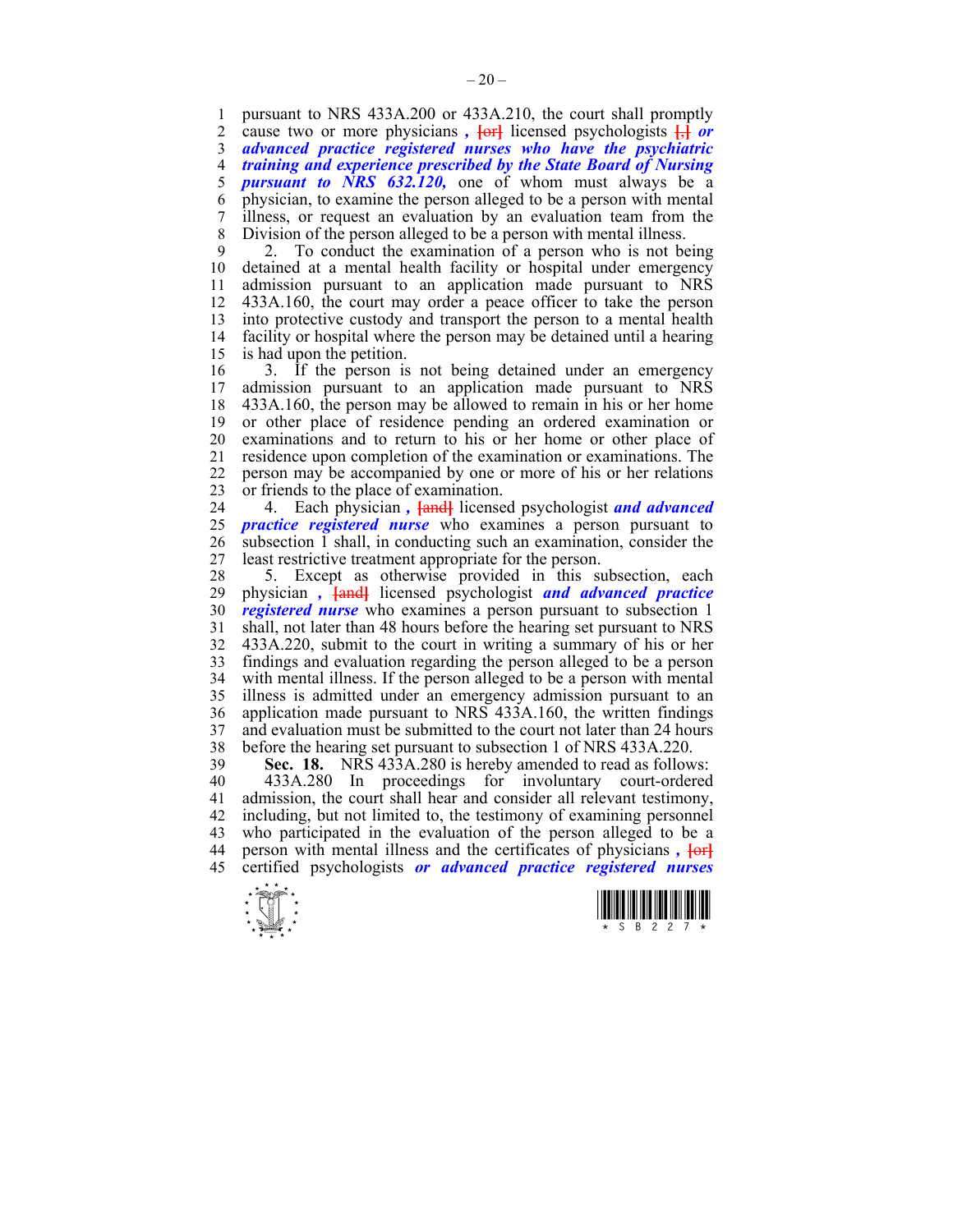1 accompanying the petition. The court may consider testimony<br>2 relating to any past actions of the person alleged to be a person with 2 relating to any past actions of the person alleged to be a person with 3 mental illness if such testimony is probative of the question of 4 whether the person is presently mentally ill and presents a clear and present danger of harm to himself or herself or others. present danger of harm to himself or herself or others.

6 **Sec. 19.** NRS 433A.330 is hereby amended to read as follows:

7 433A.330 1. When an involuntary court admission to a 8 mental health facility is ordered under the provisions of this chapter, 9 the involuntarily admitted person, together with the court orders and 10 certificates of the physicians, certified psychologists *, advanced*  11 *practice registered nurses* or evaluation team and a full and 12 complete transcript of the notes of the official reporter made at the 13 examination of such person before the court, must be delivered to 14 the sheriff of the county who shall:

- 15 (a) Transport the person; or
- 

16 (b) Arrange for the person to be transported by:<br>17 (1) A system for the nonemergency medical

17 (1) A system for the nonemergency medical transportation of 18 persons whose operation is authorized by the Nevada Transportation 19 Authority; or

20 (2) If medically necessary, an ambulance service that holds a 21 permit issued pursuant to the provisions of chapter 450B of NRS,

 $22 \rightarrow$  to the appropriate public or private mental health facility.

23 2. No person with mental illness may be transported to the 24 mental health facility without at least one attendant of the same sex 25 or a relative in the first degree of consanguinity or affinity being in 26 attendance.

27 **Sec. 20.** NRS 433A.360 is hereby amended to read as follows:

28 433A.360 1. A clinical record for each consumer must be 29 diligently maintained by any division facility, private institution, 30 facility offering mental health services or program of community-31 based or outpatient services. The record must include information 32 pertaining to the consumer's admission, legal status, treatment and 33 individualized plan for habilitation. The clinical record is not a 34 public record and no part of it may be released, except:

35 (a) If the release is authorized or required pursuant to 36 NRS 439.538.

37 (b) The record must be released to physicians, *advanced*  38 *practice registered nurses,* attorneys and social agencies as 39 specifically authorized in writing by the consumer, the consumer's 40 parent, guardian or attorney.

41 (c) The record must be released to persons authorized by the 42 order of a court of competent jurisdiction.

43 (d) The record or any part thereof may be disclosed to a 44 qualified member of the staff of a division facility, an employee of 45 the Division or a member of the staff of an agency in Nevada which



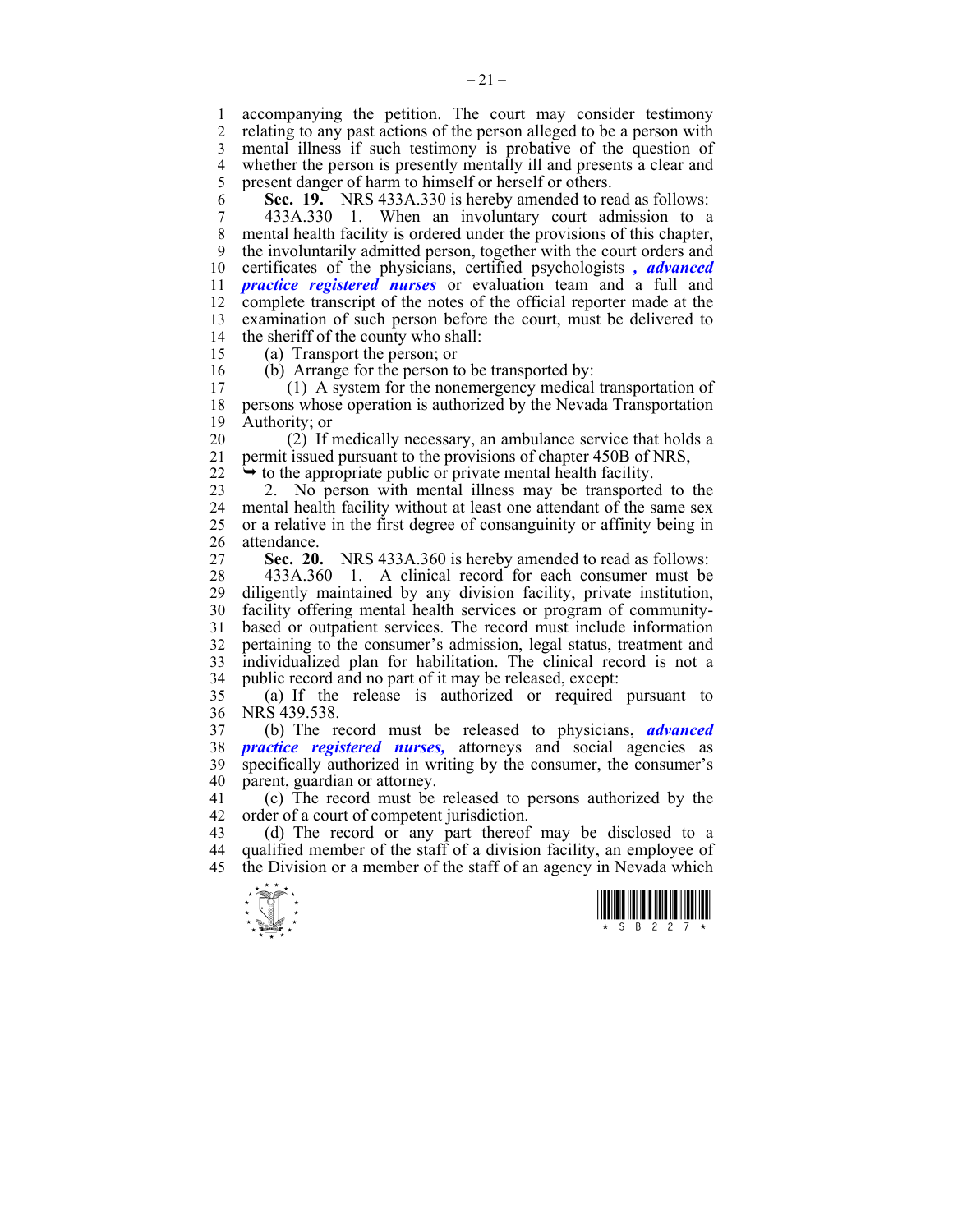1 has been established pursuant to the Developmental Disabilities<br>2 Assistance and Bill of Rights Act of 2000 42 U S C 88 15001 et 2 Assistance and Bill of Rights Act of 2000, 42 U.S.C. §§ 15001 et 3 seq., or the Protection and Advocacy for Mentally Ill Individuals 4 Act of 1986, 42 U.S.C. §§ 10801 et seq., when the Administrator deems it necessary for the proper care of the consumer. deems it necessary for the proper care of the consumer.

6 (e) Information from the clinical records may be used for 7 statistical and evaluative purposes if the information is abstracted in 8 such a way as to protect the identity of individual consumers.

9 (f) To the extent necessary for a consumer to make a claim, or 10 for a claim to be made on behalf of a consumer for aid, insurance or 11 medical assistance to which the consumer may be entitled, 12 information from the records may be released with the written 13 authorization of the consumer or the consumer's guardian.

14 (g) The record must be released without charge to any member 15 of the staff of an agency in Nevada which has been established 16 pursuant to 42 U.S.C. §§ 15001 et seq. or 42 U.S.C. §§ 10801 et 17 seq. if:

18 (1) The consumer is a consumer of that office and the 19 consumer or the consumer's legal representative or guardian 20 authorizes the release of the record; or

21 (2) A complaint regarding a consumer was received by the 22 office or there is probable cause to believe that the consumer has 23 been abused or neglected and the consumer:

24 (I) Is unable to authorize the release of the record because 25 of the consumer's mental or physical condition; and

26 (II) Does not have a guardian or other legal representative 27 or is a ward of the State.

28 (h) The record must be released as provided in NRS 433.332 or 433B.200 and in chapter 629 of NRS. 29 433B.200 and in chapter 629 of NRS.

30 2. As used in this section, "consumer" includes any person who 31 seeks, on the person's own or others' initiative, and can benefit 32 from, care, treatment and training in a private institution or facility 33 offering mental health services, from treatment to competency in a 34 private institution or facility offering mental health services, or from 35 a program of community-based or outpatient services.

36 **Sec. 21.** NRS 433A.430 is hereby amended to read as follows:

37 433A.430 1. Whenever the Administrator determines that division facilities within the State are inadequate for the care of any 39 person with mental illness, the Administrator may designate two 40 physicians, licensed under the provisions of chapter 630 or 633 of 41 NRS **[**,**]** and familiar with the field of psychiatry, *or advanced*  42 *practice registered nurses who have the psychiatric training and*  43 *experience prescribed by the State Board of Nursing pursuant to*  44 *NRS 632.120,* to examine that person. If the two physicians *or* 



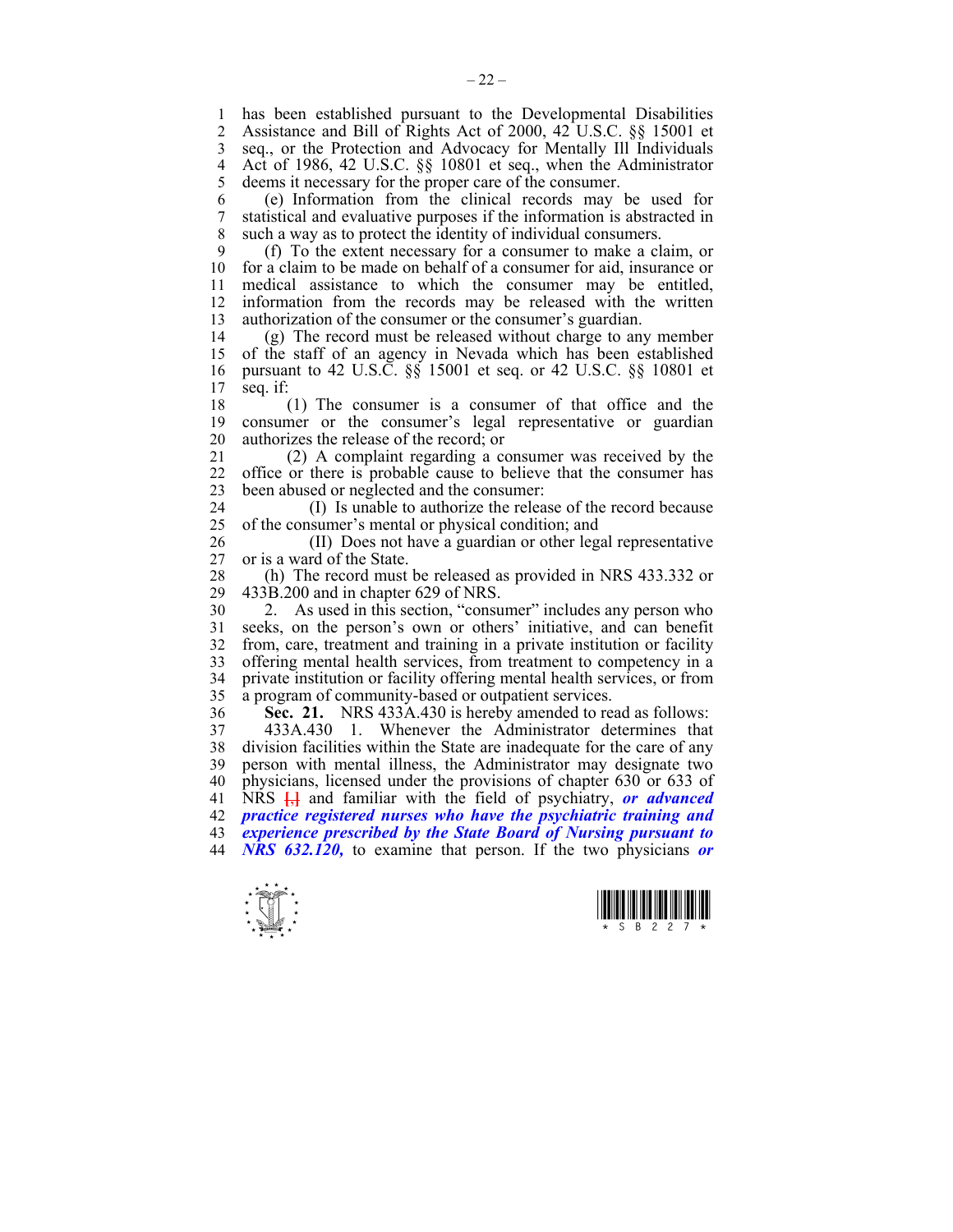1 *advanced practice registered nurses* concur with the opinion of the 2 Administrator the Administrator may Administrator, the Administrator may:

3 (a) Transfer the person to a state that is a party to the Interstate 4 Compact on Mental Health ratified and enacted in NRS 433.4543 in<br>5 the manner provided in the Compact: or 5 the manner provided in the Compact; or

6 (b) Contract with appropriate corresponding authorities in any 7 other state of the United States that is not a party to the Compact 8 and has adequate facilities for such purposes for the reception, 9 detention, care or treatment of that person, but if the person in any 10 manner objects to the transfer, the procedures in subsection 3 of 11 NRS 433.484 and subsections 2 and 3 of NRS 433.534 must be 12 followed. The two physicians *or advanced practice registered*  13 *nurses* so designated are entitled to a reasonable fee for their 14 services which must be paid by the county of the person's last 15 known residence.

16 2. Money to carry out the provisions of this section must be 17 provided by direct legislative appropriation.

18 **Sec. 22.** NRS 433A.750 is hereby amended to read as follows: 19 433A.750 1. A person who:

20 (a) Without probable cause for believing a person to be mentally 21 ill causes or conspires with or assists another to cause the 22 involuntary court-ordered admission of the person under this 23 chapter; or

24 (b) Causes or conspires with or assists another to cause the 25 denial to any person of any right accorded to the person under this 26 chapter,

 $27 \rightarrow$  is guilty of a category D felony and shall be punished as provided 28 in NRS 193.130.

29 2. Unless a greater penalty is provided in subsection 1, a 30 person who knowingly and willfully violates any provision of this 31 chapter regarding the admission of a person to, or discharge of a 32 person from, a public or private mental health facility or a program 33 of community-based or outpatient services is guilty of a gross 34 misdemeanor.

35 3. A person who, without probable cause for believing another 36 person to be mentally ill, executes a petition, application or 37 certificate pursuant to this chapter, by which the person secures or 38 attempts to secure the apprehension, hospitalization, detention, 39 admission or restraint of the person alleged to be mentally ill, or any 40 physician, psychiatrist, licensed psychologist *, advanced practice*  41 *registered nurse* or other person professionally qualified in the field 42 of psychiatric mental health who knowingly makes any false 43 certificate or application pursuant to this chapter as to the mental 44 condition of any person is guilty of a category D felony and shall be 45 punished as provided in NRS 193.130.



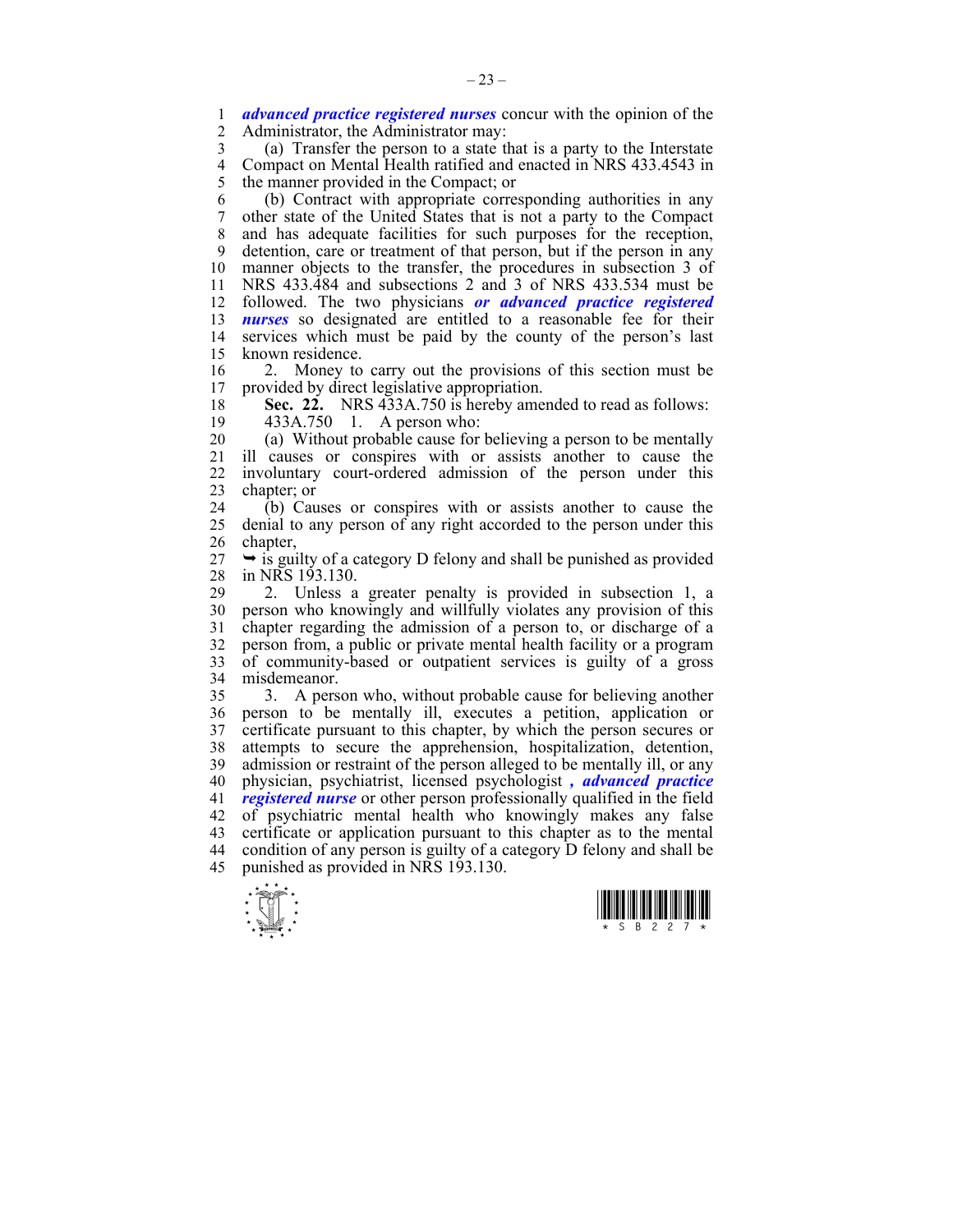1 **Sec. 23.** Chapter 440 of NRS is hereby amended by adding thereto a new section to read as follows: 2 thereto a new section to read as follows:

3 *"Advanced practice registered nurse" means a registered nurse*  4 *who holds a valid license as an advanced practice registered nurse*  5 *issued by the State Board of Nursing pursuant to NRS 632.237.* 

6 **Sec. 24.** NRS 440.340 is hereby amended to read as follows:

7 440.340 1. Stillborn children or those dead at birth shall be registered as a stillbirth and a certificate of stillbirth shall be filed 9 with the local health officer in the usual form and manner.

10 2. The medical certificate of the cause of death shall be signed 11 by the attending physician **[**,**]** *or attending advanced practice*  12 *registered nurse,* if any.

13 3. Midwives shall not sign certificates of stillbirth for stillborn 14 children; but such cases, and stillbirths occurring without attendance 15 of either physician *, advanced practice registered nurse* or midwife, 16 shall be treated as deaths without medical attention as provided for<br>17 in this chapter in this chapter.

18 **Sec. 25.** NRS 440.380 is hereby amended to read as follows:

19 440.380 1. The medical certificate of death must be signed 20 by the physician **[**,**]** *or advanced practice registered nurse,* if any, 21 last in attendance on the deceased, or pursuant to regulations 22 adopted by the Board, it may be signed by the attending physician's 23 associate physician, the chief medical officer of the hospital or 24 institution in which the death occurred, or the pathologist who 25 performed an autopsy upon the deceased. The person who signs the 26 medical certificate of death shall specify:

27 (a) The social security number of the deceased.

28 (b) The hour and day on which the death occurred.

29 (c) The cause of death, so as to show the cause of disease or 30 sequence of causes resulting in death, giving first the primary cause 31 of death or the name of the disease causing death, and the 32 contributory or secondary cause, if any, and the duration of each.

33 2. In deaths in hospitals or institutions, or of nonresidents, the 34 physician *or advanced practice registered nurse* shall furnish the 35 information required under this section, and may state where, in **[**the 36 physician's**]** *his or her* opinion, the disease was contracted.

37 **Sec. 26.** NRS 440.390 is hereby amended to read as follows:

38 440.390 The certificate of stillbirth must be presented by the 39 funeral director or person acting as undertaker to the physician *or*  40 *advanced practice registered nurse* in attendance at the stillbirth, 41 for the certificate of the fact of stillbirth and the medical data 42 pertaining to stillbirth as the physician *or advanced practice*  43 *registered nurse* can furnish them in his or her professional 44 capacity.



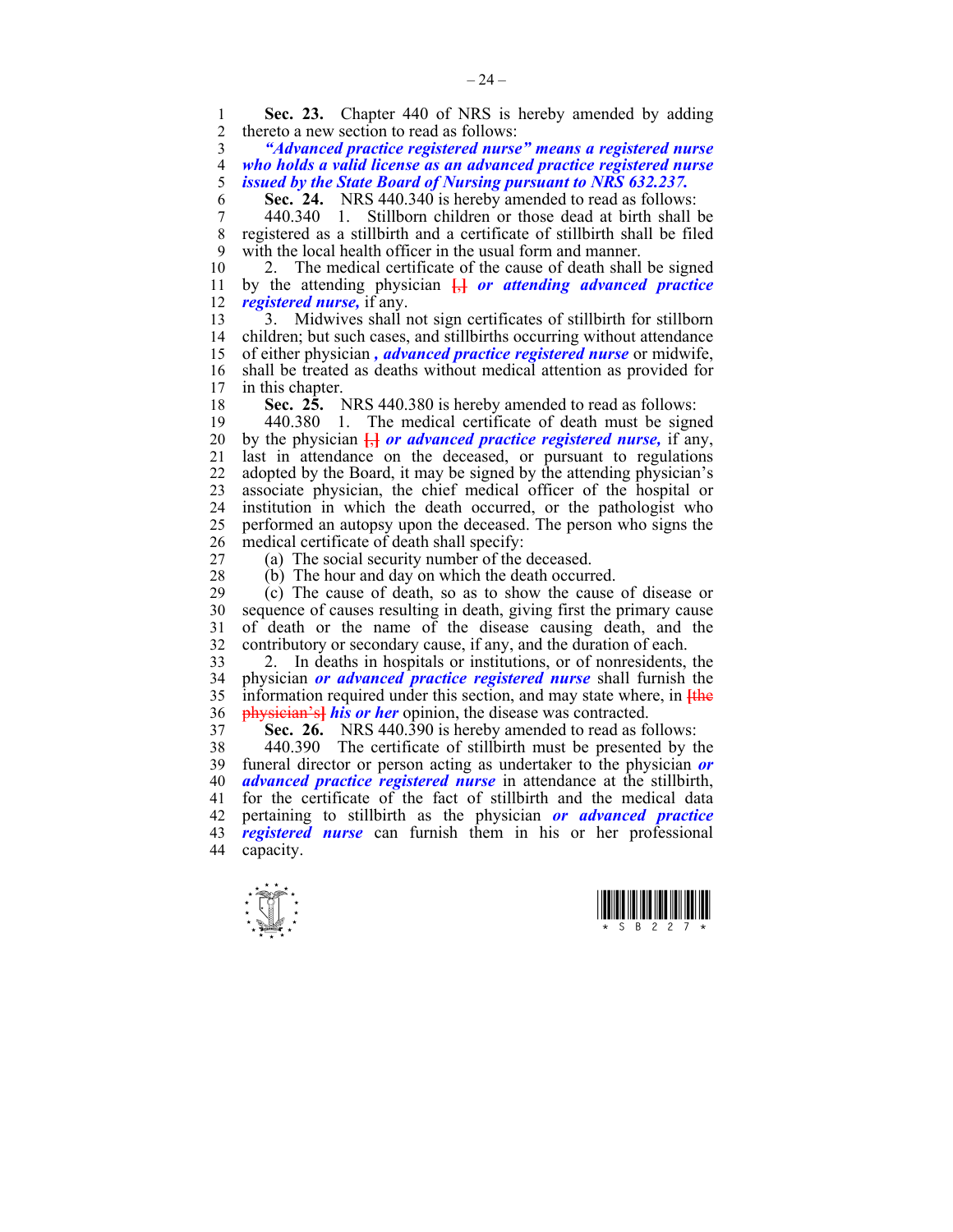**1 Sec. 27.** NRS 440.400 is hereby amended to read as follows:<br>2 440.400 Indefinite and unsatisfactory terms indicating on

2 440.400 Indefinite and unsatisfactory terms, indicating only 3 symptoms of disease or conditions resulting from disease, will not 4 be held sufficient for issuing a burial or removal permit. Any<br>5 certificate containing only such terms as defined by the State Board 5 certificate containing only such terms as defined by the State Board 6 of Health shall be returned to the physician *or advanced practice*  7 *registered nurse* for correction and more definite statement.

8 **Sec. 28.** NRS 440.415 is hereby amended to read as follows:

9 440.415 1. A physician who anticipates the death of a patient 10 because of an illness, infirmity or disease may authorize a specific 10 because of an illness, infirmity or disease may authorize a specific 11 registered nurse or physician assistant or the registered nurses or 12 physician assistants employed by a medical facility or program for 13 hospice care to make a pronouncement of death if they attend the death of the patient. An advanced practice registered nurse who 14 death of the patient. *An advanced practice registered nurse who*  15 *anticipates the death of a patient because of an illness, infirmity or*  16 *disease may authorize a specific registered nurse or the registered*  17 *nurses employed by a medical facility or program for hospice care*  18 *to make a pronouncement of death if they attend the death of the*  19 *patient.*

20 2. Such an authorization is valid for 120 days. Except as 21 otherwise provided in subsection 3, the authorization must:

22 (a) Be a written order entered on the chart of the patient;

23 (b) State the name of the registered nurse or nurses or physician 24 assistant or assistants authorized to make the pronouncement of 25 death; and

26 (c) Be signed and dated by the physician **[**.**]** *or advanced*  27 *practice registered nurse.*

28 3. If the patient is in a medical facility or under the care of a 29 program for hospice care, the physician may authorize the registered 30 nurses or physician assistants employed by the facility or program *,* 31 *or an advanced practice registered nurse may authorize such a*  32 *registered nurse,* to make pronouncements of death without 33 specifying the name of each nurse or physician assistant, as 34 applicable.

35 4. If a pronouncement of death is made by a registered nurse or 36 physician assistant, the physician *or advanced practice registered*  37 *nurse* who authorized that action shall sign the medical certificate of 38 death within 24 hours after being presented with the certificate.

39 5. If a patient in a medical facility is pronounced dead by a 40 registered nurse or physician assistant employed by the facility, the 41 registered nurse or physician assistant may release the body of 42 the patient to a licensed funeral director pending the completion of 43 the medical certificate of death by the attending physician *or*  44 *attending advanced practice registered nurse* if the physician *,* 45 *advanced practice registered nurse* or the medical director or chief



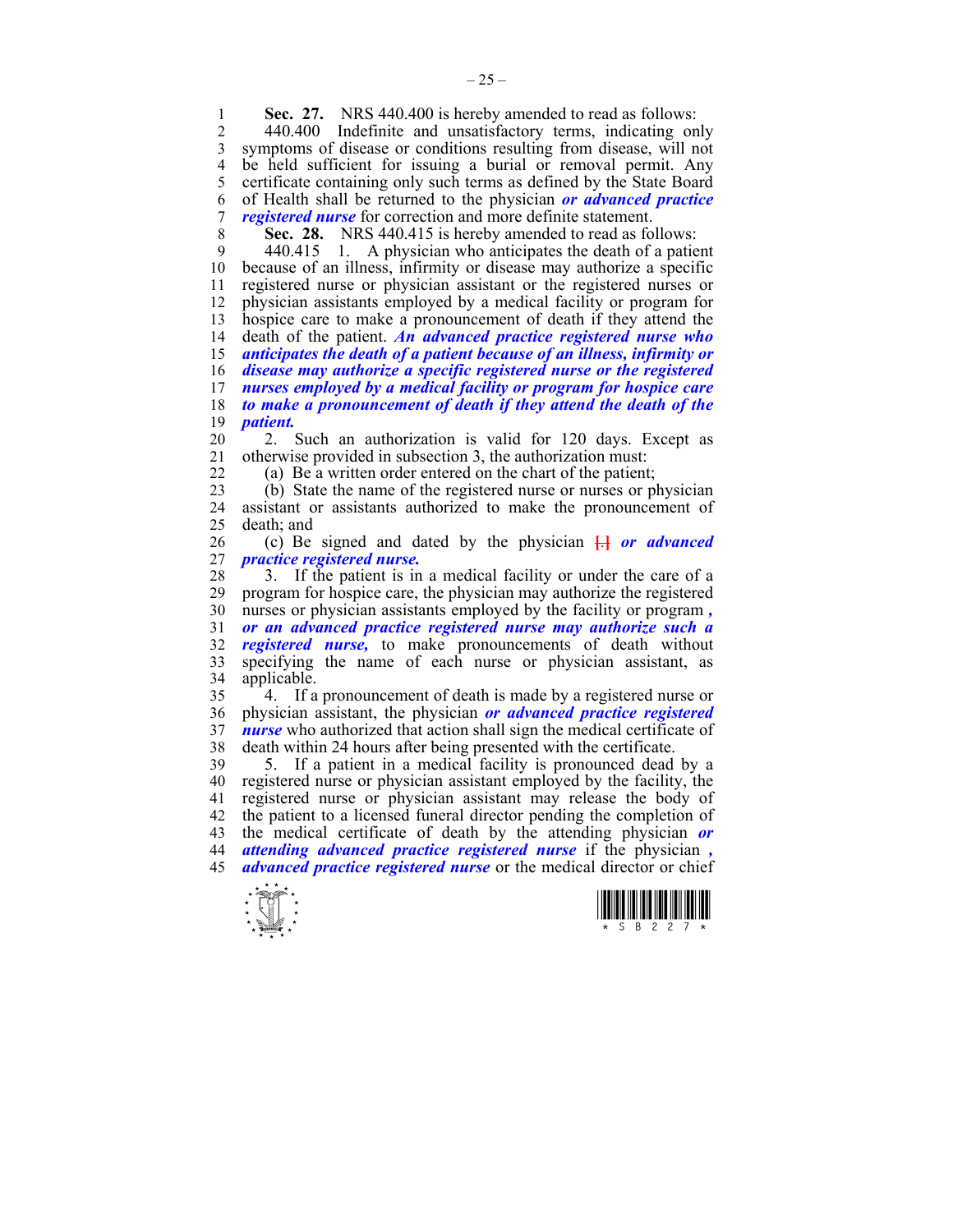1 of the medical staff of the facility has authorized the release in writing. 3 6. The Board may adopt regulations concerning the 4 authorization of a registered nurse or physician assistant to make<br>5 pronouncements of death. pronouncements of death. 6 7. As used in this section: 7 (a) *"Advanced practice registered nurse" means a registered*  8 *nurse who holds a valid license as an advanced practice registered*  9 *nurse issued by the State Board of Nursing pursuant to*  10 *NRS 632.237.*  11 *(b)* "Medical facility" means: 12 (1) A facility for skilled nursing as defined in NRS 449.0039; 13 (2) A facility for hospice care as defined in NRS 449.0033; 14  $(3)$  A hospital as defined in NRS 449.012; 15 (4) An agency to provide nursing in the home as defined in 16 NRS 449.0015; or 17 (5) A facility for intermediate care as defined in 18 NRS 449.0038. 19 **[**(b)**]** *(c)* "Physician assistant" means a person who holds a 20 license as a physician assistant pursuant to chapter 630 or 633 of 21 NRS. 22 **[**(c)**]** *(d)* "Program for hospice care" means a program for 23 hospice care licensed pursuant to chapter 449 of NRS. 24 **[**(d)**]** *(e)* "Pronouncement of death" means a declaration of the 25 time and date when the cessation of the cardiovascular and 26 respiratory functions of a patient occurs as recorded in the patient's 27 medical record by the attending provider of health care in 28 accordance with the provisions of this chapter.<br>29 Sec. 29. NRS 440 420 is hereby amended **Sec. 29.** NRS 440.420 is hereby amended to read as follows: 30 440.420 1. In case of any death occurring without medical 31 attendance, the funeral director shall notify the local health officer, 32 coroner or coroner's deputy of such death and refer the case to the 33 local health officer, coroner or coroner's deputy for immediate 34 investigation and certification. 35 2. Where there is no qualified physician *or advanced practice*  36 *registered nurse* in attendance, and in such cases only, the local 37 health officer is authorized to make the certificate and return from 38 the statements of relatives or other persons having adequate 39 knowledge of the facts. 40 3. If the death was caused by unlawful or suspicious means, the 41 local health officer shall then refer the case to the coroner for 42 investigation and certification. 43 4. In counties which have adopted an ordinance authorizing a 44 coroner's examination in cases of sudden infant death syndrome, the 45 funeral director shall notify the local health officer whenever the



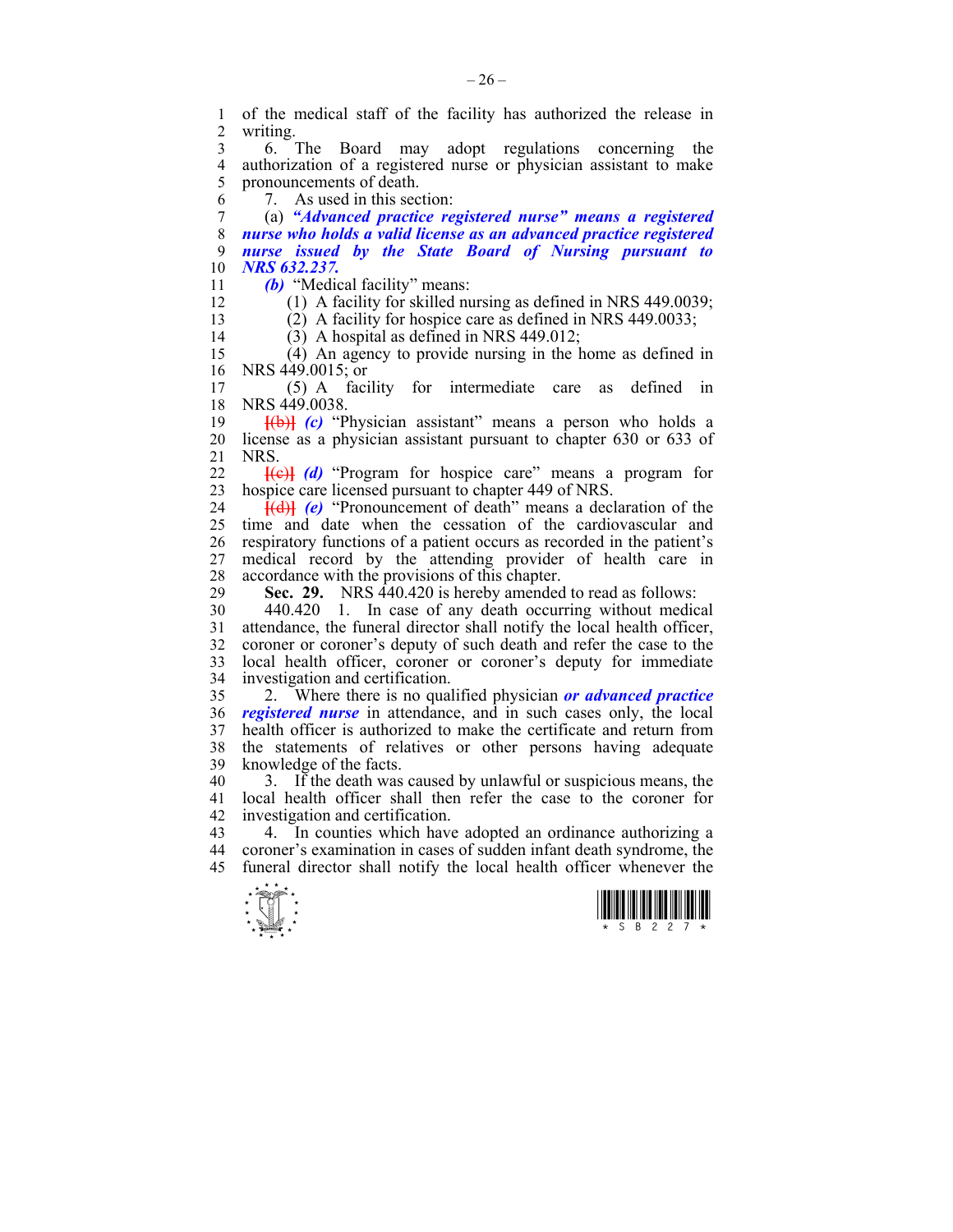1 cause or suspected cause of death is sudden infant death syndrome.<br>2 The local health officer shall then refer the case to the coroner for 2 The local health officer shall then refer the case to the coroner for 3 investigation and certification.

4 5. The coroner or the coroner's deputy may certify the cause of 5 death in any case which is referred to the coroner by the local health 5 death in any case which is referred to the coroner by the local health 6 officer or pursuant to a local ordinance.

7 **Sec. 30.** NRS 440.470 is hereby amended to read as follows:

8 440.470 The funeral director or person acting as undertaker 9 shall present the certificate to the attending physician **[**,**]** *or*  10 *attending advanced practice registered nurse,* if any, or to the 11 health officer or coroner, for the medical certificate of the cause of 12 death and other particulars necessary to complete the record.

13 **Sec. 31.** NRS 440.720 is hereby amended to read as follows:

14 440.720 Any physician *or advanced practice registered nurse*  15 who was in medical attendance upon any deceased person at the 16 time of death who neglects or refuses to make out and deliver to the 17 funeral director, sexton or other person in charge of the interment, 18 removal or other disposition of the body, upon request, the medical 19 certificate of the cause of death shall be punished by a fine of not 20 more than \$250.

21 **Sec. 32.** NRS 440.730 is hereby amended to read as follows:

22 440.730 If any physician *or advanced practice registered*  23 *nurse* knowingly makes a false certification of the cause of death in 24 any case, the physician *or advanced practice registered nurse* shall 25 be punished by a fine of not more than \$250.

26 **Sec. 33.** NRS 440.770 is hereby amended to read as follows:

27 440.770 Any person who furnishes false information to a 28 physician, *advanced practice registered nurse,* funeral director, midwife or informant for the purpose of making incorrect 30 certification of births or deaths shall be punished by a fine of not 31 more than \$250.

32 **Sec. 34.** Chapter 449 of NRS is hereby amended by adding 33 thereto the provisions set forth as sections 35 to 38, inclusive, of this 34 act.

**Sec. 35.** *"Advanced practice registered nurse" means a registered nurse who holds a valid license as an advanced practice registered nurse issued by the State Board of Nursing pursuant to NRS 632.237.* 

39 **Sec. 36.** *"Attending advanced practice registered nurse"*  40 *means an advanced practice registered nurse who has primary*  41 *responsibility for the treatment and care of the patient.* 

42 **Sec. 37.** *"Advanced practice registered nurse" has the*  43 *meaning ascribed to it in section 35 of this act.* 

44 **Sec. 38.** *"Attending advanced practice registered nurse" has*  45 *the meaning ascribed to it in section 36 of this act.* 



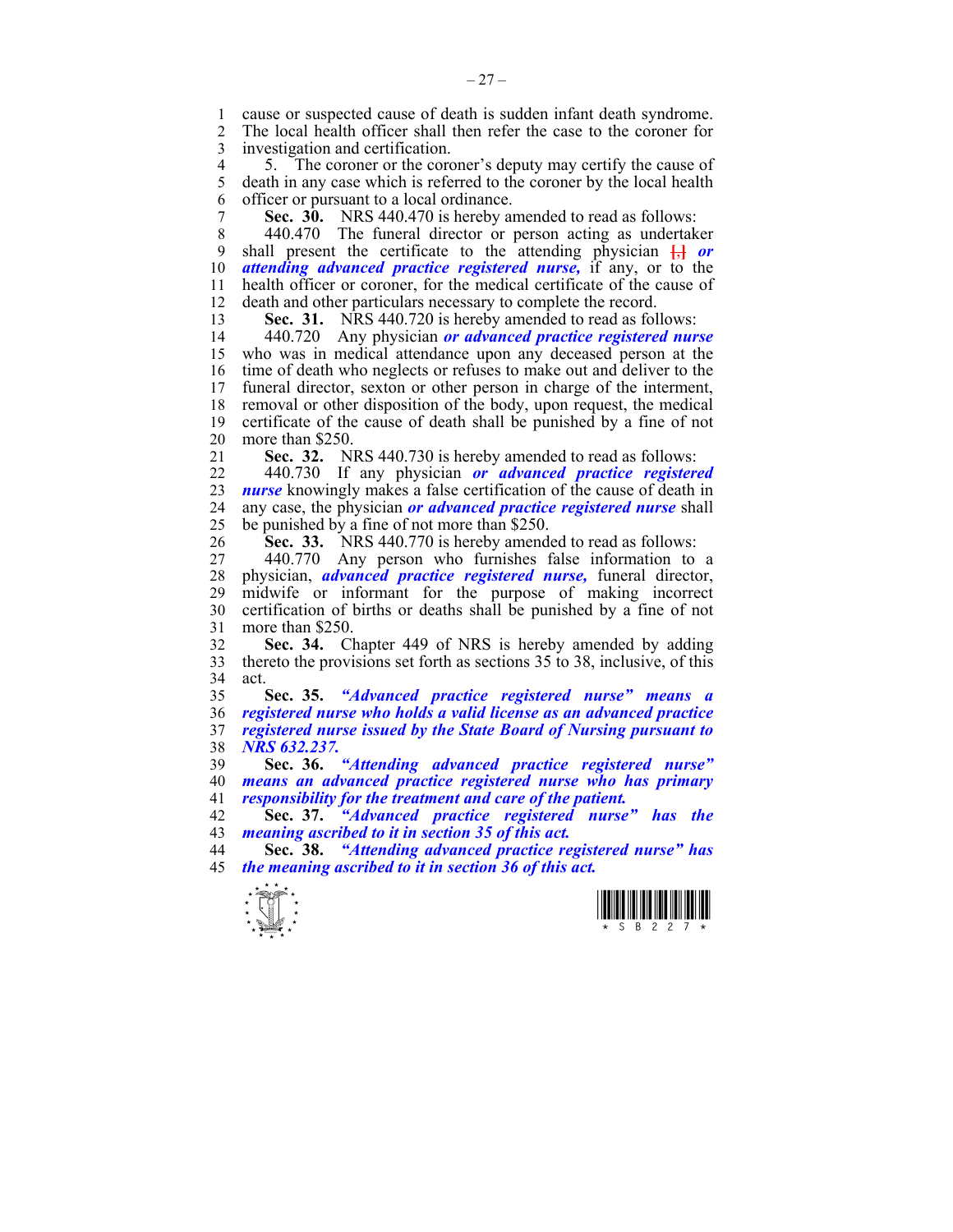$\frac{1}{x}$   $\frac{1}{x}$   $\frac{1}{x}$   $\frac{1}{x}$   $\frac{1}{x}$   $\frac{1}{x}$   $\frac{1}{x}$   $\frac{1}{x}$   $\frac{1}{x}$   $\frac{1}{x}$ 3 *35 and 36 of this act* may be cited as the Uniform Act on Rights of 4 the Terminally III.<br>5 2. NRS 449.5 5 2. NRS 449.535 to 449.690, inclusive, *and sections 35 and 36*  6 *of this act* must be applied and construed to effectuate its general 7 purpose to make uniform the law with respect to the subject of those 8 sections among states enacting the Uniform Act on Rights of the 9 Terminally Ill. 10 **Sec. 40.** NRS 449.540 is hereby amended to read as follows: 11 449.540 As used in NRS 449.535 to 449.690, inclusive, *and*  12 *sections 35 and 36 of this act,* unless the context otherwise requires, 13 the words and terms defined in NRS 449.550 to 449.590, inclusive, 14 *and sections 35 and 36 of this act* have the meanings ascribed to 15 them in those sections.<br>16 Sec. 41. NRS 449 16 **Sec. 41.** NRS 449.585 is hereby amended to read as follows:<br>17 449.585 "Qualified patient" means a patient 18 or more year 17 449.585 "Qualified patient" means a patient 18 or more years 18 of age who has executed a declaration and who has been determined 19 by the attending physician *or attending advanced practice*  20 *registered nurse* to be in a terminal condition. 21 **Sec. 42.** NRS 449.590 is hereby amended to read as follows: 22 449.590 "Terminal condition" means an incurable and 23 irreversible condition that, without the administration of life-24 sustaining treatment, will, in the opinion of the attending physician 25 **[**,**]** *or attending advanced practice registered nurse,* result in death 26 within a relatively short time. 27 **Sec. 43.** NRS 449.610 is hereby amended to read as follows: 28 449.610 A declaration directing a physician *or advanced practice registered nurse* to withhold or withdraw life-sustaining 30 treatment may, but need not, be in the following form: 31 32 DECLARATION 33 34 If I should have an incurable and irreversible condition that, 35 without the administration of life-sustaining treatment, will, 36 in the opinion of my attending physician **[**,**]** *or attending*  37 *advanced practice registered nurse,* cause my death within a 38 relatively short time, and I am no longer able to make 39 decisions regarding my medical treatment, I direct my 40 attending physician **[**,**]** *or attending advanced practice*  41 *registered nurse,* pursuant to NRS 449.535 to 449.690, 42 inclusive, *and sections 35 and 36 of this act,* to withhold or 43 withdraw treatment that only prolongs the process of dying<br>44 and is not necessary for my comfort or to alleviate pain and is not necessary for my comfort or to alleviate pain.

2 449.535 1. NRS 449.535 to 449.690, inclusive, *and sections* 

**1 Sec. 39.** NRS 449.535 is hereby amended to read as follows:<br>2 449.535 1 NRS 449.535 to 449.690 inclusive and section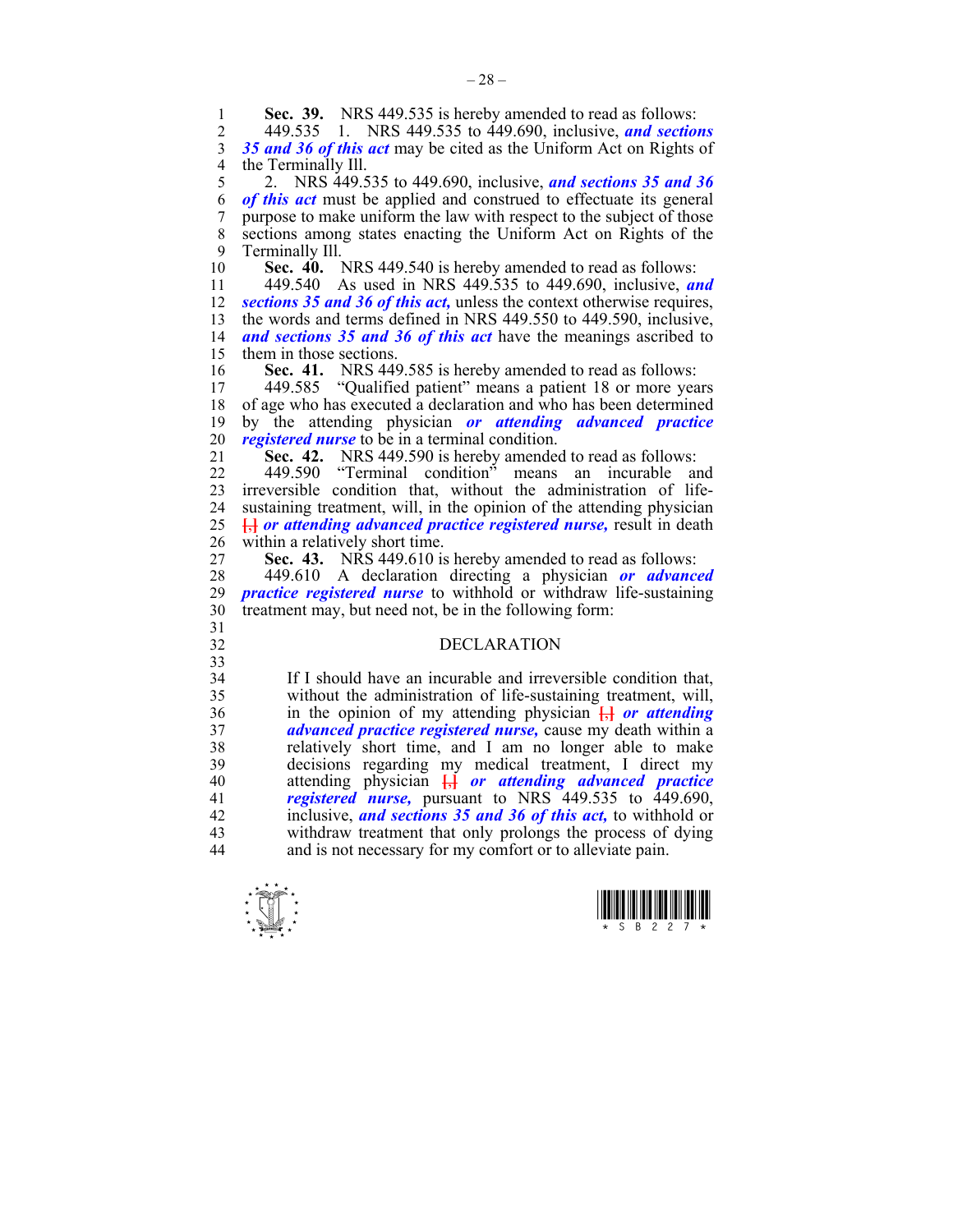| 1<br>$\overline{c}$ | If you wish to include this statement in this declaration, you<br>must INITIAL the statement in the box provided:                |
|---------------------|----------------------------------------------------------------------------------------------------------------------------------|
| 3                   |                                                                                                                                  |
| $\overline{4}$      | Withholding or withdrawal of                                                                                                     |
| 5                   | artificial nutrition and hydration may                                                                                           |
| 6                   | result in death by starvation or                                                                                                 |
| 7                   | dehydration. Initial this box if you                                                                                             |
| 8                   | want to receive or continue receiving                                                                                            |
| 9                   | artificial nutrition and hydration by                                                                                            |
| 10                  | way of the gastrointestinal tract after                                                                                          |
| 11                  | other treatment is withheld<br>all –                                                                                             |
| 12                  | pursuant to this declaration.                                                                                                    |
| 13                  |                                                                                                                                  |
| 14                  |                                                                                                                                  |
| 15                  |                                                                                                                                  |
| 16                  |                                                                                                                                  |
| 17                  |                                                                                                                                  |
| 18                  |                                                                                                                                  |
| 19                  |                                                                                                                                  |
| 20                  |                                                                                                                                  |
| 21                  | The declarant voluntarily signed this writing in my presence.                                                                    |
| 22                  |                                                                                                                                  |
| 23                  |                                                                                                                                  |
| 24                  |                                                                                                                                  |
| 25                  |                                                                                                                                  |
| 26                  |                                                                                                                                  |
| 27                  |                                                                                                                                  |
| 28                  | Sec. 44. NRS 449.613 is hereby amended to read as follows:                                                                       |
| 29                  | 449.613 1. A declaration that designates another person to                                                                       |
| 30                  | make decisions governing the withholding or withdrawal of life-                                                                  |
| 31                  | sustaining treatment may, but need not, be in the following form:                                                                |
| 32                  |                                                                                                                                  |
| 33                  | <b>DECLARATION</b>                                                                                                               |
| 34<br>35            |                                                                                                                                  |
| 36                  | If I should have an incurable and irreversible condition that,<br>without the administration of life-sustaining treatment, will, |
| 37                  | in the opinion of my attending physician $\frac{1}{12}$ or attending                                                             |
| 38                  | <i>advanced practice registered nurse</i> , cause my death within a                                                              |
| 39                  | relatively short time, and I am no longer able to make                                                                           |
| 40                  | decisions regarding my medical treatment, I appoint                                                                              |
| 41                  |                                                                                                                                  |
| 42                  |                                                                                                                                  |
| 43                  |                                                                                                                                  |
| 44                  | treatment that only prolongs the process of dying and is not                                                                     |
| 45                  | necessary for my comfort or to alleviate pain, pursuant to                                                                       |
|                     |                                                                                                                                  |
|                     |                                                                                                                                  |
|                     |                                                                                                                                  |
|                     |                                                                                                                                  |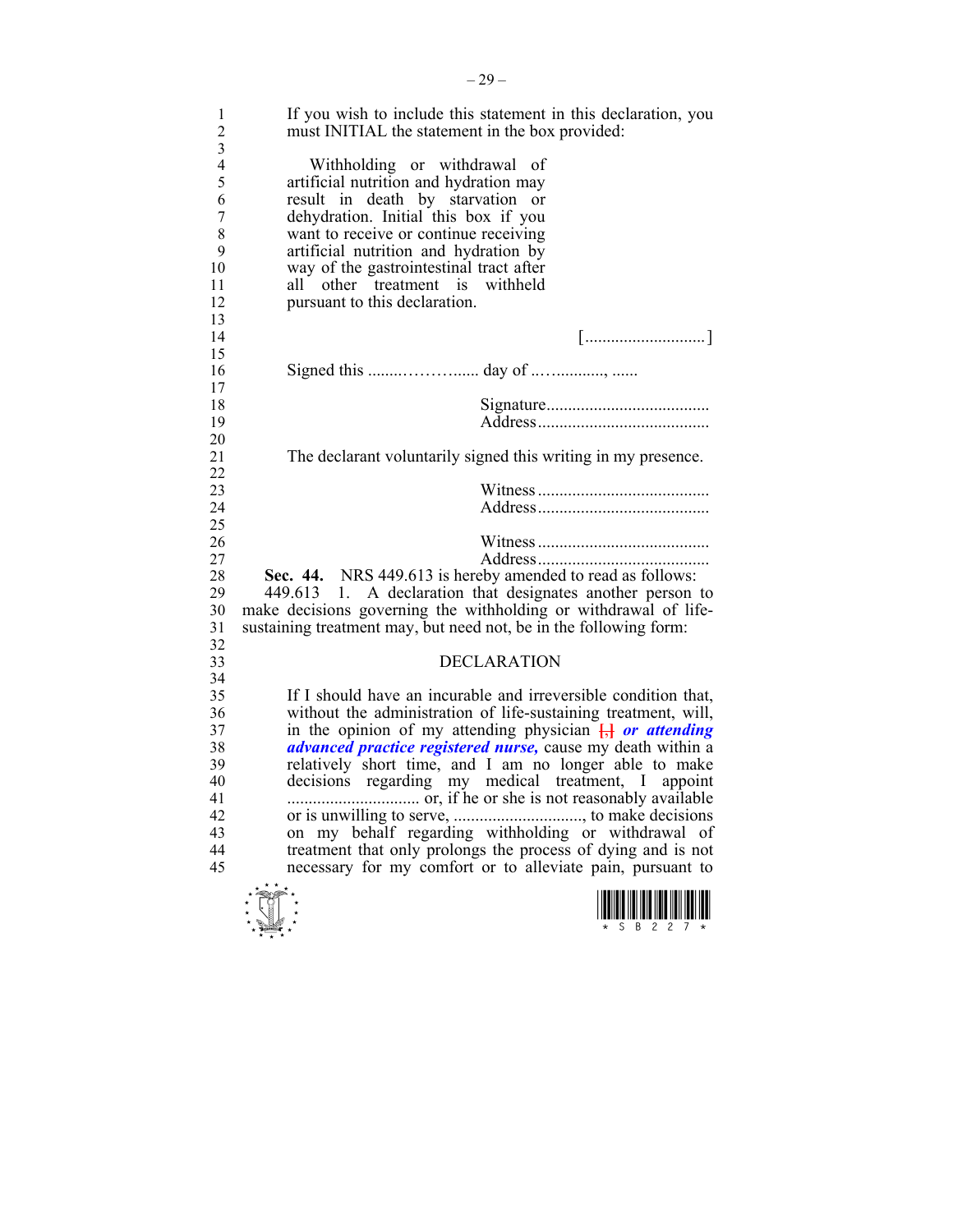| 1<br>$\overline{c}$<br>3<br>$\overline{\mathcal{L}}$<br>5<br>6<br>$\overline{7}$<br>8<br>9 | NRS 449.535 to 449.690, inclusive $\frac{1}{11}$ , and sections 35 and<br>36 of this act. (If the person or persons I have so appointed<br>are not reasonably available or are unwilling to serve, I direct<br>my attending physician $\frac{1}{2}$ or attending advanced practice<br>registered nurse, pursuant to those sections, to withhold or<br>withdraw treatment that only prolongs the process of dying<br>and is not necessary for my comfort or to alleviate pain.)<br>Strike language in parentheses if you do not desire it. |
|--------------------------------------------------------------------------------------------|-------------------------------------------------------------------------------------------------------------------------------------------------------------------------------------------------------------------------------------------------------------------------------------------------------------------------------------------------------------------------------------------------------------------------------------------------------------------------------------------------------------------------------------------|
| 10<br>11<br>12                                                                             | If you wish to include this statement in this declaration, you<br>must INITIAL the statement in the box provided:                                                                                                                                                                                                                                                                                                                                                                                                                         |
| 13<br>14<br>15<br>16<br>17<br>18<br>19<br>20<br>21                                         | Withholding or withdrawal of<br>artificial nutrition and hydration may<br>result in death by starvation<br>$\alpha$<br>dehydration. Initial this box if you<br>want to receive or continue receiving<br>artificial nutrition and hydration by<br>way of the gastrointestinal tract after<br>all<br>other treatment is<br>withheld<br>pursuant to this declaration.                                                                                                                                                                        |
| 22<br>23                                                                                   | $\begin{bmatrix} \dots & \dots & \dots & \dots & \dots \\ \dots & \dots & \dots & \dots & \dots & \dots \end{bmatrix}$                                                                                                                                                                                                                                                                                                                                                                                                                    |
| 24<br>25                                                                                   |                                                                                                                                                                                                                                                                                                                                                                                                                                                                                                                                           |
| 26                                                                                         |                                                                                                                                                                                                                                                                                                                                                                                                                                                                                                                                           |
| 27<br>28                                                                                   |                                                                                                                                                                                                                                                                                                                                                                                                                                                                                                                                           |
| 29                                                                                         | The declarant voluntarily signed this writing in my presence.                                                                                                                                                                                                                                                                                                                                                                                                                                                                             |
| 30<br>31                                                                                   |                                                                                                                                                                                                                                                                                                                                                                                                                                                                                                                                           |
| 32                                                                                         |                                                                                                                                                                                                                                                                                                                                                                                                                                                                                                                                           |
| 33<br>34                                                                                   |                                                                                                                                                                                                                                                                                                                                                                                                                                                                                                                                           |
| 35                                                                                         |                                                                                                                                                                                                                                                                                                                                                                                                                                                                                                                                           |
| 36                                                                                         |                                                                                                                                                                                                                                                                                                                                                                                                                                                                                                                                           |
| 37<br>38                                                                                   | Name and address of each designee.                                                                                                                                                                                                                                                                                                                                                                                                                                                                                                        |
| 39                                                                                         |                                                                                                                                                                                                                                                                                                                                                                                                                                                                                                                                           |
| 40                                                                                         |                                                                                                                                                                                                                                                                                                                                                                                                                                                                                                                                           |
| 41                                                                                         |                                                                                                                                                                                                                                                                                                                                                                                                                                                                                                                                           |
| 42<br>43                                                                                   | The designation of an agent pursuant to chapter 162A of<br>2.<br>NRS, or the judicial appointment of a guardian, who is authorized to                                                                                                                                                                                                                                                                                                                                                                                                     |
| 44                                                                                         | make decisions regarding the withholding or withdrawal of life-                                                                                                                                                                                                                                                                                                                                                                                                                                                                           |
| 45                                                                                         | sustaining treatment, constitutes for the purpose of NRS 449.535                                                                                                                                                                                                                                                                                                                                                                                                                                                                          |



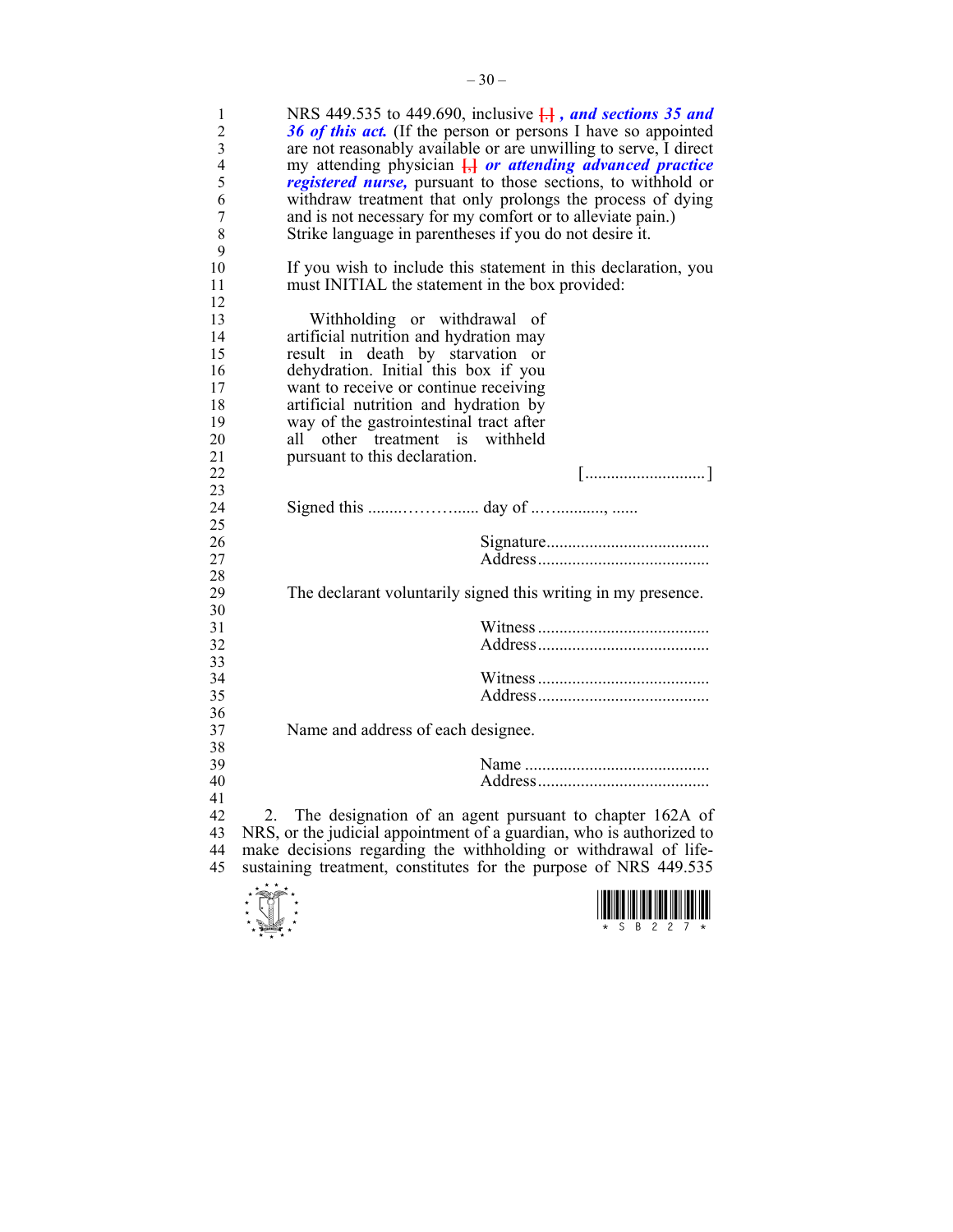1 to 449.690, inclusive, *and sections 35 and 36 of this act,* a 2 declaration designating another person to act for the declarant 3 pursuant to subsection 1.

**Sec. 45.** NRS 449.617 is hereby amended to read as follows:<br>449.617 A declaration becomes operative when it

449.617 A declaration becomes operative when it is 6 communicated to the attending physician *or attending advanced*  7 *practice registered nurse* and the declarant is determined by the 8 attending physician *or attending advanced practice registered*  9 *nurse* to be in a terminal condition and no longer able to make 10 decisions regarding administration of life-sustaining treatment. 11 When the declaration becomes operative, the attending physician 12 and other providers of health care shall act in accordance with its 13 provisions and with the instructions of a person designated pursuant 14 to NRS 449.600 or comply with the requirements of NRS 449.628 15 to transfer care of the declarant.

16 **Sec. 46.** NRS 449.622 is hereby amended to read as follows:<br>17 449.622 Upon determining that a declarant is in a termin

17 449.622 Upon determining that a declarant is in a terminal 18 condition, the attending physician *or attending advanced practice*  19 *registered nurse* who knows of a declaration shall record the 20 determination, and the terms of the declaration if not already a part 21 of the record, in the declarant's medical record.

22 **Sec. 47.** NRS 449.624 is hereby amended to read as follows:

23 449.624 1. A qualified patient may make decisions regarding 24 life-sustaining treatment so long as the patient is able to do so.

25 2. NRS 449.535 to 449.690, inclusive, *and sections 35 and 36*  26 *of this act* do not affect the responsibility of the attending physician 27 or other provider of health care to provide treatment for a patient's 28 comfort or alleviation of pain.

29 3. Artificial nutrition and hydration by way of the 30 gastrointestinal tract shall be deemed a life-sustaining treatment and 31 must be withheld or withdrawn from a qualified patient unless a 32 different desire is expressed in writing by the patient. For a patient 33 who has no effective declaration, artificial nutrition and hydration 34 must not be withheld unless a different desire is expressed in writing 35 by the patient's authorized representative or the family member with 36 the authority to consent or withhold consent.

37 4. Life-sustaining treatment must not be withheld or withdrawn 38 pursuant to a declaration from a qualified patient known to the 39 attending physician *or attending advanced practice registered*  40 *nurse* to be pregnant so long as it is probable that the fetus will 41 develop to the point of live birth with continued application of life-42 sustaining treatment.<br>43 **Sec. 48** NRS 4

**Sec. 48.** NRS 449.626 is hereby amended to read as follows:

44 449.626 1. If written consent to the withholding or 45 withdrawal of the treatment, attested by two witnesses, is given to



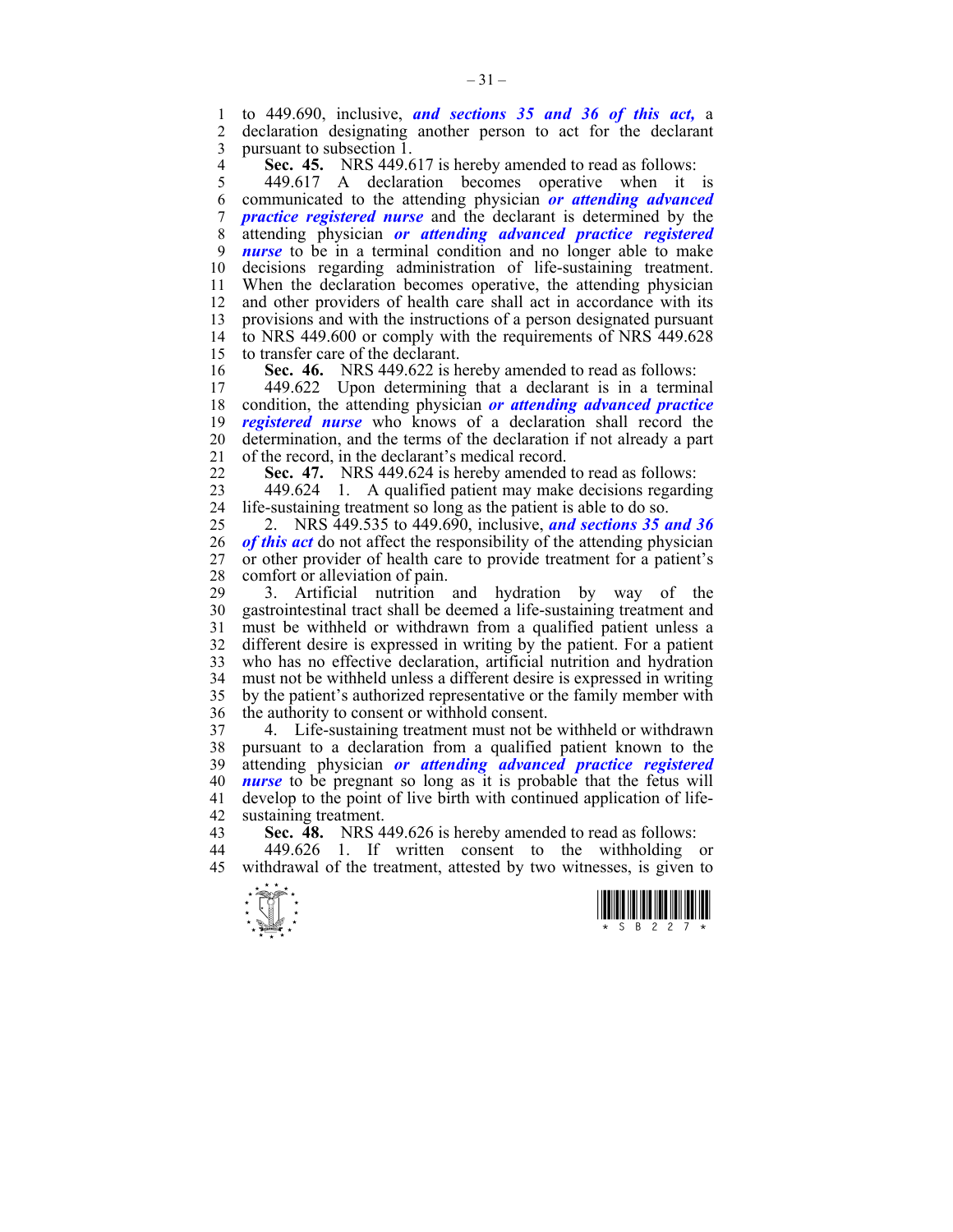1 the attending physician  $\frac{1}{b}$  *or attending advanced practice* 2 *registered nurse*, the attending physician *or attending advanced* 2 *registered nurse,* the attending physician *or attending advanced*  3 *practice registered nurse* may withhold or withdraw life-sustaining 4 treatment from a patient who:

5 (a) Has been determined by the attending physician *or attending*  6 *advanced practice registered nurse* to be in a terminal condition 7 and no longer able to make decisions regarding administration of 8 life-sustaining treatment; and

9 (b) Has no effective declaration.

10 2. The authority to consent or to withhold consent under 11 subsection 1 may be exercised by the following persons, in order of 12 priority:

13 (a) The spouse of the patient;

14 (b) An adult child of the patient or, if there is more than one 15 adult child, a majority of the adult children who are reasonably 16 available for consultation;

17 (c) The parents of the patient;

 $18$  (d) An adult sibling of the patient or, if there is more than one 19 adult sibling, a majority of the adult siblings who are reasonably 20 available for consultation; or

21 (e) The nearest other adult relative of the patient by blood or 22 adoption who is reasonably available for consultation.

23 3. If a class entitled to decide whether to consent is not 24 reasonably available for consultation and competent to decide, or 25 declines to decide, the next class is authorized to decide, but an 26 equal division in a class does not authorize the next class to decide.

27 4. A decision to grant or withhold consent must be made in 28 good faith. A consent is not valid if it conflicts with the expressed intention of the patient intention of the patient.

30 5. A decision of the attending physician *or attending advanced*  31 *practice registered nurse* acting in good faith that a consent is valid 32 or invalid is conclusive.

33 6. Life-sustaining treatment must not be withheld or withdrawn 34 pursuant to this section from a patient known to the attending 35 physician *or attending advanced practice registered nurse* to be 36 pregnant so long as it is probable that the fetus will develop to the 37 point of live birth with continued application of life-sustaining 38 treatment.

39 **Sec. 49.** NRS 449.640 is hereby amended to read as follows:

40 449.640 1. If a patient in a terminal condition has a 41 declaration in effect and becomes comatose or is otherwise rendered 42 incapable of communicating with his or her attending physician **[**,**]** 43 *or attending advanced practice registered nurse,* the physician *or*  44 *advanced practice registered nurse* must give weight to the 45 declaration as evidence of the patient's directions regarding the



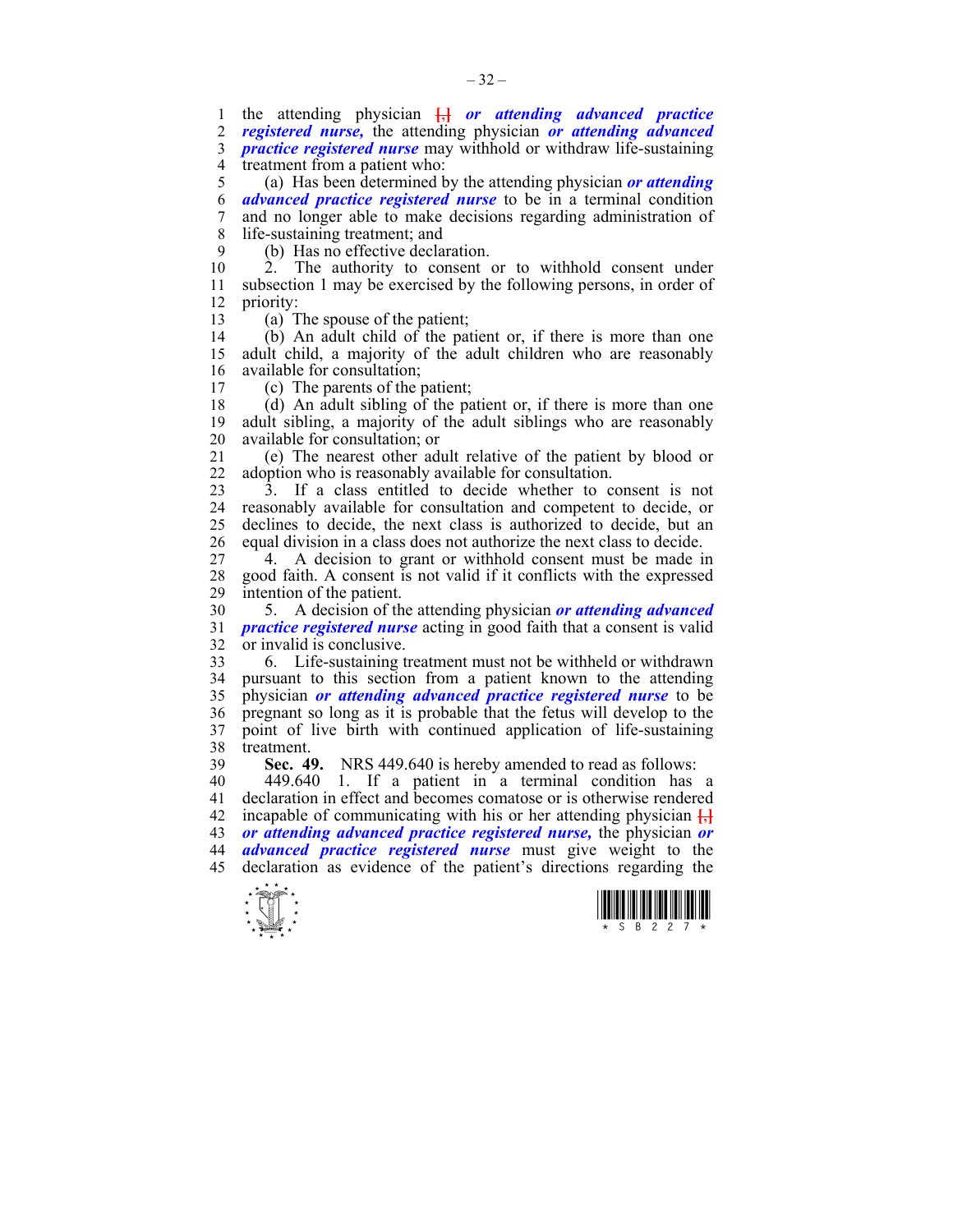1 application of life-sustaining treatments, but the attending physician<br>2 *or attending advanced practice registered nurse* may also consider

2 *or attending advanced practice registered nurse* may also consider

3 other factors in determining whether the circumstances warrant 4 following the directions.<br> $\frac{5}{2}$  No hospital or o

5 2. No hospital or other medical facility, physician *, advanced*  6 *practice registered nurse* or person working under the direction of a 7 physician *or advanced practice registered nurse* is subject to 8 criminal or civil liability for failure to follow the directions of the 9 patient to withhold or withdraw life-sustaining treatments.

10 **Sec. 50.** NRS 449.660 is hereby amended to read as follows:

11 449.660 1. A physician or other provider of health care who 12 willfully fails to transfer the care of a patient in accordance with 13 NRS 449.628 is guilty of a gross misdemeanor.

14 2. A physician *or advanced practice registered nurse* who 15 willfully fails to record a determination of terminal condition or the 16 terms of a declaration in accordance with NRS 449.622 is guilty of a 17 misdemeanor.

18 3. A person who willfully conceals, cancels, defaces or 19 obliterates the declaration of another without the declarant's consent 20 or who falsifies or forges a revocation of the declaration of another 21 is guilty of a misdemeanor.

22 4. A person who falsifies or forges the declaration of another, 23 or willfully conceals or withholds personal knowledge of a 24 revocation, with the intent to cause a withholding or withdrawal of 25 life-sustaining treatment contrary to the wishes of the declarant and 26 thereby directly causes life-sustaining treatment to be withheld or 27 withdrawn and death to be hastened is guilty of murder.

28 5. A person who requires or prohibits the execution of a<br>29 declaration as a condition of being insured for or receiving health declaration as a condition of being insured for, or receiving, health 30 care is guilty of a misdemeanor.

31 6. A person who coerces or fraudulently induces another to 32 execute a declaration, or who falsifies or forges the declaration of 33 another except as provided in subsection 4, is guilty of a gross 34 misdemeanor.

35 7. The penalties provided in this section do not displace any 36 sanction applicable under other law.

37 **Sec. 51.** NRS 449.690 is hereby amended to read as follows:

38 449.690 1. A declaration executed in another state in 39 compliance with the law of that state or of this State is valid for 40 purposes of NRS 449.535 to 449.690, inclusive **[**.**]** *, and sections 35*  41 *and 36 of this act.*

42 2. An instrument executed anywhere before July 1, 1977, 43 which clearly expresses the intent of the declarant to direct the 44 withholding or withdrawal of life-sustaining treatment from the 45 declarant when the declarant is in a terminal condition and becomes



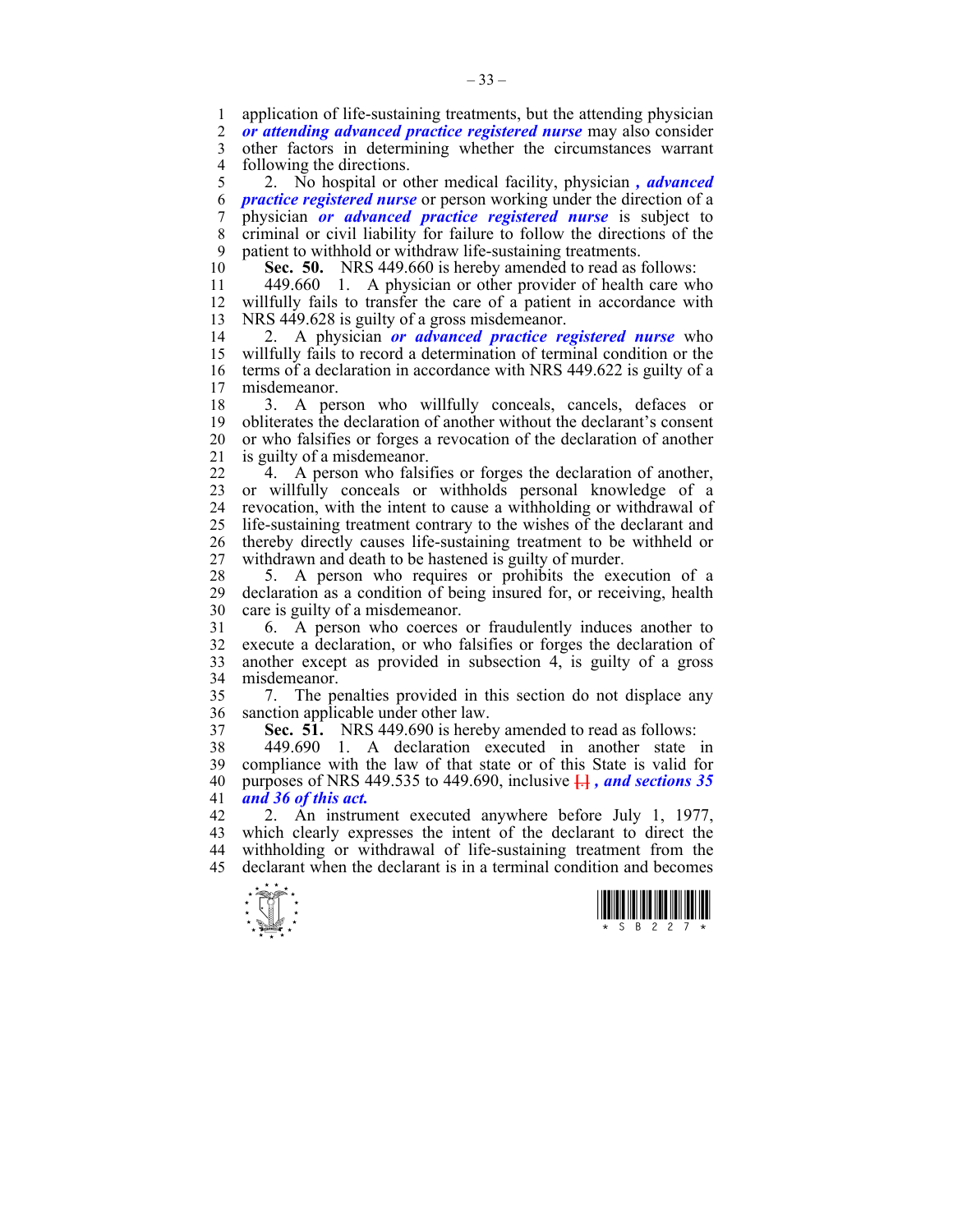1 comatose or is otherwise rendered incapable of communicating with 2 his or her attending physician **[**,**]** *or attending advanced practice*  3 *registered nurse,* if executed in a manner which attests voluntary 4 execution, or executed anywhere before October 1, 1991, which<br>5 substantially complies with NRS 449.600, and has not been substantially complies with NRS 449.600, and has not been 6 subsequently revoked, is effective under NRS 449.535 to 449.690, 7 inclusive **[**.**]** *, and sections 35 and 36 of this act.*

8 3. As used in this section, "state" includes the District of 9 Columbia, the Commonwealth of Puerto Rico, and a territory or 10 insular possession subject to the jurisdiction of the United States.

11 **Sec. 52.** NRS 449.691 is hereby amended to read as follows:

12 449.691 As used in NRS 449.691 to 449.697, inclusive, *and*  13 *sections 37 and 38 of this act,* unless the context otherwise requires, 14 the words and terms defined in NRS 449.6912 to 449.6934, 15 inclusive, *and sections 37 and 38 of this act* have the meanings 16 ascribed to them in those sections.<br>17 **Sec. 53.** NRS 449 693 is here

**Sec. 53.** NRS 449.693 is hereby amended to read as follows:

18 449.693 **[**"Physician**]** *"Provider* Order for Life-Sustaining 19 Treatment form" or "POLST form" means the form prescribed 20 pursuant to NRS 449.694 that:

21 1. Records the wishes of the patient; and

22 2. Directs a provider of health care regarding the provision of 23 life-resuscitating treatment and life-sustaining treatment.

24 **Sec. 54.** NRS 449.694 is hereby amended to read as follows:

25 449.694 The Board shall prescribe a standardized **[**Physician**]** 26 *Provider* Order for Life-Sustaining Treatment form, commonly 27 known as a POLST form, which:

28 1. Is uniquely identifiable and has a uniform color;

29 2. Provides a means by which to indicate whether the patient 30 has made an anatomical gift pursuant to NRS 451.500 to 451.598, 31 inclusive;

32 3. Gives direction to a provider of health care or health care 33 facility regarding the use of emergency care and life-sustaining 34 treatment;

35 4. Is intended to be honored by any provider of health care who 36 treats the patient in any health-care setting, including, without 37 limitation, the patient's residence, a health care facility or the scene 38 of a medical emergency; and

39 5. Includes such other features and information as the Board 40 may deem advisable.

41 **Sec. 55.** NRS 449.6942 is hereby amended to read as follows:

42 449.6942 1. A physician *or advanced practice registered*  43 *nurse* shall take the actions described in subsection 2:

44 (a) If the physician *or advanced practice registered nurse*  45 diagnoses a patient with a terminal condition;



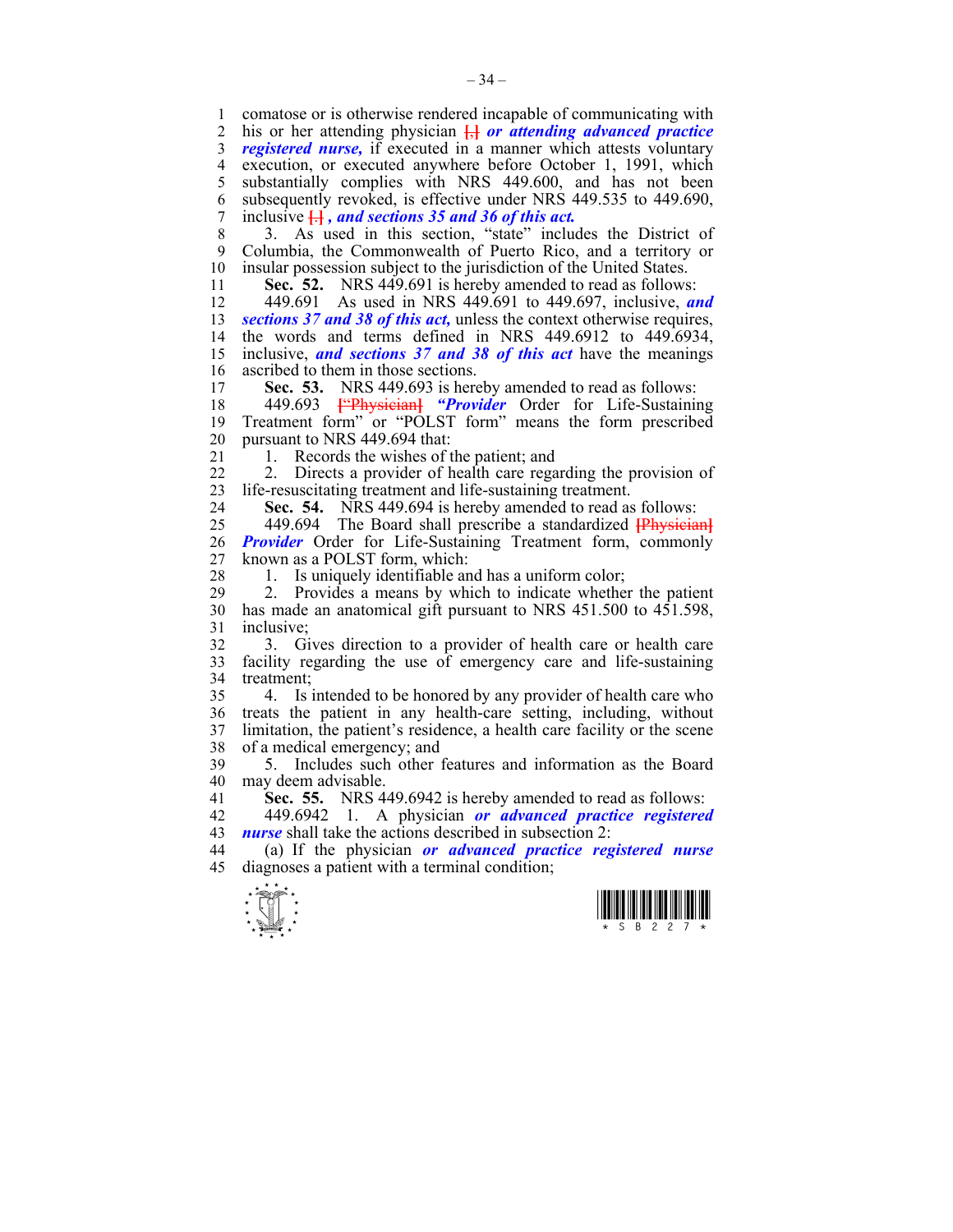$\frac{1}{x}$   $\frac{1}{x}$   $\frac{1}{x}$   $\frac{1}{x}$   $\frac{1}{x}$   $\frac{1}{x}$   $\frac{1}{x}$   $\frac{1}{x}$   $\frac{1}{x}$   $\frac{1}{x}$ 1 (b) If the physician *or advanced practice registered nurse* determines, for any reason, that a patient has a life expectancy of 3 less than 5 years; or 4 (c) At the request of a patient.<br>5 2 Upon the occurrence of  $\lambda$ . Upon the occurrence of any of the events specified in 6 subsection 1, the physician *or advanced practice registered nurse*  7 shall explain to the patient: 8 (a) The existence and availability of the **[**Physician**]** *Provider*  9 Order for Life-Sustaining Treatment form; 10 (b) The features of and procedures offered by way of the POLST 11 form; and 12 (c) The differences between a POLST form and the other types 13 of advance directives. 14 3. Upon the request of the patient, the physician *or advanced*  15 *practice registered nurse* shall complete the POLST form based on 16 the preferences and medical indications of the patient. 17 4. A POLST form is valid upon execution by a physician *or*  18 *advanced practice registered nurse* and: 19 (a) If the patient is 18 years of age or older and of sound mind, 20 the patient; 21 (b) If the patient is 18 years of age or older and incompetent, the 22 representative of the patient; or  $23$  (c) If the patient is less than 18 years of age, the patient and a 24 parent or legal guardian of the patient. 25 5. As used in this section, "terminal condition" has the 26 meaning ascribed to it in NRS 449.590. 27 **Sec. 56.** NRS 449.6944 is hereby amended to read as follows: 28 449.6944 1. A **[**Physician**]** *Provider* Order for Life-29 Sustaining Treatment form may be revoked at any time and in any 30 manner by: 31 (a) The patient who executed it, if competent, without regard to 32 his or her age or physical condition; 33 (b) If the patient is incompetent, the representative of the 34 patient; or 35 (c) If the patient is less than 18 years of age, a parent or legal 36 guardian of the patient. 37 2. The revocation of a POLST form is effective upon the 38 communication to a provider of health care, by the patient or a 39 witness to the revocation, of the desire to revoke the form. The 40 provider of health care to whom the revocation is communicated 41 shall: 42 (a) Make the revocation a part of the medical record of the 43 patient; or 44 (b) Cause the revocation to be made a part of the medical record 45 of the patient.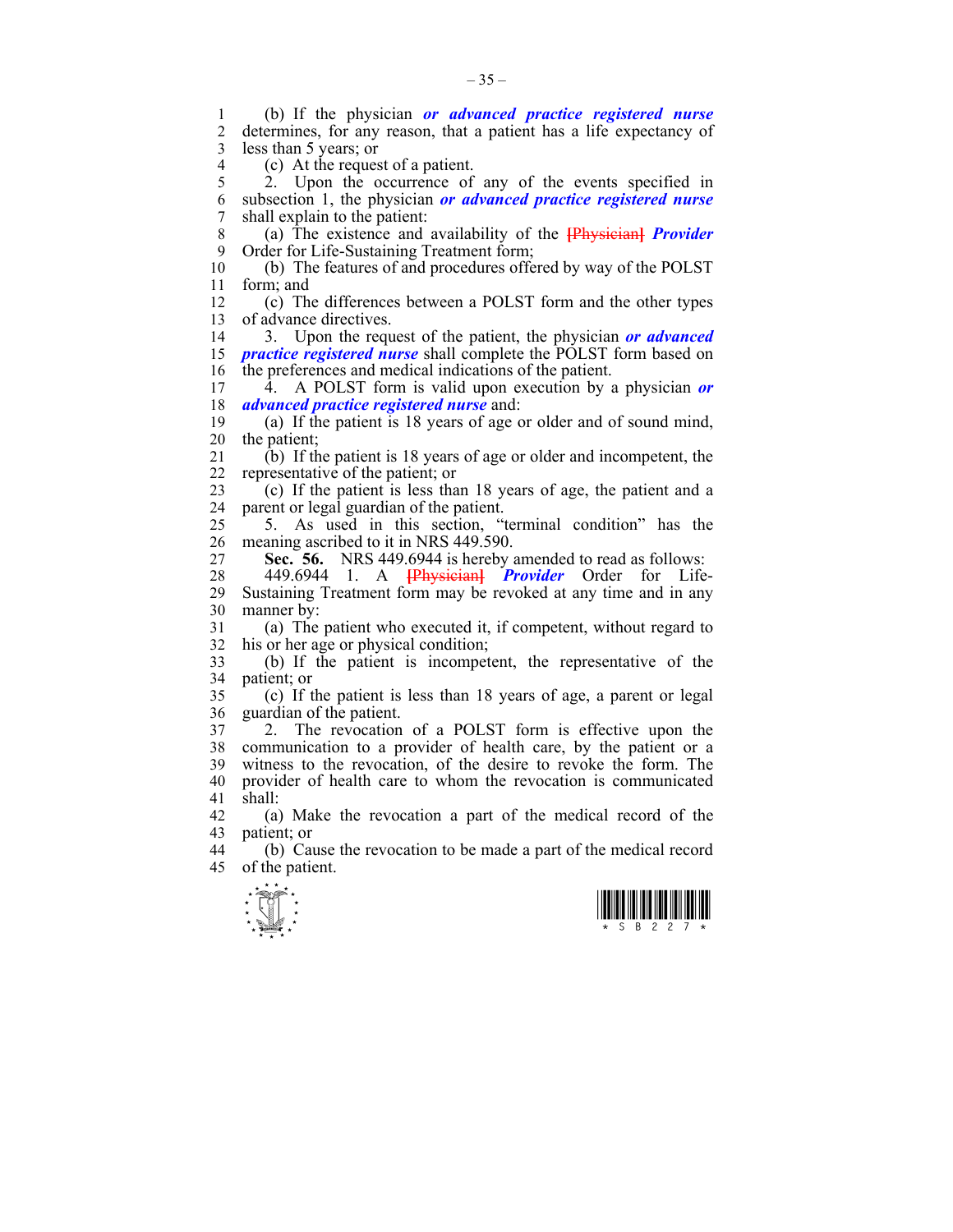**1 Sec. 57.** NRS 449.6946 is hereby amended to read as follows:<br>2 449.6946 1 If a valid **IP hysician Provider** Order for Life

2 449.6946 1. If a valid **[**Physician**]** *Provider* Order for Life-3 Sustaining Treatment form sets forth a declaration, direction or 4 order which conflicts with a declaration, direction or order set forth 5 in one or more of the other types of advance directives: in one or more of the other types of advance directives:

6 (a) The declaration, direction or order set forth in the document 7 executed most recently is valid; and

8 (b) Any other declarations, directions or orders that do not 9 conflict with a declaration, direction or order set forth in another 10 document referenced in this subsection remain valid.

11 2. If a valid POLST form sets forth a declaration, direction or 12 order to provide life-resuscitating treatment to a patient who also 13 possesses a do-not-resuscitate identification, a provider of health 14 care shall not provide life-resuscitating treatment if the do-not-15 resuscitate identification is on the person of the patient when the 16 need for life-resuscitating treatment arises.<br>17 **Sec. 58.** NRS 449 6948 is hereby ame

Sec. 58. NRS 449.6948 is hereby amended to read as follows:

18 449.6948 1. A provider of health care is not guilty of 19 unprofessional conduct or subject to civil or criminal liability if:

20 (a) The provider of health care withholds emergency care or 21 life-sustaining treatment:

22 (1) In compliance with a **[**Physician**]** *Provider* Order for 23 Life-Sustaining Treatment form and the provisions of NRS 449.691 24 to 449.697, inclusive  $\frac{1}{2}$ , and sections 37 and 38 of this act; or

25 (2) In violation of a **[**Physician**]** *Provider* Order for Life-26 Sustaining Treatment form if the provider of health care is acting in 27 accordance with a declaration, direction or order set forth in one or 28 more of the other types of advance directives and:<br>29 (1) Complies with the provisions of NRS

 $(1)$  Complies with the provisions of NRS 449.695; or

30 (II) Reasonably and in good faith, at the time the 31 emergency care or life-sustaining treatment is withheld, is unaware 32 of the existence of the POLST form or believes that the POLST 33 form has been revoked pursuant to NRS 449.6944; or

34 (b) The provider of health care provides emergency care or life-35 sustaining treatment:

36 (1) Pursuant to an oral or written request made by the patient, 37 the representative of the patient, or a parent or legal guardian of the 38 patient, who may revoke the POLST form pursuant to 39 NRS 449.6944;

40 (2) Pursuant to an observation that the patient, the 41 representative of the patient or a parent or legal guardian of the 42 patient has revoked, or otherwise indicated that he or she wishes to 43 revoke, the POLST form pursuant to NRS 449.6944; or

44 (3) In violation of a POLST form, if the provider of health 45 care reasonably and in good faith, at the time the emergency care or



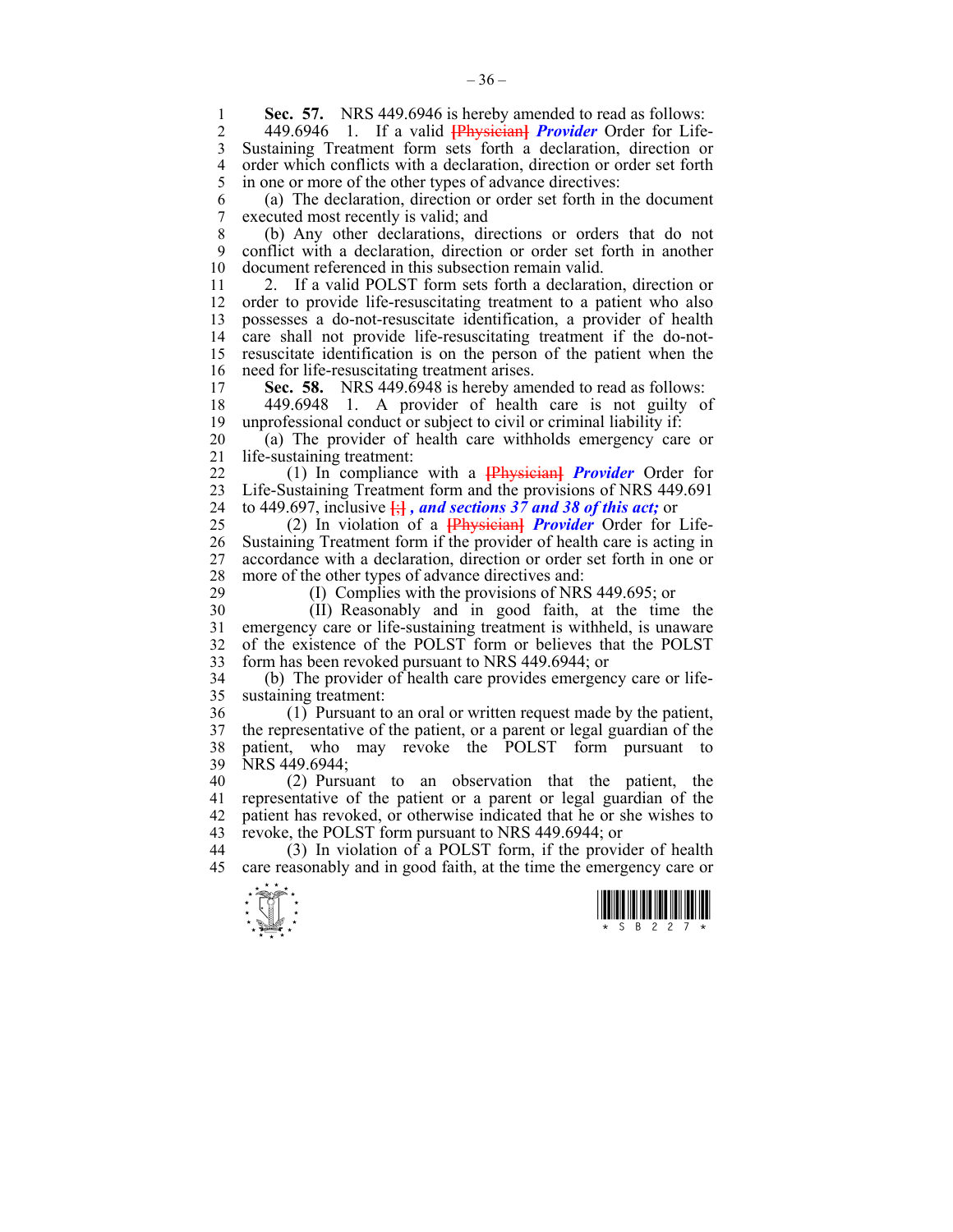1 life-sustaining treatment is provided, is unaware of the existence of 2 the POLST form or believes that the POLST form has been revoked 2 the POLST form or believes that the POLST form has been revoked 3 pursuant to NRS 449.6944.

4 2. A health care facility, ambulance service, fire-fighting<br>5 agency or other entity that employs a provider of health care is not agency or other entity that employs a provider of health care is not 6 guilty of unprofessional conduct or subject to civil or criminal 7 liability for the acts or omissions of the employee carried out in 8 accordance with the provisions of subsection 1.

**Sec. 59.** NRS 449.695 is hereby amended to read as follows:<br>10 449.695 1. Except as otherwise provided in this section as

449.695 1. Except as otherwise provided in this section and 11 NRS 449.6946, a provider of health care shall comply with a valid 12 **[**Physician**]** *Provider* Order for Life-Sustaining Treatment form, 13 regardless of whether the provider of health care is employed by a 14 health care facility or other entity affiliated with the physician  $\boldsymbol{or}$ health care facility or other entity affiliated with the physician or 15 *advanced practice registered nurse* who executed the POLST form.

16 2. A physician *or advanced practice registered nurse* may medically evaluate the patient and, based upon the evaluation, may 18 recommend new orders consistent with the most current information 19 available about the patient's health status and goals of care. Before 20 making a modification to a valid POLST form, the physician *or*  21 *advanced practice registered nurse* shall consult the patient or, if 22 the patient is incompetent, shall make a reasonable attempt to 23 consult the representative of the patient and the patient's attending 24 physician **[**.**]** *or attending advanced practice registered nurse.*

25 3. Except as otherwise provided in subsection 4, a provider of 26 health care who is unwilling or unable to comply with a valid 27 POLST form shall take all reasonable measures to transfer the 28 patient to a physician, *advanced practice registered nurse* or health care facility so that the POLST form will be followed. care facility so that the POLST form will be followed.

30 4. Life-sustaining treatment must not be withheld or withdrawn 31 pursuant to a POLST form of a patient known to the attending 32 physician *or attending advanced practice registered nurse* to be 33 pregnant, so long as it is probable that the fetus will develop to the 34 point of live birth with the continued application of life-sustaining 35 treatment.

36 5. Nothing in this section requires a provider of health care to 37 comply with a valid POLST form if the provider of health care does 38 not have actual knowledge of the existence of the form.

39 **Sec. 60.** NRS 449.6952 is hereby amended to read as follows:

40 449.6952 1. Unless he or she has knowledge to the contrary, 41 a provider of health care may assume that a **[**Physician**]** *Provider*  42 Order for Life-Sustaining Treatment form complies with the 43 provisions of NRS 449.691 to 449.697, inclusive, *and sections 37*  44 *and 38 of this act* and is valid.



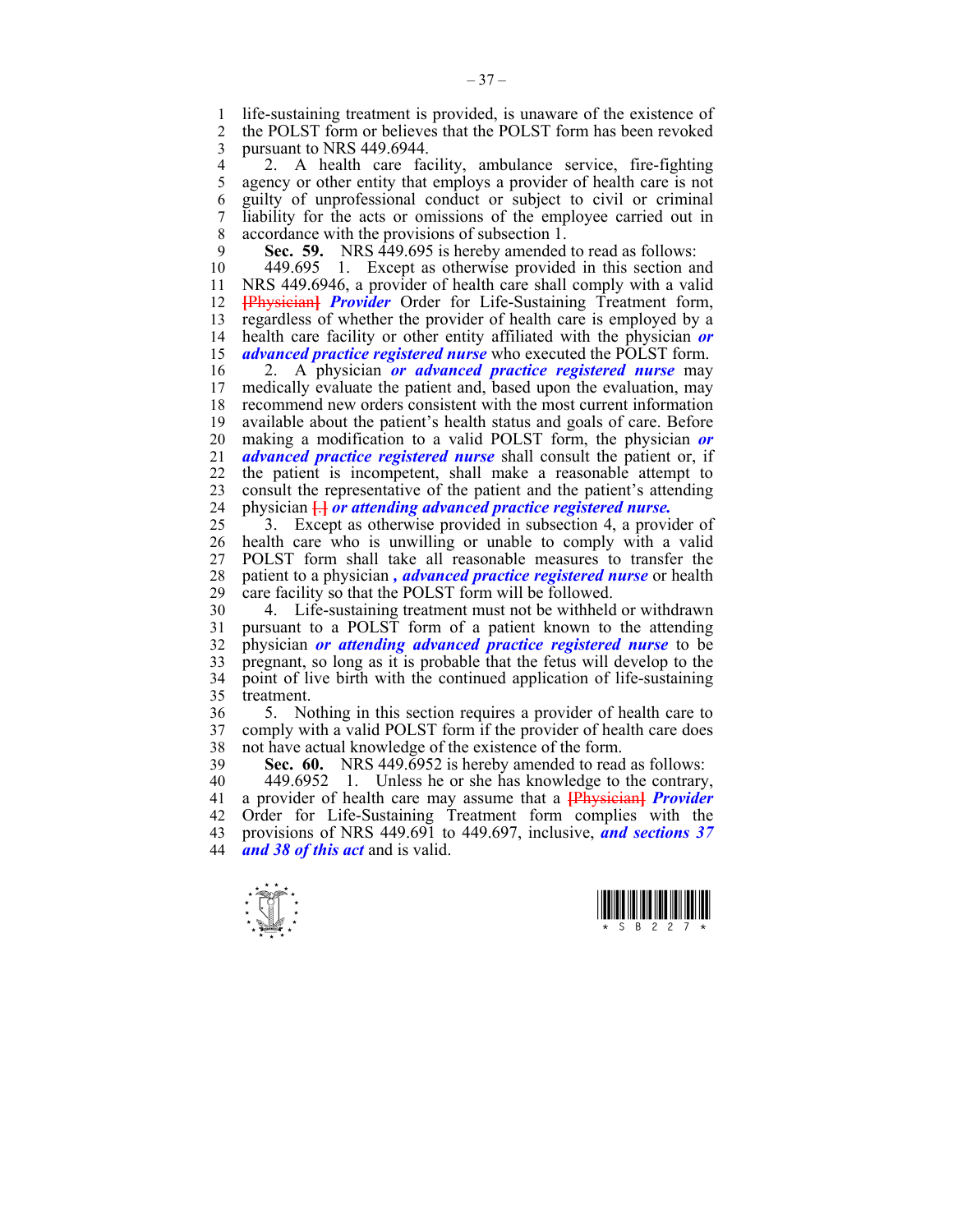1 2. The provisions of NRS 449.691 to 449.697, inclusive, *and*  sections 37 and 38 of this act do not create a presumption 3 concerning the intention of a:

4 (a) Patient if the patient, the representative of the patient or a<br>5 parent or legal guardian of the patient has revoked the POLST form parent or legal guardian of the patient has revoked the POLST form 6 pursuant to NRS 449.6944; or

7 (b) Person who has not executed a POLST form,<br>8  $\rightarrow$  concerning the use or withholding of emergency

 $\rightarrow$  concerning the use or withholding of emergency care or life-9 sustaining treatment.

10 **Sec. 61.** NRS 449.6954 is hereby amended to read as follows:

11 449.6954 1. Death that results when emergency care or life-12 sustaining treatment has been withheld pursuant to a **[**Physician**]** 13 **Provider** Order for Life-Sustaining Treatment form and in 14 accordance with the provisions of NRS 449.691 to 449.697, 15 inclusive, *and sections 37 and 38 of this act* does not constitute a 16 suicide or homicide.<br>17 2 The execution

2. The execution of a POLST form does not affect the sale, 18 procurement or issuance of a policy of life insurance or an annuity, 19 nor does it affect, impair or modify the terms of an existing policy 20 of life insurance or an annuity. A policy of life insurance or an 21 annuity is not legally impaired or invalidated if emergency care or 22 life-sustaining treatment has been withheld from an insured who has 23 executed a POLST form, notwithstanding any term in the policy or 24 annuity to the contrary.

25 3. A person may not prohibit or require the execution of a 26 POLST form as a condition of being insured for, or receiving, health 27 care.

28 **Sec. 62.** NRS 449.6956 is hereby amended to read as follows:<br>29 449.6956 1 It is unlawful for:

29 449.6956 1. It is unlawful for:

30 (a) A provider of health care to willfully fail to transfer the care 31 of a patient in accordance with subsection 3 of NRS 449.695.

32 (b) A person to willfully conceal, cancel, deface or obliterate a 33 **[**Physician**]** *Provider* Order for Life-Sustaining Treatment form 34 without the consent of the patient who executed the form.

35 (c) A person to falsify or forge the POLST form of another 36 person, or willfully conceal or withhold personal knowledge of the 37 revocation of the POLST form of another person, with the intent to 38 cause the withholding or withdrawal of emergency care or life-39 sustaining treatment contrary to the wishes of the patient.

40 (d) A person to require or prohibit the execution of a POLST 41 form as a condition of being insured for, or receiving, health care in 42 violation of subsection 3 of NRS 449.6954.

43 (e) A person to coerce or fraudulently induce another to execute a POLST form.



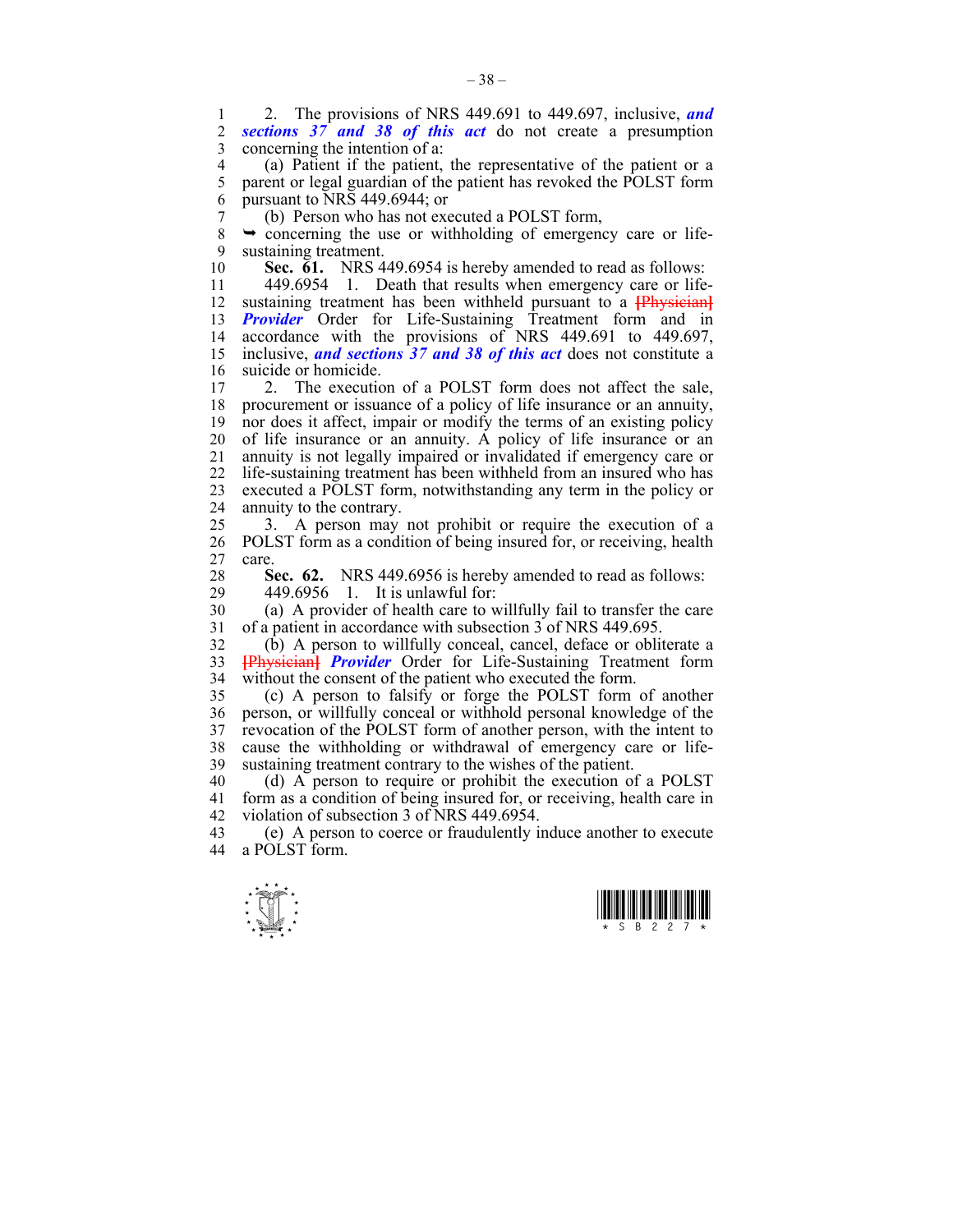2. A person who violates any of the provisions of this section is<br>2. guilty of a misdemeanor 2 guilty of a misdemeanor.

3 **Sec. 63.** NRS 449.696 is hereby amended to read as follows:

4 449.696 1. A **[**Physician**]** *Provider* Order for Life-Sustaining 5 Treatment form executed in another state in compliance with the 6 laws of that state or this State is valid for the purposes of NRS 7 449.691 to 449.697, inclusive **[**.**]** *, and sections 37 and 38 of this*  8 *act.*

9 2. As used in this section, "state" includes the District of 10 Columbia, the Commonwealth of Puerto Rico and a territory or 11 insular possession subject to the jurisdiction of the United States.

12 **Sec. 64.** NRS 449.779 is hereby amended to read as follows:

13 449.779 1. Except as otherwise provided in subsection 2, mechanical restraint may be used on a person with a disability who 15 is a patient at a facility only if:

16 (a) An emergency exists that necessitates the use of mechanical restraint:

18 (b) A medical order authorizing the use of mechanical restraint 19 is obtained from the patient's treating physician *or advanced*  20 *practice registered nurse* before the application of the mechanical 21 restraint or not later than 15 minutes after the application of the 22 mechanical restraint;

23 (c) The physician *or advanced practice registered nurse* who 24 signed the order required pursuant to paragraph (b) or the attending 25 physician *or attending advanced practice registered nurse* 26 examines the patient not later than 1 working day immediately after 27 the application of the mechanical restraint;

28  $(d)$  The mechanical restraint is applied by a member of the staff 29 of the facility who is trained and qualified to apply mechanical 30 restraint;

31 (e) The patient is given the opportunity to move and exercise the 32 parts of his or her body that are restrained at least 10 minutes per 33 every 60 minutes of restraint;

34 (f) A member of the staff of the facility lessens or discontinues 35 the restraint every 15 minutes to determine whether the patient will 36 stop or control his or her inappropriate behavior without the use of 37 the restraint;

38 (g) The record of the patient contains a notation that includes the 39 time of day that the restraint was lessened or discontinued pursuant 40 to paragraph (f), the response of the patient and the response of the 41 member of the staff of the facility who applied the mechanical 42 restraint;

43 (h) A member of the staff of the facility continuously monitors 44 the patient during the time that mechanical restraint is used on the 45 patient; and



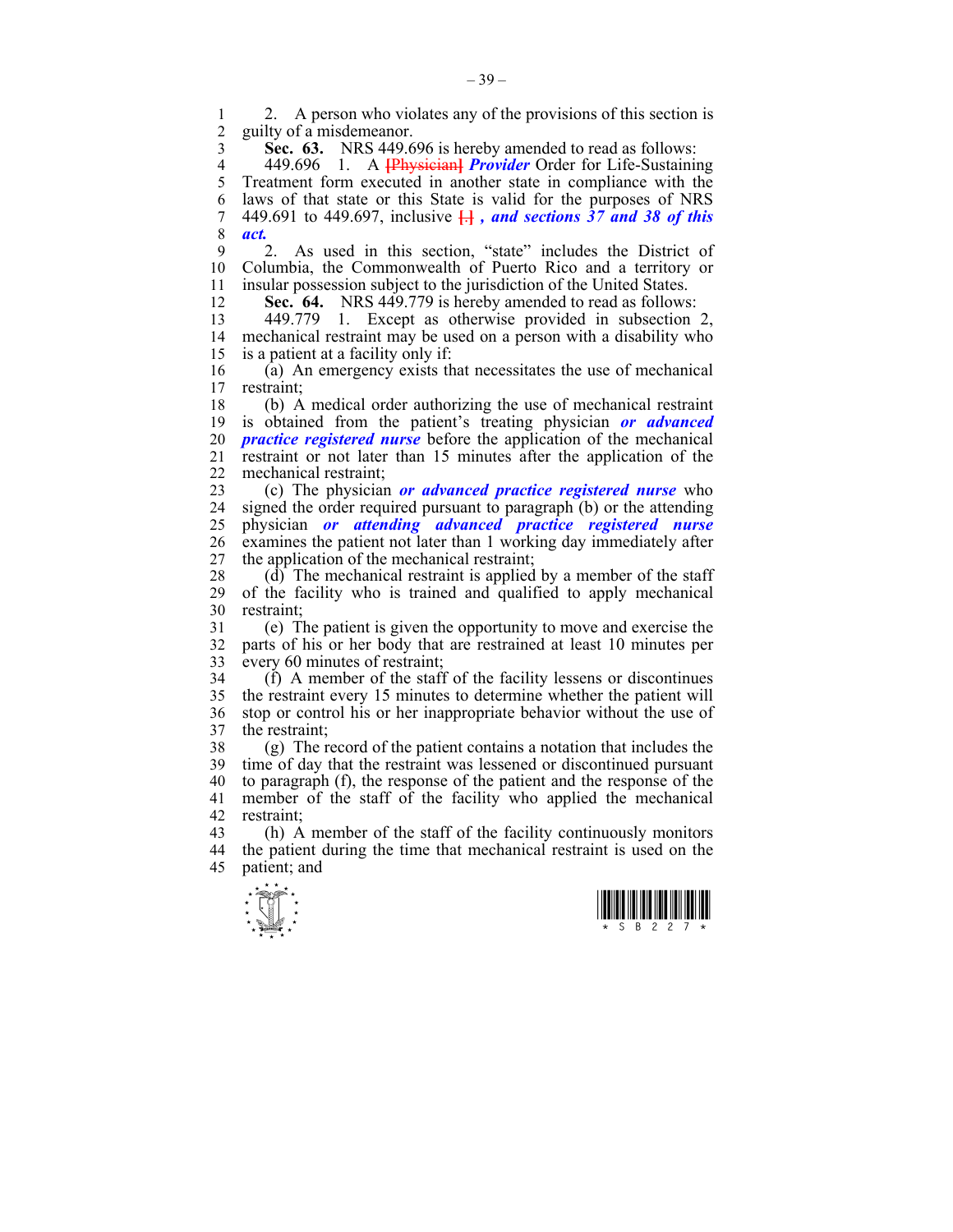1 (i) The patient is released from the mechanical restraint as soon 2 as the behavior of the patient no longer presents an immediate threat 3 to himself or herself or others.

4 2. Mechanical restraint may be used on a person with a<br>5 disability who is a patient at a facility and the provisions of 5 disability who is a patient at a facility and the provisions of 6 subsection 1 do not apply if the mechanical restraint is used to:

7 (a) Treat the medical needs of a patient;

8 (b) Protect a patient who is known to be at risk of injury to 9 himself or herself because the patient lacks coordination or suffers 10 from frequent loss of consciousness: from frequent loss of consciousness;

11 (c) Provide proper body alignment to a patient; or

12 (d) Position a patient who has physical disabilities in a manner 13 prescribed in the patient's plan of treatment.

14 3. If mechanical restraint is used on a person with a disability 15 who is a patient at a facility in an emergency, the use of the 16 procedure must be reported as a denial of rights pursuant to NRS 17 449.786, regardless of whether the use of the procedure is 18 authorized by statute. The report must be made not later than 1 19 working day after the procedure is used.

20 **Sec. 65.** NRS 449.780 is hereby amended to read as follows:

21 449.780 1. Chemical restraint may only be used on a person 22 with a disability who is a patient at a facility if:

23 (a) The patient has been diagnosed as a person with mental 24 illness, as defined in NRS 433A.115, and is receiving mental health 25 services from a facility;

26 (b) The chemical restraint is administered to the patient while he 27 or she is under the care of the facility;

28 (c) An emergency exists that necessitates the use of chemical restraint:

30 (d) A medical order authorizing the use of chemical restraint is 31 obtained from the patient's attending physician,  $\frac{1}{2}$  psychiatrist  $\frac{1}{2}$ 32 *or advanced practice registered nurse;*

33 (e) The physician *,* **[**or**]** psychiatrist *or advanced practice*  34 *registered nurse* who signed the order required pursuant to 35 paragraph (d) examines the patient not later than 1 working day 36 immediately after the administration of the chemical restraint; and

37 (f) The chemical restraint is administered by a person licensed to 38 administer medication.

39 2. If chemical restraint is used on a person with a disability 40 who is a patient, the use of the procedure must be reported as a 41 denial of rights pursuant to NRS 449.786, regardless of whether the 42 use of the procedure is authorized by statute. The report must be 43 made not later than 1 working day after the procedure is used.

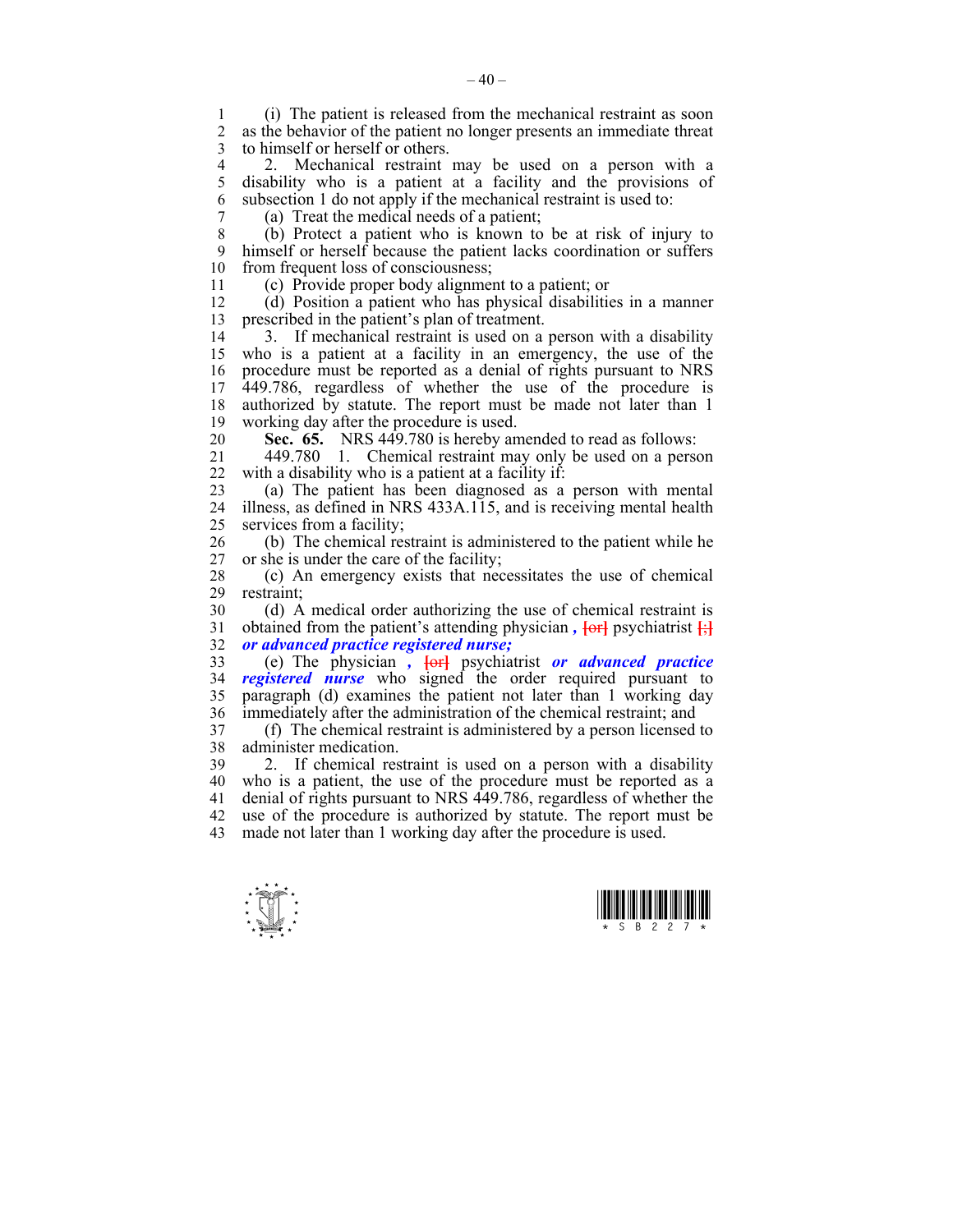**Sec. 66.** NRS 449.905 is hereby amended to read as follows:<br>2 449.905 "Advance directive" means an advance directive f

2 449.905 "Advance directive" means an advance directive for 3 health care. The term includes:

4 1. A declaration governing the withholding or withdrawal of<br>5 life-sustaining treatment as set forth in NRS 449.535 to 449.690. life-sustaining treatment as set forth in NRS 449.535 to 449.690, 6 inclusive **[**;**]** *, and sections 35 and 36 of this act;*

7 2. A durable power of attorney for health care as set forth in 8 NRS 162A.700 to 162A.865, inclusive;

9 3. A do-not-resuscitate order as defined in NRS 450B.420; and 10 4. A **IPhysicianl** *Provider* Order for Life-Sustaining Treatment

10 4. A **[**Physician**]** *Provider* Order for Life-Sustaining Treatment 11 form as defined in NRS 449.693.

12 **Sec. 67.** NRS 449.945 is hereby amended to read as follows:

13 449.945 1. The provisions of NRS 449.900 to 449.965, 14 inclusive, do not require a provider of health care to inquire whether 15 a patient has an advance directive registered on the Registry or to 16 access the Registry to determine the terms of the advance directive.<br>17 2 A provider of health care who relies in good faith on the

2. A provider of health care who relies in good faith on the 18 provisions of an advance directive retrieved from the Registry is 19 immune from criminal and civil liability as set forth in:

20 (a) NRS 449.630, if the advance directive is a declaration 21 governing the withholding or withdrawal of life-sustaining treatment 22 executed pursuant to NRS 449.535 to 449.690, inclusive, *and*  23 *sections 35 and 36 of this act* or a durable power of attorney for 24 health care executed pursuant to NRS 162A.700 to 162A.865, 25 inclusive;

26 (b) NRS 449.691 to 449.697, inclusive, *and sections 37 and 38*  27 *of this act,* if the advance directive is a **[**Physician**]** *Provider* Order 28 for Life-Sustaining Treatment form; or<br>29 (c) NRS 450B.540, if the adva

 $(c)$  NRS 450B.540, if the advance directive is a do-not-30 resuscitate order as defined in NRS 450B.420.

31 **Sec. 68.** Chapter 450B of NRS is hereby amended by adding 32 thereto the provisions set forth as sections 69 and 70 of this act.

33 **Sec. 69.** *"Advanced practice registered nurse" has the*  34 *meaning ascribed to it in section 35 of this act.* 

35 **Sec. 70.** *"Attending advanced practice registered nurse" has*  36 *the meaning ascribed to it in section 36 of this act.* 

37 **Sec. 71.** NRS 450B.400 is hereby amended to read as follows:

38 450B.400 As used in NRS 450B.400 to 450B.590, inclusive, 39 *and sections 69 and 70 of this act,* unless the context otherwise 40 requires, the words and terms defined in NRS 450B.405 to 41 450B.475, inclusive, *and sections 69 and 70 of this act* have the 42 meanings ascribed to them in those sections.

43 **Sec. 72.** NRS 450B.410 is hereby amended to read as follows:<br>44 450B 410 **CO**-not-resuscitate identification" means:

44 450B.410 "Do-not-resuscitate identification" means:



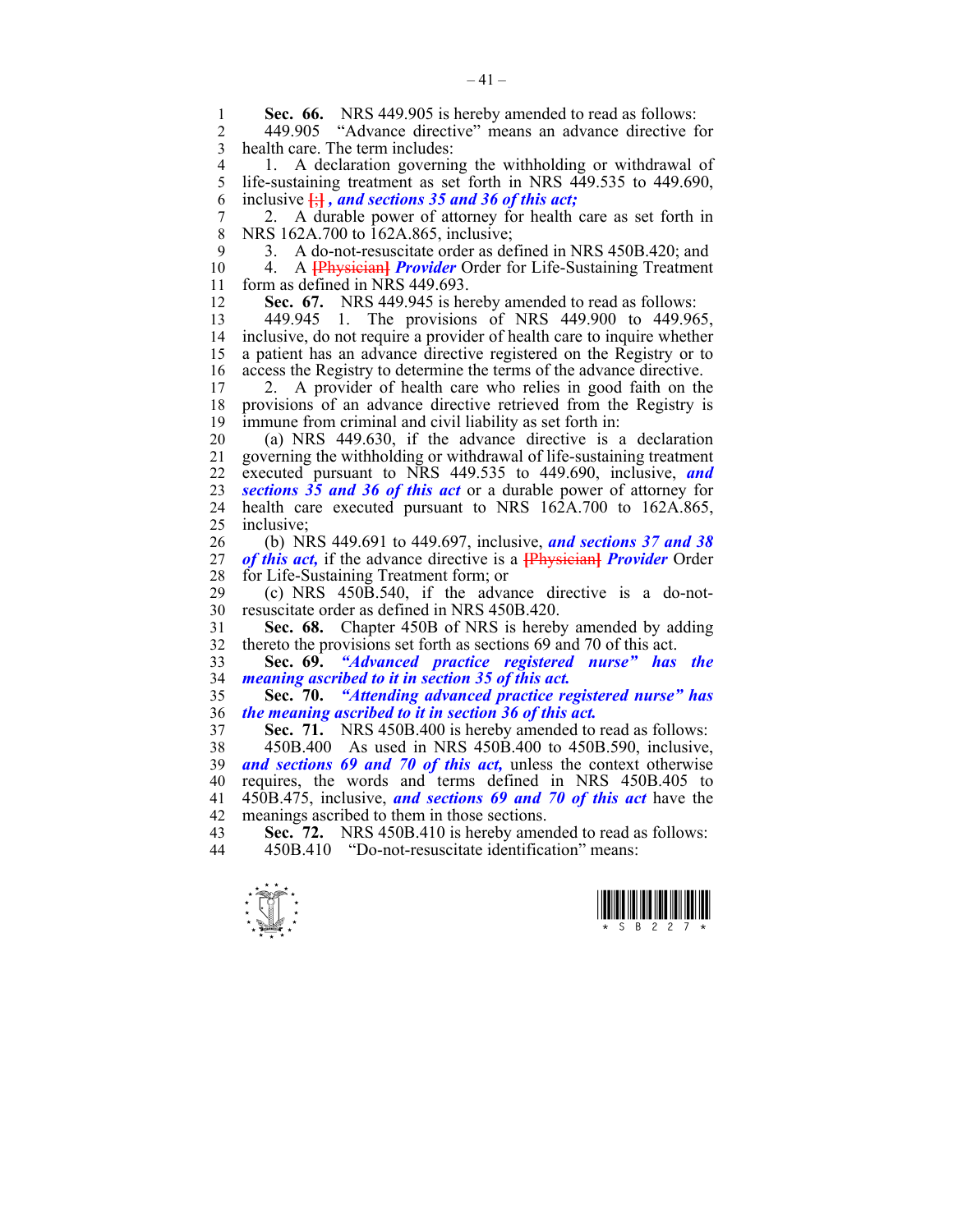1 1. A form of identification approved by the health authority,<br>2 which signifies that: which signifies that: 3 (a) A person is a qualified patient who wishes not to be 4 resuscitated in the event of cardiac or respiratory arrest; or  $(6)$  The patient's attending physician *or attending* 5 (b) The patient's attending physician *or attending advanced*  6 *practice registered nurse* has: 7 (1) Issued a do-not-resuscitate order for the patient; 8 (2) Obtained the written approval of the patient concerning 9 the order; and 10 (3) Documented the grounds for the order in the patient's 11 medical record. 12 2. The term also includes a valid do-not-resuscitate 13 identification issued under the laws of another state. 14 **Sec. 73.** NRS 450B.420 is hereby amended to read as follows: 15 450B.420 "Do-not-resuscitate order" means a written directive 16 issued by a physician *or advanced practice registered nurse*  17 licensed in this state that emergency life-resuscitating treatment 18 must not be administered to a qualified patient. The term also 19 includes a valid do-not-resuscitate order issued under the laws of 20 another state. 21 **Sec. 74.** NRS 450B.470 is hereby amended to read as follows: 22 450B.470 "Qualified patient" means: 23 1. A patient 18 years of age or older who has been determined 24 by the patient's attending physician *or attending advanced practice*  25 *registered nurse* to be in a terminal condition and who: 26 (a) Has executed a declaration in accordance with the 27 requirements of NRS 449.600; 28 (b) Has executed a **[**Physician**]** *Provider* Order for Life-29 Sustaining Treatment form pursuant to NRS 449.691 to 449.697, 30 inclusive, *and sections 37 and 38 of this act,* if the form provides 31 that the patient is not to receive life-resuscitating treatment; or 32 (c) Has been issued a do-not-resuscitate order pursuant to 33 NRS 450B.510. 34 2. A patient who is less than 18 years of age and who: 35 (a) Has been determined by the patient's attending physician *or*  36 *attending advanced practice registered nurse* to be in a terminal 37 condition; and 38 (b) Has executed a **[**Physician**]** *Provider* Order for Life-39 Sustaining Treatment form pursuant to NRS 449.691 to 449.697, 40 inclusive, *and sections 37 and 38 of this act,* if the form provides 41 that the patient is not to receive life-resuscitating treatment or has 42 been issued a do-not-resuscitate order pursuant to NRS 450B.510.



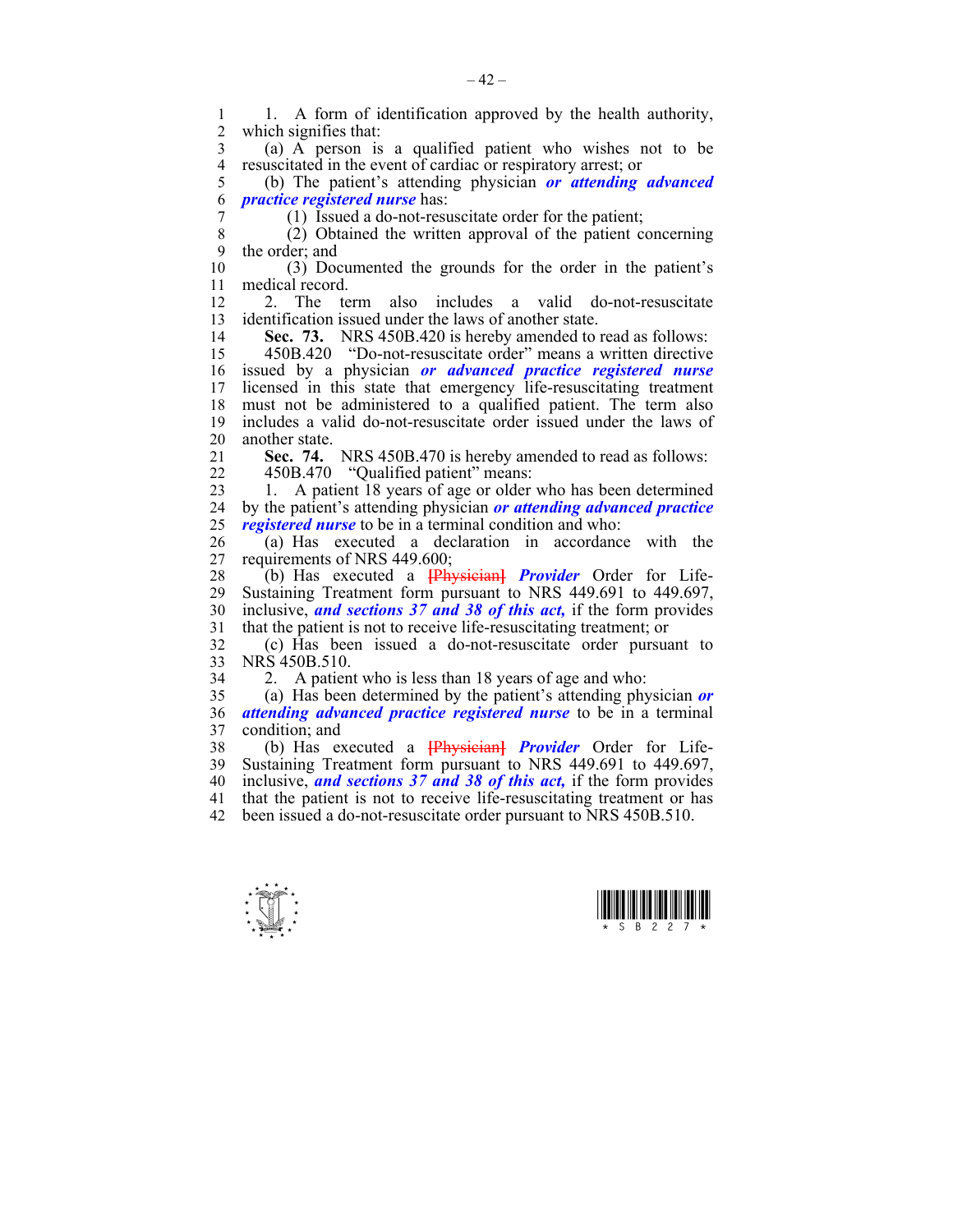$\frac{1}{x}$   $\frac{1}{x}$   $\frac{1}{x}$   $\frac{1}{x}$   $\frac{1}{x}$   $\frac{1}{x}$   $\frac{1}{x}$   $\frac{1}{x}$   $\frac{1}{x}$   $\frac{1}{x}$ **1 Sec. 75.** NRS 450B.480 is hereby amended to read as follows:<br>2 450B 480 The provisions of NRS 450B 400 to 450B 590 2 450B.480 The provisions of NRS 450B.400 to 450B.590, 3 inclusive, *and sections 69 and 70 of this act* apply only to 4 emergency medical services administered to a qualified patient:<br>5 1. Before he or she is admitted to a medical facility: or 1. Before he or she is admitted to a medical facility; or 6 2. While the qualified patient is being prepared to be 7 transferred, or is being transferred, from one health care facility to 8 another health care facility. 9 **Sec. 76.** NRS 450B.500 is hereby amended to read as follows:<br>10 450B.500 Each do-not-resuscitate identification issued by the 10 450B.500 Each do-not-resuscitate identification issued by the 11 health authority must include, without limitation: 12 1. An identification number that is unique to the qualified 13 patient to whom the identification is issued; 14 2. The name and date of birth of the patient; and 15 3. The name of the attending physician *or attending advanced*  16 *practice registered nurse* of the patient. 17 **Sec. 77.** NRS 450B.510 is hereby amended to read as follows: 18 450B.510 1. A physician *or advanced practice registered*  19 *nurse* licensed in this state may issue a written do-not-resuscitate 20 order only to a patient who has been determined to be in a terminal 21 condition. 22 2. Except as otherwise provided in subsection 3, the order is 23 effective only if the patient has agreed to its terms, in writing, while 24 the patient is capable of making an informed decision. 25 3. If the patient is a minor, the order is effective only if: 26 (a) The parent or legal guardian of the minor has agreed to its 27 terms, in writing; and 28 (b) The minor has agreed to its terms, in writing, while the minor is capable of making an informed decision if, in the opinion 30 of the attending physician **[**,**]** *or attending advanced practice*  31 *registered nurse,* the minor is of sufficient maturity to understand 32 the nature and effect of withholding life-resuscitating treatment. 33 4. A physician *or advanced practice registered nurse* who  $34$  issues a do-not-resuscitate order may apply, on behalf of the patient, 35 to the health authority for a do-not-resuscitate identification for that 36 patient. 37 **Sec. 78.** NRS 450B.520 is hereby amended to read as follows: 38 450B.520 Except as otherwise provided in NRS 450B.525: 39 1. A qualified patient may apply to the health authority for a 40 do-not-resuscitate identification by submitting an application on a 41 form provided by the health authority. To obtain a do-not-resuscitate 42 identification, the patient must comply with the requirements 43 prescribed by the board and sign a form which states that the patient 44 has informed each member of his or her family within the first 45 degree of consanguinity or affinity, whose whereabouts are known

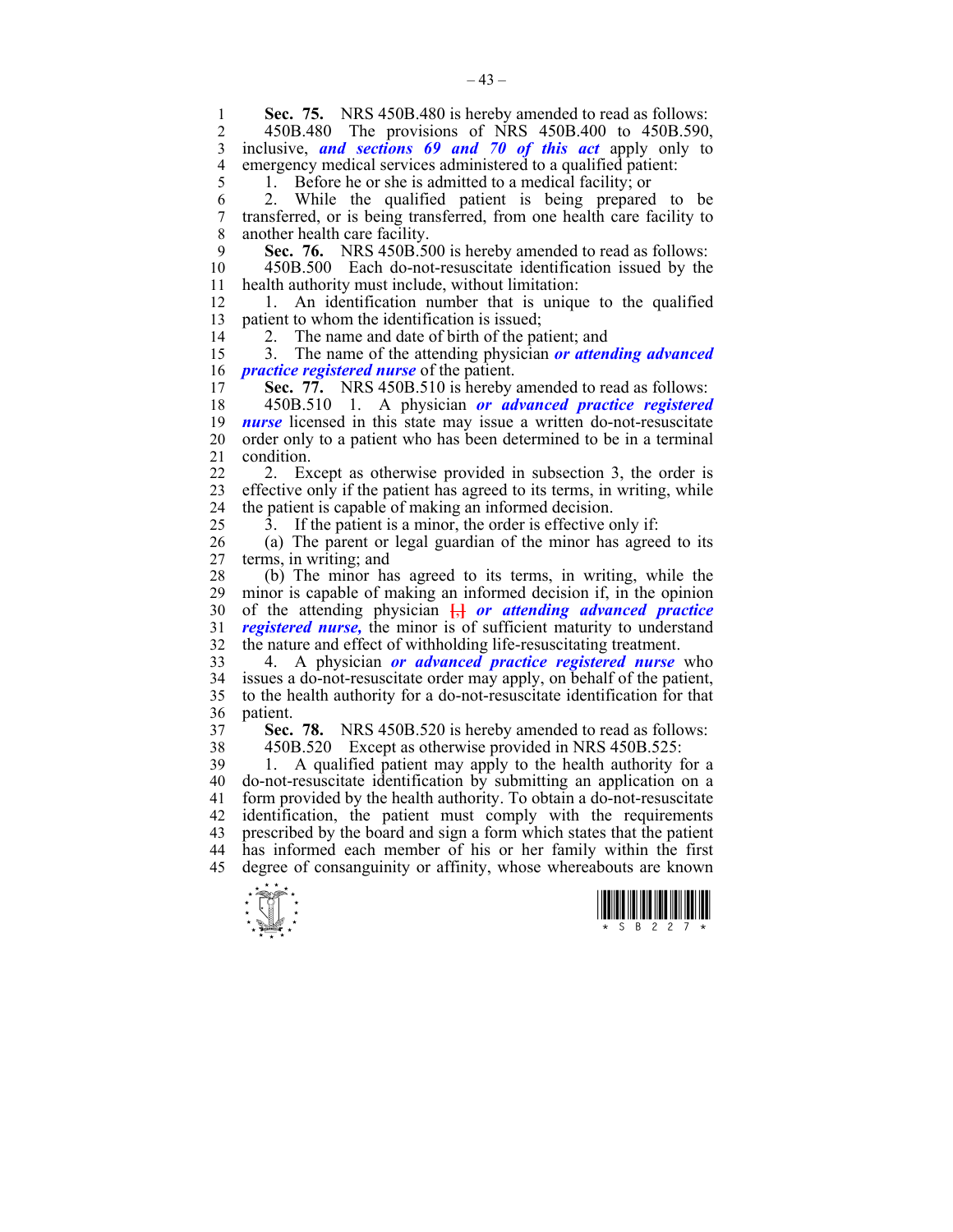1 to the patient, or if no such members are living, the patient's legal 2 guardian, if any, or if he or she has no such members living and has 3 no legal guardian, his or her caretaker, if any, of the patient's 4 decision to apply for an identification.

5 2. An application must include, without limitation:

6 (a) Certification by the patient's attending physician *or*  7 *attending advanced practice registered nurse* that the patient 8 suffers from a terminal condition;

9 (b) Certification by the patient's attending physician *or*  10 *attending advanced practice registered nurse* that the patient is 11 capable of making an informed decision or, when the patient was 12 capable of making an informed decision, that the patient:

13 (1) Executed:

14 (I) A written directive that life-resuscitating treatment be 15 withheld under certain circumstances;

16 (II) A durable power of attorney for health care pursuant 17 to NRS 162A.700 to 162A.865, inclusive; or

18 (III) A **[**Physician**]** *Provider* Order for Life-Sustaining 19 Treatment form pursuant to NRS 449.691 to 449.697, inclusive, *and*  20 *sections 37 and 38 of this act,* if the form provides that the patient is 21 not to receive life-resuscitating treatment; or

22 (2) Was issued a do-not-resuscitate order pursuant to 23 NRS 450B.510;

24 (c) A statement that the patient does not wish that life-25 resuscitating treatment be undertaken in the event of a cardiac or 26 respiratory arrest;

27 (d) The name, signature and telephone number of the patient's 28 attending physician **[**;**]** *or attending advanced practice registered*  29 *nurse;* and

30 (e) The name and signature of the patient or the agent who is 31 authorized to make health care decisions on the patient's behalf 32 pursuant to a durable power of attorney for health care decisions.

33 **Sec. 79.** NRS 450B.525 is hereby amended to read as follows:

34 450B.525 1. A parent or legal guardian of a minor may apply 35 to the health authority for a do-not-resuscitate identification on 36 behalf of the minor if the minor has been:

37 (a) Determined by his or her attending physician *or attending*  38 *advanced practice registered nurse* to be in a terminal condition; 39 and

40 (b) Issued a do-not-resuscitate order pursuant to NRS 450B.510.

41 2. To obtain such a do-not-resuscitate identification, the parent 42 or legal guardian must:

43 (a) Submit an application on a form provided by the health 44 authority; and

45 (b) Comply with the requirements prescribed by the board.



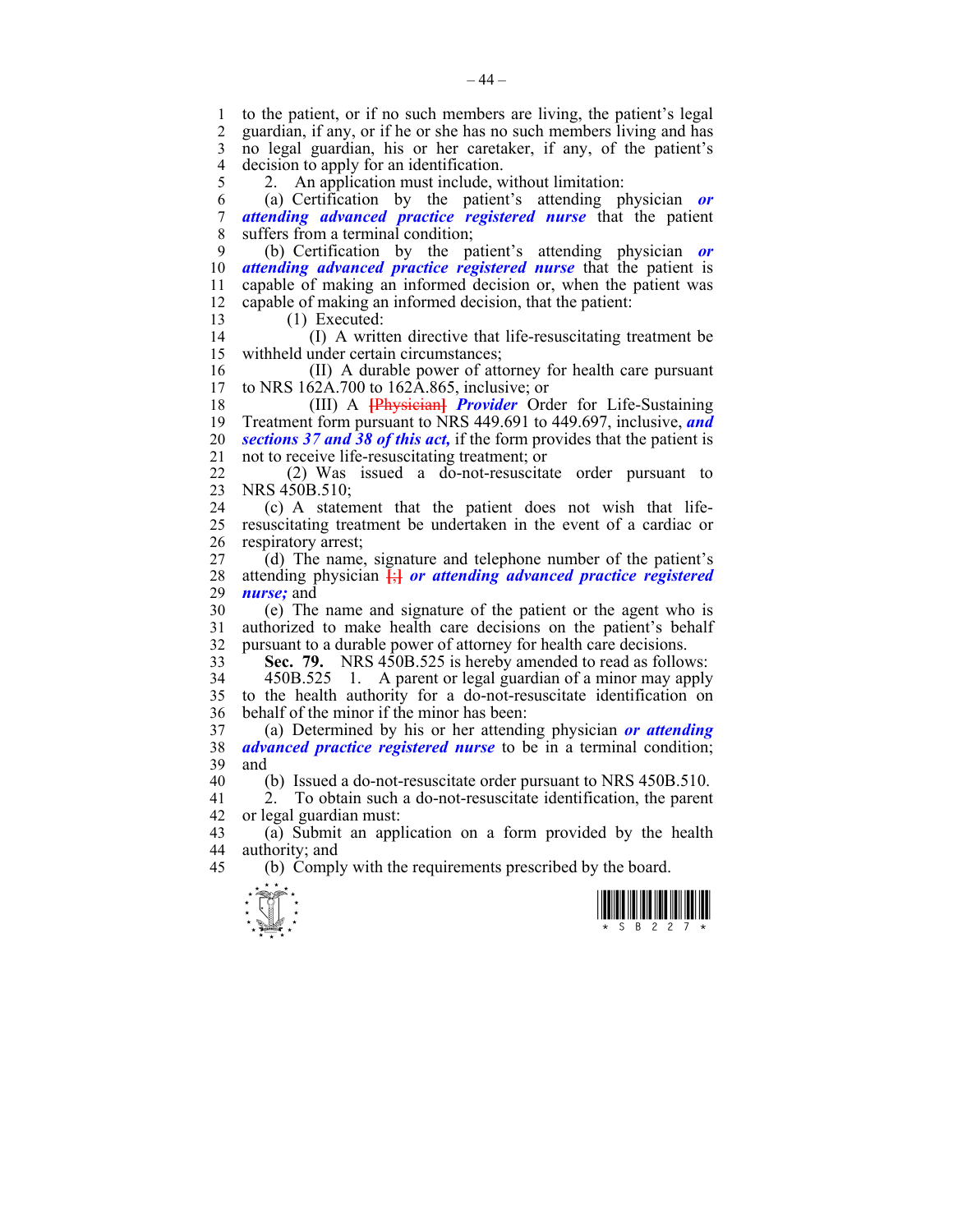1 3. An application submitted pursuant to subsection 2 must include, without limitation:

3 (a) Certification by the minor's attending physician *or attending*  4 *advanced practice registered nurse* that the minor:

5 (1) Suffers from a terminal condition; and

6 (2) Has executed a **[**Physician**]** *Provider* Order for Life-7 Sustaining Treatment form pursuant to NRS 449.691 to 449.697, 8 inclusive, *and sections 37 and 38 of this act,* if the form provides 9 that the minor is not to receive life-resuscitating treatment or has 10 been issued a do-not-resuscitate order pursuant to NRS 450B.510;

11 (b) A statement that the parent or legal guardian of the minor 12 does not wish that life-resuscitating treatment be undertaken in the 13 event of a cardiac or respiratory arrest;

14 (c) The name of the minor;

15 (d) The name, signature and telephone number of the minor's 16 attending physician **[**;**]** *or attending advanced practice registered*  17 *nurse;* and

18 (e) The name, signature and telephone number of the minor's 19 parent or legal guardian.

20 4. The parent or legal guardian of the minor may revoke the 21 authorization to withhold life-resuscitating treatment by removing or 22 destroying or requesting the removal or destruction of the 23 identification or otherwise indicating to a person that he or she 24 wishes to have the identification removed or destroyed.

25 5. If, in the opinion of the attending physician  $\frac{1}{2}$  *or attending* 26 *advanced practice registered nurse,* the minor is of sufficient 27 maturity to understand the nature and effect of withholding life-28 resuscitating treatment:

29 (a) The do-not-resuscitate identification obtained pursuant to 30 this section is not effective without the assent of the minor.

31 (b) The minor may revoke the authorization to withhold life-32 resuscitating treatment by removing or destroying or requesting the 33 removal or destruction of the identification or otherwise indicating 34 to a person that the minor wishes to have the identification removed 35 or destroyed.

36 **Sec. 80.** NRS 450B.540 is hereby amended to read as follows:

37 450B.540 1. A person is not guilty of unprofessional conduct 38 or subject to civil or criminal liability if the person:

39 (a) Is a physician *or advanced practice registered nurse* who:

 $40$  (1) Causes the withholding of life-resuscitating treatment 41 from a qualified patient who possesses a do-not-resuscitate 42 identification in accordance with the do-not-resuscitate protocol; or

43 (2) While the patient is being prepared to be transferred, or is 44 being transferred, from one health care facility to another health care 45 facility, carries out a do-not-resuscitate order that is documented in



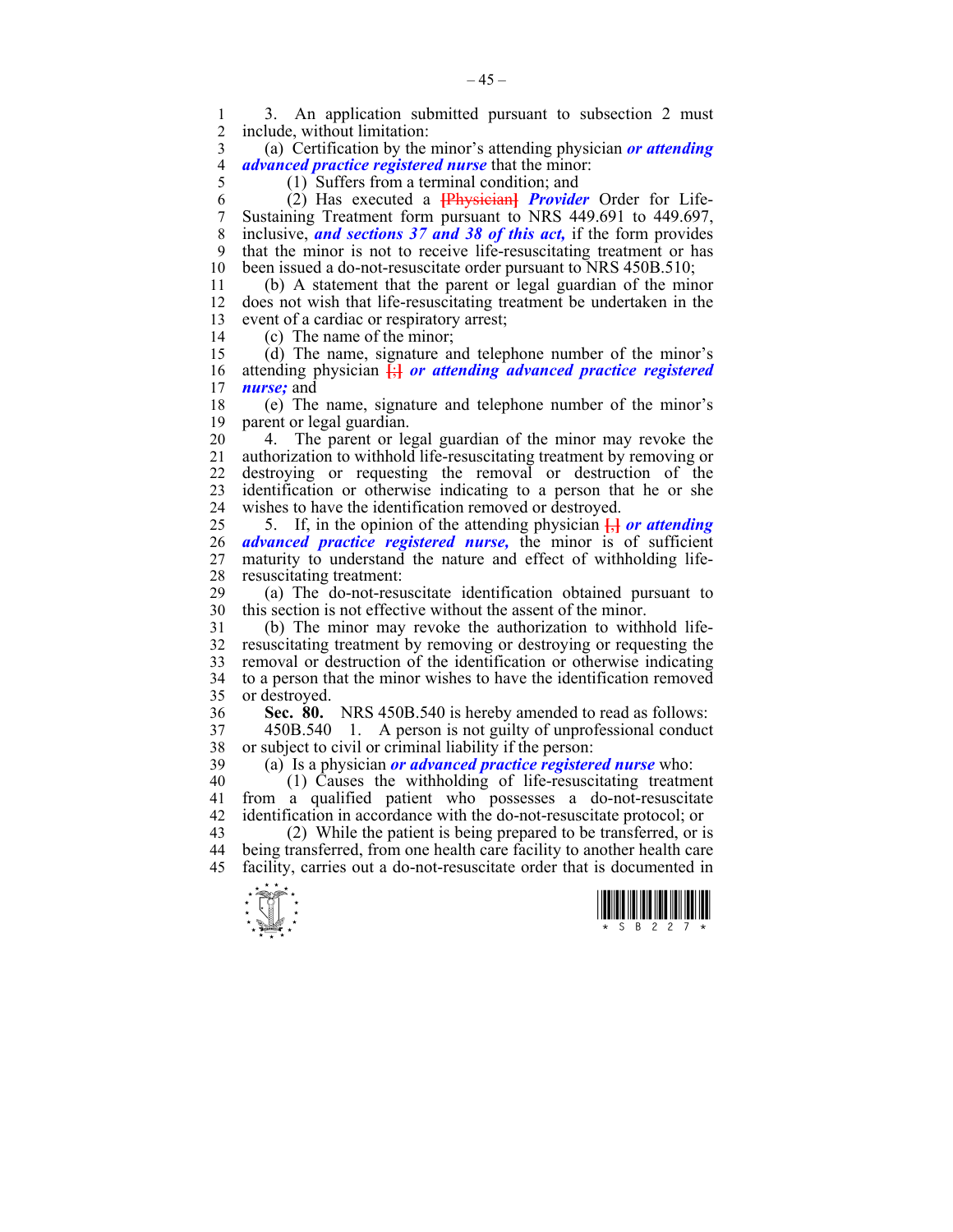1 the medical record of a qualified patient, in accordance with the do-<br>2 not-resuscitate protocol: not-resuscitate protocol;

3 (b) Pursuant to the direction of or with the authorization of a 4 physician  $\frac{1}{b}$  *or advanced practice registered nurse*, participates in:<br>5 (1) The withholding of life-resuscitating treatment from a

5 (1) The withholding of life-resuscitating treatment from a 6 qualified patient who possesses a do-not-resuscitate identification in 7 accordance with the do-not-resuscitate protocol; or

8 (2) While the patient is being prepared to be transferred, or is 9 being transferred, from one health care facility to another health care 10 facility, carrying out a do-not-resuscitate order that is documented in 11 the medical record of a qualified patient, in accordance with the do-12 not-resuscitate protocol; or

13 (c) Administers emergency medical services and:

14 (1) Causes or participates in the withholding of life-15 resuscitating treatment from a qualified patient who possesses a do-16 not-resuscitate identification;<br>17 (2) Before a qualifie

17 (2) Before a qualified patient is admitted to a medical 18 facility, carries out a do-not-resuscitate order that has been issued in 19 accordance with the do-not-resuscitate protocol; or

20 (3) While the patient is being prepared to be transferred, or is 21 being transferred, from one health care facility to another health care 22 facility, carries out a do-not-resuscitate order that is documented in 23 the medical record of a qualified patient, in accordance with the do-24 not-resuscitate protocol.

25 2. A health care facility, ambulance service or fire-fighting 26 agency that employs a person described in subsection 1 is not guilty 27 of unprofessional conduct or subject to civil or criminal liability for 28 the acts or omissions of the employee carried out in accordance with<br>29 the provisions of subsection 1 the provisions of subsection 1.

30 3. A physician **[**,**]** *or advanced practice registered nurse,* a 31 person pursuant to the direction or authorization of a physician **[**,**]** *or*  32 *advanced practice registered nurse,* a health care facility or a 33 person administering emergency medical services who provides life-34 resuscitating treatment pursuant to:

35 (a) An oral or written request made by a qualified patient, or the 36 parent or legal guardian of a qualified patient, who may revoke the 37 authorization to withhold life-resuscitating treatment pursuant to 38 NRS 450B.525 or 450B.530; or

39 (b) An observation that a qualified patient, or the parent or legal 40 guardian of a qualified patient, has revoked or otherwise indicated 41 that he or she wishes to revoke the authorization to withhold life-42 resuscitating treatment pursuant to NRS 450B.525 or 450B.530,

 $43 \rightarrow$  is not guilty of unprofessional conduct or subject to civil or 44 criminal liability.



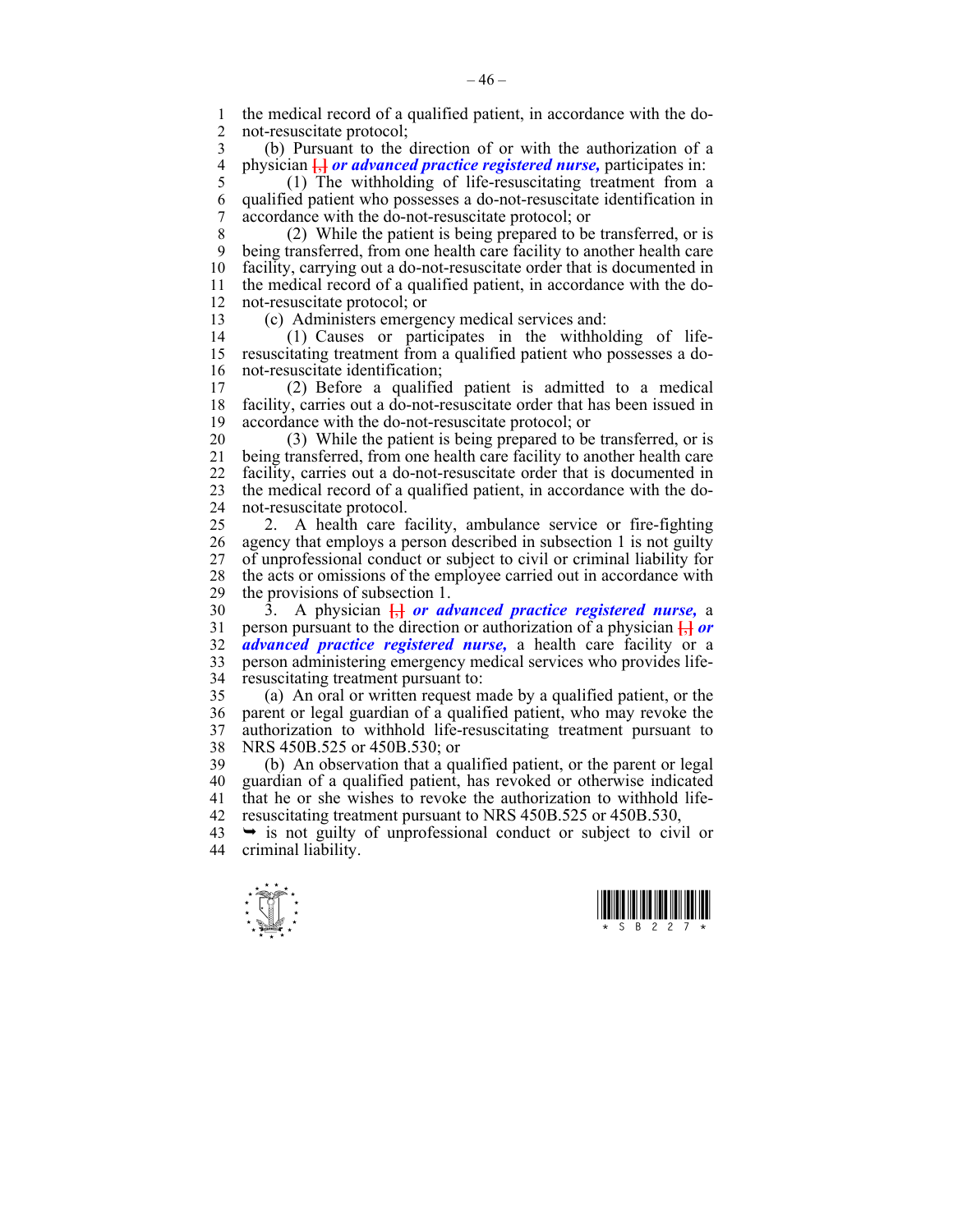**1 Sec. 81.** NRS 450B.550 is hereby amended to read as follows:<br>2 450B 550 1 Except as otherwise provided in subsection 2 a

2 450B.550 1. Except as otherwise provided in subsection 2, a 3 person who administers emergency medical services shall comply 4 with do-not-resuscitate protocol when the person observes a do-not-<br>5 resuscitate identification or carries out a do-not-resuscitate order. 5 resuscitate identification or carries out a do-not-resuscitate order.

6 2. A person who administers emergency medical services and 7 who is unwilling or unable to comply with the do-not-resuscitate 8 protocol shall take all reasonable measures to transfer a qualified 9 patient who possesses a do-not-resuscitate identification or has been 10 issued a do-not-resuscitate order to a physician *, advanced practice*  11 *registered nurse* or health care facility in which the do-not-12 resuscitate protocol may be followed.

13 **Sec. 82.** NRS 450B.560 is hereby amended to read as follows:

14 450B.560 1. Unless he or she has knowledge to the contrary, 15 a physician, any other provider of health care or any person who 16 administers emergency medical services may assume that a do-not-17 resuscitate identification complies with the provisions of NRS 18 450B.400 to 450B.590, inclusive, *and sections 69 and 70 of this act*  19 and is valid.

20 2. The provisions of NRS 450B.400 to 450B.590, inclusive, 21 *and sections 69 and 70 of this act* do not create a presumption 22 concerning the intention of a:

23 (a) Qualified patient or a parent or legal guardian of a qualified 24 patient who has revoked authorization to withhold life-resuscitating 25 treatment pursuant to NRS 450B.525 or 450B.530; or

26 (b) Person who has not obtained a do-not-resuscitate 27 identification,

28  $\rightarrow$  concerning the use or withholding of life-resuscitating treatment in a life-threatening emergency. in a life-threatening emergency.

30 **Sec. 83.** NRS 450B.570 is hereby amended to read as follows:

31 450B.570 1. Death that results when life-resuscitating 32 treatment has been withheld pursuant to the do-not-resuscitate 33 protocol and in accordance with the provisions of NRS 450B.400 to 34 450B.590, inclusive, *and sections 69 and 70 of this act* does not 35 constitute a suicide or homicide.

36 2. The possession of a do-not-resuscitate identification or the 37 issuance of a do-not-resuscitate order does not affect the sale, 38 procurement or issuance of a policy of life insurance or an annuity 39 or impair or modify the terms of a policy of life insurance or an 40 annuity. A policy of life insurance or an annuity is not legally 41 impaired or invalidated if life-resuscitating treatment has been 42 withheld from an insured who possesses a do-not-resuscitate 43 identification or has been issued a do-not-resuscitate order, 44 notwithstanding any term in the policy or annuity to the contrary.



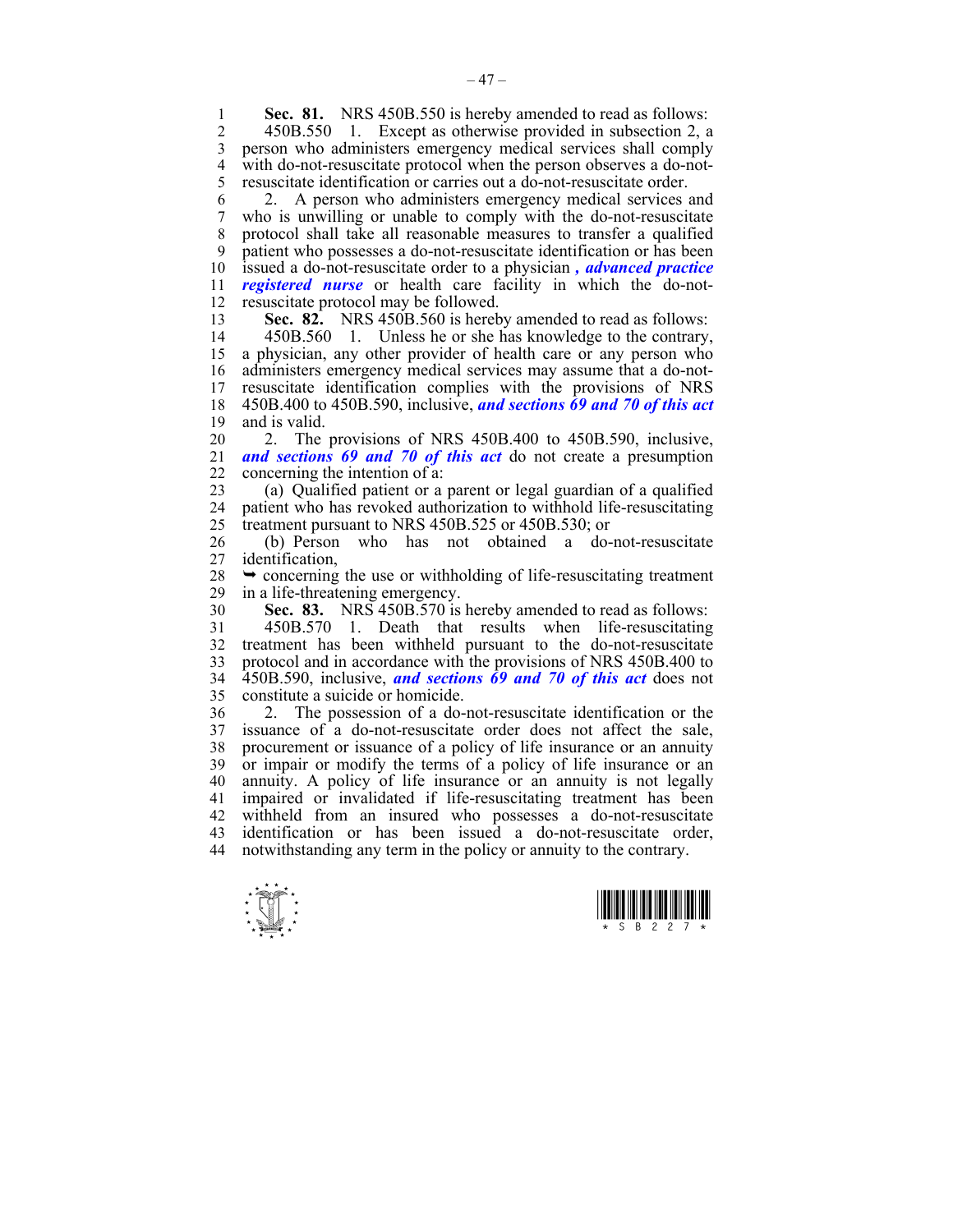1 3. A person may not prohibit or require the possession of a do-<br>2 not-resuscitate identification or the issuance of a do-not-resuscitate not-resuscitate identification or the issuance of a do-not-resuscitate 3 order as a condition of being insured for, or receiving, health care.

**Sec. 84.** NRS 450B.590 is hereby amended to read as follows:<br>5 450B.590 The provisions of NRS 450B.400 to 450B.590. 5 450B.590 The provisions of NRS 450B.400 to 450B.590, 6 inclusive, *and sections 69 and 70 of this act* do not:

7 1. Require a physician or other provider of health care to take action contrary to reasonable medical standards;

9 2. Condone, authorize or approve mercy killing, euthanasia or assisted suicide;

11 3. Substitute for any other legally authorized procedure by 12 which a person may direct that the person not be resuscitated in the 13 event of a cardiac or respiratory arrest;

14 4. Except as otherwise provided in NRS 449.6946, affect or 15 impair any right created pursuant to the provisions of NRS 449.535 16 to 449.690, inclusive, *and sections 35 and 36 of this act* or 449.691 17 to 449.697, inclusive  $\frac{1}{2}$ , and sections 37 and 38 of this act; or

18 5. Affect the right of a qualified patient to make decisions 19 concerning the use of life-resuscitating treatment, if he or she is able 20 to do so, or impair or supersede a right or responsibility of a person 21 to affect the withholding of medical care in a lawful manner.

22 **Sec. 85.** NRS 451.595 is hereby amended to read as follows:

23 451.595 1. As used in this section:

24 (a) "Advance health-care directive" means a power of attorney 25 for health care or other record signed by a prospective donor, or 26 executed in the manner set forth in NRS 162A.790, containing the 27 prospective donor's direction concerning a health-care decision for 28 the prospective donor.

29 (b) "Declaration" means a record signed by a prospective donor, 30 or executed as set forth in NRS 449.600, specifying the 31 circumstances under which life-sustaining treatment may be 32 withheld or withdrawn from the prospective donor. The term 33 includes a **[**Physician**]** *Provider* Order for Life-Sustaining Treatment 34 form executed pursuant to NRS 449.691 to 449.697, inclusive  $\overline{H}$ . 35 *and sections 37 and 38 of this act.*

36 (c) "Health-care decision" means any decision made regarding 37 the health care of the prospective donor.

38 2. If a prospective donor has a declaration or advance health-39 care directive and the terms of the declaration or advance health-40 care directive and the express or implied terms of the potential 41 anatomical gift are in conflict concerning the administration of 42 measures necessary to ensure the medical suitability of a part for 43 transplantation or therapy:



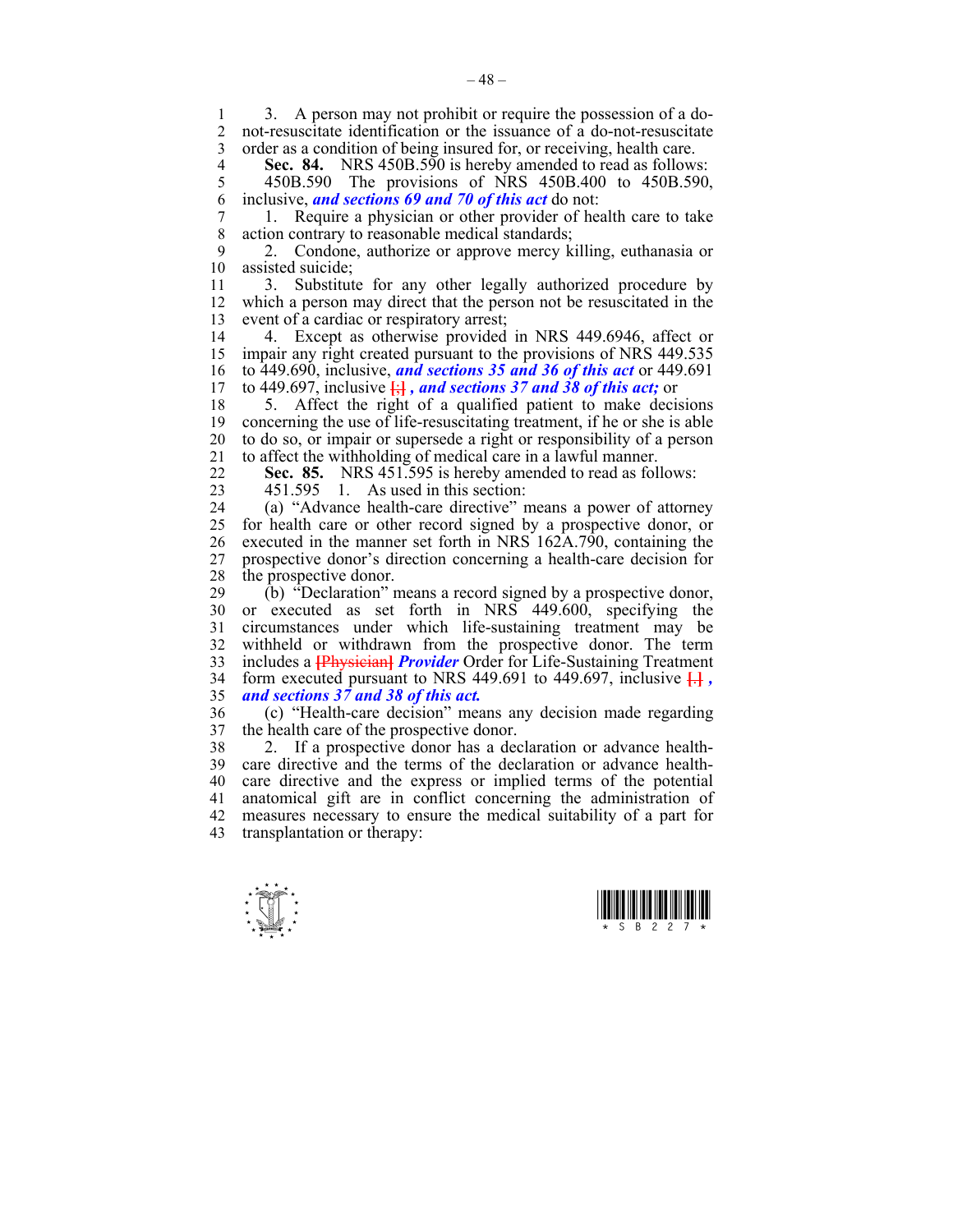1 (a) The attending physician of the prospective donor shall confer with the prospective donor to resolve the conflict or, if the 3 prospective donor is incapable of resolving the conflict, with:

4 (1) An agent acting under the declaration or advance health-<br>5 care directive of the prospective donor: or 5 care directive of the prospective donor; or

6 (2) If an agent is not named in the declaration or advance 7 health-care directive or the agent is not reasonably available, any 8 other person authorized by law, other than by a provision of NRS 9 451.500 to 451.598, inclusive, to make a health-care decision for the 10 prospective donor.

11 (b) The conflict must be resolved as expeditiously as 12 practicable.

13 (c) Information relevant to the resolution of the conflict may be obtained from the appropriate procurement organization and any 15 other person authorized to make an anatomical gift of the 16 prospective donor's body or part under NRS 451.556.

17 (d) Before the resolution of the conflict, measures necessary to 18 ensure the medical suitability of the part may not be withheld or 19 withdrawn from the prospective donor, if withholding or 20 withdrawing the measures is not medically contraindicated for the 21 appropriate treatment of the prospective donor at the end of his or 22 her life.

23 **Sec. 86.** NRS 455A.200 is hereby amended to read as follows:

24 455A.200 1. Each organization for youth sports that 25 sanctions or sponsors competitive sports for youths in this State 26 shall adopt a policy concerning the prevention and treatment of 27 injuries to the head which may occur during a youth's participation 28 in those competitive sports, including, without limitation, a 29 concussion of the brain. To the extent practicable, the policy must 30 be consistent with the policy adopted by the Nevada Interscholastic 31 Activities Association pursuant to NRS 385B.080. The policy must 32 provide information concerning the nature and risk of injuries to the 33 head which may occur during a youth's participation in competitive 34 sports, including, without limitation, the risks associated with 35 continuing to participate in competitive sports after sustaining such 36 an injury.

37 2. The policy adopted pursuant to subsection 1 must require 38 that if a youth sustains or is suspected of sustaining an injury to the 39 head while participating in competitive sports, the youth:

40 (a) Must be immediately removed from the competitive sport; 41 and

42 (b) May return to the competitive sport if the parent or legal 43 guardian of the youth provides a signed statement of a provider of 44 health care indicating that the youth is medically cleared for



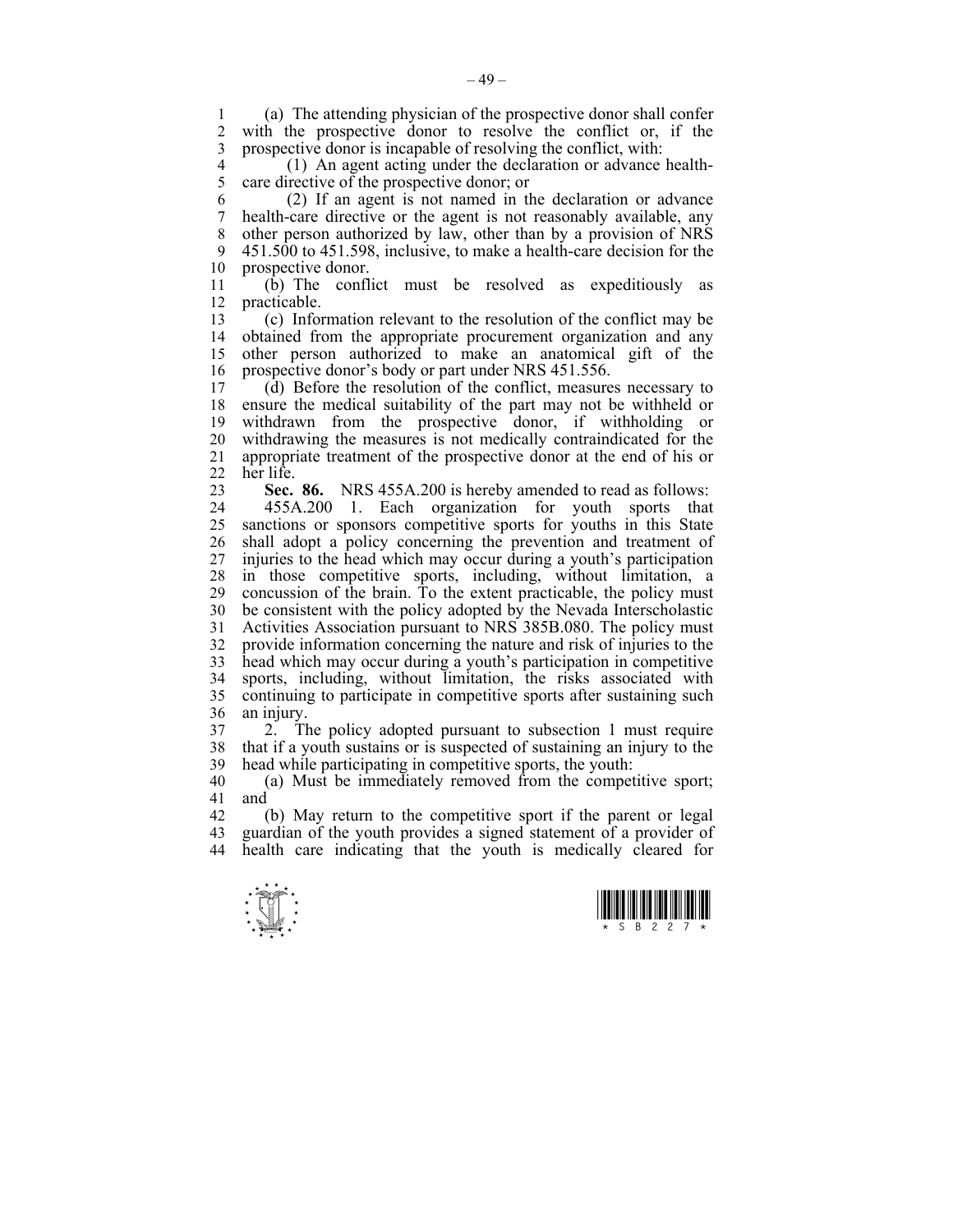1 participation in the competitive sport and the date on which the 2 vouth may return to the competitive sport youth may return to the competitive sport.

3 3. Before a youth participates in competitive sports sanctioned 4 or sponsored by an organization for youth sports in this State, the 5 vouth and his or her parent or legal guardian: youth and his or her parent or legal guardian:

6 (a) Must be provided with a copy of the policy adopted pursuant 7 to subsection 1; and

8 (b) Must sign a statement on a form prescribed by the 9 organization for youth sports acknowledging that the youth and his 10 or her parent or legal guardian have read and understand the terms 11 and conditions of the policy.

12 4. As used in this section:

13 (a) "Provider of health care" means a physician licensed under 14 chapter 630 or 633 of NRS, *an advanced practice registered nurse*  15 *who holds a valid license as an advanced practice registered nurse*  16 *issued by the State Board of Nursing pursuant to NRS 632.237,* a 17 physical therapist licensed under chapter 640 of NRS or an athletic 18 trainer licensed under chapter 640B of NRS.

19 (b) "Youth" means a person under the age of 18 years.

20 **Sec. 87.** NRS 482.3833 is hereby amended to read as follows:

21 482.3833 "Person with a disability of moderate duration" 22 means a person:

23 1. With a disability which limits or impairs the ability to walk; 24 and

25 2. Whose disability has been certified by a licensed physician 26 *or advanced practice registered nurse* as being reversible, but 27 estimated to last longer than 6 months.

28 **Sec. 88.** NRS 482.3837 is hereby amended to read as follows:

29 482.3837 "Person with a permanent disability" means a 30 person:

31 1. With a disability which limits or impairs the ability to walk; 32 and

33 2. Whose disability has been certified by a licensed physician 34 *or advanced practice registered nurse* as irreversible.

35 **Sec. 89.** NRS 482.3839 is hereby amended to read as follows:

36 482.3839 "Person with a temporary disability" means a person: 37 1. With a disability which limits or impairs the ability to walk; 38 and

39 2. Whose disability has been certified by a licensed physician 40 *or advanced practice registered nurse* as estimated to last not 41 longer than 6 months.

42 **Sec. 90.** NRS 482.384 is hereby amended to read as follows:

43 482.384 1. Upon the application of a person with a 44 permanent disability, the Department may issue special license 45 plates for a vehicle, including a motorcycle or moped, registered by



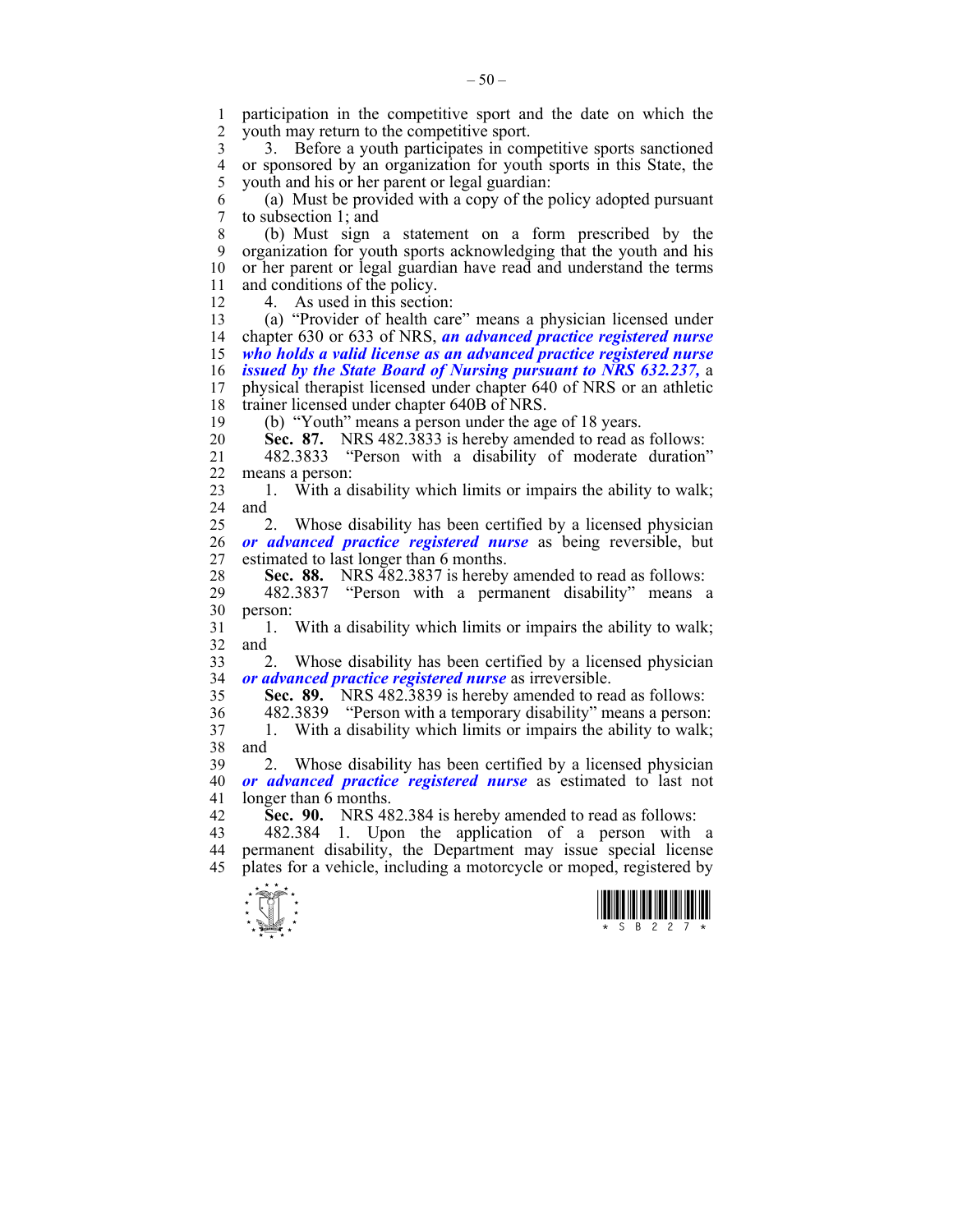1 the applicant pursuant to this chapter. The application must include 2 a statement from a licensed physician **or advanced practice** 2 a statement from a licensed physician *or advanced practice*  3 *registered nurse* certifying that the applicant is a person with a 4 permanent disability. The issuance of a special license plate to a 5 person with a permanent disability pursuant to this subsection does 6 not preclude the issuance to such a person of a special parking 7 placard for a vehicle other than a motorcycle or moped or a special 8 parking sticker for a motorcycle or moped pursuant to subsection 6.

9 2. Every year after the initial issuance of special license plates 10 to a person with a permanent disability, the Department shall require 11 the person to renew the special license plates in accordance with the 12 procedures for renewal of registration pursuant to this chapter. The 13 Department shall not require a person with a permanent disability to 14 include with the application for renewal a statement from a licensed 15 physician *or advanced practice registered nurse* certifying that the 16 person is a person with a permanent disability.

17 3. Upon the application of an organization which provides 18 transportation for a person with a permanent disability, disability of 19 moderate duration or temporary disability, the Department may 20 issue special license plates for a vehicle registered by the 21 organization pursuant to this chapter, or the Department may issue 22 special parking placards to the organization pursuant to this section 23 to be used on vehicles providing transportation to such persons. The 24 application must include a statement from the organization 25 certifying that:

26 (a) The vehicle for which the special license plates are issued is 27 used primarily to transport persons with permanent disabilities, 28 disabilities of moderate duration or temporary disabilities; or

29 (b) The organization which is issued the special parking 30 placards will only use such placards on vehicles that actually 31 transport persons with permanent disabilities, disabilities of 32 moderate duration or temporary disabilities.

33 4. The Department may charge a fee for special license plates 34 issued pursuant to this section not to exceed the fee charged for the issuance of license plates for the same class of vehicle.

36 5. Special license plates issued pursuant to this section must 37 display the international symbol of access in a color which contrasts 38 with the background and is the same size as the numerals and letters 39 on the plate.

40 6. Upon the application of a person with a permanent disability 41 or disability of moderate duration, the Department may issue:

42 (a) A special parking placard for a vehicle other than a 43 motorcycle or moped. Upon request, the Department may issue one 44 additional placard to an applicant to whom special license plates 45 have not been issued pursuant to this section.



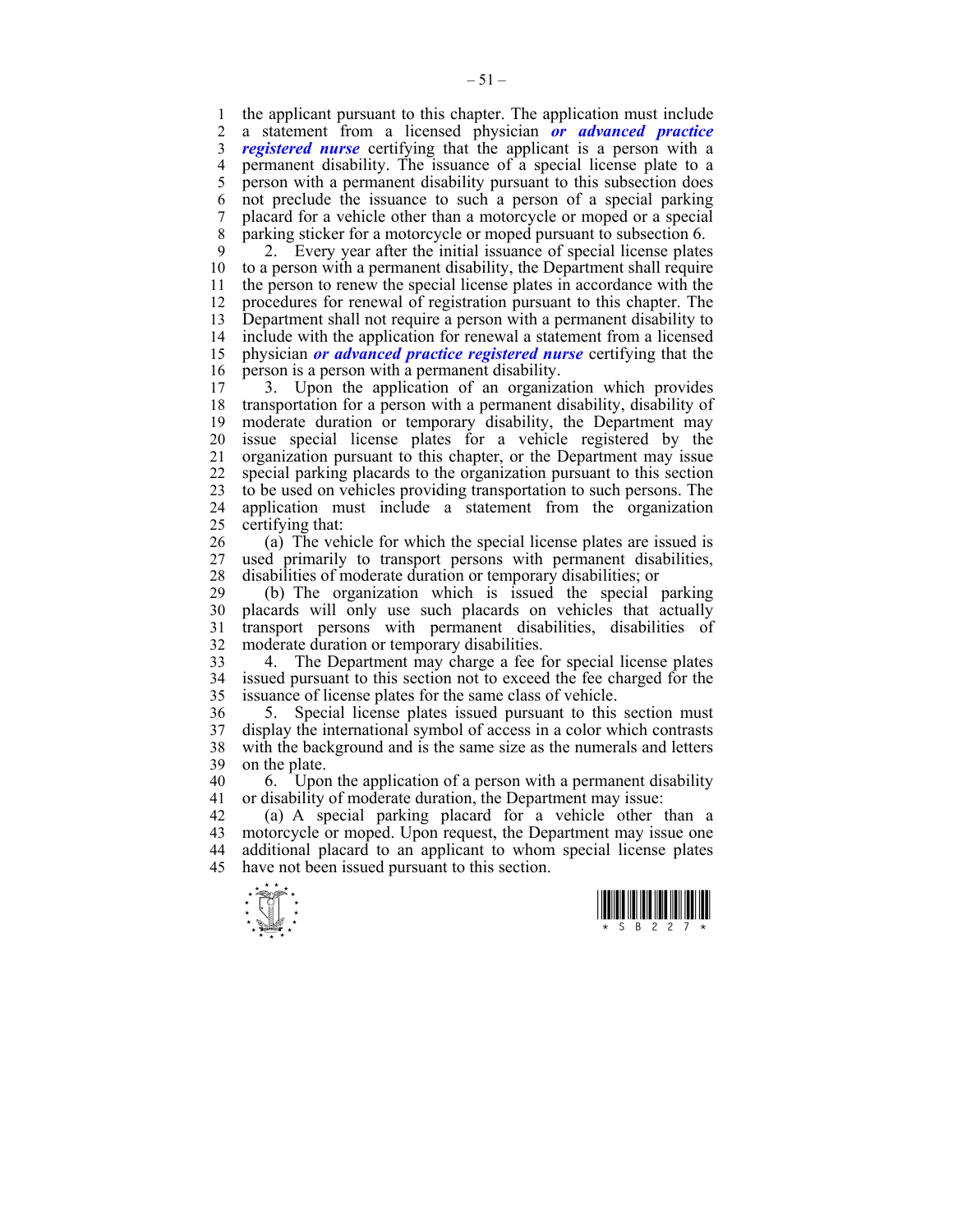$\frac{1}{x}$   $\frac{1}{x}$   $\frac{1}{x}$   $\frac{1}{x}$   $\frac{1}{x}$   $\frac{1}{x}$   $\frac{1}{x}$   $\frac{1}{x}$   $\frac{1}{x}$   $\frac{1}{x}$ 1 (b) A special parking sticker for a motorcycle or moped.<br>2  $\rightarrow$  The application must include a statement from a The application must include a statement from a licensed 3 physician *or advanced practice registered nurse* certifying that the 4 applicant is a person with a permanent disability or disability of moderate duration moderate duration. 6 7. A special parking placard issued pursuant to subsection 6 7 must: 8 (a) Have inscribed on it the international symbol of access 9 which is at least 3 inches in height, is centered on the placard and is 10 white on a blue background; 11 (b) Have an identification number and date of expiration of: 12 (1) If the special parking placard is issued to a person with a 13 permanent disability, 10 years after the initial date of issuance; or 14 (2) If the special parking placard is issued to a person with a 15 disability of moderate duration, 2 years after the initial date of 16 issuance; 17 (c) Have placed or inscribed on it the seal or other identification 18 of the Department; and 19 (d) Have a form of attachment which enables a person using the 20 placard to display the placard from the rearview mirror of the 21 vehicle. 22 8. A special parking sticker issued pursuant to subsection 6 23 must: 24 (a) Have inscribed on it the international symbol of access 25 which complies with any applicable federal standards, is centered on 26 the sticker and is white on a blue background; 27 (b) Have an identification number and a date of expiration of: 28 (1) If the special parking sticker is issued to a person with a 29 permanent disability, 10 years after the initial date of issuance; or 30 (2) If the special parking sticker is issued to a person with a 31 disability of moderate duration, 2 years after the initial date of 32 issuance; and 33 (c) Have placed or inscribed on it the seal or other identification 34 of the Department. 35 9. Before the date of expiration of a special parking placard or 36 special parking sticker issued to a person with a permanent 37 disability or disability of moderate duration, the person shall renew 38 the special parking placard or special parking sticker. If the 39 applicant for renewal is a person with a disability of moderate 40 duration, the applicant must include with the application for renewal 41 a statement from a licensed physician *or advanced practice*  42 *registered nurse* certifying that the applicant is a person with a 43 disability which limits or impairs the ability to walk, and that such 44 disability, although not irreversible, is estimated to last longer than 6 45 months. A person with a permanent disability is not required to



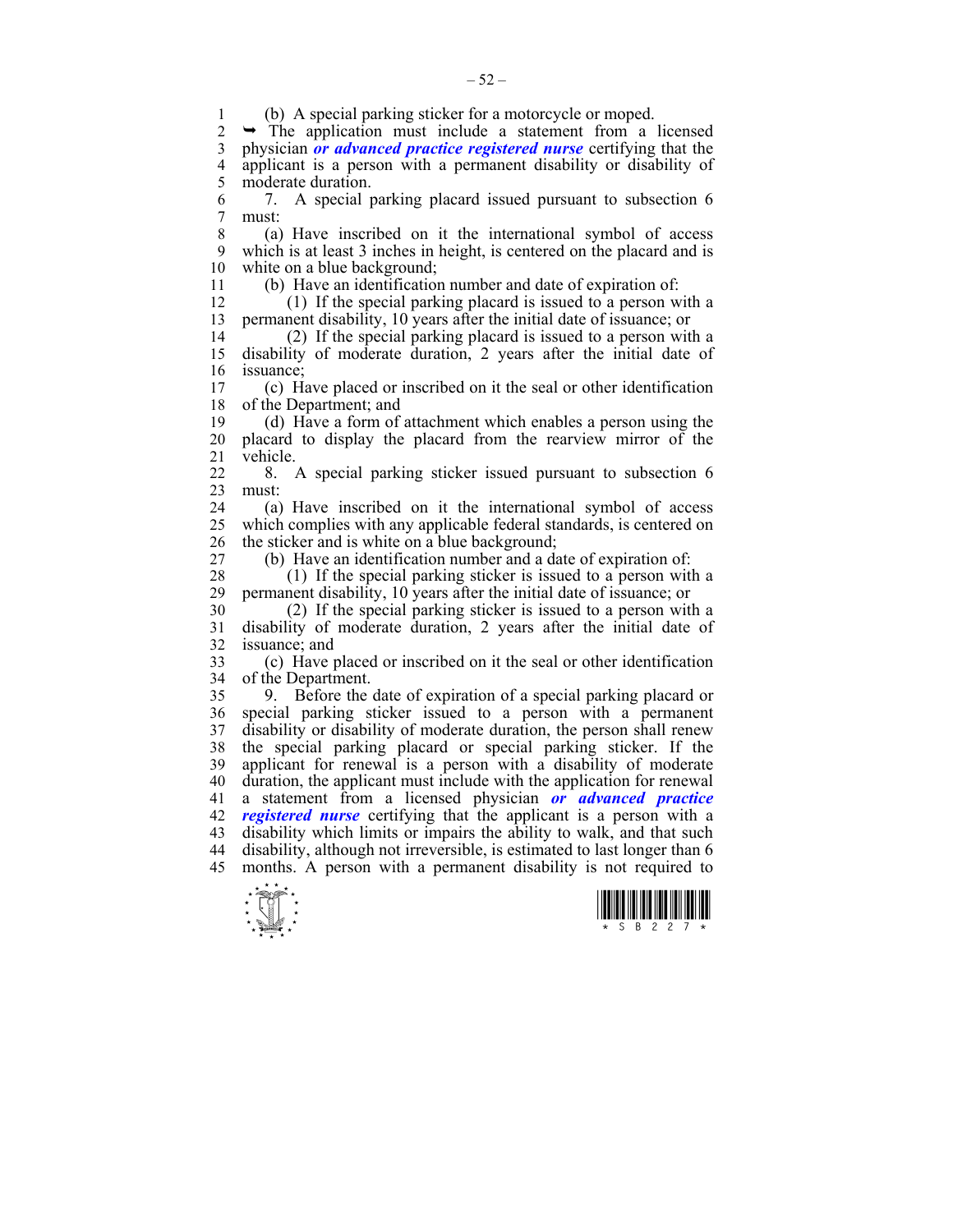1 submit evidence of a continuing disability with the application for renewal.

3 10. The Department, or a city or county, may issue, and charge 4 a reasonable fee for, a temporary parking placard for a vehicle other 5 than a motorcycle or moped or a temporary parking sticker for a 6 motorcycle or moped upon the application of a person with a 7 temporary disability. Upon request, the Department, city or county 8 may issue one additional temporary parking placard to an applicant. 9 The application must include a certificate from a licensed physician 10 or advanced practice registered nurse indicating: *<u>or advanced practice registered nurse</u> indicating:* 

11 (a) That the applicant has a temporary disability; and

12 (b) The estimated period of the disability.

13 11. A temporary parking placard issued pursuant to subsection 14 10 must:

15 (a) Have inscribed on it the international symbol of access 16 which is at least 3 inches in height, is centered on the placard and is 17 white on a red background: white on a red background:

18 (b) Have an identification number and a date of expiration; and

19 (c) Have a form of attachment which enables a person using the 20 placard to display the placard from the rearview mirror of the 21 vehicle.

22 12. A temporary parking sticker issued pursuant to subsection 23 10 must:

24 (a) Have inscribed on it the international symbol of access 25 which is at least 3 inches in height, is centered on the sticker and is 26 white on a red background; and

27 (b) Have an identification number and a date of expiration.

28 13. A temporary parking placard or temporary parking sticker 29 is valid only for the period for which a physician *or advanced*  30 *practice registered nurse* has certified the disability, but in no 31 case longer than 6 months. If the temporary disability continues 32 after the period for which the physician *or advanced practice*  33 *registered nurse* has certified the disability, the person with 34 the temporary disability must renew the temporary parking placard 35 or temporary parking sticker before the temporary parking placard 36 or temporary parking sticker expires. The person with the temporary 37 disability shall include with the application for renewal a statement 38 from a licensed physician *or advanced practice registered nurse*  39 certifying that the applicant continues to be a person with a 40 temporary disability and the estimated period of the disability.

41 14. A special or temporary parking placard must be displayed 42 in the vehicle when the vehicle is parked by hanging or attaching the 43 placard to the rearview mirror of the vehicle. If the vehicle has no 44 rearview mirror, the placard must be placed on the dashboard of the



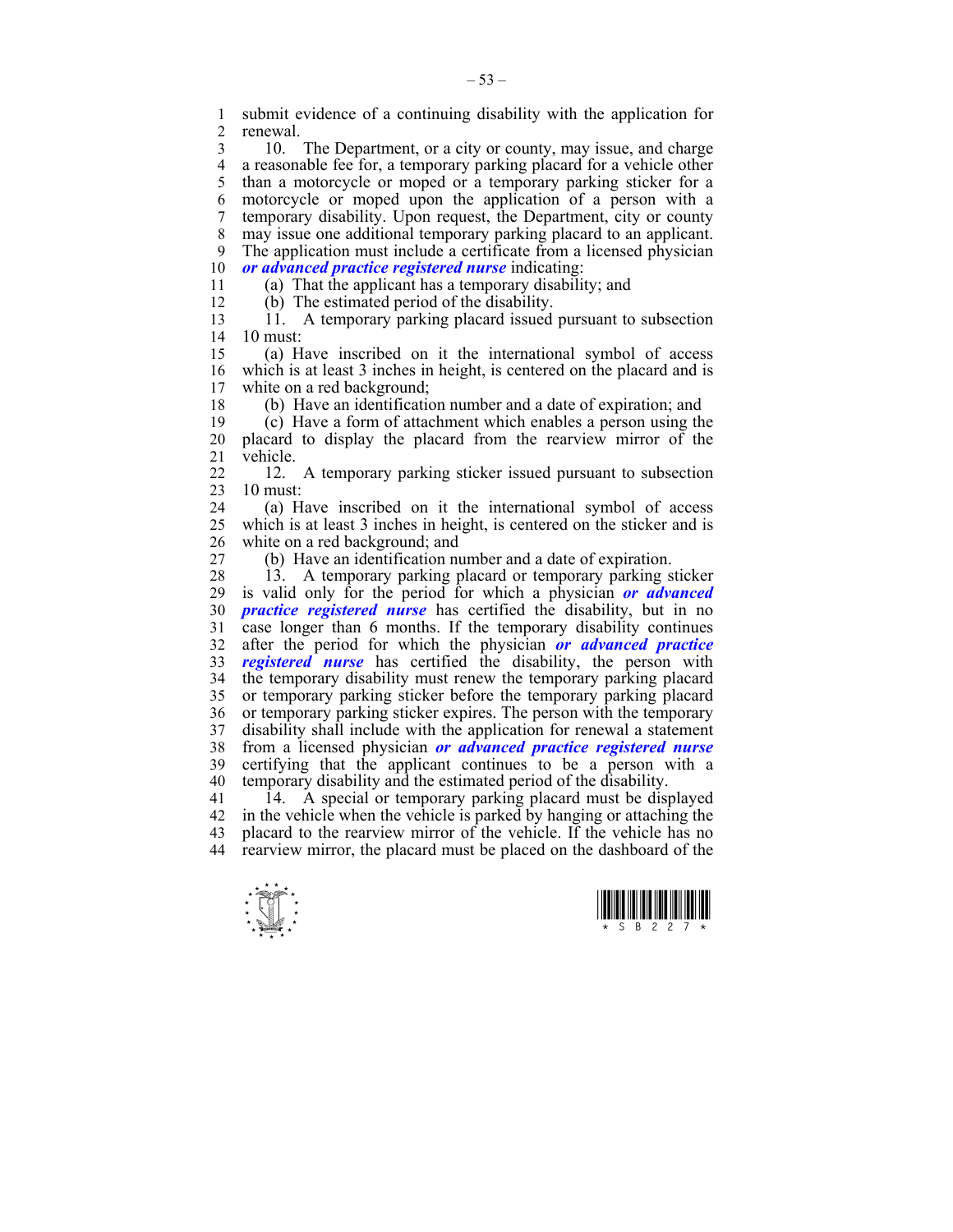1 vehicle in such a manner that the placard can easily be seen from<br>2 outside the vehicle when the vehicle is parked outside the vehicle when the vehicle is parked.

3 15. Upon issuing a special license plate pursuant to subsection 4 1, a special or temporary parking placard, or a special or temporary 5 parking sticker, the Department, or the city or county, if applicable, 6 shall issue a letter to the applicant that sets forth the name and 7 address of the person with a permanent disability, disability of 8 moderate duration or temporary disability to whom the special 9 license plate, special or temporary parking placard or special or 10 temporary parking sticker has been issued and:

11 (a) If the person receives special license plates, the license plate 12 number designated for the plates; and

13 (b) If the person receives a special or temporary parking placard 14 or a special or temporary parking sticker, the identification number 15 and date of expiration indicated on the placard or sticker.

 $16 \rightarrow$  The letter, or a legible copy thereof, must be kept with the vehicle 17 for which the special license plate has been issued or in which the 18 person to whom the special or temporary parking placard or special 19 or temporary parking sticker has been issued is driving or is a 20 passenger.

21 16. A special or temporary parking sticker must be affixed to 22 the windscreen of the motorcycle or moped. If the motorcycle or 23 moped has no windscreen, the sticker must be affixed to any other 24 part of the motorcycle or moped which may be easily seen when the 25 motorcycle or moped is parked.

26 17. Special or temporary parking placards, special or 27 temporary parking stickers, or special license plates issued pursuant 28 to this section do not authorize parking in any area on a highway 29 where parking is prohibited by law.

30 18. No person, other than the person certified as being a person 31 with a permanent disability, disability of moderate duration or 32 temporary disability, or a person actually transporting such a person, 33 may use the special license plate or plates or a special or temporary 34 parking placard, or a special or temporary parking sticker issued 35 pursuant to this section to obtain any special parking privileges 36 available pursuant to this section.

37 19. Any person who violates the provisions of subsection 18 is guilty of a misdemeanor.

39 20. The Department may review the eligibility of each holder 40 of a special parking placard, a special parking sticker or special 41 license plates, or any combination thereof. Upon a determination of 42 ineligibility by the Department, the holder shall surrender the 43 special parking placard, special parking sticker or special license 44 plates, or any combination thereof, to the Department.



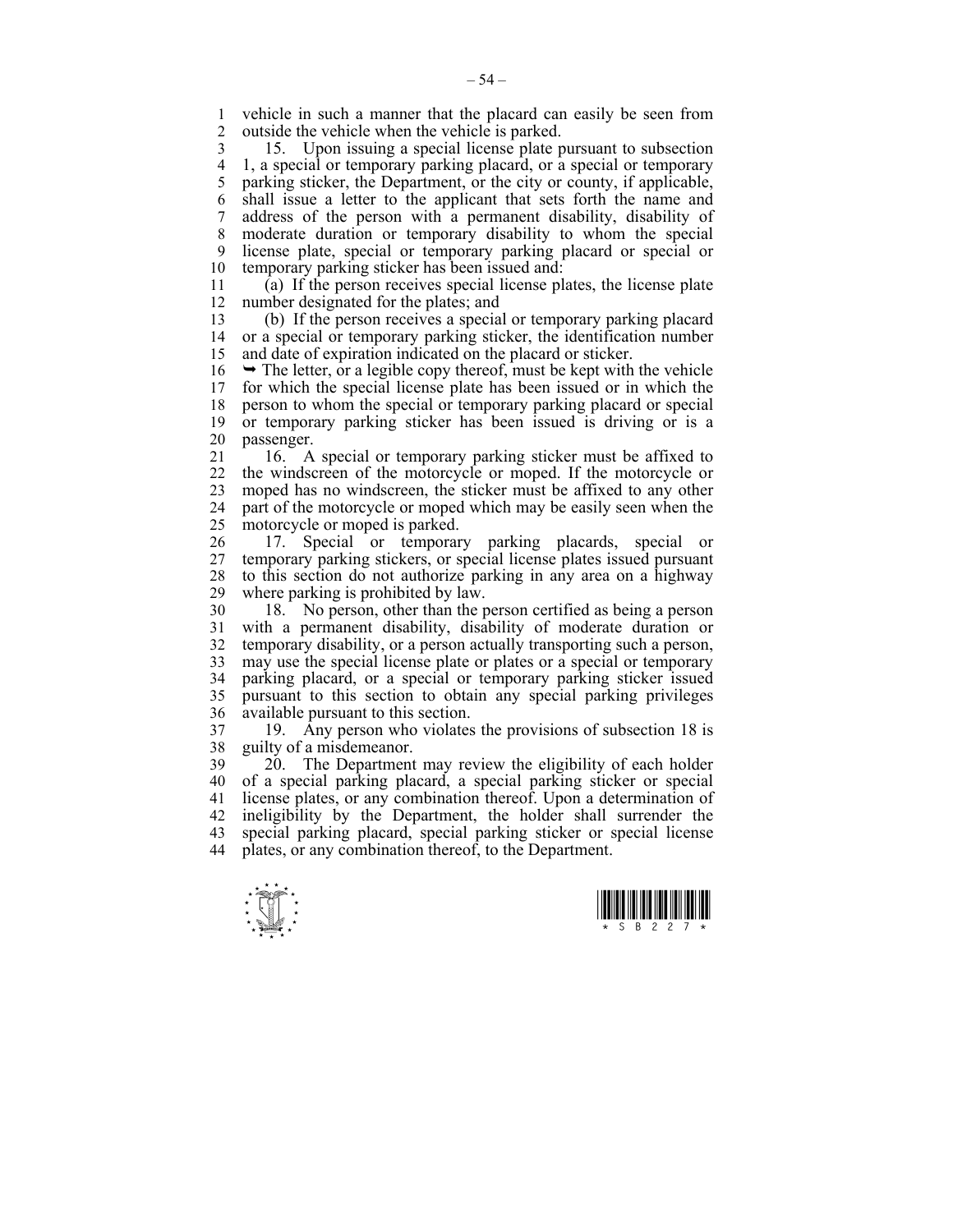1 21. The Department may adopt such regulations as are<br>2 necessary to carry out the provisions of this section necessary to carry out the provisions of this section.

3 **Sec. 91.** NRS 616C.005 is hereby amended to read as follows:

4 616C.005 On or before September 1 of each year:<br>5 1. An insurer shall distribute to each employer t 5 1. An insurer shall distribute to each employer that it insures 6 any form for reporting injuries that has been revised within the 7 previous 12 months.

8 2. The Administrator shall make available to physicians *,* **[**and**]** 9 chiropractors *and advanced practice registered nurses* any form for 10 reporting injuries that has been revised within the previous 12 11 months.

12 **Sec. 92.** NRS 616C.010 is hereby amended to read as follows:

13 616C.010 1. Whenever any accident occurs to any employee, 14 the employee shall forthwith report the accident and the injury 15 resulting therefrom to his or her employer.

16 2. When an employer learns of an accident, whether or not it is<br>17 reported, the employer may direct the employee to submit to, or the reported, the employer may direct the employee to submit to, or the 18 employee may request, an examination by a physician,  $\frac{1}{2}$ 19 chiropractor **[**,**]** *or advanced practice registered nurse,* in order to 20 ascertain the character and extent of the injury and render medical 21 attention which is required immediately. The employer shall:

22 (a) If the employer's insurer has entered into a contract with an 23 organization for managed care or with providers of health care 24 pursuant to NRS 616B.527, furnish the names, addresses and 25 telephone numbers of:

26 (1) Two or more physicians, **[ord** chiropractors *or advanced* 27 *practice registered nurses* who are qualified to conduct the 28 examination and who are available pursuant to the terms of the 29 contract, if there are two or more such physicians *,* **[**or**]** chiropractors 30 *or advanced practice registered nurses* within 30 miles of the 31 employee's place of employment; or

32 (2) One or more physicians *,* **[**or**]** chiropractors *or advanced*  33 *practice registered nurses* who are qualified to conduct the 34 examination and who are available pursuant to the terms of the 35 contract, if there are not two or more such physicians *,* **[**or**]** 36 chiropractors *or advanced practice registered nurses* within 30 37 miles of the employee's place of employment.

38 (b) If the employer's insurer has not entered into a contract with 39 an organization for managed care or with providers of health care 40 pursuant to NRS 616B.527, furnish the names, addresses and 41 telephone numbers of:

42 (1) Two or more physicians *,* **[**or**]** chiropractors *or advanced*  43 *practice registered nurses* who are qualified to conduct the 44 examination, if there are two or more such physicians *,* **[**or**]**



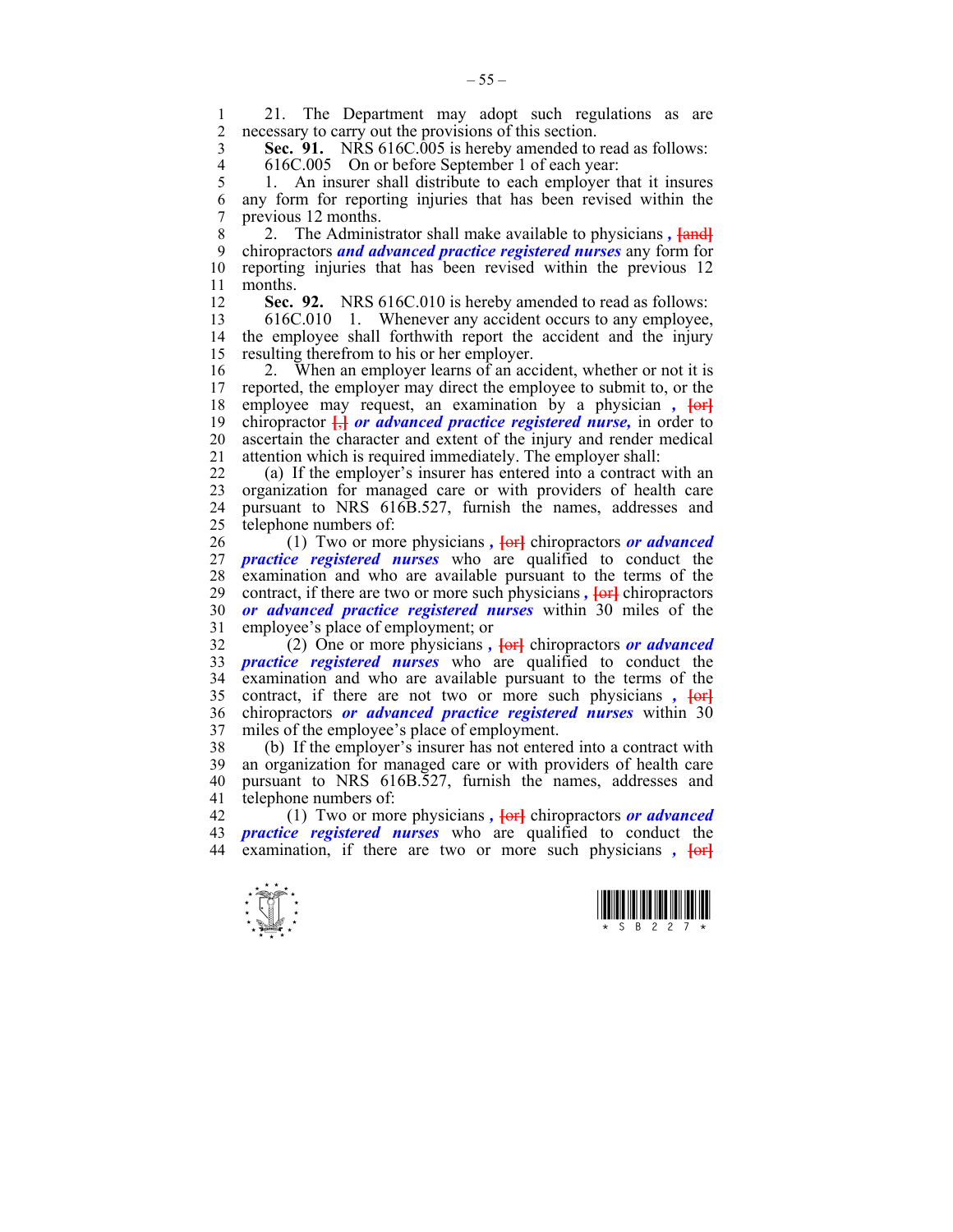1 chiropractors *or advanced practice registered nurses* within 30 miles of the employee's place of employment; or

3 (2) One or more physicians *,* **[**or**]** chiropractors *or advanced*  4 *practice registered nurses* who are qualified to conduct the 5 examination, if there are not two or more such physicians,  $\overline{\text{for}}$ 6 chiropractors *or advanced practice registered nurses* within 30 7 miles of the employee's place of employment.

8 3. From among the names furnished by the employer pursuant 9 to subsection 2, the employee shall select one of those physicians *,*  10 **[**or**]** chiropractors *or advanced practice registered nurses* to 11 conduct the examination, but the employer shall not require the 12 employee to select a particular physician,  $\frac{1}{\sqrt{c}}$  chiropractor *or* 13 *advanced practice registered nurse* from among the names 14 furnished by the employer. Thereupon, the examining physician *,* 15 **[**or**]** chiropractor *or advanced practice registered nurse* shall report 16 forthwith to the employer and to the insurer the character and extent 17 of the injury. The employer shall not require the employee to 18 disclose or permit the disclosure of any other information 19 concerning the employee's physical condition except as required by 20 NRS 616C.177.

21 4. Further medical attention, except as otherwise provided in 22 NRS 616C.265, must be authorized by the insurer.

23 5. This section does not prohibit an employer from requiring 24 the employee to submit to an examination by a physician *,* **[**or**]** 25 chiropractor *or advanced practice registered nurse* specified by the 26 employer at any convenient time after medical attention which is 27 required immediately has been completed.

28 6. An employee leasing company must provide to each 29 employee covered under an employee leasing contract instructions 30 on how to notify the leasing company supervisor and client 31 company of an injury in plain, clear language placed in conspicuous 32 type in a specifically labeled area of instructions given to the 33 employee.

34 **Sec. 93.** NRS 616C.035 is hereby amended to read as follows:

35 616C.035 Where death results from injury, the parties entitled 36 to compensation under chapters 616A to 616D, inclusive, of NRS, 37 or someone in their behalf, must make application for compensation 38 to the insurer. The application must be accompanied by:

39 1. Proof of death;

40 2. Proof of relationship showing the parties to be entitled to 41 compensation under chapters 616A to 616D, inclusive, of NRS;

42 3. Certificates of the attending physician **[**,**]** *or attending*  43 *advanced practice registered nurse,* if any; and

44 4. Such other proof as required by the regulations of the 45 Division.



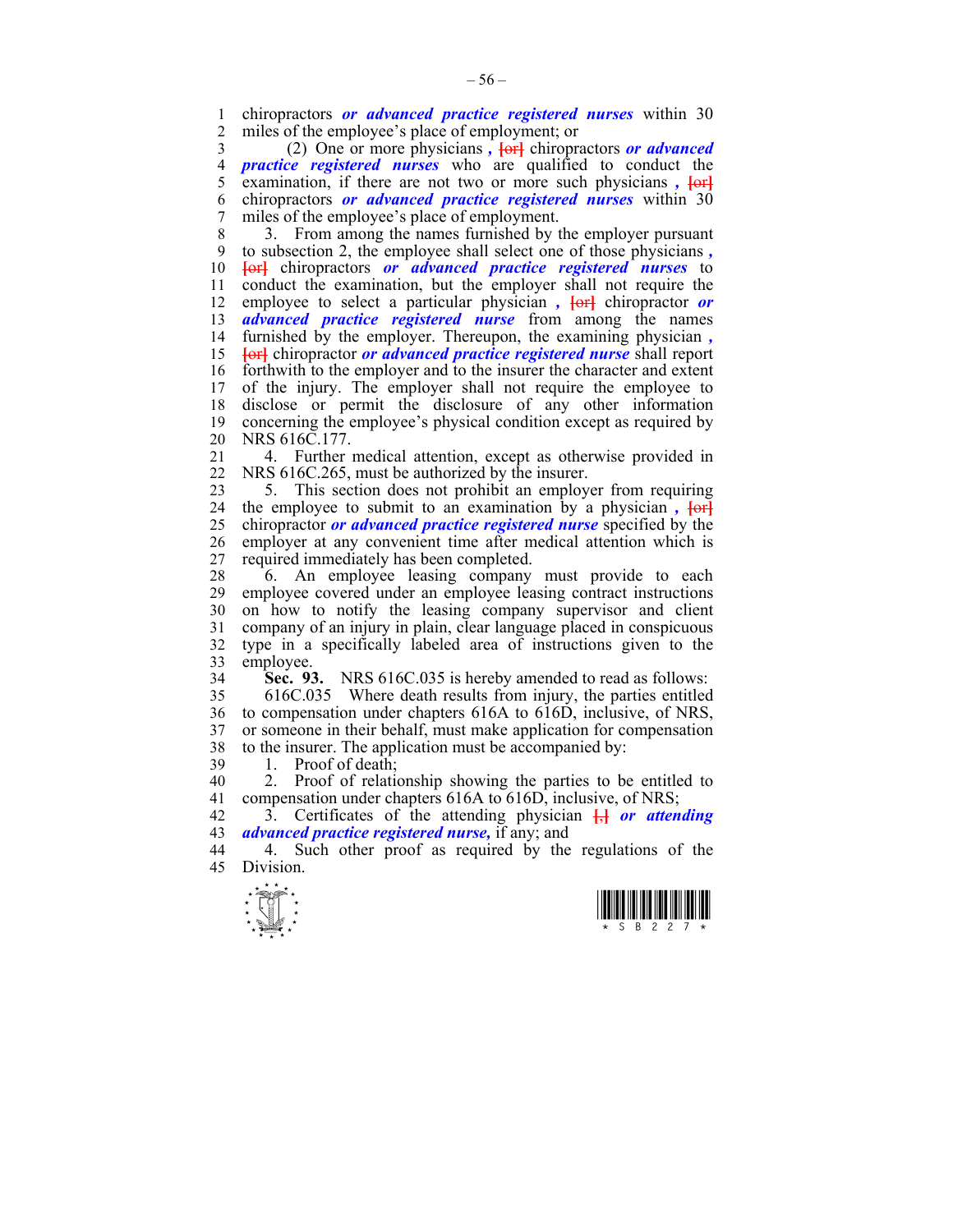**1 Sec. 94.** NRS 616C.040 is hereby amended to read as follows:<br>2 616C 040 1 Except as otherwise provided in this section a

2 616C.040 1. Except as otherwise provided in this section, a 3 treating physician *,* **[**or**]** chiropractor *or advanced practice*  4 *registered nurse* shall, within 3 working days after first providing 5 treatment to an injured employee for a particular injury, complete 6 and file a claim for compensation with the employer of the injured 7 employee and the employer's insurer. If the employer is a self-8 insured employer, the treating physician *,*  $\left\{\Theta f\right\}$  chiropractor *or* 9 *advanced practice registered nurse* shall file the claim for 10 compensation with the employer's third-party administrator. If the 11 physician *,* **[**or**]** chiropractor *or advanced practice registered nurse* 12 files the claim for compensation by electronic transmission, the 13 physician,  $\overline{\text{left}}$  chiropractor *or advanced practice registered nurse* 14 shall, upon request, mail to the insurer or third-party administrator 15 the form that contains the original signatures of the injured 16 employee and the physician,  $\overline{\text{terl}}$  chiropractor  $\overline{\text{H}}$  or advanced 17 *practice registered nurse.* The form must be mailed within 7 days 18 after receiving such a request.

19 2. A physician *,* **[**or**]** chiropractor *or advanced practice*  20 *registered nurse* who has a duty to file a claim for compensation 21 pursuant to subsection 1 may delegate the duty to a medical facility. 22 If the physician *,* **[**or**]** chiropractor *or advanced practice registered*  23 *nurse* delegates the duty to a medical facility:

24 (a) The medical facility must comply with the filing 25 requirements set forth in this section; and

26 (b) The delegation must be in writing and signed by:

27 (1) The physician,  $\overline{\text{terl}}$  chiropractor  $\frac{1}{2}$  *or advanced practice* 28 *registered nurse;* and

29 (2) An authorized representative of the medical facility.

30 3. A claim for compensation required by subsection 1 must be 31 filed on a form prescribed by the Administrator.

32 4. If a claim for compensation is accompanied by a certificate 33 of disability, the certificate must include a description of any 34 limitation or restrictions on the injured employee's ability to work.

35 5. Each physician, chiropractor *, advanced practice registered*  36 *nurse* and medical facility that treats injured employees, each 37 insurer, third-party administrator and employer, and the Division 38 shall maintain at their offices a sufficient supply of the forms 39 prescribed by the Administrator for filing a claim for compensation.

40 6. The Administrator may impose an administrative fine of not 41 more than \$1,000 for each violation of subsection 1 on:

42 (a) A physician *,* **[**or**]** chiropractor **[**;**]** *or advanced practice*  43 *registered nurse;* or



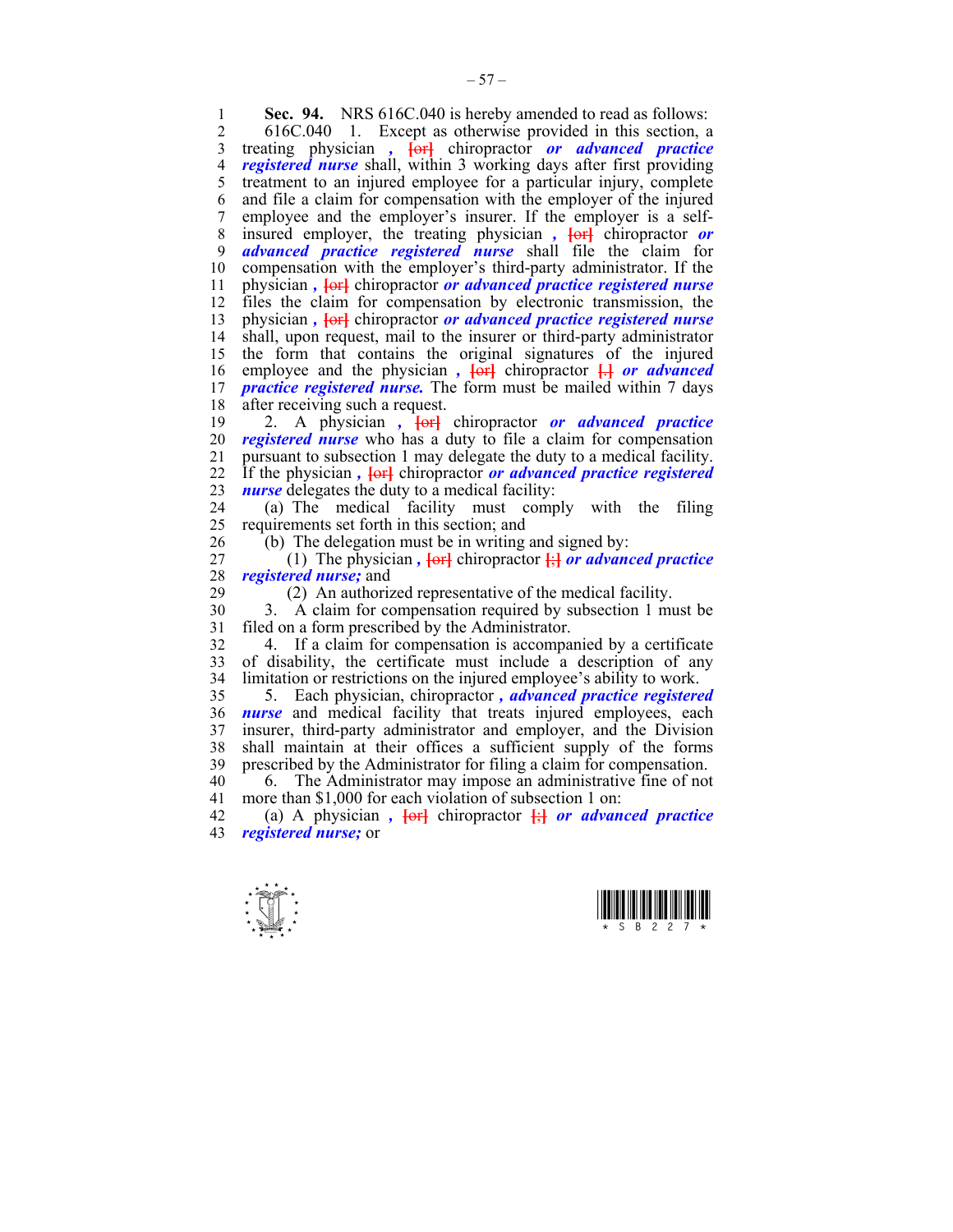1 (b) A medical facility if the duty to file the claim for 2 compensation has been delegated to the medical facility pursuant to 3 this section.

**Sec. 95.** NRS 616C.045 is hereby amended to read as follows:<br>5 616C.045 1. Except as otherwise provided in NRS 616B.727.

5 616C.045 1. Except as otherwise provided in NRS 616B.727, 6 within 6 working days after the receipt of a claim for compensation 7 from a physician *,* **[**or**]** chiropractor **[**,**]** *or advanced practice*  8 *registered nurse,* or a medical facility if the duty to file the claim for 9 compensation has been delegated to the medical facility pursuant to 10 NRS 616C.040, an employer shall complete and file with his or her 11 insurer or third-party administrator an employer's report of 12 industrial injury or occupational disease.

13 2. The report must:

14 (a) Be filed on a form prescribed by the Administrator; 15 (b) Be signed by the employer or the employer's designee;

16 (c) Contain specific answers to all questions required by the 17 regulations of the Administrator; and

18 (d) Be accompanied by a statement of the wages of the 19 employee if the claim for compensation received from the treating 20 physician *,* **[**or**]** chiropractor **[**,**]** *or advanced practice registered*  21 *nurse,* or a medical facility if the duty to file the claim for 22 compensation has been delegated to the medical facility pursuant to 23 NRS 616C.040, indicates that the injured employee is expected to 24 be off work for 5 days or more.

25 3. An employer who files the report required by subsection 1 26 by electronic transmission shall, upon request, mail to the insurer or 27 third-party administrator the form that contains the original 28 signature of the employer or the employer's designee. The form 29 must be mailed within 7 days after receiving such a request. must be mailed within 7 days after receiving such a request.

30 4. The Administrator shall impose an administrative fine of not 31 more than \$1,000 on an employer for each violation of this section.

32 **Sec. 96.** NRS 616C.050 is hereby amended to read as follows:

33 616C.0501. An insurer shall provide to each claimant:

34 (a) Upon written request, one copy of any medical information 35 concerning the claimant's injury or illness.

36 (b) A statement which contains information concerning the 37 claimant's right to:

38 (1) Receive the information and forms necessary to file a 39 claim;

40 (2) Select a treating physician,  $\overline{\text{terl}}$  chiropractor *or advanced* 41 *practice registered nurse* and an alternative treating physician *,* **[**or**]** 42 chiropractor *or advanced practice registered nurse* in accordance 43 with the provisions of NRS 616C.090;

44 (3) Request the appointment of the Nevada Attorney for 45 Injured Workers to represent the claimant before the appeals officer;



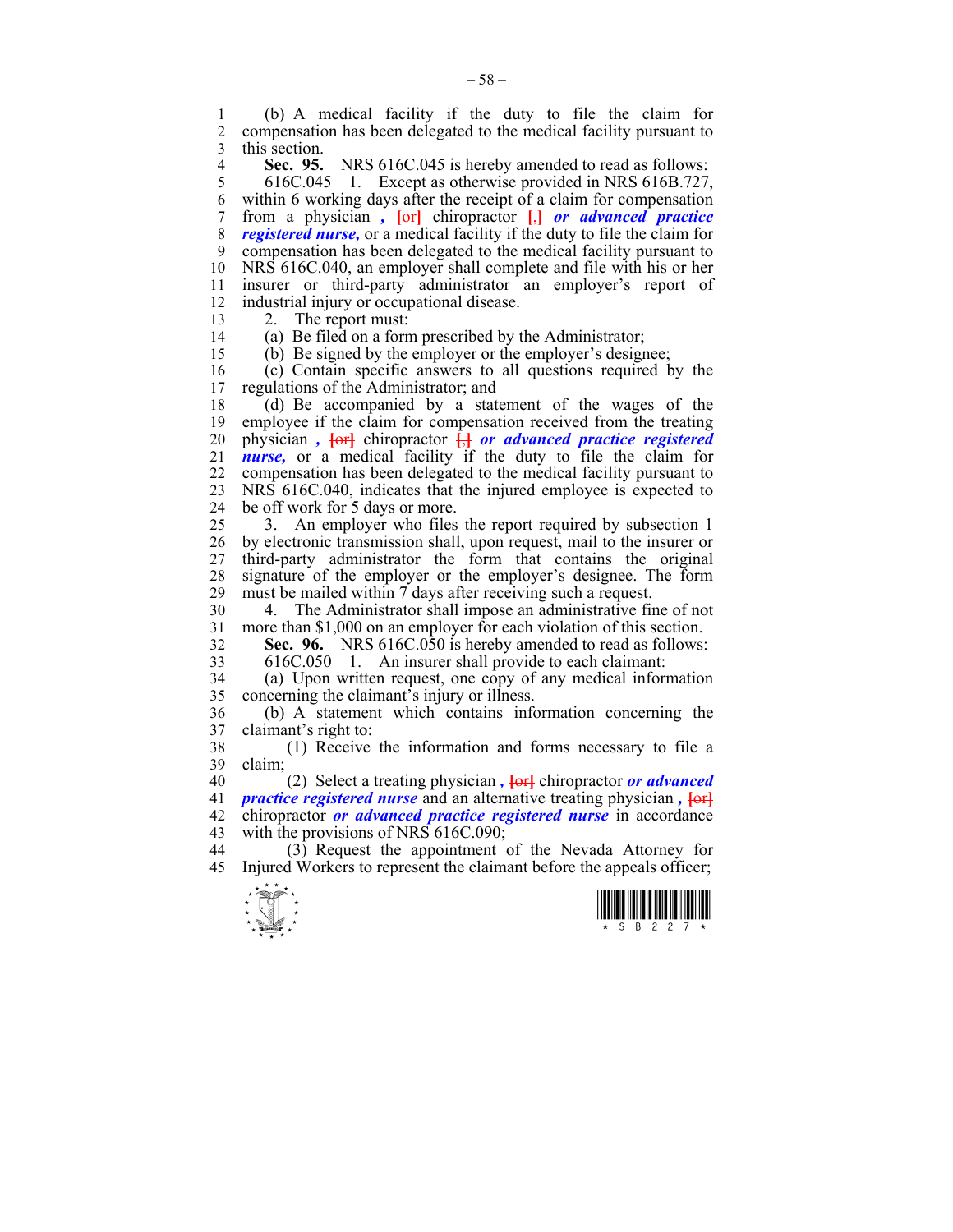$\frac{1}{x}$   $\frac{1}{x}$   $\frac{1}{x}$   $\frac{1}{x}$   $\frac{1}{x}$   $\frac{1}{x}$   $\frac{1}{x}$   $\frac{1}{x}$   $\frac{1}{x}$   $\frac{1}{x}$ 1 (4) File a complaint with the Administrator;<br>2 (5) When applicable receive compensation 2 (5) When applicable, receive compensation for: 3 (I) Permanent total disability;<br>4 (II) Temporary total disability 4 (II) Temporary total disability;<br>5 (III) Permanent partial disability; 5 (III) Permanent partial disability; 6 (IV) Temporary partial disability; 7 (V) All medical costs related to the claimant's injury or disease; or 9 (VI) The hours the claimant is absent from the place 10 of employment to receive medical treatment pursuant to 11 NRS 616C.477; 12 (6) Receive services for rehabilitation if the claimant's injury 13 prevents him or her from returning to gainful employment; 14 (7) Review by a hearing officer of any determination or 15 rejection of a claim by the insurer within the time specified by 16 statute; and 17 (8) Judicial review of any final decision within the time 18 specified by statute. 19 2. The insurer's statement must include a copy of the form 20 designed by the Administrator pursuant to subsection 8 of NRS 21 616C.090 that notifies injured employees of their right to select an 22 alternative treating physician,  $\overline{\text{for}}$  chiropractor  $\overline{\text{H}}$  *or advanced* 23 *practice registered nurse.* The Administrator shall adopt regulations 24 for the manner of compliance by an insurer with the other provisions 25 of subsection 1. 26 **Sec. 97.** NRS 616C.055 is hereby amended to read as follows: 27 616C.055 1. The insurer may not, in accepting responsibility 28 for any charges, use fee schedules which unfairly discriminate 29 among physicians *,* **[**and**]** chiropractors **[**.**]** *and advanced practice*  30 *registered nurses.* 31 2. If a physician *,* **[**or**]** chiropractor *or advanced practice*  32 *registered nurse* is removed from the panel established pursuant to 33 NRS 616C.090 or from participation in a plan for managed care 34 established pursuant to NRS 616B.527, the physician *,* **[**or**]** 35 chiropractor **[**,**]** *or advanced practice registered nurse,* as 36 applicable, must not be paid for any services rendered to the injured 37 employee after the date of the removal. 38 **Sec. 98.** NRS 616C.075 is hereby amended to read as follows: 39 616C.075 If an employee is properly directed to submit to a 40 physical examination and the employee refuses to permit the 41 treating physician *,* **[**or**]** chiropractor *or advanced practice*  42 *registered nurse* to make an examination and to render medical 43 attention as may be required immediately, no compensation may be 44 paid for the injury claimed to result from the accident.



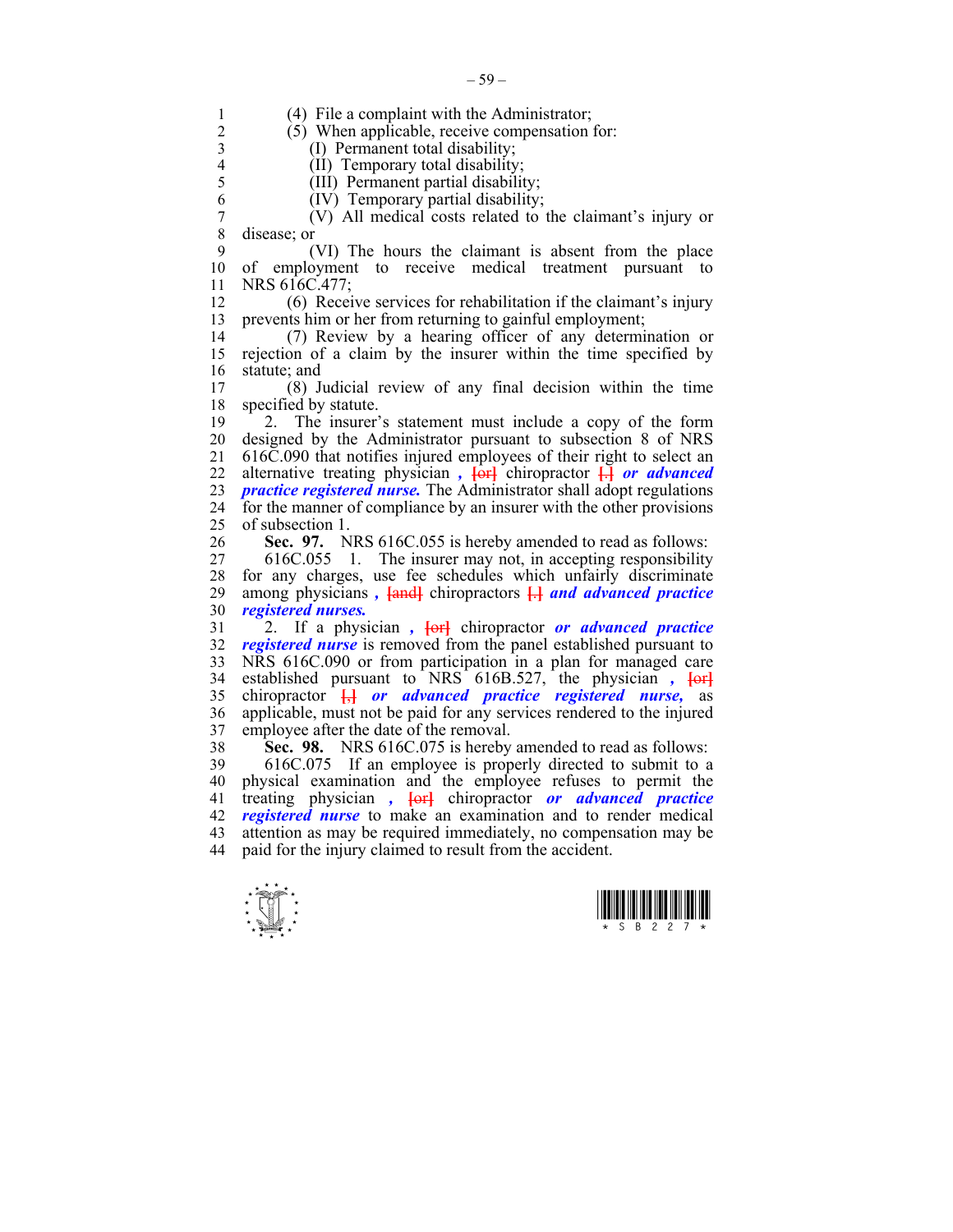**1 Sec. 99.** NRS 616C.090 is hereby amended to read as follows:<br>2 616C 090 1 The Administrator shall establish a panel of

2 616C.090 1. The Administrator shall establish a panel of 3 physicians *,* **[**and**]** chiropractors *and advanced practice registered*  4 *nurses* who have demonstrated special competence and interest in industrial health to treat injured employees under chapters 616A to 5 industrial health to treat injured employees under chapters 616A to 6 616D, inclusive, or chapter 617 of NRS. Every employer whose 7 insurer has not entered into a contract with an organization for 8 managed care or with providers of health care services pursuant to 9 NRS 616B.527 shall maintain a list of those physicians *,* **[**and**]** 10 chiropractors *and advanced practice registered nurses* on the panel 11 who are reasonably accessible to his or her employees.

12 2. An injured employee whose employer's insurer has not 13 entered into a contract with an organization for managed care or 14 with providers of health care services pursuant to NRS 616B.527 15 may choose a treating physician,  $\overrightarrow{f}$  chiropractor *or advanced* 16 *practice registered nurse* from the panel of physicians *,* **[**and**]** 17 chiropractors **[**.**]** *and advanced practice registered nurses.* If the 18 injured employee is not satisfied with the first physician *,* **[**or**]** 19 chiropractor *or advanced practice registered nurse* he or she so 20 chooses, the injured employee may make an alternative choice of 21 physician *,* **[**or**]** chiropractor *or advanced practice registered nurse* 22 from the panel if the choice is made within 90 days after his or her 23 injury. The insurer shall notify the first physician *,* **[**or**]** chiropractor 24 *or advanced practice registered nurse* in writing. The notice must 25 be postmarked within 3 working days after the insurer receives 26 knowledge of the change. The first physician,  $\frac{1}{\pi}$  chiropractor *or* 27 *advanced practice registered nurse* must be reimbursed only for the 28 services the physician,  $\frac{1}{\sqrt{c}}$  chiropractor  $\frac{1}{\sqrt{c}}$  *or advanced practice* 29 *registered nurse,* as applicable, rendered to the injured employee up 30 to and including the date of notification. Except as otherwise 31 provided in this subsection, any further change is subject to the 32 approval of the insurer, which must be granted or denied within 10 33 days after a written request for such a change is received from the 34 injured employee. If no action is taken on the request within 10 35 days, the request shall be deemed granted. Any request for a change 36 of physician *,* **[**or**]** chiropractor *or advanced practice registered*  37 *nurse* must include the name of the new physician *,* **[**or**]** 38 chiropractor *or advanced practice registered nurse* chosen by the 39 injured employee. If the treating physician *,* **[**or**]** chiropractor *or*  40 *advanced practice registered nurse* refers the injured employee to a 41 specialist for treatment, the treating physician *,* **[**or**]** chiropractor *or*  42 *advanced practice registered nurse* shall provide to the injured 43 employee a list that includes the name of each physician,  $\overline{\text{for}}$ 44 chiropractor *or advanced practice registered nurse* with that 45 specialization who is on the panel. After receiving the list, the



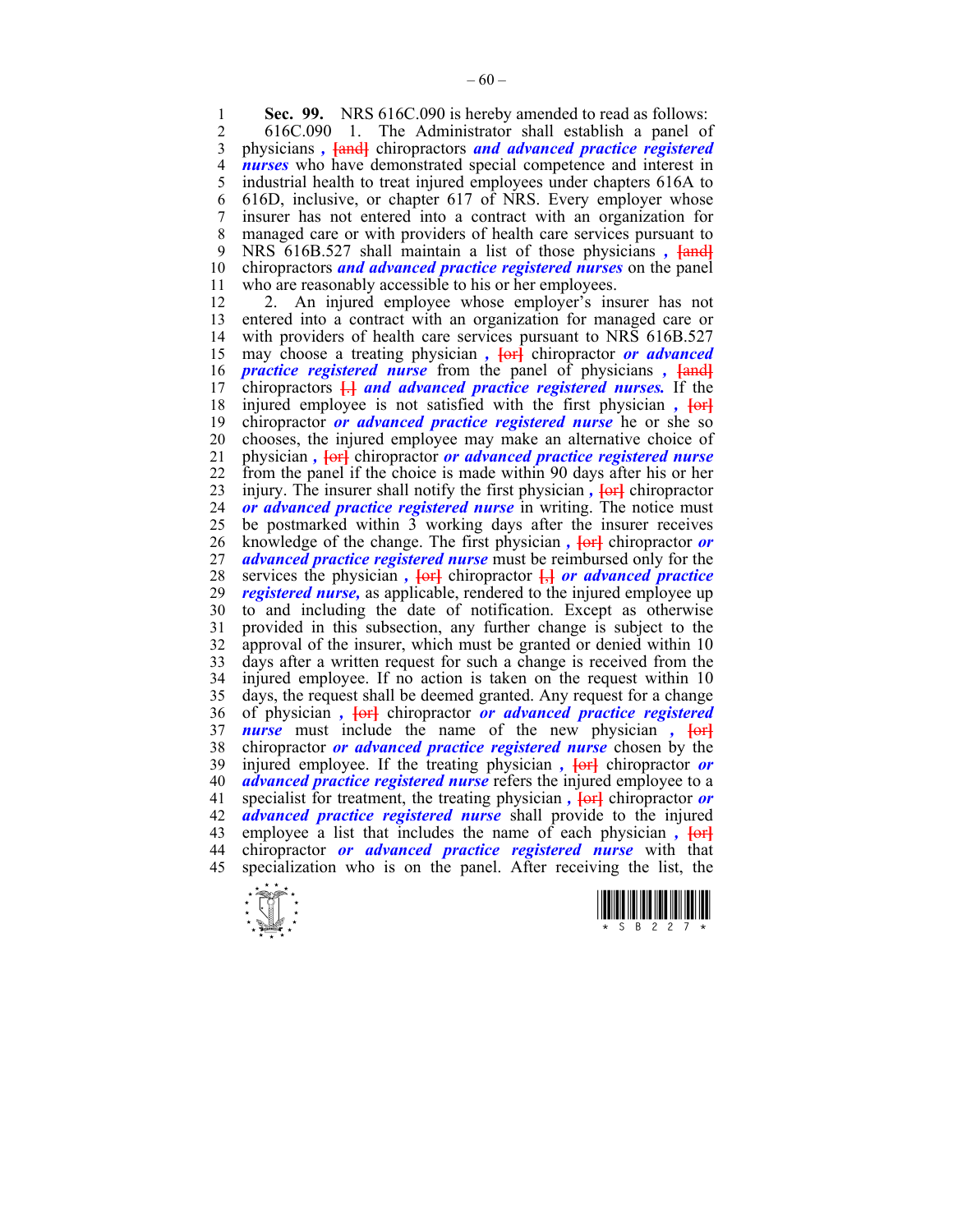1 injured employee shall, at the time the referral is made, select a  $\frac{1}{2}$  physician. For a *selector* or *advanced practice repistered purse* 2 physician *,* **[**or**]** chiropractor *or advanced practice registered nurse* 3 from the list.

4 3. An injured employee whose employer's insurer has entered<br>5 into a contract with an organization for managed care or with into a contract with an organization for managed care or with 6 providers of health care services pursuant to NRS 616B.527 must 7 choose a treating physician *,* **[**or**]** chiropractor *or advanced practice*  8 *registered nurse* pursuant to the terms of that contract. If the injured 9 employee is not satisfied with the first physician *,* **[**or**]** chiropractor 10 *or advanced practice registered nurse* he or she so chooses, the 11 injured employee may make an alternative choice of physician *,* **[**or**]** 12 chiropractor *or advanced practice registered nurse* pursuant to the 13 terms of the contract without the approval of the insurer if the 14 choice is made within 90 days after his or her injury. If the injured 15 employee, after choosing a treating physician,  $\overline{\text{left}}$  chiropractor  $\overline{\text{right}}$ 16 *or advanced practice registered nurse,* moves to a county which is 17 not served by the organization for managed care or providers of 18 health care services named in the contract and the insurer 19 determines that it is impractical for the injured employee to continue 20 treatment with the physician  $\overline{f}$ ,  $\overline{f}$  chiropractor  $\overline{f}$  *or advanced* 21 *practice registered nurse,* the injured employee must choose a 22 treating physician *,* **[**or**]** chiropractor *or advanced practice*  23 *registered nurse* who has agreed to the terms of that contract unless 24 the insurer authorizes the injured employee to choose another 25 physician *,* **[**or**]** chiropractor **[**.**]** *or advanced practice registered*  26 *nurse.* If the treating physician *,* **[**or**]** chiropractor *or advanced*  27 *practice registered nurse* refers the injured employee to a specialist 28 for treatment, the treating physician *,* **[**or**]** chiropractor *or advanced*  29 *practice registered nurse* shall provide to the injured employee a list 30 that includes the name of each physician *,* **[**or**]** chiropractor *or*  31 *advanced practice registered nurse* with that specialization who is 32 available pursuant to the terms of the contract with the organization 33 for managed care or with providers of health care services pursuant 34 to NRS 616B.527, as appropriate. After receiving the list, the 35 injured employee shall, at the time the referral is made, select a 36 physician *,* **[**or**]** chiropractor *or advanced practice registered nurse* 37 from the list. If the employee fails to select a physician *,*  $\overline{6}$ 38 chiropractor **[**,**]** *or advanced practice registered nurse,* the insurer 39 may select a physician *,* **[**or**]** chiropractor *or advanced practice*  40 *registered nurse* with that specialization. If a physician *,* **[**or**]** 41 chiropractor *or advanced practice registered nurse* with that 42 specialization is not available pursuant to the terms of the contract, 43 the organization for managed care or the provider of health care 44 services may select a physician *,* **[**or**]** chiropractor *or advanced*  45 *practice registered nurse* with that specialization.



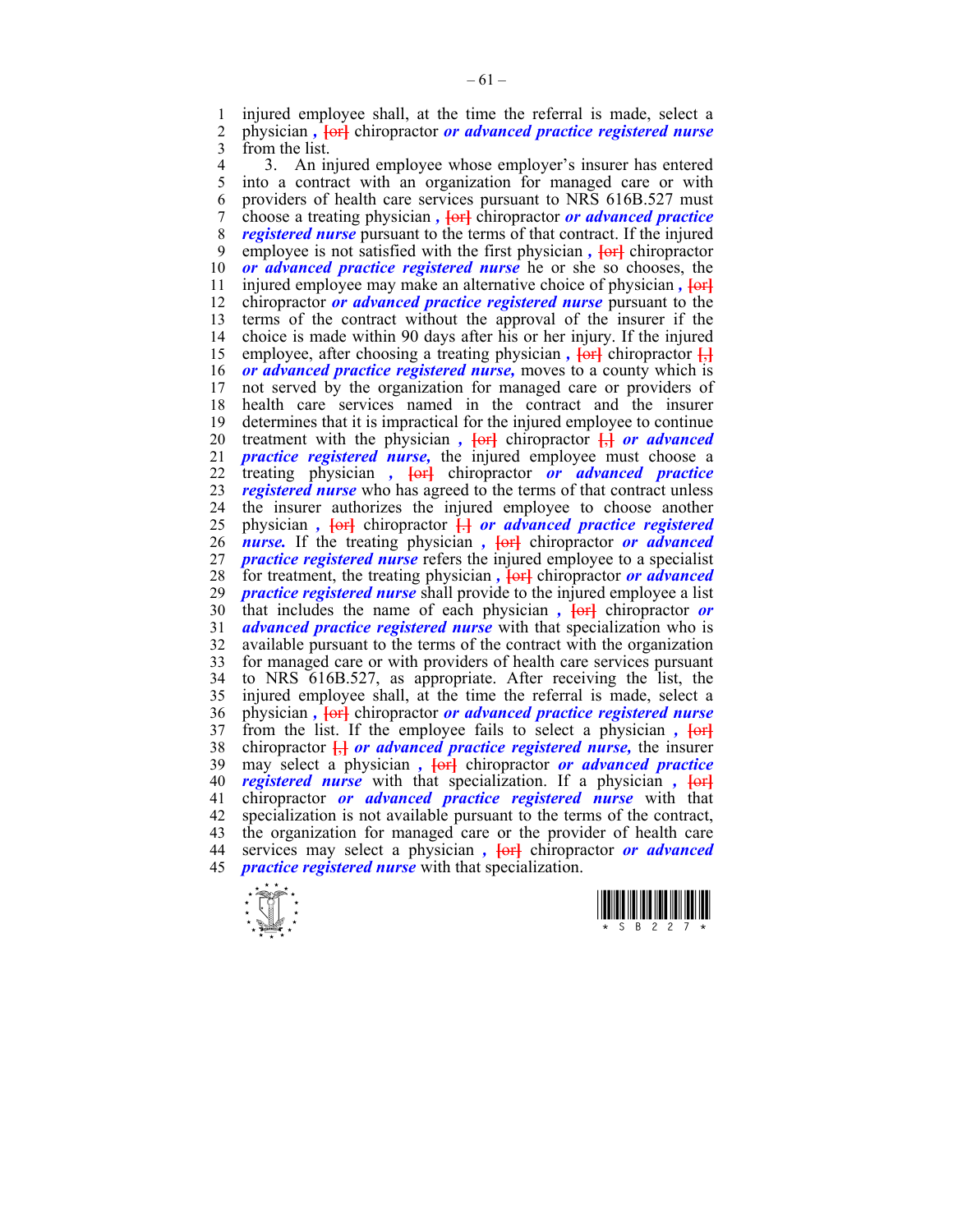1 4. If the injured employee is not satisfied with the physician *, Fort* chiropractor *or advanced practice registered nurse* selected by 3 himself or herself or by the insurer, the organization for managed 4 care or the provider of health care services pursuant to subsection 3, 5 the injured employee may make an alternative choice of physician *,* 6 **[**or**]** chiropractor *or advanced practice registered nurse* pursuant to 7 the terms of the contract. A change in the treating physician,  $\overline{f}$ 8 chiropractor *or advanced practice registered nurse* may be made at 9 any time but is subject to the approval of the insurer, which must be 10 granted or denied within 10 days after a written request for such a 11 change is received from the injured employee. If no action is taken 12 on the request within 10 days, the request shall be deemed granted. 13 Any request for a change of physician,  $\frac{1}{\sqrt{c}}$  chiropractor *or* 14 *advanced practice registered nurse* must include the name of the 15 new physician,  $\overline{\text{left}}$  chiropractor *or advanced practice registered* 16 *nurse* chosen by the injured employee. If the insurer denies a 17 request for a change in the treating physician,  $\frac{1}{\sqrt{1-\frac{1}{n}}}$  chiropractor *or* 18 *advanced practice registered nurse* under this subsection, the 19 insurer must include in a written notice of denial to the injured 20 employee the specific reason for the denial of the request.

21 5. Except when emergency medical care is required and except 22 as otherwise provided in NRS 616C.055, the insurer is not 23 responsible for any charges for medical treatment or other accident 24 benefits furnished or ordered by any physician, chiropractor *,*  25 *advanced practice registered nurse* or other person selected by the 26 injured employee in disregard of the provisions of this section or for 27 any compensation for any aggravation of the injured employee's 28 injury attributable to improper treatments by such physician,<br>29 chiropractor, *advanced practice registered nurse* or other person. 29 chiropractor *, advanced practice registered nurse* or other person.

30 6. The Administrator may order necessary changes in a panel 31 of physicians *,* **[**and**]** chiropractors *and advanced practice registered*  32 *nurses* and shall suspend or remove any physician *,* **[**or**]** chiropractor 33 *or advanced practice registered nurse* from a panel for good cause 34 shown.

35 7. An injured employee may receive treatment by more than 36 one physician *,* **[**or**]** chiropractor *or advanced practice registered*  37 *nurse* if the insurer provides written authorization for such 38 treatment.

39 8. The Administrator shall design a form that notifies injured 40 employees of their right pursuant to subsections 2, 3 and 4 to select 41 an alternative treating physician *,* **[**or**]** chiropractor *or advanced*  42 *practice registered nurse* and make the form available to insurers 43 for distribution pursuant to subsection 2 of NRS 616C.050.



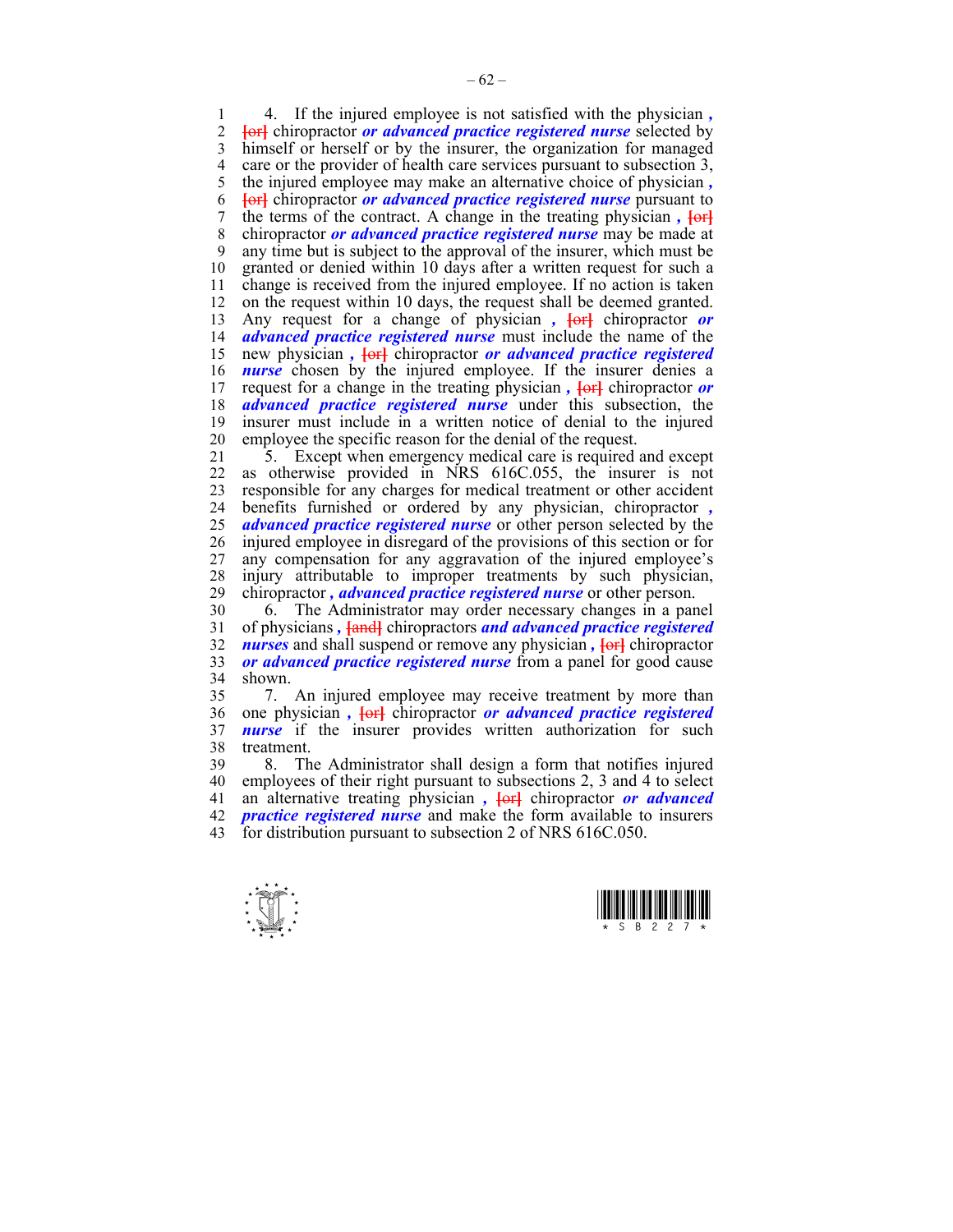1 **Sec. 100.** NRS 616C.095 is hereby amended to read as 2 follows: follows:

3 616C.095 The physician *,* **[**or**]** chiropractor *or advanced*  4 *practice registered nurse* shall inform the injured employee of the injured employee's rights under chapters 616A to 616D, inclusive, injured employee's rights under chapters 616A to 616D, inclusive, 6 or chapter 617 of NRS and lend all necessary assistance in making 7 application for compensation and such proof of other matters as 8 required by the rules of the Division, without charge to the 9 employee.

10 **Sec. 101.** NRS 616C.100 is hereby amended to read as 11 follows:

12 616C.100 1. If an injured employee disagrees with the 13 percentage of disability determined by a physician *,*  $\overline{6}$ 14 chiropractor **[**,**]** *or advanced practice registered nurse,* the injured 15 employee may obtain a second determination of the percentage of 16 disability. If the employee wishes to obtain such a determination, 17 the employee must select the next physician,  $\overline{\text{left}}$  chiropractor or 18 *advanced practice registered nurse* in rotation from the list of 19 qualified physicians *,* **[**or**]** chiropractors *or advanced practice*  20 *registered nurses* maintained by the Administrator pursuant to 21 subsection 2 of NRS 616C.490. If a second determination is 22 obtained, the injured employee shall pay for the determination. If 23 the physician *,* **[**or**]** chiropractor *or advanced practice registered*  24 *nurse* selected to make the second determination finds a higher 25 percentage of disability than the first physician  $\overline{A}$  **[** $\overline{A}$ **]** chiropractor  $\overline{A}$ **]** 26 *or advanced practice registered nurse,* the injured employee may 27 request a hearing officer or appeals officer to order the insurer to 28 reimburse the employee pursuant to the provisions of NRS 29 616C.330 or 616C.360.

30 2. The results of a second determination made pursuant to 31 subsection 1 may be offered at any hearing or settlement conference. 32 **Sec. 102.** NRS 616C.105 is hereby amended to read as 33 follows:

34 616C.105 The Administrator shall not designate a chiropractor 35 *or advanced practice registered nurse* to rate permanent partial 36 disabilities unless the chiropractor *or advanced practice registered*  37 *nurse* has completed an advanced program of training in rating 38 disabilities using the American Medical Association's Guides to the 39 Evaluation of Permanent Impairment which is offered or approved 40 by the Administrator.

41 **Sec. 103.** NRS 616C.130 is hereby amended to read as 42 follows:

43 616C.130 The insurer shall not authorize the payment of any 44 money to a physician *,* **[**or**]** chiropractor *or advanced practice*  45 *registered nurse* for services rendered by the physician *,* **[**or**]**



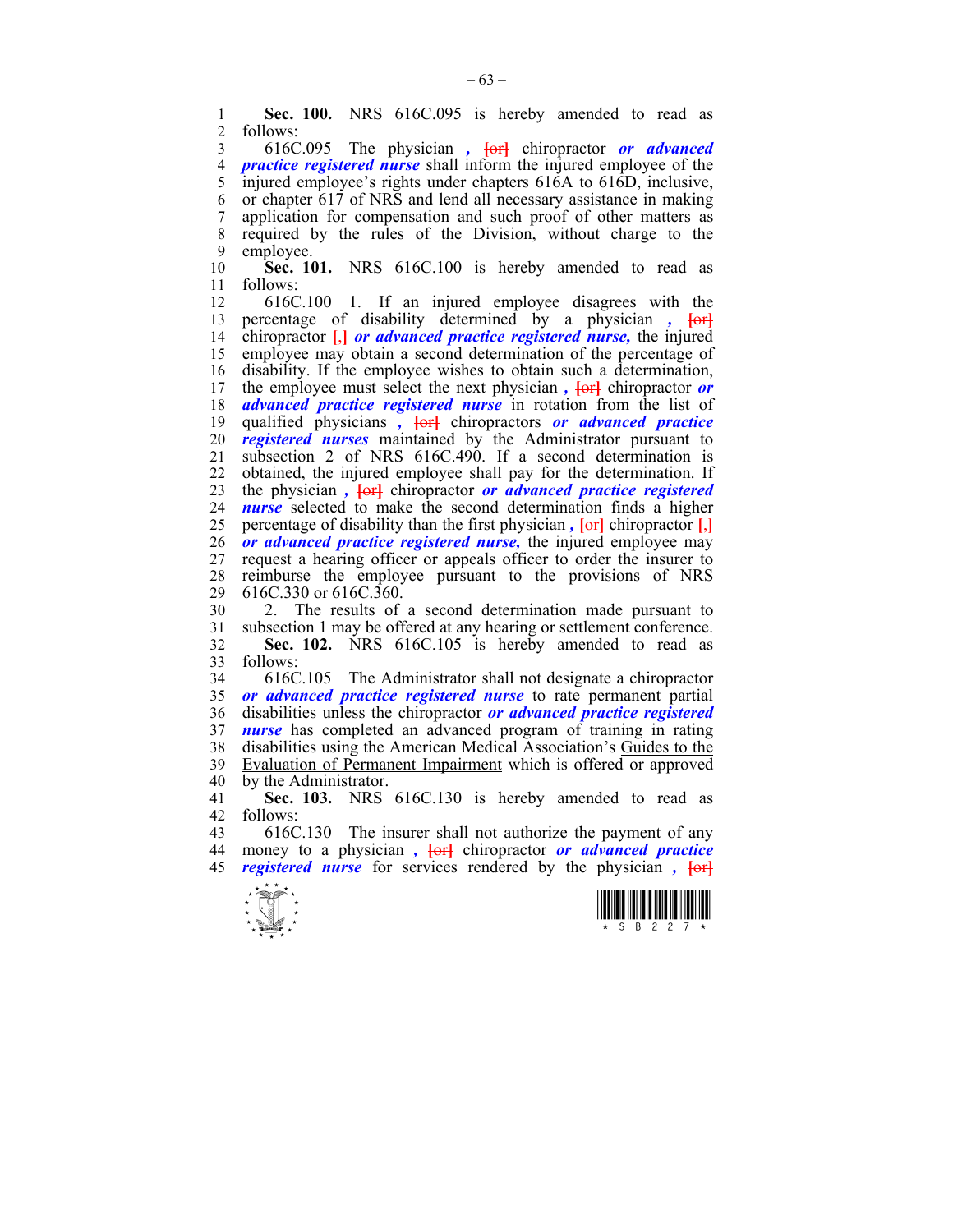1 chiropractor **[**,**]** *or advanced practice registered nurse,* as 2 applicable, in attending an injured employee until an itemized 3 statement for the services has been received by the insurer 4 accompanied by a certificate of the physician *,* **[**or**]** chiropractor *or*  5 *advanced practice registered nurse* stating that a duplicate of the 6 itemized statement has been filed with the employer of the injured 7 employee.

8 **Sec. 104.** NRS 616C.140 is hereby amended to read as 9 follows:

10 616C.140 1. Any employee who is entitled to receive 11 compensation under chapters 616A to 616D, inclusive, of NRS 12 shall, if:

13 (a) Requested by the insurer or employer; or

14 (b) Ordered by an appeals officer or a hearing officer,

 $15 \rightarrow$  submit to a medical examination at a time and from time to time 16 at a place reasonably convenient for the employee, and as may be 17 provided by the regulations of the Division.

18 2. If the insurer has reasonable cause to believe that an injured 19 employee who is receiving compensation for a permanent total 20 disability is no longer disabled, the insurer may request the 21 employee to submit to an annual medical examination to determine 22 whether the disability still exists. The insurer shall pay the costs of 23 the examination.

24 3. The request or order for an examination must fix a time and 25 place therefor, with due regard for the nature of the medical 26 examination, the convenience of the employee, the employee's 27 physical condition and the employee's ability to attend at the time 28 and place fixed.

29 4. The employee is entitled to have a physician ,  $\overline{\text{for}}$ 30 chiropractor **[**,**]** *or advanced practice registered nurse,* provided and 31 paid for by the employee, present at any such examination.

32 5. If the employee refuses to submit to an examination ordered 33 or requested pursuant to subsection 1 or 2 or obstructs the 34 examination, the right of the employee to compensation is 35 suspended until the examination has taken place, and no 36 compensation is payable during or for the period of suspension.

37 6. Any physician *,* **[**or**]** chiropractor *or advanced practice*  38 *registered nurse* who makes or is present at any such examination 39 may be required to testify as to the result thereof.

40 **Sec. 105.** NRS 616C.160 is hereby amended to read as 41 follows:

42 616C.160 If, after a claim for compensation is filed pursuant to 43 NRS 616C.020:



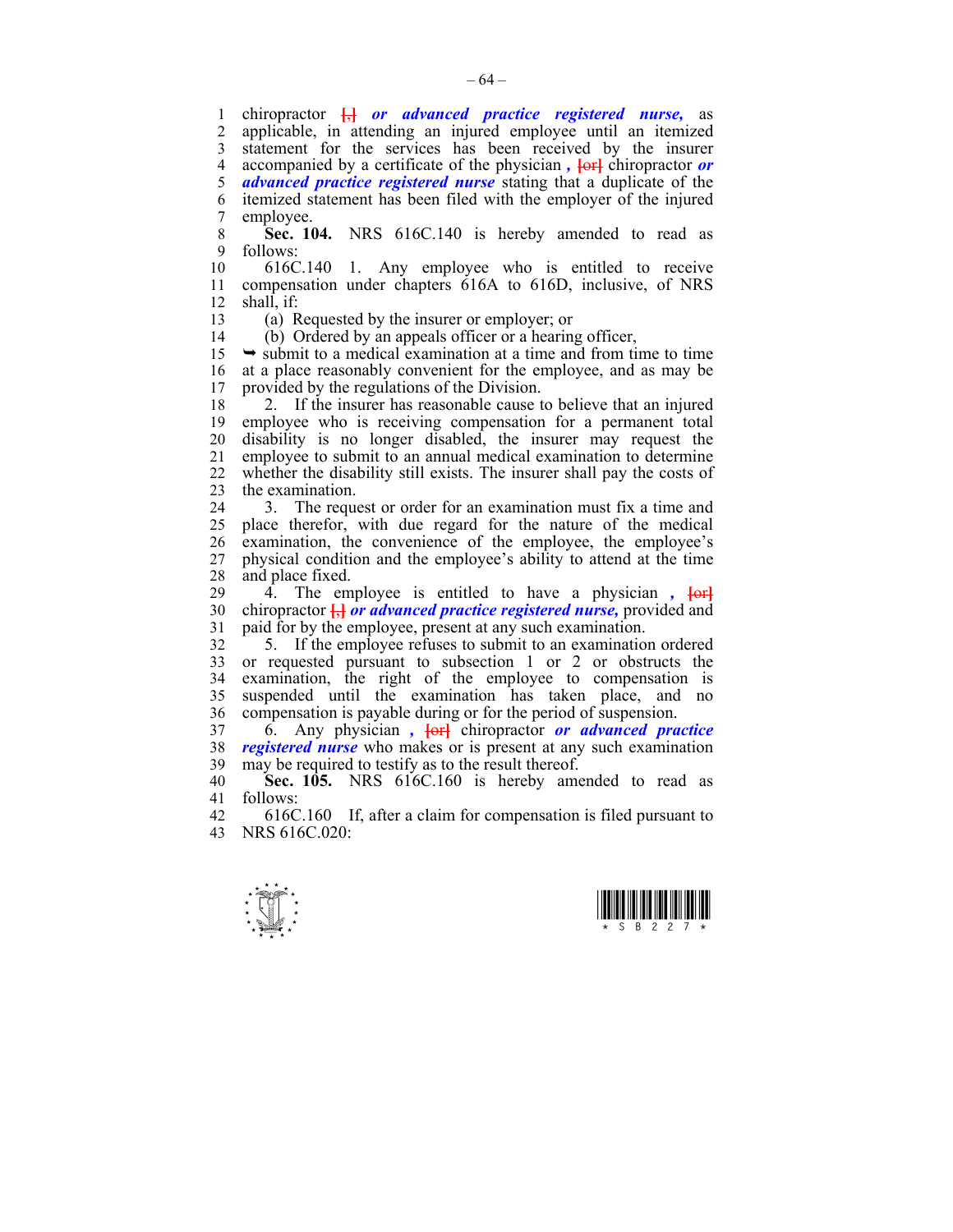1. The injured employee seeks treatment from a physician,  $\frac{1}{10}$ <br>2. chiropractor *or advanced practice repistered nurse* for a newly 2 chiropractor *or advanced practice registered nurse* for a newly 3 developed injury or disease; and

4 2. The employee's medical records for the injury reported do<br>5 not include a reference to the injury or disease for which treatment 5 not include a reference to the injury or disease for which treatment 6 is being sought, or there is no documentation indicating that there 7 was possible exposure to an injury described in paragraph (b), (c) or 8 (d) of subsection 2 of NRS 616A.265,

9  $\rightarrow$  the injury or disease for which treatment is being sought must not 10 be considered part of the employee's original claim for 11 compensation unless the physician *,*  $\frac{1}{2}$  chiropractor *or advanced* 12 *practice registered nurse* establishes by medical evidence a causal 13 relationship between the injury or disease for which treatment is 14 being sought and the original accident. being sought and the original accident.

15 **Sec. 106.** NRS 616C.230 is hereby amended to read as 16 follows:<br>17 616C

17 616C.230 1. Compensation is not payable pursuant to the 18 provisions of chapters 616A to 616D, inclusive, or chapter 617 of 19 NRS for an injury:

20 (a) Caused by the employee's willful intention to injure himself 21 or herself.

22 (b) Caused by the employee's willful intention to injure another.

23 (c) That occurred while the employee was in a state of 24 intoxication, unless the employee can prove by clear and convincing 25 evidence that his or her state of intoxication was not the proximate 26 cause of the injury. For the purposes of this paragraph, an employee 27 is in a state of intoxication if the level of alcohol in the bloodstream 28 of the employee meets or exceeds the limits set forth in subsection 1<br>29 of NRS 484C 110 of NRS 484C.110.

30 (d) That occurred while the employee was under the influence of 31 a controlled or prohibited substance, unless the employee can prove 32 by clear and convincing evidence that his or her being under the 33 influence of a controlled or prohibited substance was not the 34 proximate cause of the injury. For the purposes of this paragraph, an 35 employee is under the influence of a controlled or prohibited 36 substance if the employee had an amount of a controlled or 37 prohibited substance in his or her system at the time of his or her 38 injury that was equal to or greater than the limits set forth in 39 subsection 3 of NRS 484C.110 and for which the employee did not 40 have a current and lawful prescription issued in the employee's 41 name.

42 2. For the purposes of paragraphs  $(c)$  and  $(d)$  of subsection 1:

43 (a) The affidavit or declaration of an expert or other person 44 described in NRS 50.310, 50.315 or 50.320 is admissible to prove 45 the existence of an impermissible quantity of alcohol or the



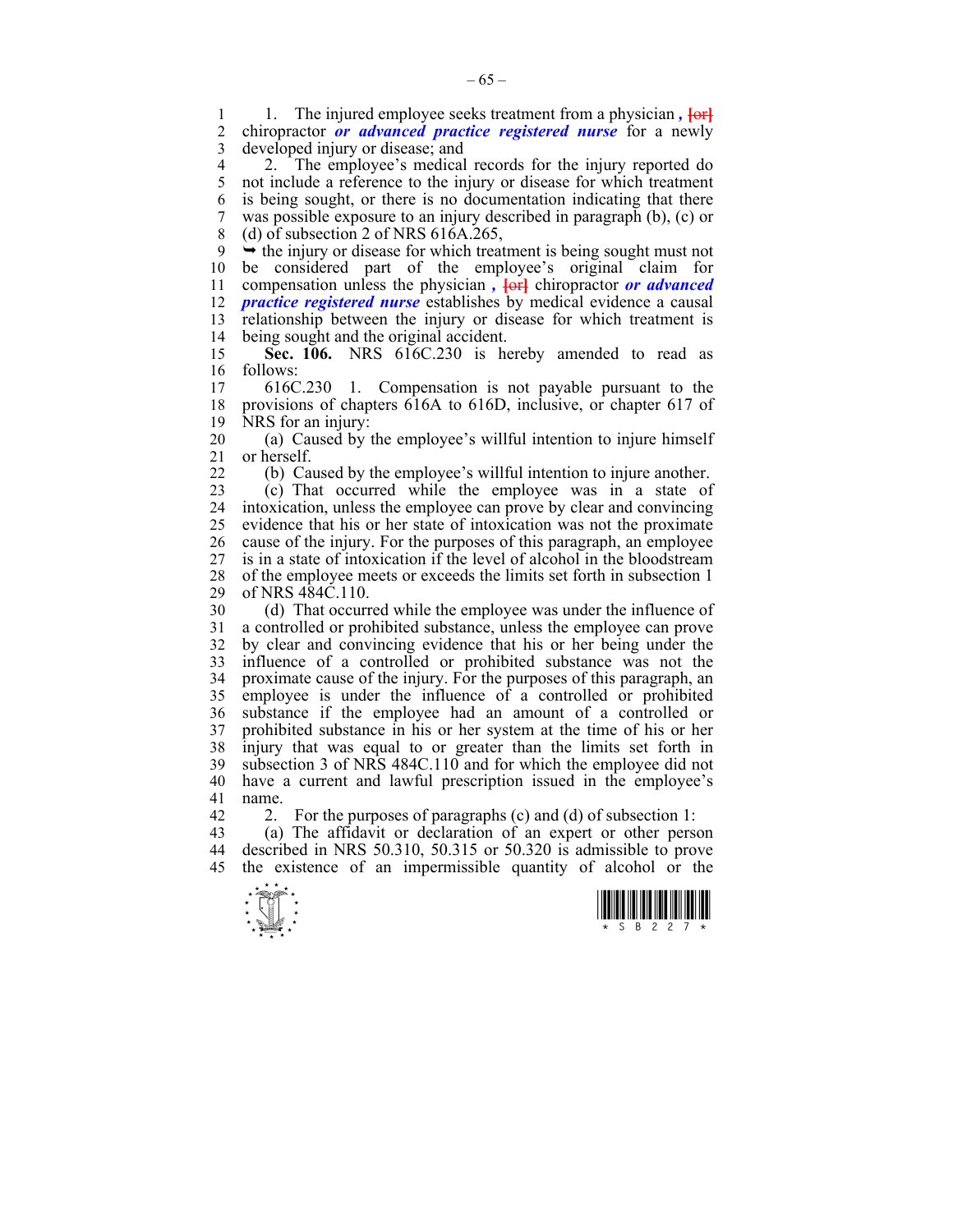1 existence, quantity or identity of an impermissible controlled or 2 prohibited substance in an employee's system. If the affidavit or 3 declaration is to be so used, it must be submitted in the manner 4 prescribed in NRS 616C.355.

5 (b) When an examination requested or ordered includes testing 6 for the use of alcohol or a controlled or prohibited substance, the 7 laboratory that conducts the testing must be licensed pursuant to the 8 provisions of chapter 652 of NRS.

9 (c) The results of any testing for the use of alcohol or a 10 controlled or prohibited substance, irrespective of the purpose for 11 performing the test, must be made available to an insurer or 12 employer upon request, to the extent that doing so does not conflict 13 with federal law.

14 3. No compensation is payable for the death, disability or 15 treatment of an employee if the employee's death is caused by, 16 or insofar as the employee's disability is aggravated, caused or 17 continued by, an unreasonable refusal or neglect to submit to or to 18 follow any competent and reasonable surgical treatment or medical 19 aid.

20 4. If any employee persists in an unsanitary or injurious 21 practice that imperils or retards his or her recovery, or refuses to 22 submit to such medical or surgical treatment as is necessary to 23 promote his or her recovery, the employee's compensation may be 24 reduced or suspended.

25 5. An injured employee's compensation, other than accident 26 benefits, must be suspended if:

27 (a) A physician *,* **[**or**]** chiropractor *or advanced practice*  28 *registered nurse* determines that the employee is unable to undergo 29 treatment, testing or examination for the industrial injury solely 30 because of a condition or injury that did not arise out of and in the 31 course of employment; and

32 (b) It is within the ability of the employee to correct the 33 nonindustrial condition or injury.

 $34 \rightarrow$  The compensation must be suspended until the injured employee 35 is able to resume treatment, testing or examination for the industrial 36 injury. The insurer may elect to pay for the treatment of the 37 nonindustrial condition or injury.

38 6. As used in this section, "prohibited substance" has the 39 meaning ascribed to it in NRS 484C.080.

40 **Sec. 107.** NRS 616C.265 is hereby amended to read as 41 follows:

42 616C.265 1. Except as otherwise provided in NRS 616C.280, 43 every employer operating under chapters 616A to 616D, inclusive, 44 of NRS, alone or together with other employers, may make



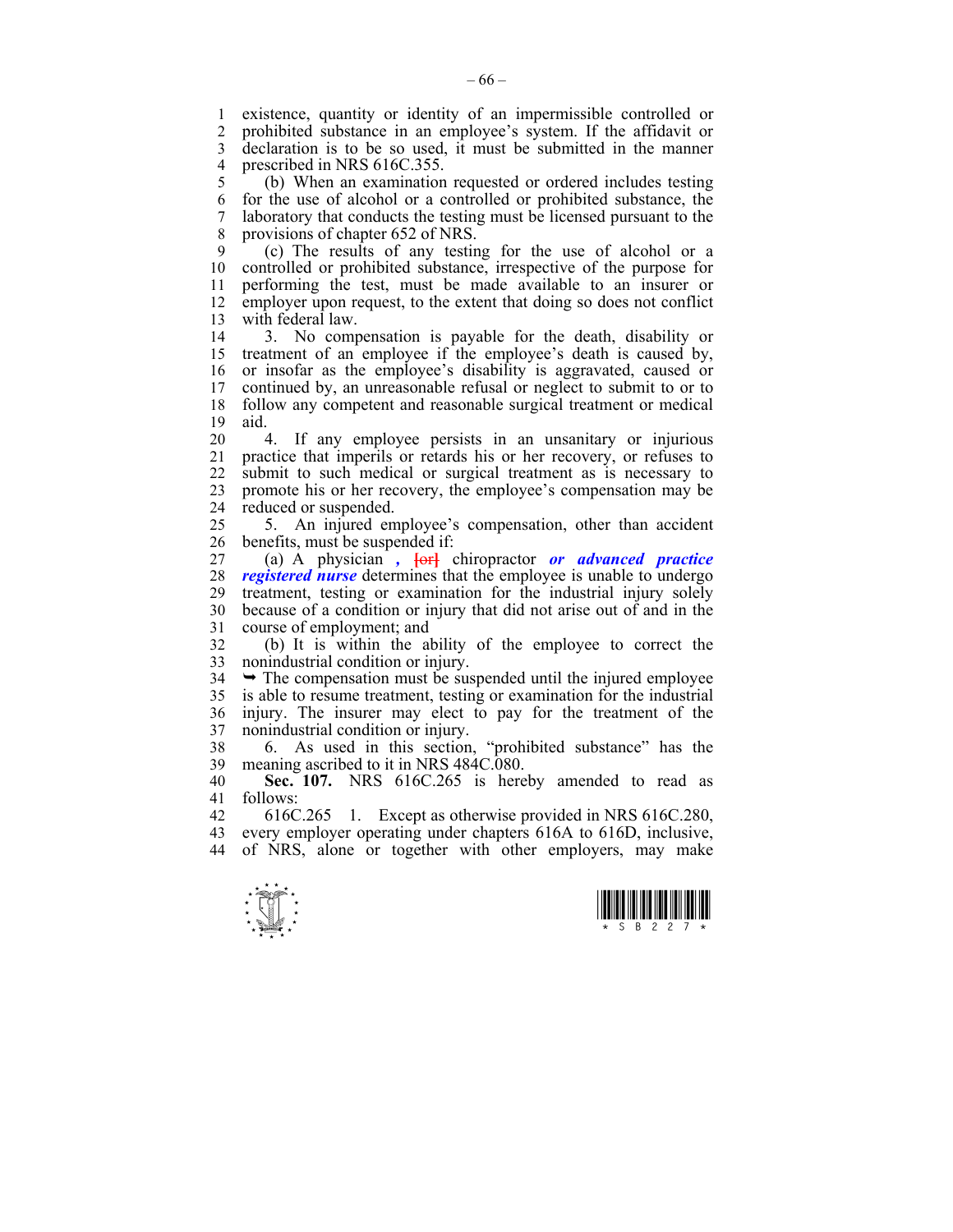1 arrangements to provide accident benefits as defined in those chapters for injured employees.

3 2. Employers electing to make such arrangements shall notify 4 the Administrator of the election and render a detailed statement of 5 the arrangements made, which arrangements do not become 6 effective until approved by the Administrator.

7 3. Every employer who maintains a hospital of any kind for his 8 or her employees, or who contracts for the hospital care of injured 9 employees, shall, on or before January 30 of each year, make a 10 written report to the Administrator for the preceding year, which 11 must contain a statement showing:

12 (a) The total amount of hospital fees collected, showing 13 separately the amount contributed by the employees and the amount 14 contributed by the employers;

15 (b) An itemized account of the expenditures, investments or 16 other disposition of such fees; and<br>17 (c) What balance if any rema

17 (c) What balance, if any, remains.

18 4. Every employer who provides accident benefits pursuant to 19 this section:

20 (a) Shall, in accordance with regulations adopted by the 21 Administrator, make a written report to the Division of that 22 employer's actual and expected annual expenditures for claims and 23 such other information as the Division deems necessary to calculate 24 an estimated or final annual assessment and shall, to the extent that 25 the regulations refer to the responsibility of insurers to make such 26 reports, be deemed to be an insurer.

27 (b) Shall pay the assessments collected pursuant to NRS 28 232.680 and 616A.430.

29 5. The reports required by the provisions of subsections 3 and 4 30 must be verified:

31 (a) If the employer is a natural person, by the employer;

32 (b) If the employer is a partnership, by one of the partners;

33 (c) If the employer is a corporation, by the secretary, president, 34 general manager or other executive officer of the corporation; or

35 (d) If the employer has contracted with a physician *,* **[**or**]** 36 chiropractor *or advanced practice registered nurse* for the hospital 37 care of injured employees, by the physician *,*  $\left\{\text{or} \right\}$  chiropractor  $\frac{\Box}{\Box}$  or advanced practice registered nurse. 38 *advanced practice registered nurse.*

39 6. No employee is required to accept the services of a 40 physician *,* **[**or**]** chiropractor *or advanced practice registered nurse*  41 provided by his or her employer, but may seek professional medical 42 services of the employee's choice as provided in NRS 616C.090. 43 Expenses arising from such medical services must be paid by the 44 employer who has elected to provide benefits, pursuant to the 45 provisions of this section, for the employer's injured employees.



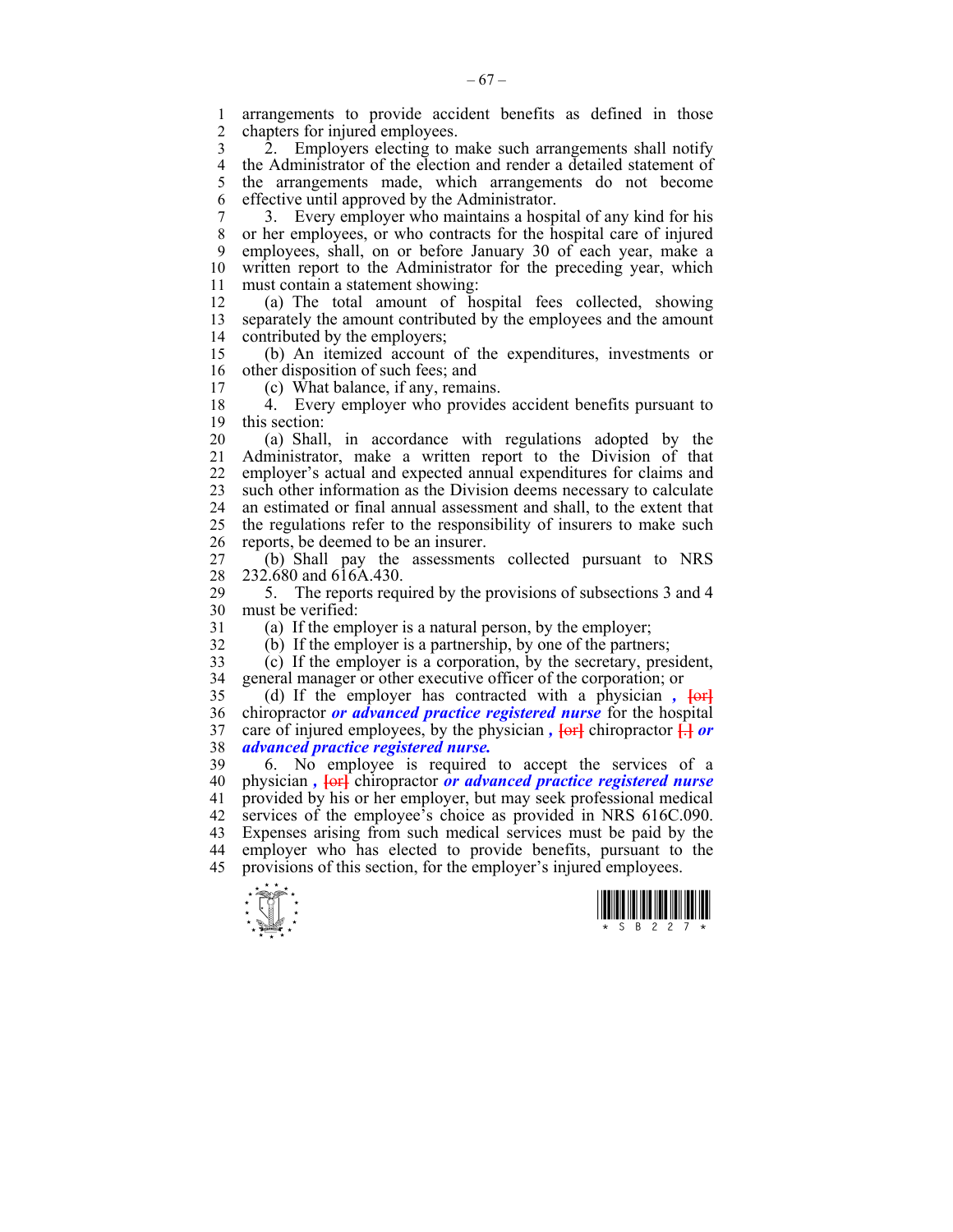1 7. Every employer who fails to notify the Administrator of 2 such election and arrangements or who fails to render the financial such election and arrangements, or who fails to render the financial 3 reports required, is liable for accident benefits as provided by 4 NRS 616C.255.<br>5 **Sec. 108.** 1

5 **Sec. 108.** NRS 616C.270 is hereby amended to read as 6 follows:

7 616C.270 1. Every employer who has elected to provide 8 accident benefits for his or her injured employees shall prepare and 9 submit a written report to the Administrator:

10 (a) Within 6 days after any accident if an injured employee is 11 examined or treated by a physician *,*  $\left\{\text{or} \right\}$  chiropractor  $\left\{\cdot\right\}$  or 12 *advanced practice registered nurse;* and

13 (b) If the injured employee receives additional medical services.

14 2. The Administrator shall review each report to determine 15 whether the employer is furnishing the accident benefits required by 16 chapters 616A to 616D, inclusive, of NRS.

17 3. The content and form of the written reports must be 18 prescribed by the Administrator.

19 **Sec. 109.** NRS 616C.275 is hereby amended to read as 20 follows:

21 616C.275 1. If the Administrator finds that the employer is 22 furnishing the requirements of accident benefits in such a manner 23 that there are reasonable grounds for believing that the health, life or 24 recovery of the employee is being endangered or impaired thereby, 25 or that an employer has failed to provide benefits pursuant to NRS 26 616C.265 for which he or she has made arrangements, the 27 Administrator may, upon application of the employee, or upon the 28 Administrator's own motion, order a change of physicians,  $\overline{\text{for}}$ 29 chiropractors *or advanced practice registered nurses* or of any other 30 requirements of accident benefits.

31 2. If the Administrator orders a change of physicians *,* **[**or**]** 32 chiropractors *or advanced practice registered nurses* or of any other 33 accident benefits, the cost of the change must be borne by the 34 insurer.

35 3. The cause of action of an injured employee against an 36 employer insured by a private carrier must be assigned to the private 37 carrier.

38 **Sec. 110.** NRS 616C.280 is hereby amended to read as 39 follows:

40 616C.280 The Administrator may withdraw his or her approval 41 of an employer's providing accident benefits for his or her 42 employees and require the employer to pay the premium collected 43 pursuant to NRS 616C.255 if the employer intentionally:

44 1. Determines incorrectly that a claimed injury did not arise out 45 of and in the course of the employee's employment;



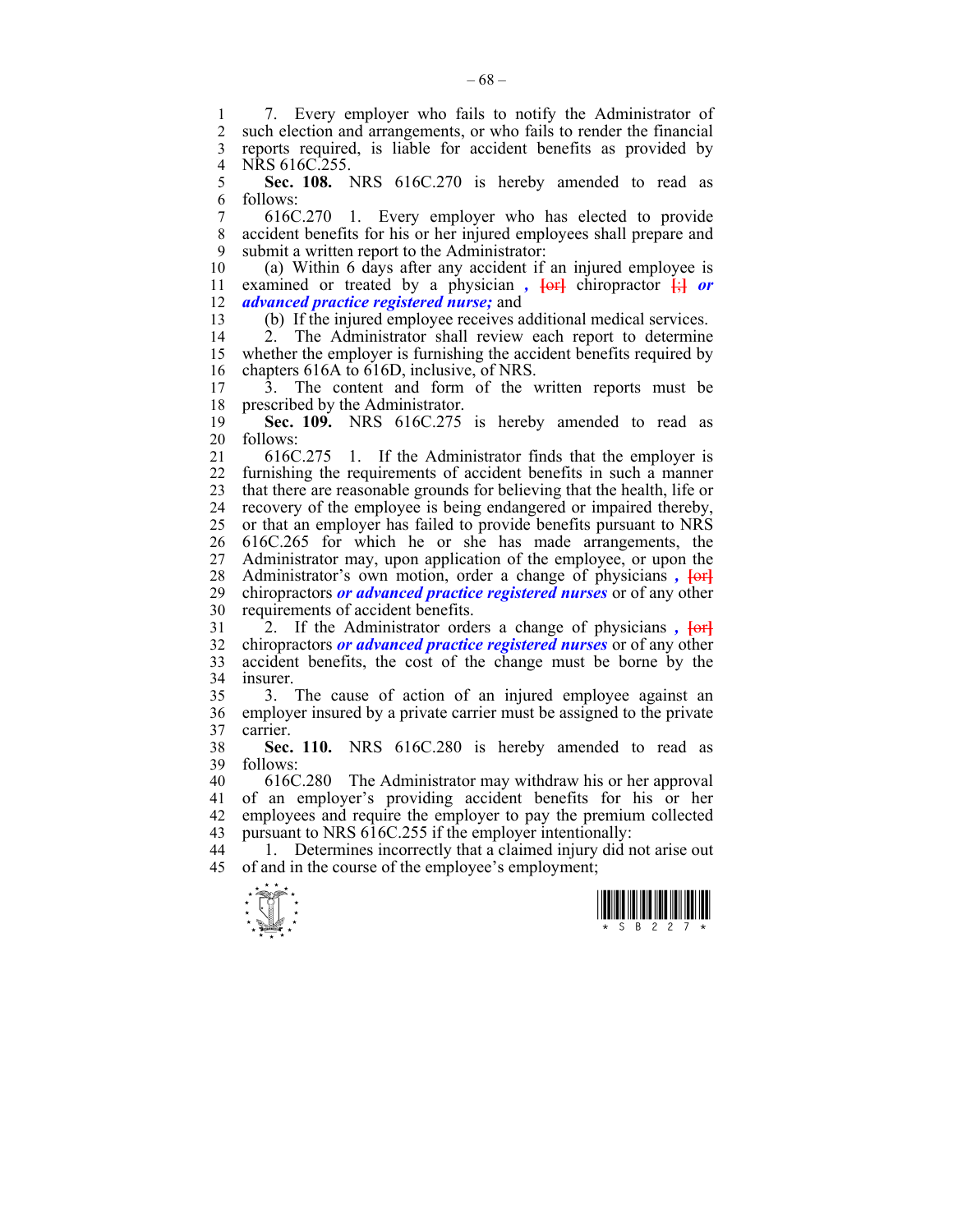2. Fails to advise an injured employee of the employee's rights<br>2. under chapters 616A to 616D inclusive or chapter 617 of NRS: under chapters 616A to 616D, inclusive, or chapter 617 of NRS;

3 3. Impedes the determination of disability or benefits by 4 delaying a needed change of an injured employee's physician,  $\overline{\text{left}}$ <br>5 chiropractor  $\frac{1}{\sqrt{1 + \frac{1}{n}}}$  or advanced practice registered nurse; 5 chiropractor **[**;**]** *or advanced practice registered nurse;*

6 4. Causes an injured employee to file a legal action to recover 7 any compensation or other medical benefits due the employee from 8 the employer;

9 5. Violates any of the Administrator's or the Division's 10 regulations regarding the provision of accident benefits by 11 employers; or

12 6. Discriminates against an employee who claims benefits 13 under chapters 616A to 616D, inclusive, or chapter 617 of NRS.

14 **Sec. 111.** NRS 616C.305 is hereby amended to read as 15 follows:

16 616C.305 1. Except as otherwise provided in subsection 3, 17 any person who is aggrieved by a final determination concerning 18 accident benefits made by an organization for managed care which 19 has contracted with an insurer must, within 14 days of the 20 determination and before requesting a resolution of the dispute 21 pursuant to NRS 616C.345 to 616C.385, inclusive, appeal that 22 determination in accordance with the procedure for resolving 23 complaints established by the organization for managed care.

24 2. The procedure for resolving complaints established by the 25 organization for managed care must be informal and must include, 26 but is not limited to, a review of the appeal by a qualified physician *,*  27 **[**or**]** chiropractor *or advanced practice registered nurse* who did not 28 make or otherwise participate in making the determination.

29 3. If a person appeals a final determination pursuant to a 30 procedure for resolving complaints established by an organization 31 for managed care and the dispute is not resolved within 14 days 32 after it is submitted, the person may request a resolution of the 33 dispute pursuant to NRS 616C.345 to 616C.385, inclusive.

34 **Sec. 112.** NRS 616C.330 is hereby amended to read as 35 follows:

36 616C.330 1. The hearing officer shall:

37 (a) Except as otherwise provided in subsection 2 of NRS 38 616C.315, within 5 days after receiving a request for a hearing, set 39 the hearing for a date and time within 30 days after his or her receipt 40 of the request at a place in Carson City, Nevada, or Las Vegas, 41 Nevada, or upon agreement of one or more of the parties to pay all 42 additional costs directly related to an alternative location, at any 43 other place of convenience to the parties, at the discretion of the 44 hearing officer;



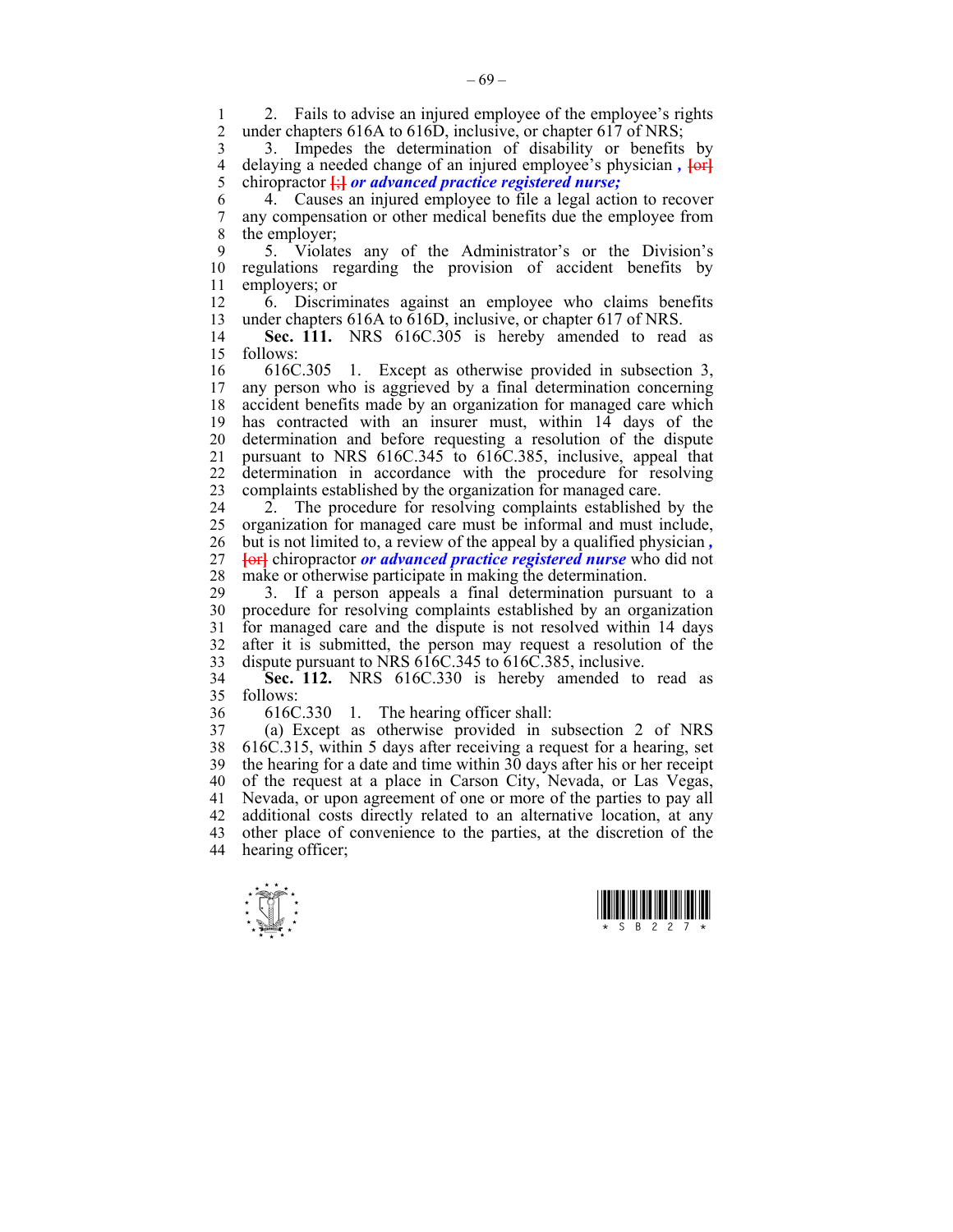1 (b) Give notice by mail or by personal service to all interested parties to the hearing at least  $15$  days before the date and time 3 scheduled; and

4 (c) Conduct hearings expeditiously and informally.<br>5 2. The notice must include a statement that

5 2. The notice must include a statement that the injured 6 employee may be represented by a private attorney or seek 7 assistance and advice from the Nevada Attorney for Injured 8 Workers.

9 3. If necessary to resolve a medical question concerning an 10 injured employee's condition or to determine the necessity of 11 treatment for which authorization for payment has been denied, the 12 hearing officer may order an independent medical examination, 13 which must not involve treatment, and refer the employee to a 14 physician *,* **[**or**]** chiropractor *or advanced practice registered nurse*  15 of his or her choice who has demonstrated special competence to 16 treat the particular medical condition of the employee, whether or 17 not the physician *,* **[**or**]** chiropractor *or advanced practice registered*  18 *nurse* is on the insurer's panel of providers of health care. If the 19 medical question concerns the rating of a permanent disability, the 20 hearing officer may refer the employee to a rating physician *,*  $\overline{\text{6}}$ 21 chiropractor **[**.**]** *or advanced practice registered nurse.* The rating 22 physician *,* **[**or**]** chiropractor *or advanced practice registered nurse*  23 must be selected in rotation from the list of qualified physicians *,*  24 **[**and**]** chiropractors *and advanced practice registered nurses* 25 maintained by the Administrator pursuant to subsection 2 of NRS 26 616C.490, unless the insurer and injured employee otherwise agree 27 to a rating physician,  $\overline{\text{terf}}$  chiropractor  $\overline{\text{H}}$  *or advanced practice* 28 *registered nurse*. The insurer shall pay the costs of any medical examination requested by the hearing officer. examination requested by the hearing officer.

30 4. The hearing officer may consider the opinion of an 31 examining physician *,* **[**or**]** chiropractor **[**,**]** *or advanced practice*  32 *registered nurse,* in addition to the opinion of an authorized treating 33 physician *,* **[**or**]** chiropractor **[**,**]** *or advanced practice registered*  34 *nurse,* in determining the compensation payable to the injured 35 employee.

36 5. If an injured employee has requested payment for the cost of 37 obtaining a second determination of his or her percentage of 38 disability pursuant to NRS 616C.100, the hearing officer shall 39 decide whether the determination of the higher percentage of 40 disability made pursuant to NRS 616C.100 is appropriate and, if so, 41 may order the insurer to pay to the employee an amount equal to the 42 maximum allowable fee established by the Administrator pursuant 43 to NRS 616C.260 for the type of service performed, or the usual fee 44 of that physician *,* **[**or**]** chiropractor *or advanced practice registered*  45 *nurse* for such service, whichever is less.



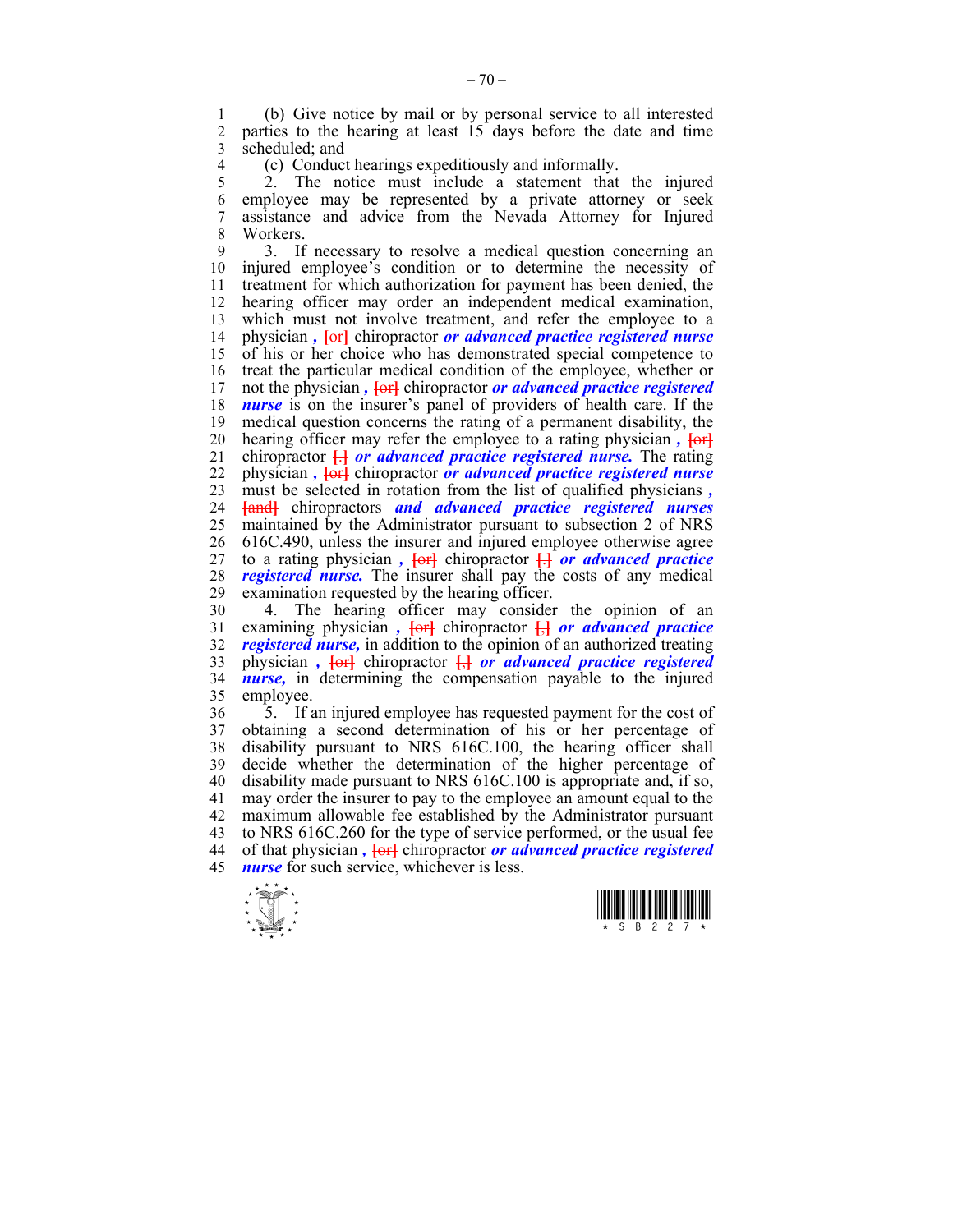1 6. The hearing officer shall order an insurer, organization for managed care or employer who provides accident benefits for 3 injured employees pursuant to NRS 616C.265 to pay to the 4 appropriate person the charges of a provider of health care if the conditions of NRS 616C.138 are satisfied. conditions of NRS 616C.138 are satisfied.

6 7. The hearing officer may allow or forbid the presence of a 7 court reporter and the use of a tape recorder in a hearing.

8 8. The hearing officer shall render his or her decision within 15

9 days after:<br>10 (a) The  $(a)$  The hearing; or

11 (b) The hearing officer receives a copy of the report from the 12 medical examination the hearing officer requested.

13 9. The hearing officer shall render a decision in the most 14 efficient format developed by the Chief of the Hearings Division of 15 the Department of Administration.

16 10. The hearing officer shall give notice of the decision to each 17 party by mail. The hearing officer shall include with the notice of 18 the decision the necessary forms for appealing from the decision.

19 11. Except as otherwise provided in NRS 616C.380, the 20 decision of the hearing officer is not stayed if an appeal from that 21 decision is taken unless an application for a stay is submitted by a 22 party. If such an application is submitted, the decision is 23 automatically stayed until a determination is made on the 24 application. A determination on the application must be made within 25 30 days after the filing of the application. If, after reviewing the 26 application, a stay is not granted by the hearing officer or an appeals 27 officer, the decision must be complied with within 10 days after the 28 refusal to grant a stay.

29 **Sec. 113.** NRS 616C.350 is hereby amended to read as 30 follows:

31 616C.350 1. Any physician *,* **[**or**]** chiropractor *or advanced*  32 *practice registered nurse* who attends an employee within the 33 provisions of chapters 616A to 616D, inclusive, or chapter 617 of 34 NRS in a professional capacity, may be required to testify before an 35 appeals officer. A physician *,* **[**or**]** chiropractor *or advanced practice*  36 *registered nurse* who testifies is entitled to receive the same fees as 37 witnesses in civil cases and, if the appeals officer so orders at his or 38 her own discretion, a fee equal to that authorized for a consultation 39 by the appropriate schedule of fees for physicians *,* **[**or**]** 40 chiropractors **[**.**]** *or advanced practice registered nurses.* These fees 41 must be paid by the insurer.

42 2. Information gained by the attending physician *,* **[**or**]** 43 chiropractor *or advanced practice registered nurse* while in 44 attendance on the injured employee is not a privileged 45 communication if:



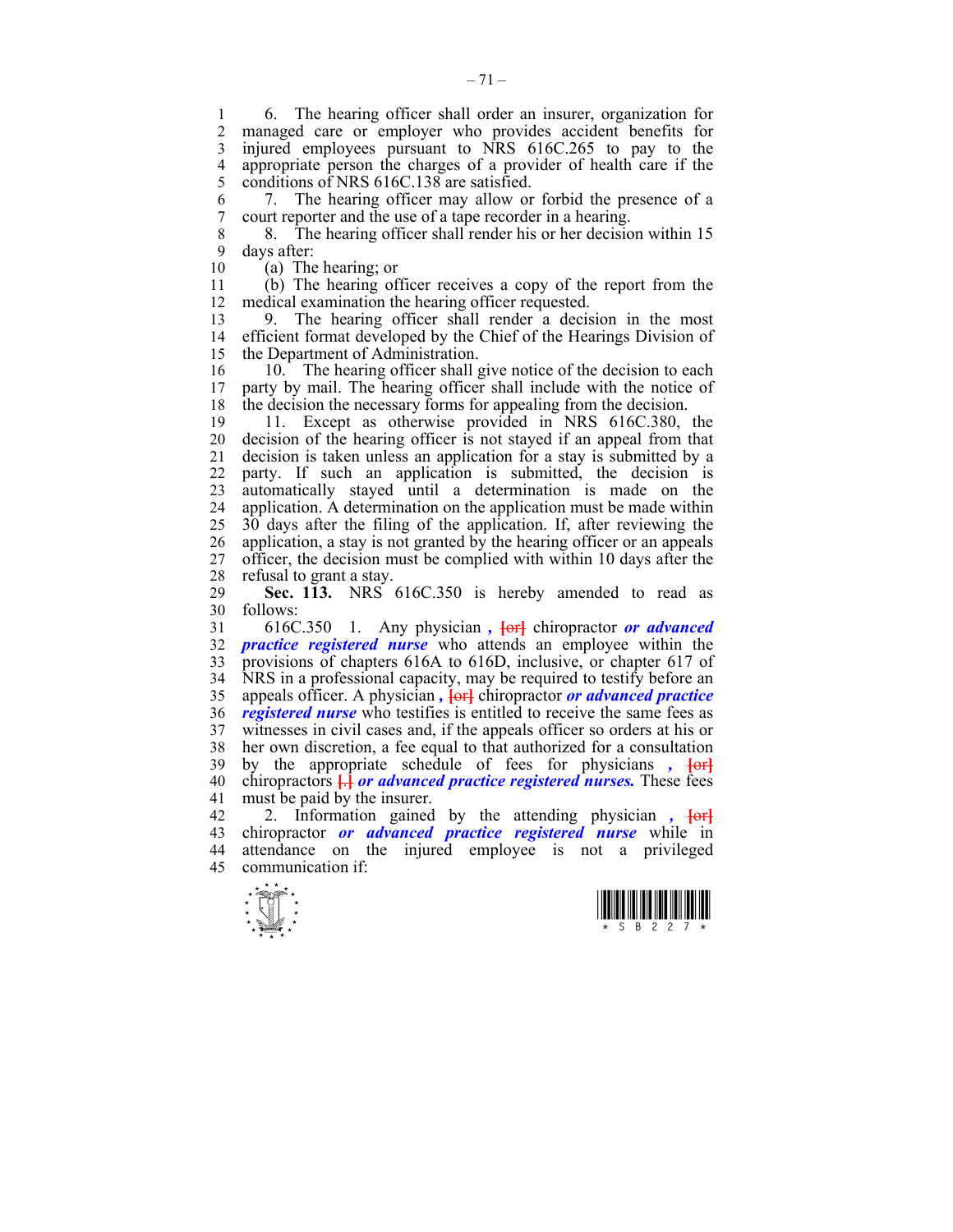1 (a) Required by an appeals officer for a proper understanding of the case and a determination of the rights involved: or 2 the case and a determination of the rights involved; or

3 (b) The information is related to any fraud that has been or is 4 alleged to have been committed in violation of the provisions of this<br>5 chapter or chapter 616A, 616B, 616D or 617 of NRS. chapter or chapter 616A, 616B, 616D or 617 of NRS.

6 **Sec. 114.** NRS 616C.360 is hereby amended to read as 7 follows:

8 616C.360 1. A stenographic or electronic record must be kept 9 of the hearing before the appeals officer and the rules of evidence 10 applicable to contested cases under chapter 233B of NRS apply to 11 the hearing.

12 2. The appeals officer must hear any matter raised before him 13 or her on its merits, including new evidence bearing on the matter.

14 3. If there is a medical question or dispute concerning an 15 injured employee's condition or concerning the necessity of 16 treatment for which authorization for payment has been denied, the 17 appeals officer may:

18 (a) Order an independent medical examination and refer the 19 employee to a physician,  $\frac{1}{\text{erl}}$  chiropractor *or advanced practice* 20 *registered nurse* of his or her choice who has demonstrated special 21 competence to treat the particular medical condition of the 22 employee, whether or not the physician,  $\overline{\text{ter}}$  chiropractor or 23 *advanced practice registered nurse* is on the insurer's panel of 24 providers of health care. If the medical question concerns the rating 25 of a permanent disability, the appeals officer may refer the 26 employee to a rating physician *,* **[**or**]** chiropractor **[**.**]** *or advanced*  27 *practice registered nurse.* The rating physician *,* **[**or**]** chiropractor *or*  28 *advanced practice registered nurse* must be selected in rotation 29 from the list of qualified physicians,  $\frac{1}{2}$  chiropractors *or advanced* 30 *practice registered nurses* maintained by the Administrator 31 pursuant to subsection 2 of NRS 616C.490, unless the insurer and 32 the injured employee otherwise agree to a rating physician *,* **[**or**]** 33 chiropractor **[**.**]** *or advanced practice registered nurse.* The insurer 34 shall pay the costs of any examination requested by the appeals 35 officer.

36 (b) If the medical question or dispute is relevant to an issue 37 involved in the matter before the appeals officer and all parties agree 38 to the submission of the matter to an independent review 39 organization, submit the matter to an independent review 40 organization in accordance with NRS 616C.363 and any regulations 41 adopted by the Commissioner.

42 4. The appeals officer may consider the opinion of an 43 examining physician *,* **[**or**]** chiropractor **[**,**]** *or advanced practice*  44 *registered nurse,* in addition to the opinion of an authorized treating 45 physician *,* **[**or**]** chiropractor **[**,**]** *or advanced practice registered* 



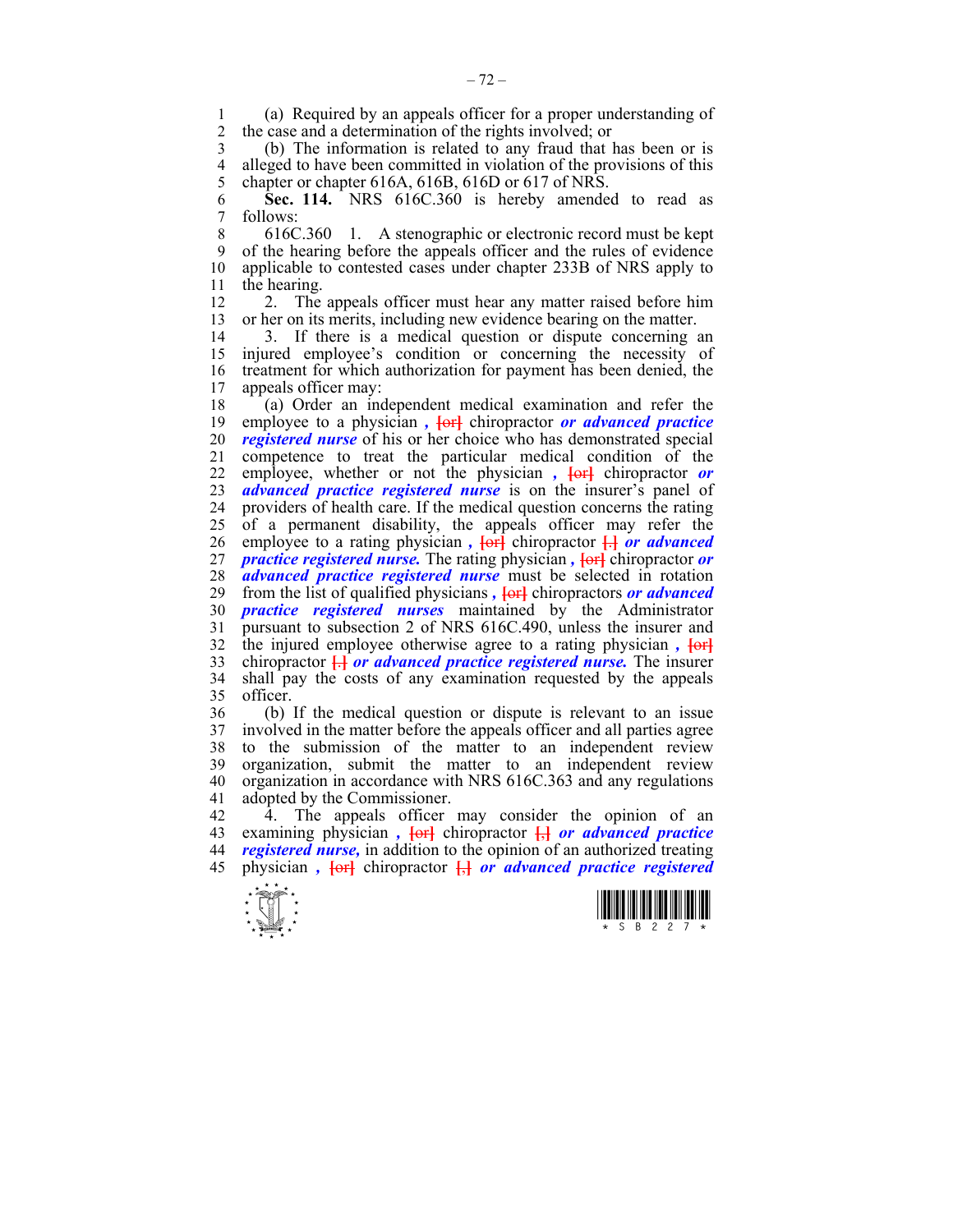1 *nurse,* in determining the compensation payable to the injured employee.

3 5. If an injured employee has requested payment for the cost of 4 obtaining a second determination of his or her percentage of 5 disability pursuant to NRS 616C.100, the appeals officer shall 6 decide whether the determination of the higher percentage of 7 disability made pursuant to NRS 616C.100 is appropriate and, if so, 8 may order the insurer to pay to the employee an amount equal to the 9 maximum allowable fee established by the Administrator pursuant 10 to NRS 616C.260 for the type of service performed, or the usual fee 11 of that physician,  $\frac{1}{\sqrt{c}}$  chiropractor *or advanced practice registered* 12 *nurse* for such service, whichever is less.

13 6. The appeals officer shall order an insurer, organization for 14 managed care or employer who provides accident benefits for 15 injured employees pursuant to NRS 616C.265 to pay to the 16 appropriate person the charges of a provider of health care if the 17 conditions of NRS 616C.138 are satisfied.

18 7. Any party to the appeal or contested case or the appeals 19 officer may order a transcript of the record of the hearing at any 20 time before the seventh day after the hearing. The transcript must be 21 filed within 30 days after the date of the order unless the appeals 22 officer otherwise orders.

23 8. Except as otherwise provided in subsection 9, the appeals 24 officer shall render a decision:

25 (a) If a transcript is ordered within 7 days after the hearing, 26 within 30 days after the transcript is filed; or

27 (b) If a transcript has not been ordered, within 30 days after the 28 date of the hearing.

29 9. The appeals officer shall render a decision on a contested 30 claim submitted pursuant to subsection 2 of NRS 616C.345 within 31 15 days after:

32 (a) The date of the hearing; or

33 (b) If the appeals officer orders an independent medical 34 examination, the date the appeals officer receives the report of the 35 examination,

 $36 \rightarrow$  unless both parties to the contested claim agree to a later date.

37 10. The appeals officer may affirm, modify or reverse any 38 decision made by a hearing officer and issue any necessary and 39 proper order to give effect to his or her decision.

40 **Sec. 115.** NRS 616C.363 is hereby amended to read as 41 follows:

42 616C.363 1. Not later than 5 business days after the date that 43 an independent review organization receives a request for an 44 external review, the independent review organization shall:



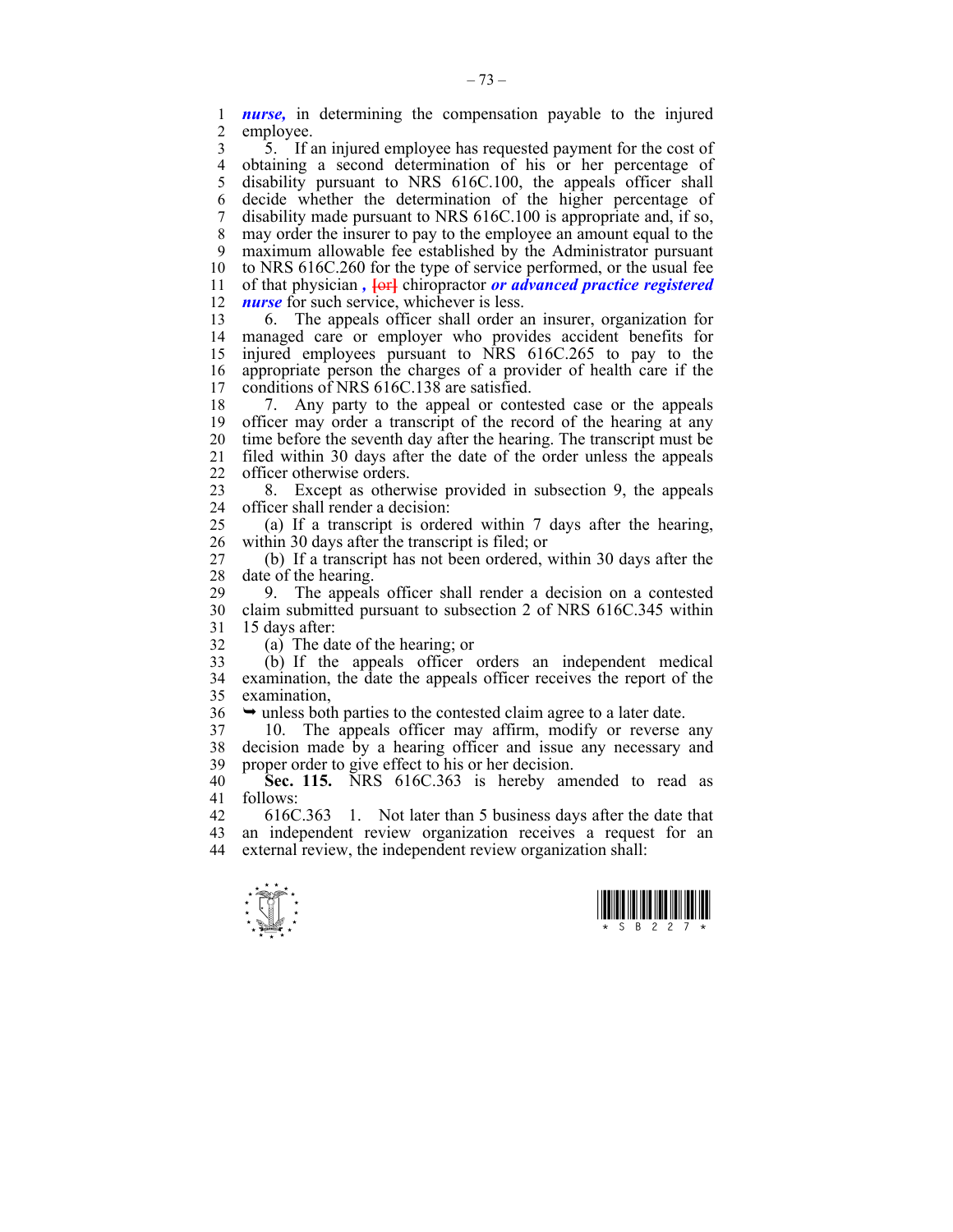1 (a) Review the documents and materials submitted for the external review; and

3 (b) Notify the injured employee, his or her employer and the 4 insurer whether the independent review organization needs any<br>5 additional information to conduct the external review additional information to conduct the external review.

6 2. The independent review organization shall render a decision 7 on the matter not later than 15 business days after the date that it 8 receives all information that is necessary to conduct the external

9 review.<br> $\frac{9}{10}$   $\frac{1}{3}$ 3. In conducting the external review, the independent review 11 organization shall consider, without limitation:

12 (a) The medical records of the insured;

13 (b) Any recommendations of the physician *, chiropractor or*  14 *advanced practice registered nurse* of the insured; and

15 (c) Any other information approved by the Commissioner for 16 consideration by an independent review organization.<br>17 – 4 In its decision the independent review organization.

4. In its decision, the independent review organization shall 18 specify the reasons for its decision. The independent review 19 organization shall submit a copy of its decision to:

20 (a) The injured employee;

- 21 (b) The employer;
- 22 (c) The insurer; and

23 (d) The appeals officer, if any.

24 5. The insurer shall pay the costs of the services provided by 25 the independent review organization.

26 6. The Commissioner may adopt regulations to govern the 27 process of external review and to carry out the provisions of this 28 section. Any regulations adopted pursuant to this section must 29 provide that:

30 (a) All parties must agree to the submission of a matter to an 31 independent review organization before a request for external 32 review may be submitted;

33 (b) A party may not be ordered to submit a matter to an 34 independent review organization; and

35 (c) The findings and decisions of an independent review 36 organization are not binding.

37 **Sec. 116.** NRS 616C.390 is hereby amended to read as 38 follows:

39 616C.390 Except as otherwise provided in NRS 616C.392:

40 1. If an application to reopen a claim to increase or rearrange 41 compensation is made in writing more than 1 year after the date on 42 which the claim was closed, the insurer shall reopen the claim if:

43 (a) A change of circumstances warrants an increase or 44 rearrangement of compensation during the life of the claimant;



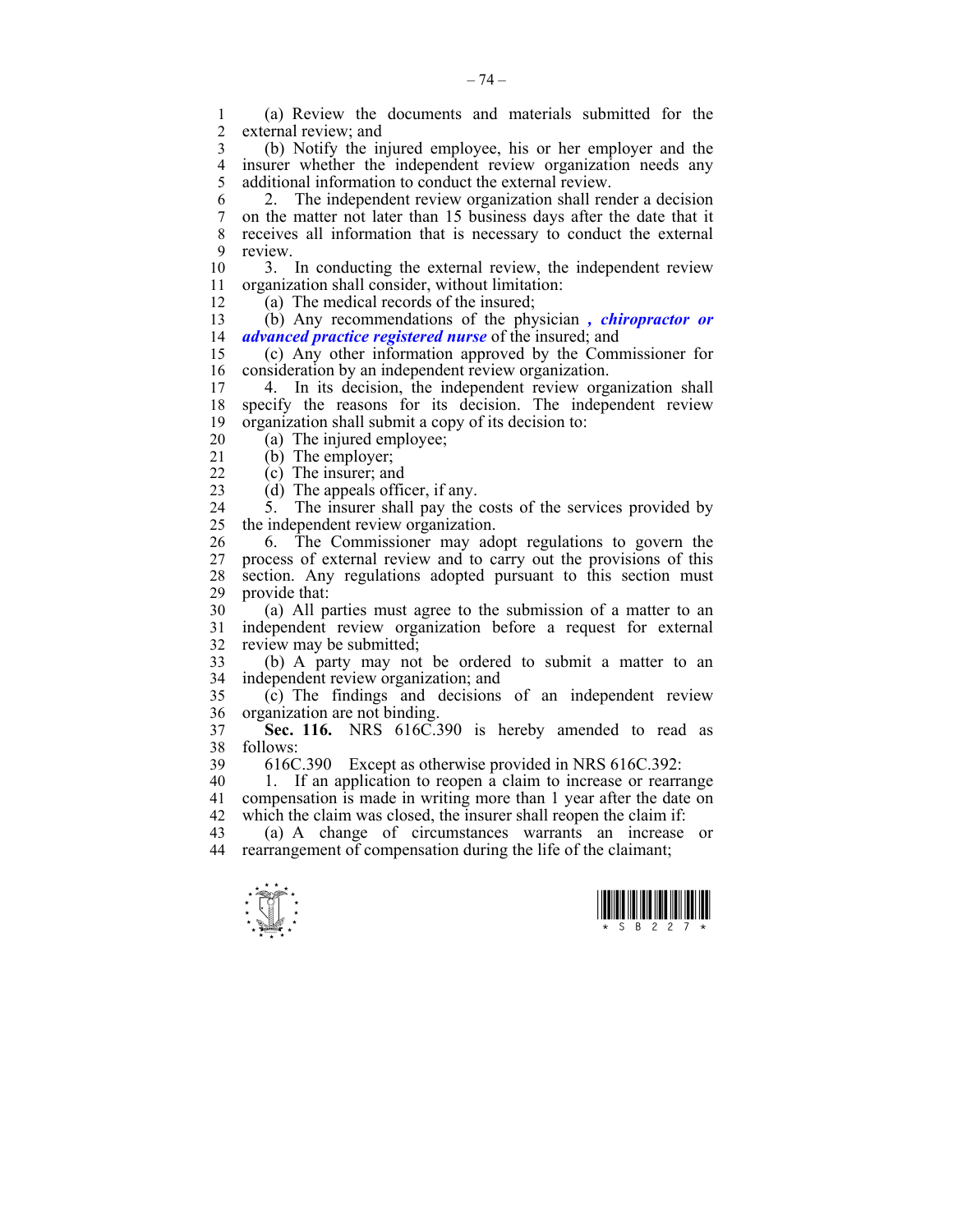1 (b) The primary cause of the change of circumstances is the injury for which the claim was originally made; and

3 (c) The application is accompanied by the certificate of a 4 physician *,* **[**or a**]** chiropractor *or advanced practice registered*  5 *nurse* showing a change of circumstances which would warrant an 6 increase or rearrangement of compensation.

7 2. After a claim has been closed, the insurer, upon receiving an 8 application and for good cause shown, may authorize the reopening 9 of the claim for medical investigation only. The application must be 10 accompanied by a written request for treatment from the physician *,*  11 **[**or**]** chiropractor *or advanced practice registered nurse* treating the 12 claimant, certifying that the treatment is indicated by a change in 13 circumstances and is related to the industrial injury sustained by the 14 claimant.

15 3. If a claimant applies for a claim to be reopened pursuant to 16 subsection 1 or 2 and a final determination denying the reopening is 17 issued, the claimant shall not reapply to reopen the claim until at 18 least 1 year after the date on which the final determination is issued.

19 4. Except as otherwise provided in subsection 5, if an 20 application to reopen a claim is made in writing within 1 year after 21 the date on which the claim was closed, the insurer shall reopen the 22 claim only if:

23 (a) The application is supported by medical evidence 24 demonstrating an objective change in the medical condition of the 25 claimant; and

26 (b) There is clear and convincing evidence that the primary 27 cause of the change of circumstances is the injury for which the 28 claim was originally made.<br>29 5 An application to r

5. An application to reopen a claim must be made in writing 30 within 1 year after the date on which the claim was closed if:

31 (a) The claimant did not meet the minimum duration of 32 incapacity as set forth in NRS 616C.400 as a result of the injury; 33 and

34 (b) The claimant did not receive benefits for a permanent partial 35 disability.

 $36 \rightarrow$  If an application to reopen a claim to increase or rearrange 37 compensation is made pursuant to this subsection, the insurer shall 38 reopen the claim if the requirements set forth in paragraphs (a), (b) 39 and (c) of subsection 1 are met.

 $40$  6. If an employee's claim is reopened pursuant to this section, 41 the employee is not entitled to vocational rehabilitation services or 42 benefits for a temporary total disability if, before the claim was 43 reopened, the employee:<br>44 (a) Retired or

 $\tilde{a}$ ) Retired; or



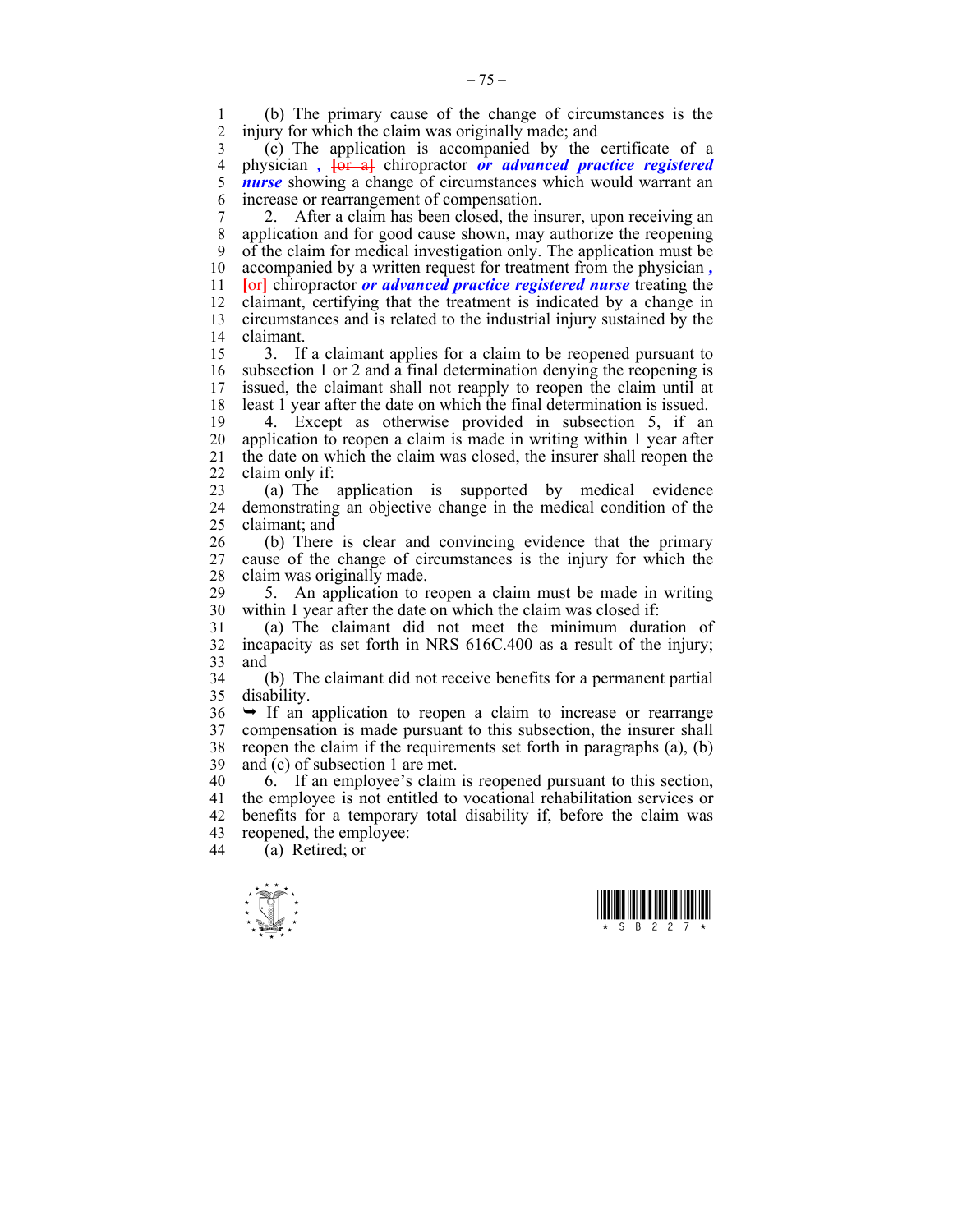1 (b) Otherwise voluntarily removed himself or herself from the workforce.

 $3 \rightarrow$  for reasons unrelated to the injury for which the claim was 4 originally made.<br>5 7. One year

5 7. One year after the date on which the claim was closed, an 6 insurer may dispose of the file of a claim authorized to be reopened 7 pursuant to subsection 5, unless an application to reopen the claim 8 has been filed pursuant to that subsection.

9 8. An increase or rearrangement of compensation is not 10 effective before an application for reopening a claim is made unless 11 good cause is shown. The insurer shall, upon good cause shown, 12 allow the cost of emergency treatment the necessity for which has 13 been certified by a physician,  $\frac{1}{\pi}$  chiropractor  $\frac{1}{\pi}$  or advanced 14 *practice registered nurse.*

15 9. A claim that closes pursuant to subsection 2 of NRS 16 616C.235 and is not appealed or is unsuccessfully appealed pursuant 17 to the provisions of NRS 616C.305 and 616C.315 to 616C.385, 18 inclusive, may not be reopened pursuant to this section.

19 10. The provisions of this section apply to any claim for which 20 an application to reopen the claim or to increase or rearrange 21 compensation is made pursuant to this section, regardless of the date 22 of the injury or accident to the claimant. If a claim is reopened 23 pursuant to this section, the amount of any compensation or benefits 24 provided must be determined in accordance with the provisions of 25 NRS 616C.425.

26 **Sec. 117.** NRS 616C.440 is hereby amended to read as 27 follows:

28 616C.440 1. Except as otherwise provided in this section and 29 NRS 616C.175, every employee in the employ of an employer, 30 within the provisions of chapters 616A to 616D, inclusive, of NRS, 31 who is injured by accident arising out of and in the course of 32 employment, or his or her dependents as defined in chapters 616A 33 to 616D, inclusive, of NRS, is entitled to receive the following 34 compensation for permanent total disability:

35 (a) In cases of total disability adjudged to be permanent, 36 compensation per month of 66 2/3 percent of the average monthly 37 wage.

38 (b) If there is a previous disability, as the loss of one eye, one 39 hand, one foot or any other previous permanent disability, the 40 percentage of disability for a subsequent injury must be determined 41 by computing the percentage of the entire disability and deducting 42 therefrom the percentage of the previous disability as it existed at 43 the time of the subsequent injury, but such a deduction for a 44 previous award for permanent partial disability must be made in a 45 reasonable manner and must not be more than the total amount



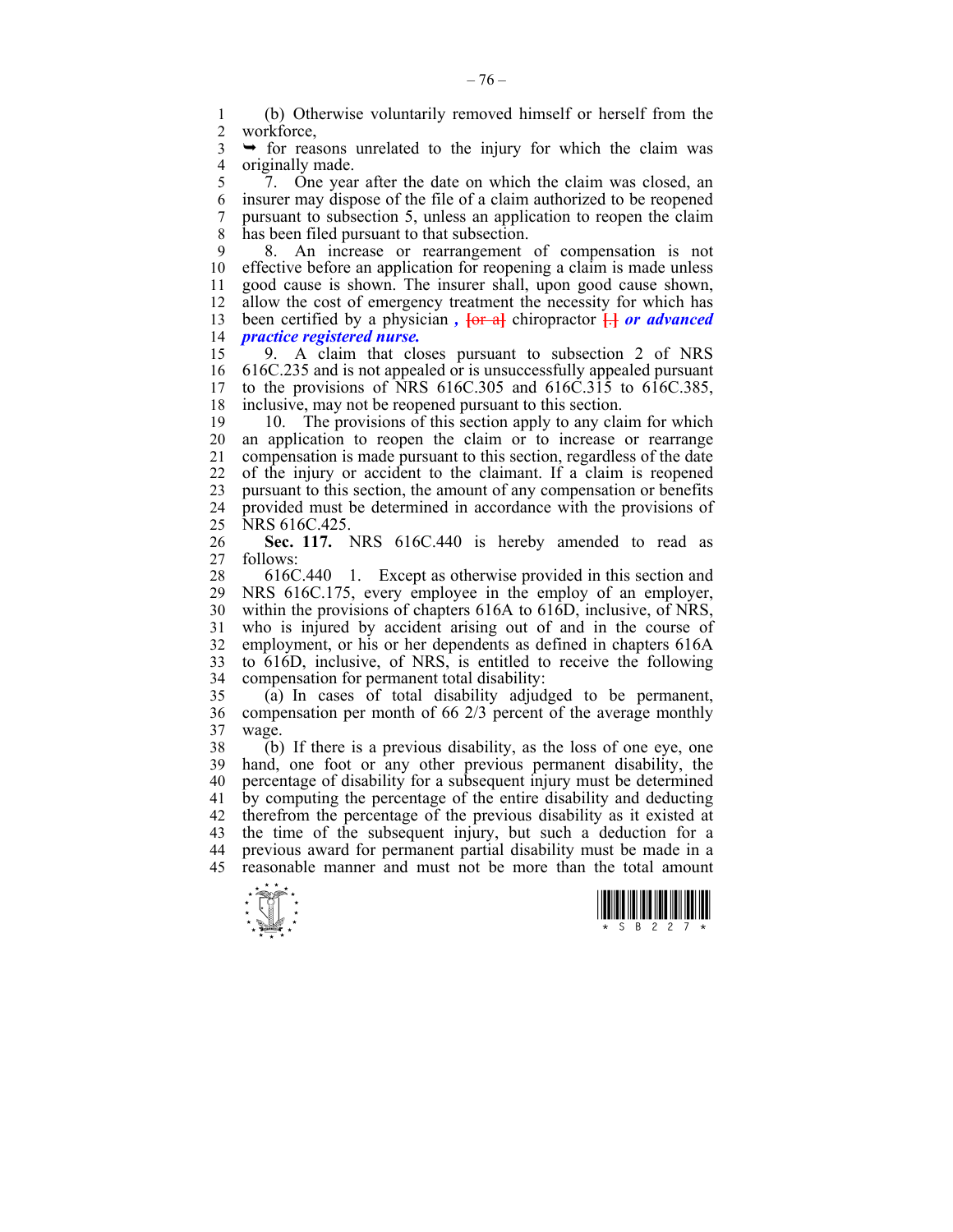1 which was paid for the previous award for permanent partial 2 disability. The total amount of the allowable deduction includes, 3 without limitation, compensation for a permanent partial disability 4 that was deducted from:

5 (1) Any compensation the employee received for a 6 temporary total disability; or

7 (2) Any other compensation received by the employee.

8 (c) If the character of the injury is such as to render the 9 employee so physically helpless as to require the service of a 10 constant attendant, an additional allowance may be made so long as 11 such requirements continue, but the allowance may not be made 12 while the employee is receiving benefits for care in a hospital or 13 facility for intermediate care pursuant to the provisions of 14 NRS 616C.265.

15 2. Except as otherwise provided in NRS 616B.028 and 16 616B.029, an injured employee or his or her dependents are not 17 entitled to accrue or be paid any benefits for a permanent total 18 disability during the time the injured employee is incarcerated. The 19 injured employee or his or her dependents are entitled to receive 20 those benefits when the injured employee is released from 21 incarceration if the injured employee is certified as permanently 22 totally disabled by a physician,  $\frac{1}{\sqrt{c}}$  chiropractor  $\frac{1}{\sqrt{c}}$  or advanced 23 *practice registered nurse.*

24 3. An employee is entitled to receive compensation for a 25 permanent total disability only so long as the permanent total 26 disability continues to exist. The insurer has the burden of proving 27 that the permanent total disability no longer exists.

28 4. If an employee who has received compensation in a lump 29 sum for a permanent partial disability pursuant to NRS 616C.495 is 30 subsequently determined to be permanently and totally disabled, the 31 insurer of the employee's employer shall recover pursuant to this 32 subsection the actual amount of the lump sum paid to the employee 33 for the permanent partial disability. The insurer shall not recover 34 from the employee, whether by deductions or single payment, or a 35 combination of both, more than the actual amount of the lump sum 36 paid to the employee. To recover the actual amount of the lump 37 sum, the insurer shall:

38 (a) Unless the employee submits a request described in 39 paragraph (b), deduct from the compensation for the permanent total 40 disability an amount that is not more than 10 percent of the rate of 41 compensation for a permanent total disability until the actual 42 amount of the lump sum paid to the employee for the permanent 43 partial disability is recovered; or

44 (b) Upon the request of the employee, accept in a single 45 payment from the employee an amount that is equal to the actual



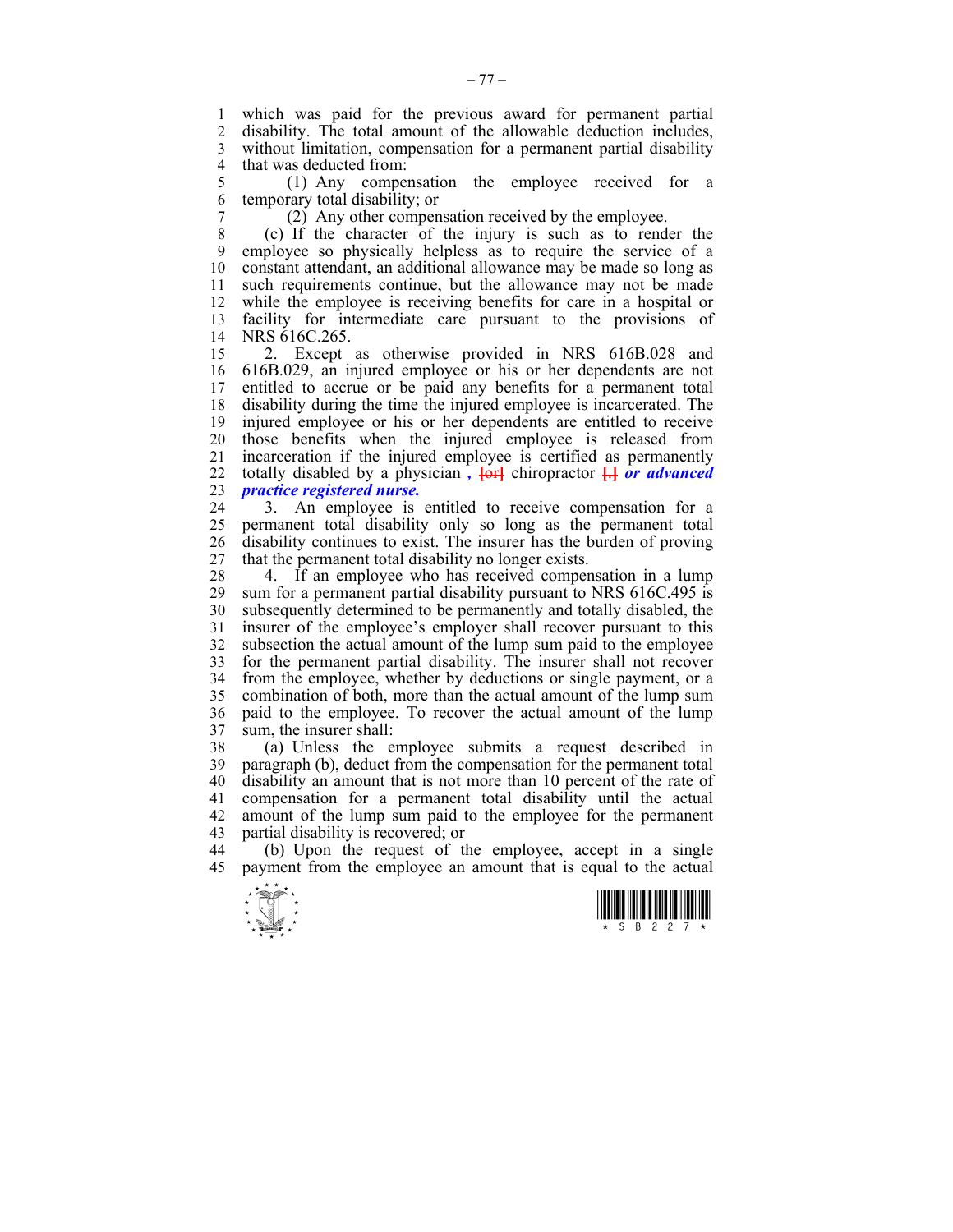1 amount of the lump sum paid to the employee for the permanent 2 partial disability, less the actual amount of all deductions made to 3 date by the insurer from the employee for repayment of the lump 4 sum.<br> $5 \qquad S$ 

5 **Sec. 118.** NRS 616C.475 is hereby amended to read as 6 follows:

7 616C.475 1. Except as otherwise provided in this section, 8 NRS 616C.175 and 616C.390, every employee in the employ of an 9 employer, within the provisions of chapters 616A to 616D, 10 inclusive, of NRS, who is injured by accident arising out of and in 11 the course of employment, or his or her dependents, is entitled to 12 receive for the period of temporary total disability, 66 2/3 percent of 13 the average monthly wage.

14 2. Except as otherwise provided in NRS 616B.028 and 15 616B.029, an injured employee or his or her dependents are not 16 entitled to accrue or be paid any benefits for a temporary total 17 disability during the time the injured employee is incarcerated. The 18 injured employee or his or her dependents are entitled to receive 19 such benefits when the injured employee is released from 20 incarceration if the injured employee is certified as temporarily 21 totally disabled by a physician,  $\{or\}$  chiropractor  $\Box$  *or advanced* 22 *practice registered nurse.*

23 3. If a claim for the period of temporary total disability is 24 allowed, the first payment pursuant to this section must be issued by 25 the insurer within 14 working days after receipt of the initial 26 certification of disability and regularly thereafter.

27 4. Any increase in compensation and benefits effected by the 28 amendment of subsection 1 is not retroactive.

29 5. Payments for a temporary total disability must cease when:

30 (a) A physician *,* **[**or**]** chiropractor *or advanced practice*  31 *registered nurse* determines that the employee is physically capable 32 of any gainful employment for which the employee is suited, after 33 giving consideration to the employee's education, training and 34 experience;

35 (b) The employer offers the employee light-duty employment or 36 employment that is modified according to the limitations or 37 restrictions imposed by a physician *,* **[**or**]** chiropractor *or advanced*  38 *practice registered nurse* pursuant to subsection 7; or

39 (c) Except as otherwise provided in NRS 616B.028 and 40 616B.029, the employee is incarcerated.

41 6. Each insurer may, with each check that it issues to an injured 42 employee for a temporary total disability, include a form approved 43 by the Division for the injured employee to request continued 44 compensation for the temporary total disability.



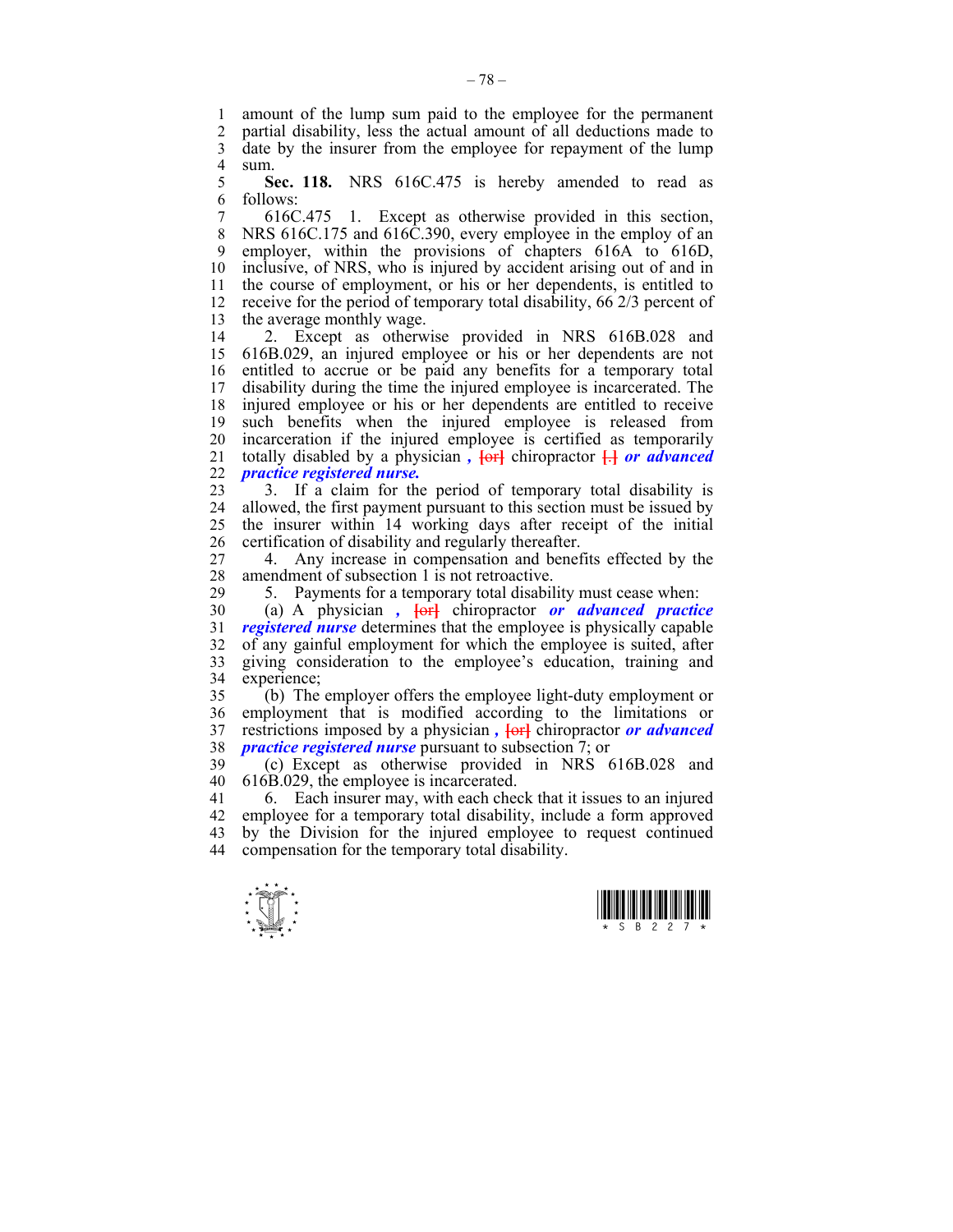1 7. A certification of disability issued by a physician *,*  $\overline{\text{ter}}$ <br>2 chiropractor *or advanced practice registered nurse* must: 2 chiropractor *or advanced practice registered nurse* must:

3 (a) Include the period of disability and a description of any 4 physical limitations or restrictions imposed upon the work of the semployee: employee:

6 (b) Specify whether the limitations or restrictions are permanent 7 or temporary; and

8 (c) Be signed by the treating physician *,* **[**or**]** chiropractor *or*  9 *advanced practice registered nurse* authorized pursuant to NRS 10 616B.527 or appropriately chosen pursuant to subsection 3 or 4 of 11 NRS 616C.090.

12 8. If the certification of disability specifies that the physical 13 limitations or restrictions are temporary, the employer of the 14 employee at the time of the employee's accident may offer 15 temporary, light-duty employment to the employee. If the employer 16 makes such an offer, the employer shall confirm the offer in writing 17 within 10 days after making the offer. The making, acceptance or 18 rejection of an offer of temporary, light-duty employment pursuant 19 to this subsection does not affect the eligibility of the employee to 20 receive vocational rehabilitation services, including compensation, 21 and does not exempt the employer from complying with NRS 22 616C.545 to 616C.575, inclusive, and 616C.590 or the regulations 23 adopted by the Division governing vocational rehabilitation 24 services. Any offer of temporary, light-duty employment made by 25 the employer must specify a position that:

26 (a) Is substantially similar to the employee's position at the time 27 of his or her injury in relation to the location of the employment and 28 the hours the employee is required to work;

29 (b) Provides a gross wage that is:

30 (1) If the position is in the same classification of 31 employment, equal to the gross wage the employee was earning at 32 the time of his or her injury; or

33 (2) If the position is not in the same classification of 34 employment, substantially similar to the gross wage the employee 35 was earning at the time of his or her injury; and

36 (c) Has the same employment benefits as the position of the 37 employee at the time of his or her injury.

38 **Sec. 119.** NRS 616C.490 is hereby amended to read as 39 follows:

40 616C.490 1. Except as otherwise provided in NRS 616C.175, 41 every employee, in the employ of an employer within the provisions 42 of chapters 616A to 616D, inclusive, of NRS, who is injured by an 43 accident arising out of and in the course of employment is entitled to 44 receive the compensation provided for permanent partial disability.



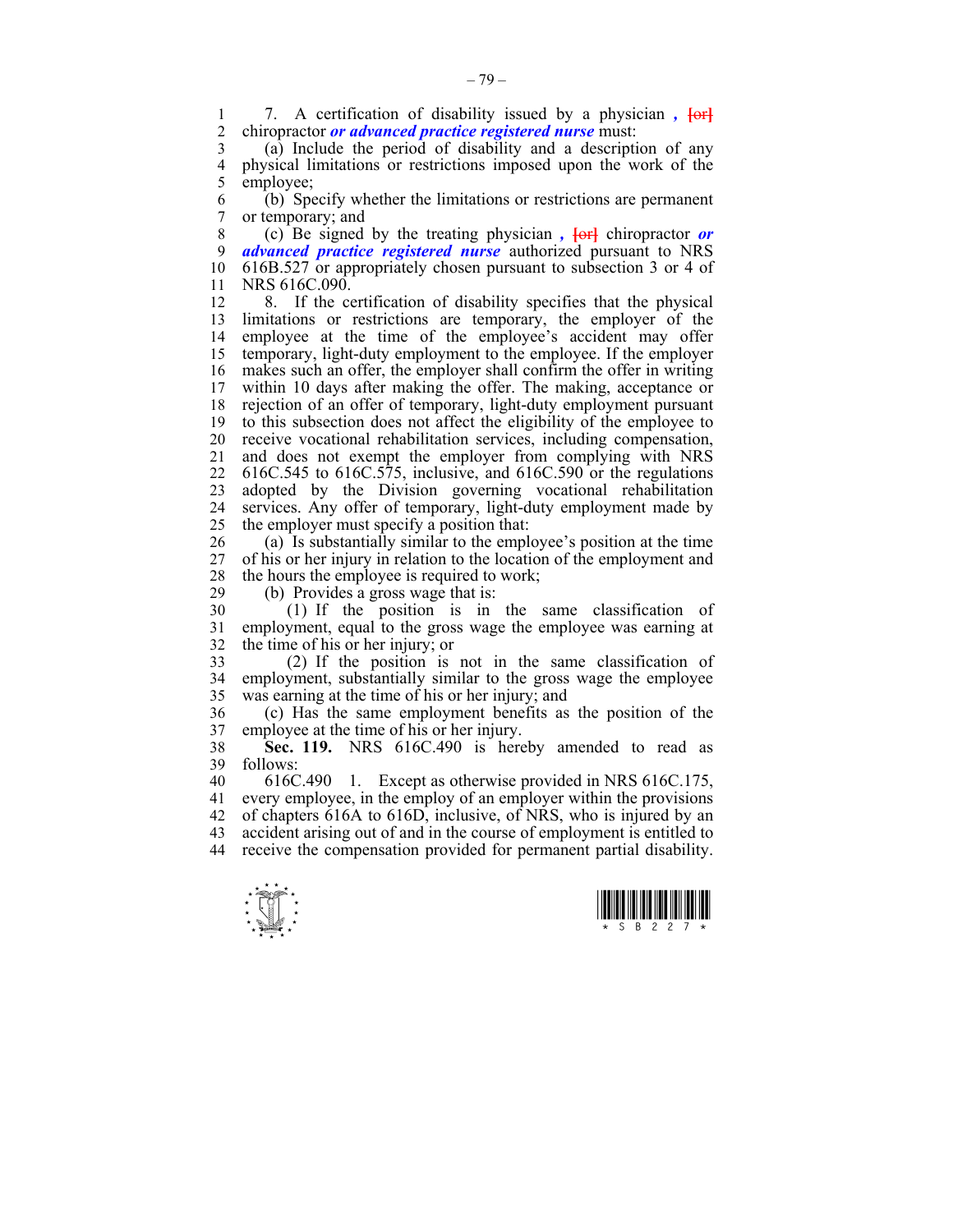1 As used in this section, "disability" and "impairment of the whole<br>2 nerson" are equivalent terms person" are equivalent terms.

3 2. Within 30 days after receiving from a physician *,* **[**or**]** 4 chiropractor *or advanced practice registered nurse* a report 5 indicating that the injured employee may have suffered a permanent 6 disability and is stable and ratable, the insurer shall schedule an 7 appointment with the rating physician *,* **[**or**]** chiropractor *or*  8 *advanced practice registered nurse* selected pursuant to this 9 subsection to determine the extent of the employee's disability. 10 Unless the insurer and the injured employee otherwise agree to a 11 rating physician *,* **[**or**]** chiropractor **[**:**]** *or advanced practice*  12 *registered nurse:*

13 (a) The insurer shall select the rating physician *,* **[**or**]** 14 chiropractor *or advanced practice registered nurse* from the list of 15 qualified rating physicians *,* **[**and**]** chiropractors *and advanced*  16 *practice registered nurses* designated by the Administrator, to 17 determine the percentage of disability in accordance with the 18 American Medical Association's Guides to the Evaluation of 19 Permanent Impairment as adopted and supplemented by the 20 Division pursuant to NRS 616C.110.

21 (b) Rating physicians *,* **[**and**]** chiropractors *and advanced*  22 *practice registered nurses* must be selected in rotation from the list 23 of qualified physicians *,* **[**and**]** chiropractors *and advanced practice*  24 *registered nurses* designated by the Administrator, according to 25 their area of specialization and the order in which their names 26 appear on the list unless the next physician,  $\frac{1}{\pi}$  chiropractor *or* 27 *advanced practice registered nurse* is currently an employee of the 28 insurer making the selection, in which case the insurer must select 29 the physician *,* **[**or**]** chiropractor *or advanced practice registered*  30 *nurse* who is next on the list and who is not currently an employee 31 of the insurer.

32 3. If an insurer contacts the treating physician *,* **[**or**]** 33 chiropractor *or advanced practice registered nurse* to determine 34 whether an injured employee has suffered a permanent disability, 35 the insurer shall deliver to the treating physician *,* **[**or**]** chiropractor 36 *or advanced practice registered nurse* that portion or a summary of 37 that portion of the American Medical Association's Guides to the 38 Evaluation of Permanent Impairment as adopted by the Division 39 pursuant to NRS 616C.110 that is relevant to the type of injury 40 incurred by the employee.

41 4. At the request of the insurer, the injured employee shall, 42 before an evaluation by a rating physician *,* **[**or**]** chiropractor *or*  43 *advanced practice registered nurse* is performed, notify the insurer  $44$  of



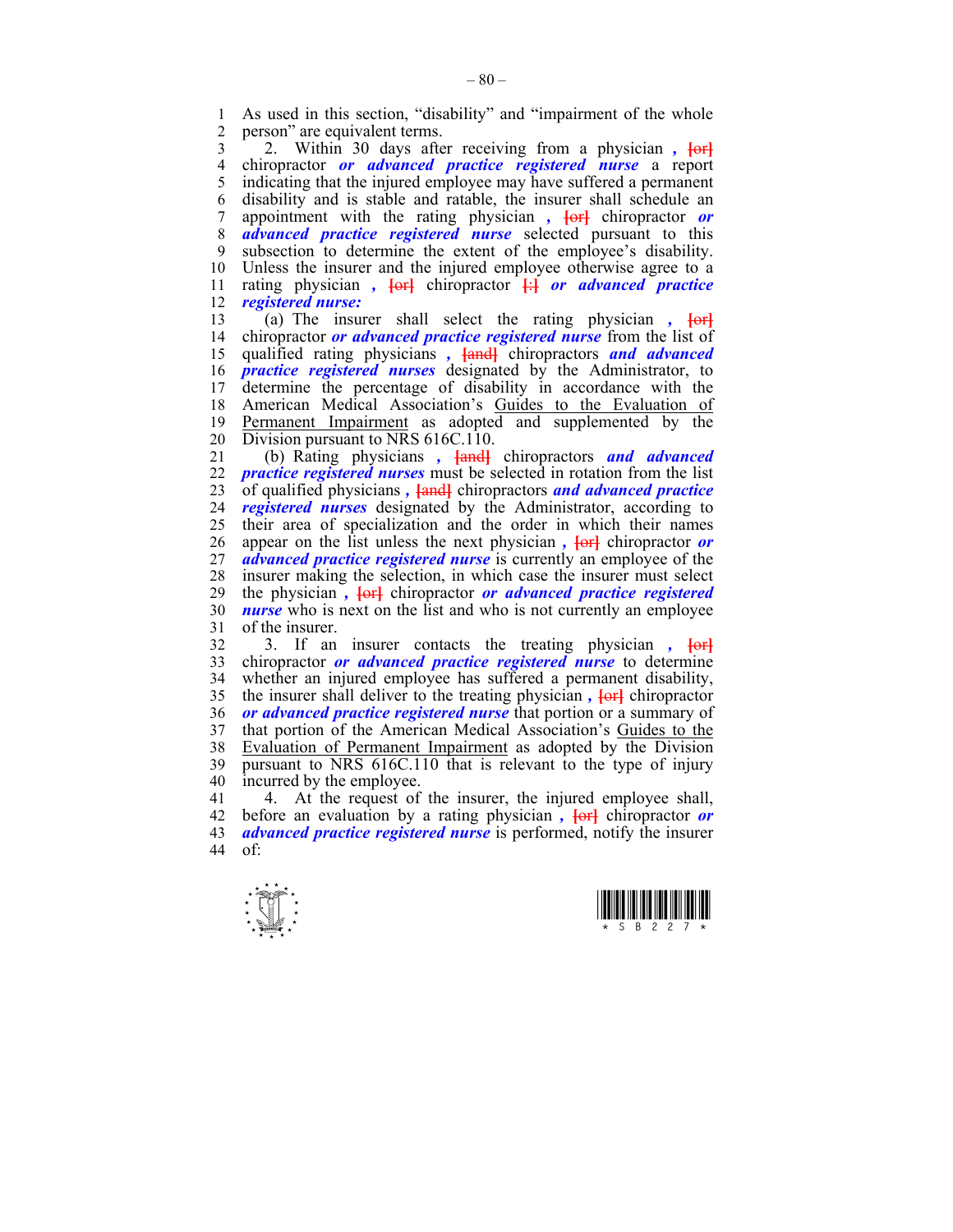1 (a) Any previous evaluations performed to determine the extent 2 of any of the employee's disabilities; and

3 (b) Any previous injury, disease or condition sustained by the 4 employee which is relevant to the evaluation performed pursuant to this section. this section.

 $6 \rightarrow$  The notice must be on a form approved by the Administrator and 7 provided to the injured employee by the insurer at the time of the 8 insurer's request.

9 5. Unless the regulations adopted pursuant to NRS 616C.110 10 provide otherwise, a rating evaluation must include an evaluation of 11 the loss of motion, sensation and strength of an injured employee 12 if the injury is of a type that might have caused such a loss. Except 13 in the case of claims accepted pursuant to NRS 616C.180, no factors 14 other than the degree of physical impairment of the whole person 15 may be considered in calculating the entitlement to compensation 16 for a permanent partial disability.

17 6. The rating physician, **{or}** chiropractor *or advanced practice* 18 *registered nurse* shall provide the insurer with his or her evaluation 19 of the injured employee. After receiving the evaluation, the insurer 20 shall, within 14 days, provide the employee with a copy of the 21 evaluation and notify the employee:

22 (a) Of the compensation to which the employee is entitled 23 pursuant to this section; or

24 (b) That the employee is not entitled to benefits for permanent 25 partial disability.

26 7. Each 1 percent of impairment of the whole person must be 27 compensated by a monthly payment:

28 (a) Of 0.5 percent of the claimant's average monthly wage for injuries sustained before July 1, 1981: injuries sustained before July 1, 1981;

30 (b) Of 0.6 percent of the claimant's average monthly wage for 31 injuries sustained on or after July 1, 1981, and before June 18, 1993;

32 (c) Of 0.54 percent of the claimant's average monthly wage for 33 injuries sustained on or after June 18, 1993, and before January 1, 34 2000; and

35 (d) Of 0.6 percent of the claimant's average monthly wage for 36 injuries sustained on or after January 1, 2000.

 $37 \rightarrow$  Compensation must commence on the date of the injury or the 38 day following the termination of temporary disability compensation, 39 if any, whichever is later, and must continue on a monthly basis for 40 5 years or until the claimant is 70 years of age, whichever is later.

41 8. Compensation benefits may be paid annually to claimants 42 who will be receiving less than \$100 a month.

43 9. Where there is a previous disability, as the loss of one eye, 44 one hand, one foot, or any other previous permanent disability, the 45 percentage of disability for a subsequent injury must be determined

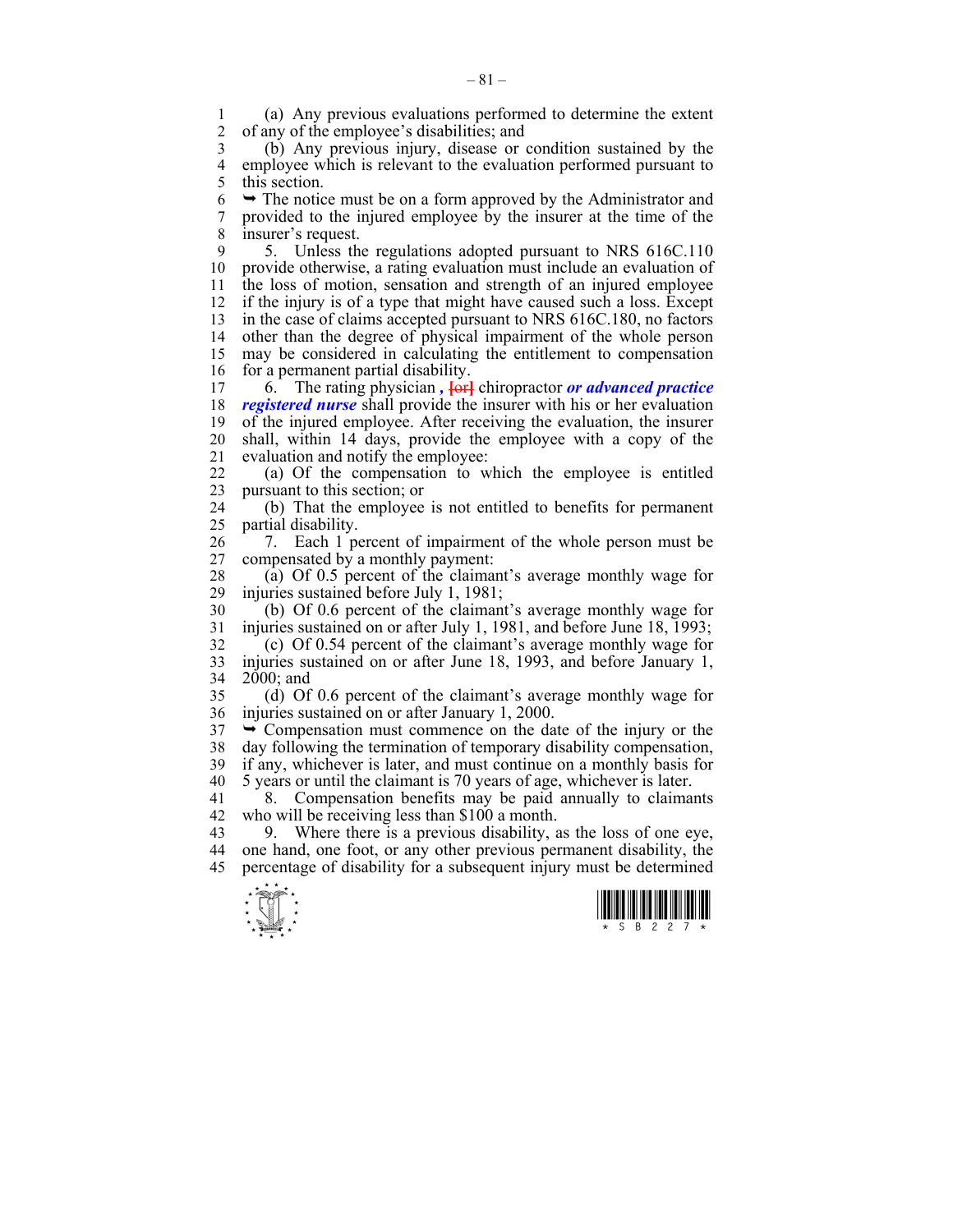1 by computing the percentage of the entire disability and deducting<br>2 therefrom the percentage of the previous disability as it existed at 2 therefrom the percentage of the previous disability as it existed at 3 the time of the subsequent injury.

4 10. The Division may adopt schedules for rating permanent 5 disabilities resulting from injuries sustained before July 1, 1973, and 6 reasonable regulations to carry out the provisions of this section.

7 11. The increase in compensation and benefits effected by the 8 amendment of this section is not retroactive for accidents which 9 occurred before July 1, 1973.

10 12. This section does not entitle any person to double payments 11 for the death of an employee and a continuation of payments for a 12 permanent partial disability, or to a greater sum in the aggregate 13 than if the injury had been fatal.

14 **Sec. 120.** NRS 616C.500 is hereby amended to read as 15 follows:

16 616C.500 1. Except as otherwise provided in subsection 2 17 and NRS 616C.175, every employee in the employ of an employer, 18 within the provisions of chapters 616A to 616D, inclusive, of NRS, 19 who is injured by accident arising out of and in the course of 20 employment, is entitled to receive for a temporary partial disability 21 the difference between the wage earned after the injury and the 22 compensation which the injured person would be entitled to receive 23 if temporarily totally disabled when the wage is less than the 24 compensation, but for a period not to exceed 24 months during the 25 period of disability.

26 2. Except as otherwise provided in NRS 616B.028 and 27 616B.029, an injured employee or his or her dependents are not 28 entitled to accrue or be paid any benefits for a temporary partial 29 disability during the time the employee is incarcerated. The injured 30 employee or his or her dependents are entitled to receive such 31 benefits if the injured employee is released from incarceration 32 during the period of disability specified in subsection 1 and the 33 injured employee is certified as temporarily partially disabled by a 34 physician *,* **[**or**]** chiropractor **[**.**]** *or advanced practice registered*  35 *nurse.*

36 **Sec. 121.** NRS 616C.545 is hereby amended to read as 37 follows:

38 616C.545 If an employee does not return to work for 28 39 consecutive calendar days as a result of an injury arising out of and 40 in the course of his or her employment or an occupational disease, 41 the insurer shall contact the treating physician *,* **[**or**]** chiropractor *or*  42 *advanced practice registered nurse* to determine whether:

43 1. There are physical limitations on the injured employee's 44 ability to work; and

45 2. The limitations, if any, are permanent or temporary.



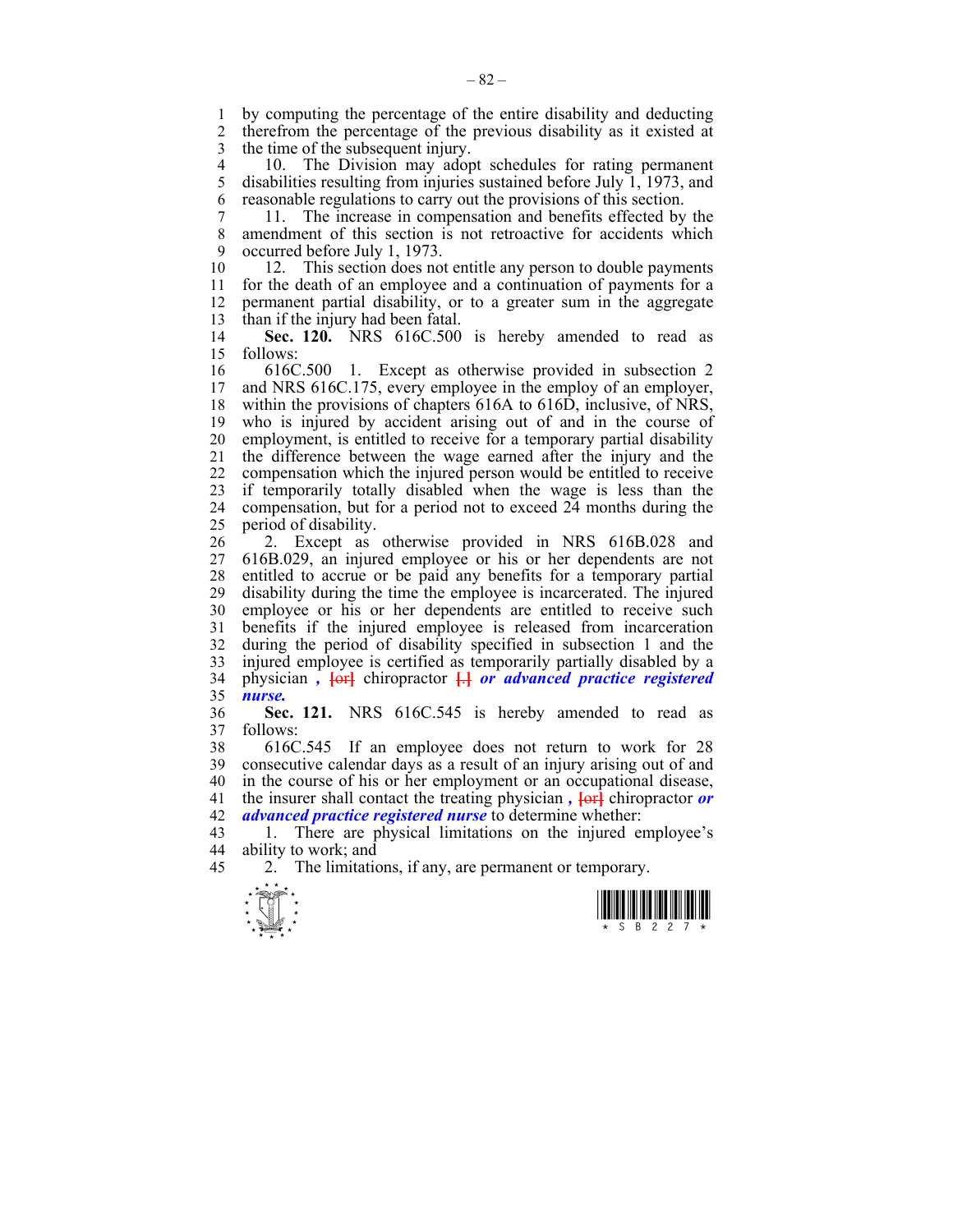1 **Sec. 122.** NRS 616C.550 is hereby amended to read as 2 follows: follows: 3 616C.550 1. If benefits for a temporary total disability will 4 be paid to an injured employee for more than  $\overline{90}$  days, the insurer or the injured employee may request a vocational rehabilitation the injured employee may request a vocational rehabilitation 6 counselor to prepare a written assessment of the injured employee's 7 ability or potential to return to: 8 (a) The position the employee held at the time that he or she was 9 injured; or 10 (b) Any other gainful employment. 11 2. Before completing the written assessment, the counselor 12 shall: 13 (a) Contact the injured employee and: 14 (1) Identify the injured employee's educational background, 15 work experience and career interests; and 16 (2) Determine whether the injured employee has any existing narketable skills marketable skills. 18 (b) Contact the injured employee's treating physician *,* **[**or**]** 19 chiropractor *or advanced practice registered nurse* and determine: 20 (1) Whether the employee has any temporary or permanent 21 physical limitations; 22 (2) The estimated duration of the limitations; 23 (3) Whether there is a plan for continued medical treatment; 24 and 25 (4) When the employee may return to the position that the 26 employee held at the time of his or her injury or to any other 27 position. The treating physician *,* **[or**] chiropractor *or advanced* 28 *practice registered nurse* shall determine whether an employee may 29 return to the position that the employee held at the time of his or her 30 injury. 31 3. Except as otherwise provided in NRS 616C.542 and 32 616C.547, a vocational rehabilitation counselor shall prepare a 33 written assessment not more than 30 days after receiving a request 34 for a written assessment pursuant to subsection 1. The written 35 assessment must contain a determination as to whether the employee 36 is eligible for vocational rehabilitation services pursuant to NRS 37 616C.590. If the insurer, with the assistance of the counselor, 38 determines that the employee is eligible for vocational rehabilitation 39 services, a plan for a program of vocational rehabilitation must be 40 completed pursuant to NRS 616C.555. 41 4. The Division may, by regulation, require a written 42 assessment to include additional information.<br>43 5. If an insurer determines that a writter 43 5. If an insurer determines that a written assessment requested<br>44 pursuant to subsection 1 is impractical because of the expected pursuant to subsection 1 is impractical because of the expected



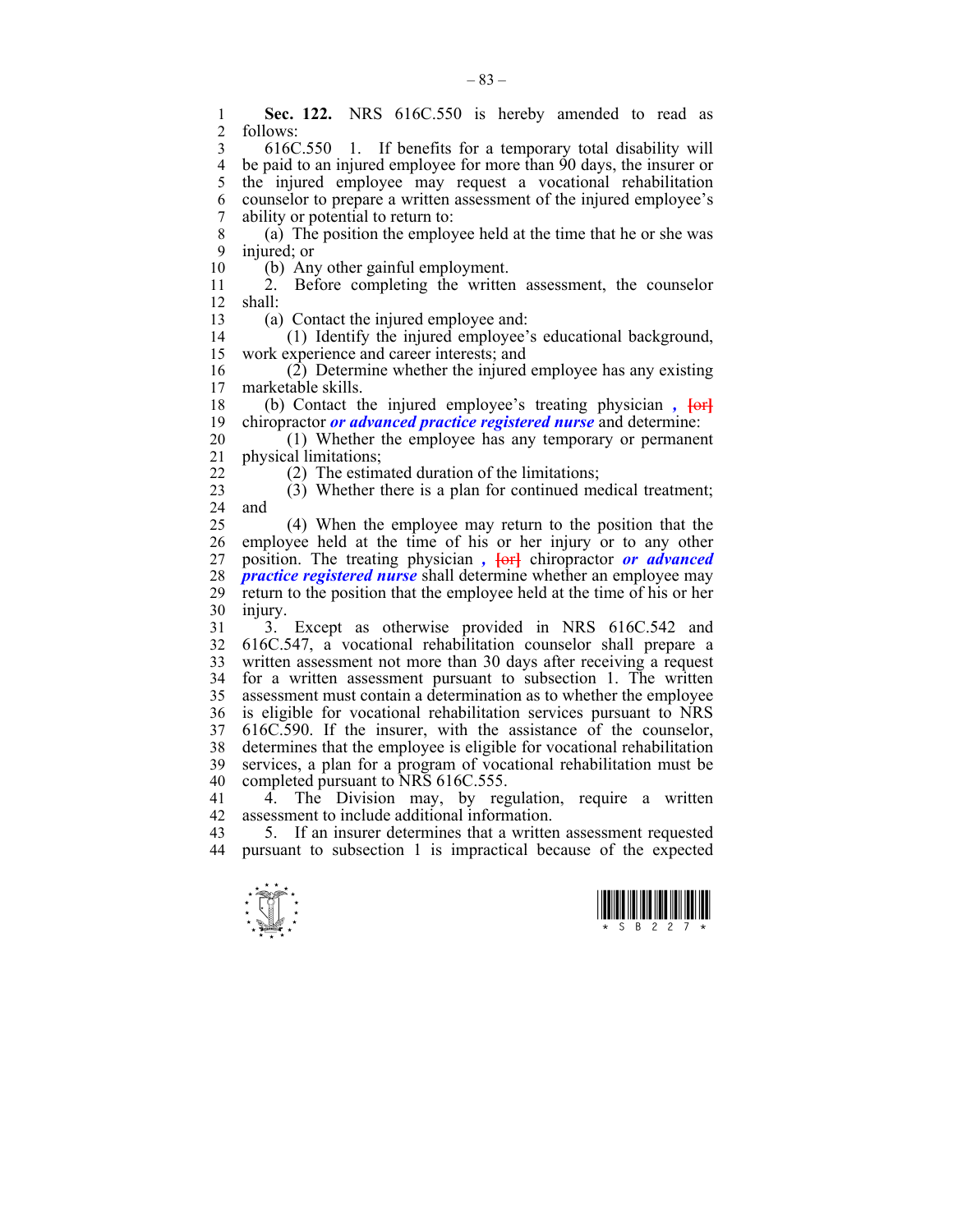1 duration of the injured employee's total temporary disability, the insurer shall insurer shall:

3 (a) Complete a written report which specifies the insurer's 4 reasons for the decision; and<br>5 (b) Review the claim at  $\frac{1}{2}$ 

(b) Review the claim at least once every 60 days.

6 6. The insurer shall deliver a copy of the written assessment or 7 the report completed pursuant to subsection 5 to the injured 8 employee, his or her employer, the treating physician **for** 9 chiropractor *or advanced practice registered nurse* and the injured 10 employee's attorney or representative, if applicable.

11  $\overline{7}$ . For the purposes of this section, "existing marketable skills" 12 include, but are not limited to:

13 (a) Completion of:

14 (1) A program at a trade school;

15 (2) A program which resulted in an associate's degree; or 16 (3) A course of study for certification,

 $17 \rightarrow$  if the program or course of study provided the skills and training 18 necessary for the injured employee to be gainfully employed on a 19 reasonably continuous basis in an occupation that is reasonably 20 available in this State.

21 (b) Completion of a 2-year or 4-year program at a college or 22 university which resulted in a degree.

23 (c) Completion of any portion of a program for a graduate's 24 degree at a college or university.

25 (d) Skills acquired in previous employment, including those 26 acquired during an apprenticeship or a program for on-the-job 27 training.

 $28 \rightarrow$  The skills set forth in paragraphs (a) to (d), inclusive, must have 29 been acquired within the preceding 7 years and be compatible with 30 the physical limitations of the injured employee to be considered 31 existing marketable skills.

32 8. Each written assessment of an injured employee must be 33 signed by a certified vocational rehabilitation counselor.

34 **Sec. 123.** NRS 616C.555 is hereby amended to read as 35 follows:

36 616C.555 1. A vocational rehabilitation counselor shall 37 develop a plan for a program of vocational rehabilitation for each injured employee who is eligible for vocational rehabilitation 39 services pursuant to NRS 616C.590. The counselor shall work with 40 the insurer and the injured employee to develop a program that is 41 compatible with the injured employee's age, sex and physical 42 condition.

43 2. If the counselor determines in a written assessment 44 requested pursuant to NRS 616C.550 that the injured employee has 45 existing marketable skills, the plan must consist of job placement



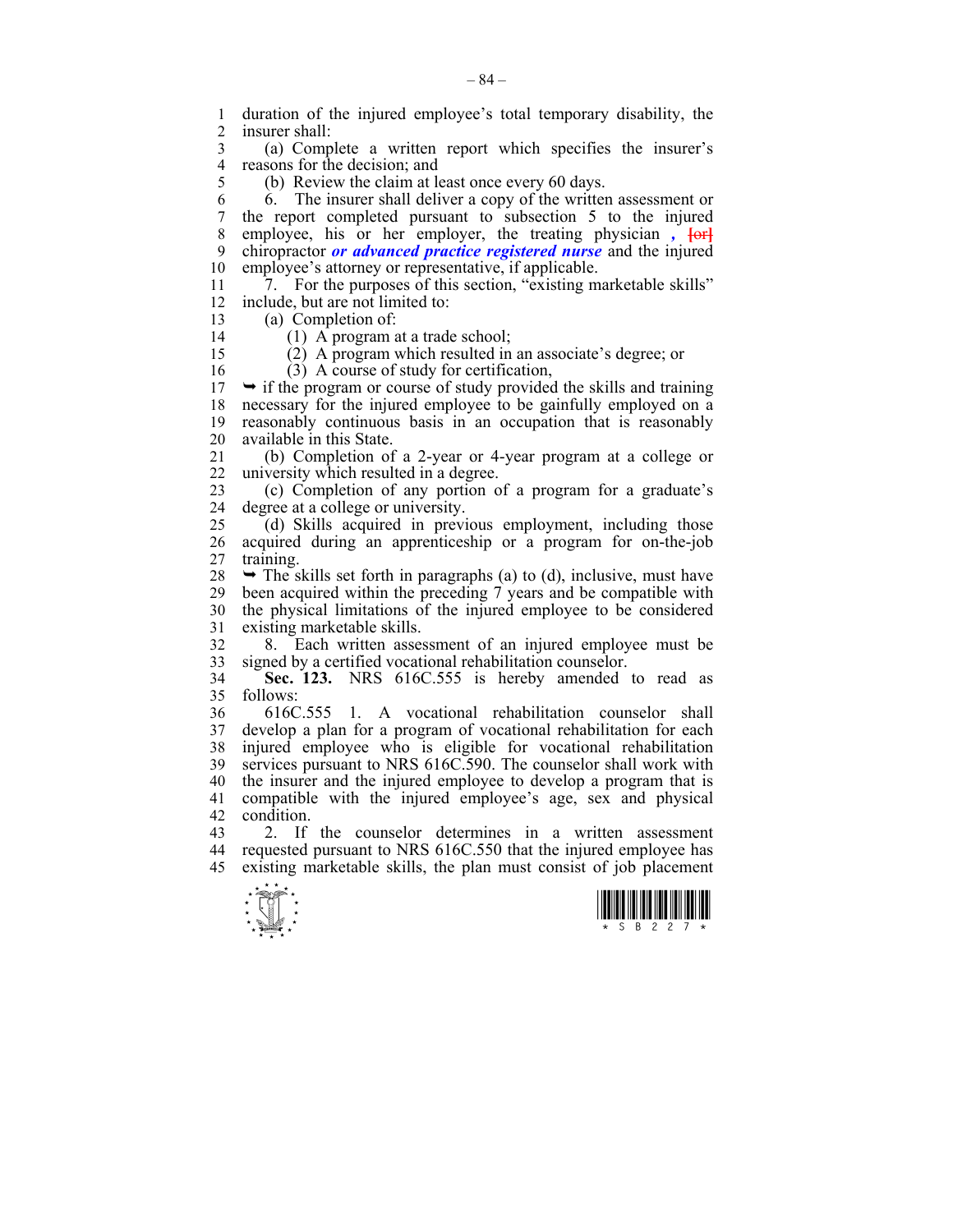1 assistance only. When practicable, the goal of job placement 2 assistance must be to aid the employee in finding a position which 3 pays a gross wage that is equal to or greater than 80 percent of the 4 gross wage that the employee was earning at the time of his or her 5 injury. An injured employee must not receive job placement 6 assistance for more than 6 months after the date on which the 7 injured employee was notified that he or she is eligible only for job 8 placement assistance because:

9 (a) The injured employee was physically capable of returning to 10 work; or

11 (b) It was determined that the injured employee had existing 12 marketable skills.

13 3. If the counselor determines in a written assessment 14 requested pursuant to NRS 616C.550 that the injured employee does 15 not have existing marketable skills, the plan must consist of a 16 program which trains or educates the injured employee and provides 17 job placement assistance. Except as otherwise provided in NRS 18 616C.560, such a program must not exceed:

19 (a) If the injured employee has incurred a permanent disability 20 as a result of which permanent restrictions on the ability of the 21 injured employee to work have been imposed but no permanent 22 physical impairment rating has been issued, or a permanent 23 disability with a permanent physical impairment of 1 percent or 24 more but less than 6 percent, 9 months.

25 (b) If the injured employee has incurred a permanent physical 26 impairment of 6 percent or more, but less than 11 percent, 1 year.

27 (c) If the injured employee has incurred a permanent physical 28 impairment of 11 percent or more, 18 months.

 $29 \rightarrow$  The percentage of the injured employee's permanent physical 30 impairment must be determined pursuant to NRS 616C.490.

31 4. A plan for a program of vocational rehabilitation must 32 comply with the requirements set forth in NRS 616C.585.

33 5. A plan created pursuant to subsection 2 or 3 must assist the 34 employee in finding a job or train or educate the employee and 35 assist the employee in finding a job that is a part of an employer's 36 regular business operations and from which the employee will gain 37 skills that would generally be transferable to a job with another 38 employer.

39 6. A program of vocational rehabilitation must not commence 40 before the treating physician *,* **[**or**]** chiropractor **[**,**]** *or advanced*  41 *practice registered nurse,* or an examining physician *,* **[**or**]** 42 chiropractor *or advanced practice registered nurse* determines that 43 the injured employee is capable of safely participating in the 44 program.



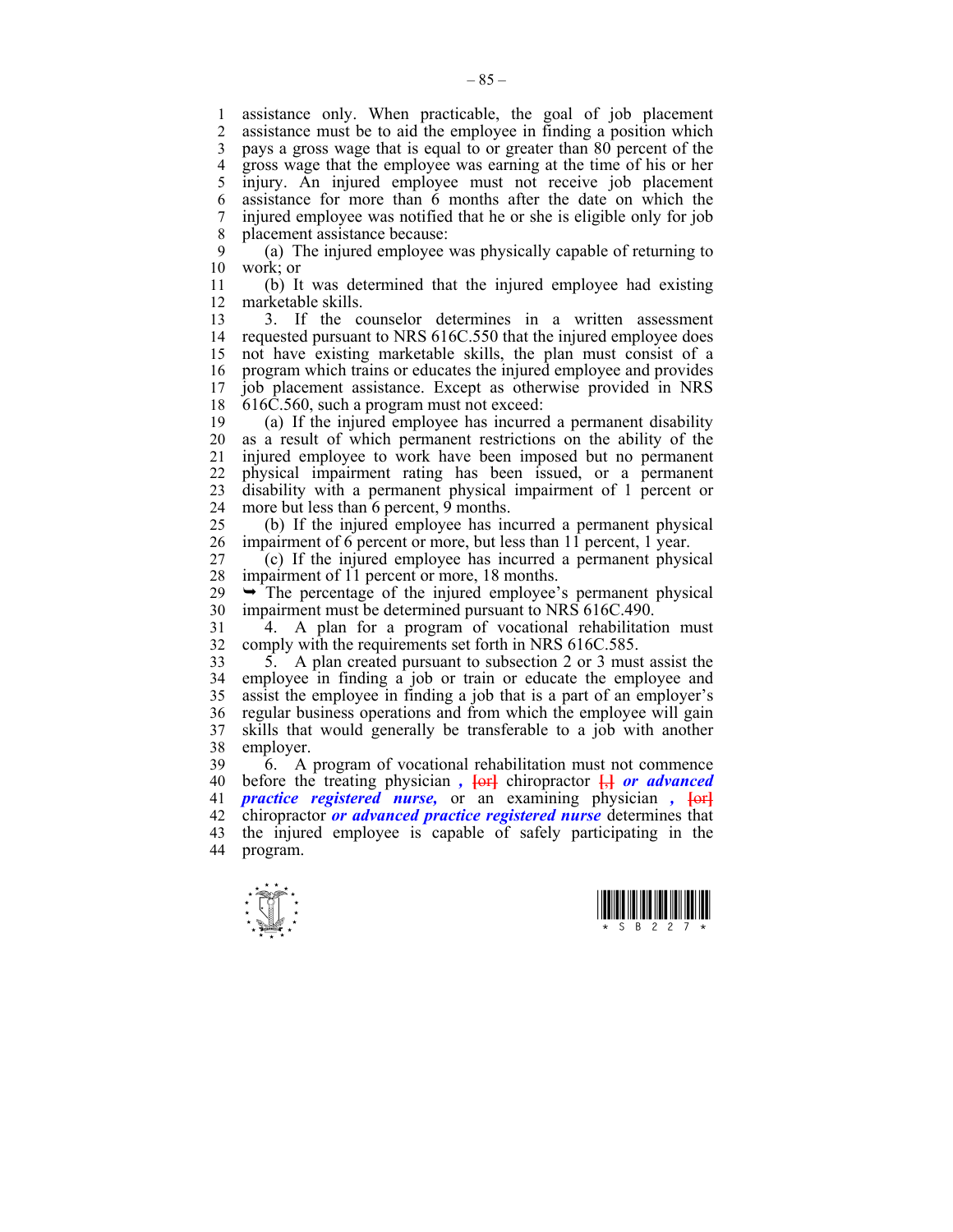1 7. If, based upon the opinion of a treating or an examining<br>2 physician,  $\frac{1}{2}$  chiropractor  $\frac{1}{2}$  or advanced practice registered 2 physician *,* **[**or**]** chiropractor **[**,**]** *or advanced practice registered*  3 *nurse,* the counselor determines that an injured employee is not 4 eligible for vocational rehabilitation services, the counselor shall 5 provide a copy of the opinion to the injured employee, the injured 6 employee's employer and the insurer.

7 8. A plan for a program of vocational rehabilitation must be 8 signed by a certified vocational rehabilitation counselor.

9 9. If an initial program of vocational rehabilitation pursuant to 10 this section is unsuccessful, an injured employee may submit a 11 written request for the development of a second program of 12 vocational rehabilitation which relates to the same injury. An insurer 13 shall authorize a second program for an injured employee upon 14 good cause shown.

15 10. If a second program of vocational rehabilitation pursuant to 16 subsection 9 is unsuccessful, an injured employee may submit a 17 written request for the development of a third program of vocational 18 rehabilitation which relates to the same injury. The insurer, with the 19 approval of the employer who was the injured employee's employer 20 at the time of his or her injury, may authorize a third program for the 21 injured employee. If such an employer has terminated operations, 22 the employer's approval is not required for authorization of a third 23 program. An insurer's determination to authorize or deny a third 24 program of vocational rehabilitation may not be appealed.

25 11. The Division shall adopt regulations to carry out the 26 provisions of this section. The regulations must specify the contents 27 of a plan for a program of vocational rehabilitation.

28 **Sec. 124.** NRS 616C.560 is hereby amended to read as  $29$  follows: follows:

30 616C.560 1. A program for vocational rehabilitation 31 developed pursuant to subsection 3 of NRS 616C.555 may be 32 extended:

33 (a) Without condition or limitation, by the insurer at the 34 insurer's sole discretion; or

35 (b) In accordance with this section if:

36 (1) The injured employee makes a written request to extend 37 the program not later than 30 days after the program has been 38 completed; and

39 (2) There are exceptional circumstances which make it 40 unlikely that the injured employee will obtain suitable gainful 41 employment as a result of vocational rehabilitation which is limited 42 to the period for which the injured employee is eligible.

 $43 \rightarrow An$  insurer's determination to grant or deny an extension pursuant 44 to paragraph (a) may not be appealed.



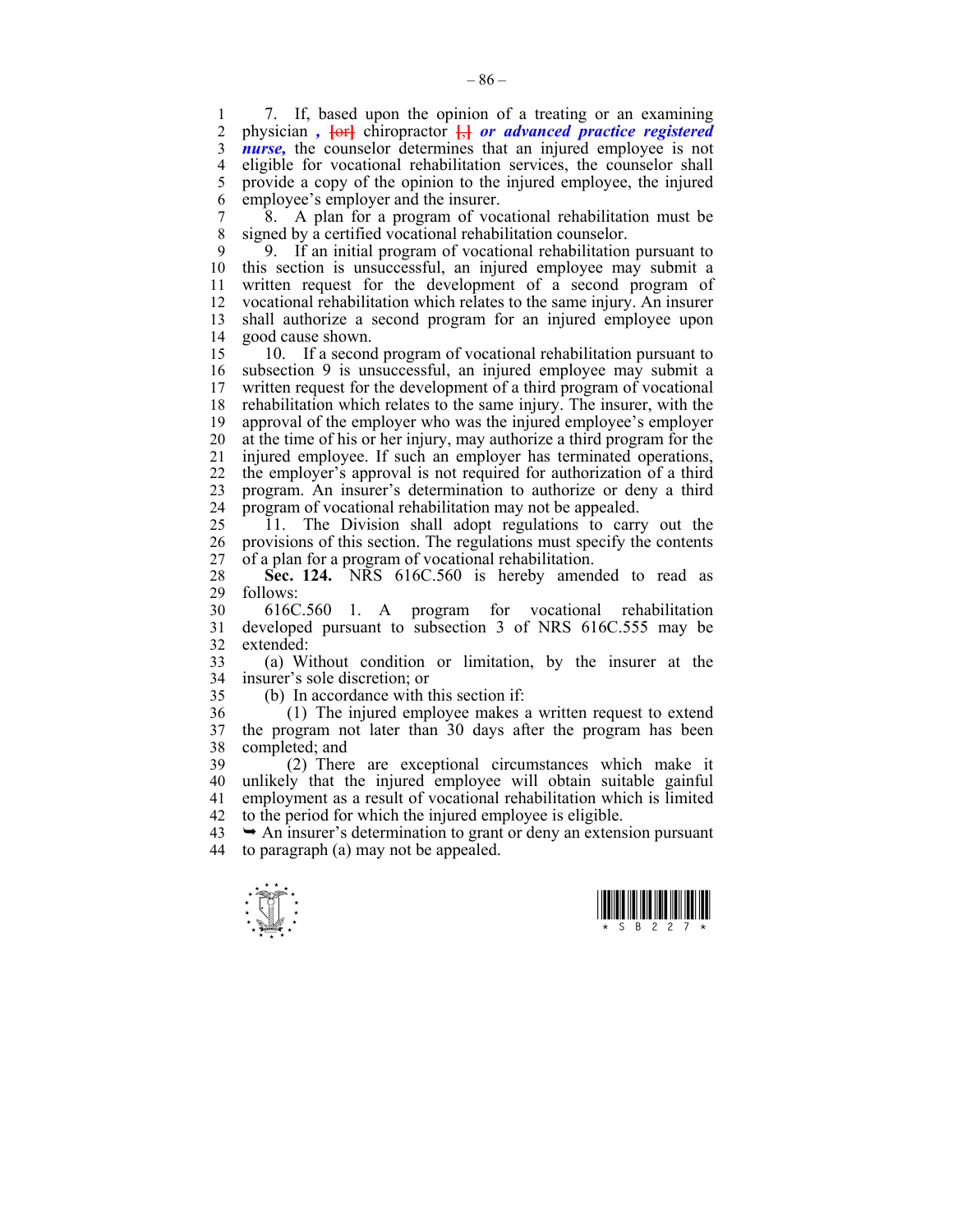1 2. If an injured employee has incurred a permanent physical<br>2. impairment of less than 11 percent: impairment of less than 11 percent:

3 (a) The total length of the program, including any extension, 4 must not exceed 2 years.<br>5 (b) "Exceptional circ

5 (b) "Exceptional circumstances" shall be deemed to exist for the 6 purposes of paragraph (b) of subsection 1, if:

7 (1) The injured employee lacks work experience, training, 8 education or other transferable skills for an occupation which the 9 injured employee is physically capable of performing; or

10 (2) Severe physical restrictions as a result of the industrial 11 injury have been imposed by a physician *, chiropractor or*  12 *advanced practice registered nurse* which significantly limit the 13 employee's occupational opportunities.

14 3. If an injured employee has incurred a permanent physical 15 impairment of 11 percent or more:

16 (a) The total length of the program, including any extension,  $17$  must not exceed 2  $1/2$  years. must not exceed 2 1/2 years.

18 (b) "Exceptional circumstances" shall be deemed to exist for the 19 purposes of paragraph (b) of subsection 1, if the injured employee 20 has suffered:

21 (1) The total and permanent loss of sight of both eyes;

22 (2) The loss by separation of a leg at or above the knee;

23 (3) The loss by separation of a hand at or above the wrist;

24 (4) An injury to the head or spine which results in permanent 25 and complete paralysis of both legs, both arms or a leg and an arm;

26 (5) An injury to the head which results in a severe cognitive 27 functional impairment which may be established by a nationally 28 recognized form of objective psychological testing;

29 (6) The loss by separation of an arm at or above the elbow 30 and the loss by separation of a leg at or above the knee;

31 (7) An injury consisting of second or third degree burns on 32 50 percent or more of the body, both hands or the face;

33 (8) A total bilateral loss of hearing;

34 (9) The total loss or significant and permanent impairment of 35 speech; or

36 (10) A permanent physical impairment of 50 percent or more 37 determined pursuant to NRS 616C.490, if the severity of the 38 impairment limits the injured employee's gainful employment to 39 vocations that are primarily intellectual and require a longer 40 program of education.

41 4. The insurer shall deliver a copy of its decision granting or 42 denying an extension to the injured employee and the employer. 43 Except as otherwise provided in this section, the decision shall be 44 deemed to be a final determination of the insurer for the purposes of 45 NRS 616C.315.





– 87 –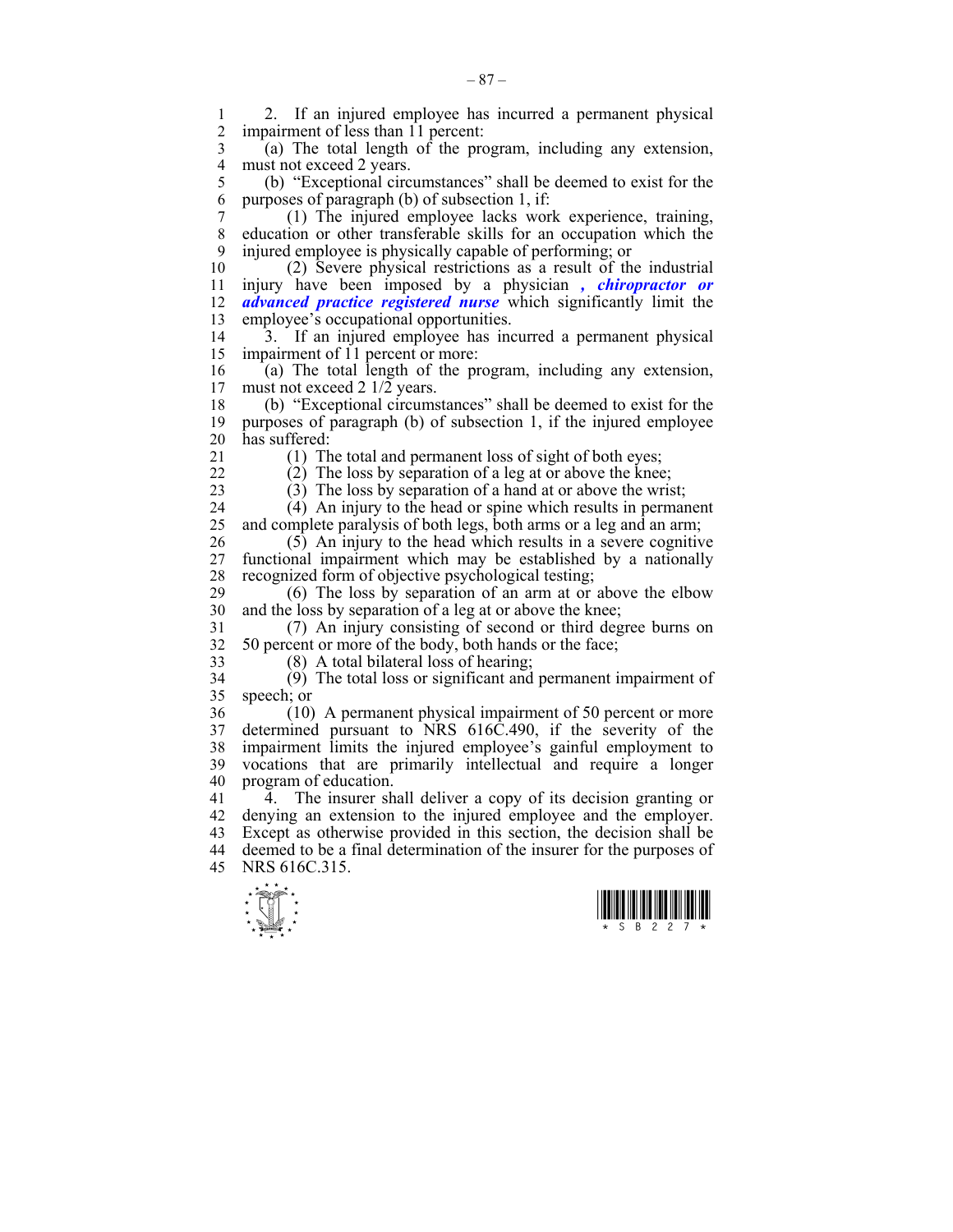1 **Sec. 125.** NRS 616C.590 is hereby amended to read as 2 follows: follows:

3 616C.590 1. Except as otherwise provided in this section, an 4 injured employee is not eligible for vocational rehabilitation<br>5 services unless: services, unless:

6 (a) The treating physician *,* **[**or**]** chiropractor *or advanced*  7 *practice registered nurse* approves the return of the injured 8 employee to work but imposes permanent restrictions that prevent 9 the injured employee from returning to the position that the 10 employee held at the time of his or her injury;

11 (b) The injured employee's employer does not offer 12 employment that:

13 (1) The employee is eligible for considering the restrictions 14 imposed pursuant to paragraph (a);

15 (2) Provides a gross wage that is equal to or greater than 80 16 percent of the gross wage that the employee was earning at the time 17 of injury; and

18 (3) Has the same employment benefits as the position of the 19 employee at the time of his or her injury; and

20 (c) The injured employee is unable to return to gainful 21 employment with any other employer at a gross wage that is equal 22 to or greater than 80 percent of the gross wage that the employee 23 was earning at the time of his or her injury.

24 2. If the treating physician,  $\frac{1}{2}$  chiropractor *or advanced* 25 *practice registered nurse* imposes permanent restrictions on the 26 injured employee for the purposes of paragraph (a) of subsection 1, 27 he or she shall specify in writing:

28 (a) The medically objective findings upon which his or her determination is based; and

30 (b) A detailed description of the restrictions.

31 ¬ The treating physician *,* **[**or**]** chiropractor *or advanced practice*  32 *registered nurse* shall deliver a copy of the findings and the 33 description of the restrictions to the insurer.

34 3. If there is a question as to whether the restrictions imposed 35 upon the injured employee are permanent, the employee may 36 receive vocational rehabilitation services until a final determination 37 concerning the duration of the restrictions is made.

38 4. Vocational rehabilitation services must cease as soon as the 39 injured employee is no longer eligible for the services pursuant to 40 subsection 1.

41 5. An injured employee is not entitled to vocational 42 rehabilitation services solely because the position that the employee 43 held at the time of his or her injury is no longer available.

44 6. An injured employee or the dependents of the injured 45 employee are not entitled to accrue or be paid any money for



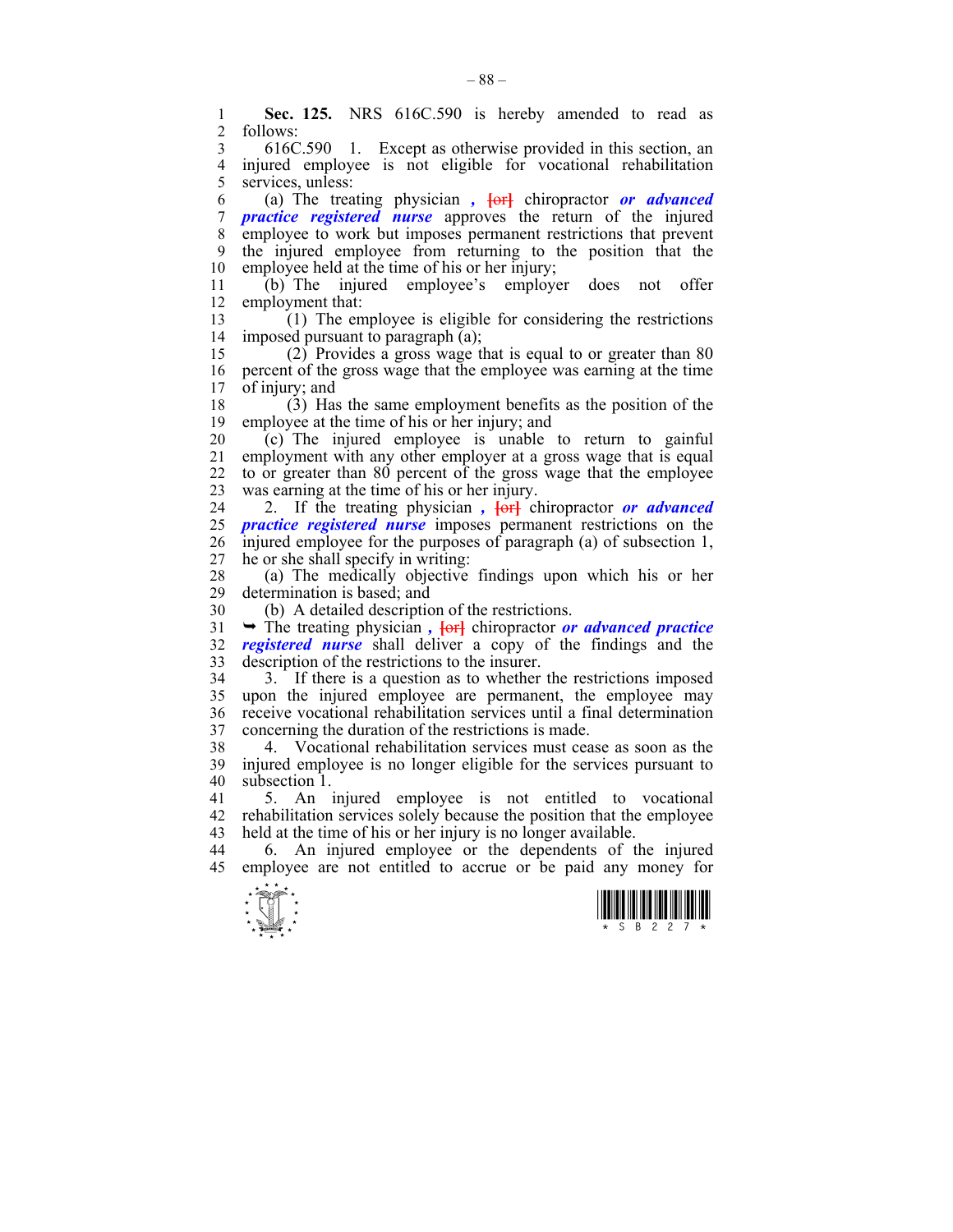1 vocational rehabilitation services during the time the injured employee is incarcerated.

3 7. Any injured employee eligible for compensation other than 4 accident benefits may not be paid those benefits if the injured<br>5 employee refuses counseling, training or other vocational 5 employee refuses counseling, training or other vocational 6 rehabilitation services offered by the insurer. Except as otherwise 7 provided in NRS 616B.028 and 616B.029, an injured employee 8 shall be deemed to have refused counseling, training and other 9 vocational rehabilitation services while the injured employee is incarcerated

11 8. If an insurer cannot locate an injured employee for whom it 12 has ordered vocational rehabilitation services, the insurer may close 13 his or her claim 21 days after the insurer determines that the 14 employee cannot be located. The insurer shall make a reasonable 15 effort to locate the employee.

16 9. The reappearance of the injured employee after his or her 17 claim has been closed does not automatically reinstate his or her claim has been closed does not automatically reinstate his or her 18 eligibility for vocational rehabilitation benefits. If the employee 19 wishes to re-establish his or her eligibility for those benefits, the 20 injured employee must file a written application with the insurer to 21 reinstate the claim. The insurer shall reinstate the employee's claim 22 if good cause is shown for the employee's absence.

23 **Sec. 126.** NRS 616C.700 is hereby amended to read as 24 follows:

25 616C.700 1. Notwithstanding any other provision of this 26 chapter, if an insurer accepts a claim for a catastrophic injury, the 27 insurer shall:

28 (a) As soon as reasonably practicable after the date of 29 accentance of the claim assign the claim to a qualified adjuster acceptance of the claim, assign the claim to a qualified adjuster, 30 nurse and vocational rehabilitation counselor;

31 (b) Within 120 days after the date on which the treating 32 physician *, chiropractor or advanced practice registered nurse* 33 determines that the condition of the injured employee has stabilized 34 and that the injured employee requires a life care plan, develop a life 35 care plan in consultation with the adjuster, nurse and vocational 36 rehabilitation counselor assigned to the claim pursuant to paragraph 37 (a); and

38 (c) Pay benefits and provide the proper medical services to the 39 injured employee during the entire period of the development and 40 implementation of the life care plan.

41 2. A life care plan which is developed pursuant to subsection 1 42 must ensure the prompt, efficient and proper provision of medical 43 services to the injured employee.

44 3. In developing a life care plan for an injured employee, the 45 insurer, in consultation with the adjuster, nurse and vocational



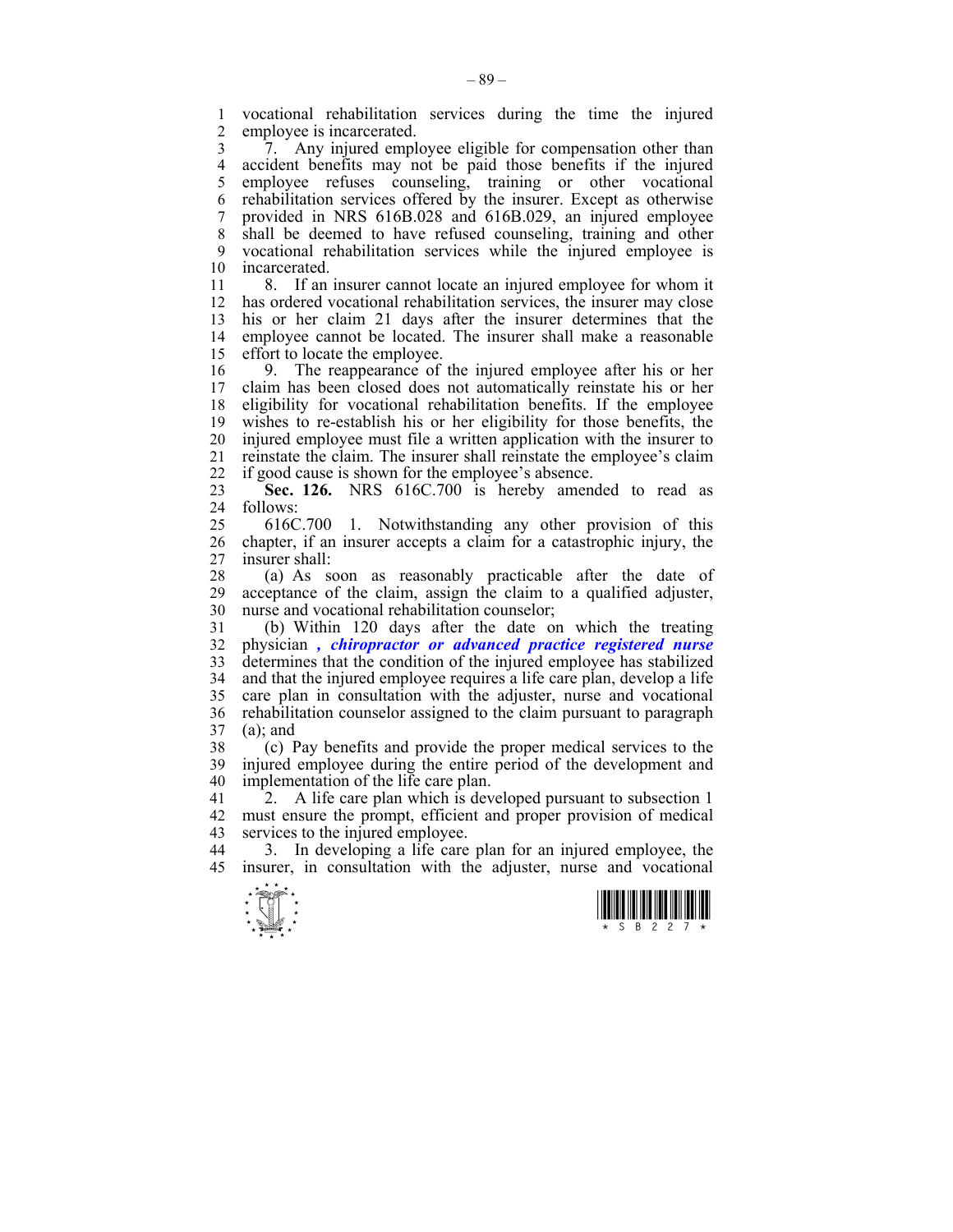- 1 rehabilitation counselor assigned to the claim pursuant to paragraph 2 (a) of subsection 1 shall assess the following  $(a)$  of subsection 1, shall assess the following:
- 3 (a) The number of home or hospital visits determined to be 4 necessary or appropriate by the registered nurse and vocational relation counselor: rehabilitation counselor:
- 6 (b) The life expectancy of the injured employee;
- 7 (c) The medical needs of the injured employee, including, without limitation:
- 
- 9 (1) Surgery;<br>10 (2) Prescript  $(2)$  Prescription medication;
- 
- 11 (3) Physical therapy; and
- 12 (4) Maintenance therapy;
- 13 (d) The effect, if any, of any preexisting medical condition; and 14 (e) The potential of the injured employee for rehabilitation,

15 taking into account:

- 16 (1) The injured employee's medical condition, age, educational level, work experience and motivation; and
- 
- 18 (2) Any other relevant factors.
- 19 4. A life care plan developed pursuant to paragraph (b) of 20 subsection 1 must include, without limitation, a schedule for the 21 adjuster, nurse and vocational rehabilitation counselor assigned to 22 the claim pursuant to paragraph (a) of subsection 1 to meet or 23 communicate with the injured employee, if practicable, and the 24 treating physician *or advanced practice registered nurse* to 25 determine the need for, without limitation:
- 
- 26 (a) Special medical attention or treatment;
- 27 (b) Psychological counseling or testing; and
- 28 (c) Any medical device, including, without limitation:<br>29 (1) A wheelchair:
- 

 $(1)$  A wheelchair; 30 (2) A prosthesis; and

- 
- 31 (3) A specially equipped or designed motor vehicle.

32 5. A life care plan developed pursuant to paragraph (b) of 33 subsection 1 must include a plan of action for treatment or 34 vocational rehabilitation of the injured employee or consideration of 35 the possible permanent total disability of the injured employee.

36 6. In addition to any claim determination affecting the rights of 37 an injured employee under his or her claim, or responses to requests 38 on behalf of the injured employee for specific action or information 39 on the claim or any other contact that may occur, an insurer shall:

40 (a) Schedule a personal meeting concerning the status of the 41 claim to take place at least once per calendar month between the 42 adjuster assigned to the claim pursuant to paragraph (a) of 43 subsection 1 and the injured employee or a family member or 44 designated representative of the injured employee; or

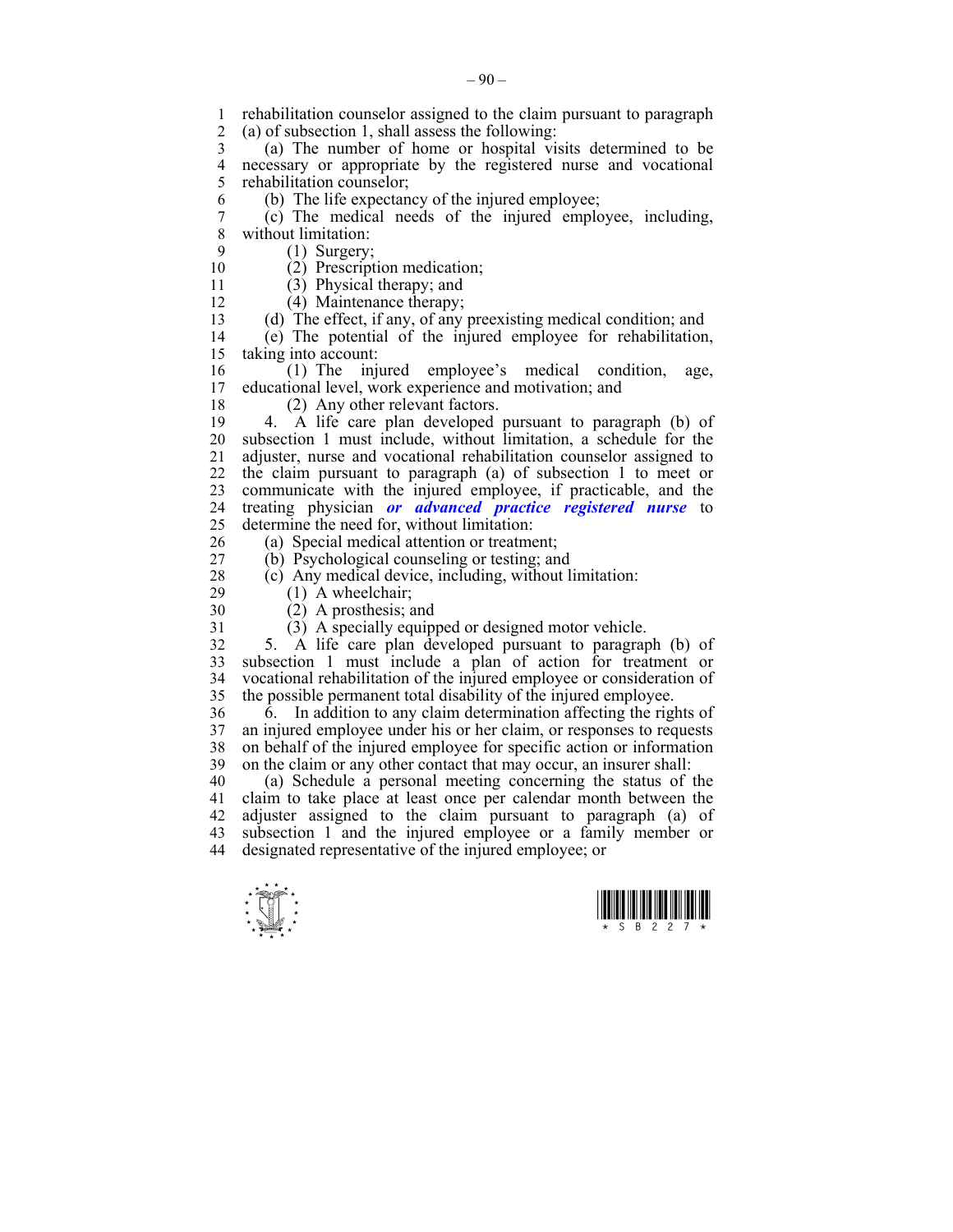1 (b) If a personal meeting described in paragraph (a) is not practicable, provide a written report concerning the status of the 3 claim and soliciting requests and information at least once per 4 calendar month to the injured employee or a family member or 5 designated representative of the injured employee. The report must 6 be mailed to the injured employee or a family member or designated 7 representative of the injured employee by first-class mail.

8 7. Except as otherwise provided in this subsection, a life care 9 plan developed pursuant to paragraph (b) of subsection 1 must be 10 based on the condition of the injured employee at the time the life 11 care plan is established. If there is a substantial or significant change 12 in the condition or prognosis of the injured employee, the insurer 13 shall amend the life care plan to reflect the change in the condition 14 or prognosis of the injured employee.

15 **Sec. 127.** NRS 706.495 is hereby amended to read as follows:

16 706.495 1. Before applying to a taxicab motor carrier for 17 employment or a contract or lease as a driver of a taxicab. a person employment or a contract or lease as a driver of a taxicab, a person 18 must obtain a medical examiner's certificate with two copies thereof 19 from a medical examiner who is licensed to practice in the State of 20 Nevada. The prospective driver must provide a copy of the 21 certificate to the taxicab motor carrier.

22 2. A medical examiner shall issue the certificate and copies 23 described in subsection 1 if the medical examiner finds that a 24 prospective driver meets the health requirements established by the 25 Federal Motor Carrier Safety Regulations, 49 C.F.R. §§ 391.41 et 26 seq.

27 3. The certificate described in subsection 1 must state that the 28 medical examiner has examined the prospective driver and has 29 found that the prospective driver meets the health requirements 30 described in subsection 2. The certificate must be signed and dated 31 by the medical examiner.

32 4. The medical examiner's certificate required by this section 33 expires 2 years after the date of issuance and may be renewed.

34 5. As used in this section, "medical examiner" means a 35 physician, as defined in NRS 0.040, *an advanced practice*  36 *registered nurse licensed pursuant to NRS 632.237* or a 37 chiropractic physician licensed pursuant to chapter 634 of NRS.

38 **Sec. 128.** NRS 706.8842 is hereby amended to read as 39 follows:<br>40 706.8842

40 706.8842 1. Before applying to a certificate holder for 41 employment as a driver, a person must obtain a medical examiner's 42 certificate with two copies thereof from a medical examiner who is 43 licensed to practice in the State of Nevada.

44 2. A medical examiner shall issue the certificate and copies 45 described in subsection 1 if the medical examiner finds that a